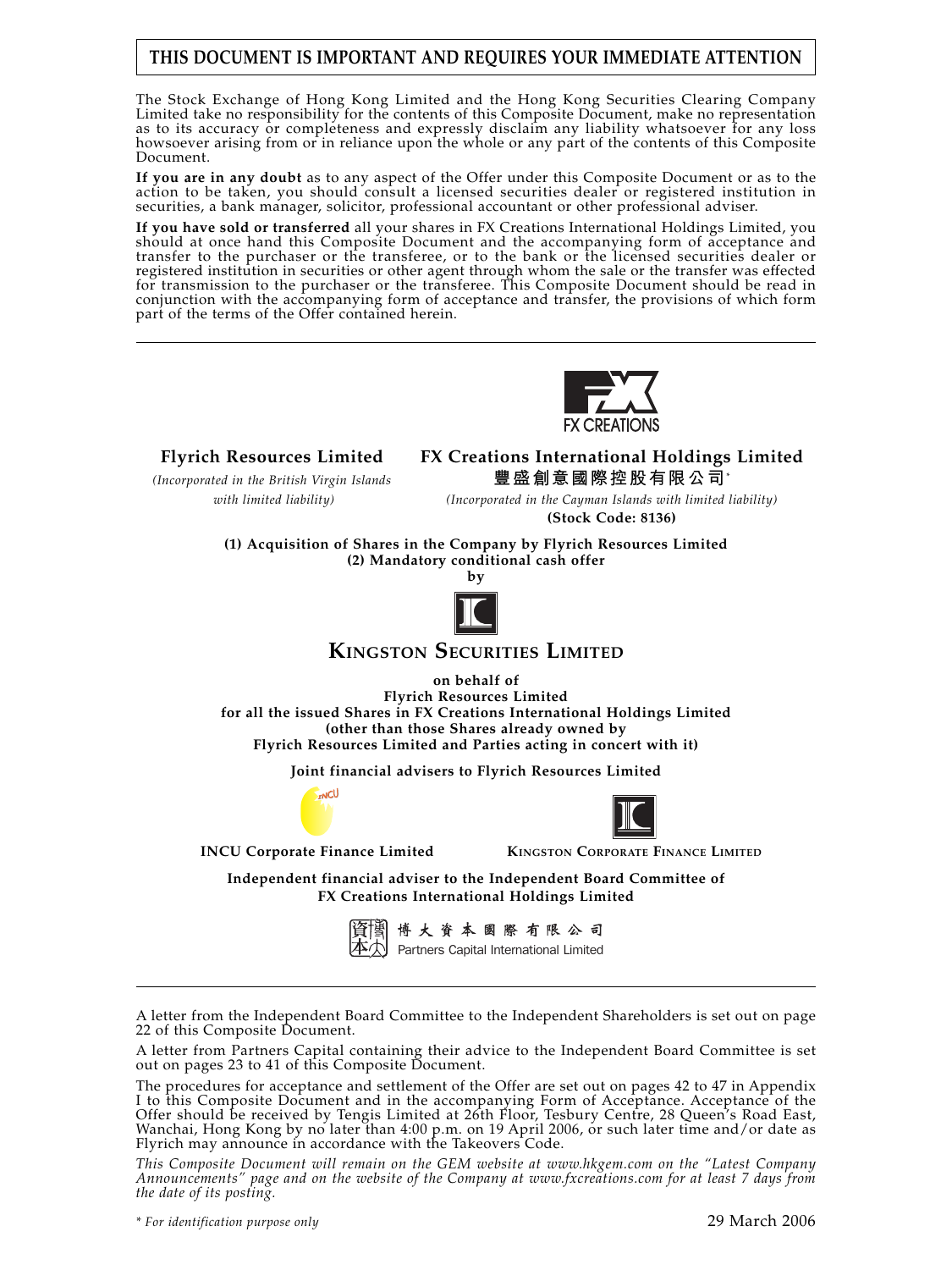### **CHARACTERISTICS OF GEM**

**GEM has been established as a market designed to accommodate companies to which a high investment risk may be attached. In particular, companies may list on GEM with neither a track record of profitability nor any obligation to forecast future profitability. Furthermore, there may be risks arising out of the emerging nature of companies listed on GEM and the business sectors or countries in which the companies operate. Prospective investors should be aware of the potential risks of investing in such companies and should make the decision to invest only after due and careful consideration. The greater risk profile and other characteristics of GEM mean that it is a market more suited to professional and other sophisticated investors.**

**Given the emerging nature of companies listed on GEM, there is a risk that securities traded on GEM may be more susceptible to high market volatility than securities trading on the main board of the Stock Exchange and no assurance is given that there will be a liquid market in the securities trading on GEM.**

**The principal means of information dissemination on GEM is publication on the internet website operated by the Stock Exchange. Listed companies are not generally required to issue paid announcements in gazetted newspapers. Accordingly, prospective investors should note that they need to have access to the GEM website in order to obtain up-to-date information on GEM-listed issuers.**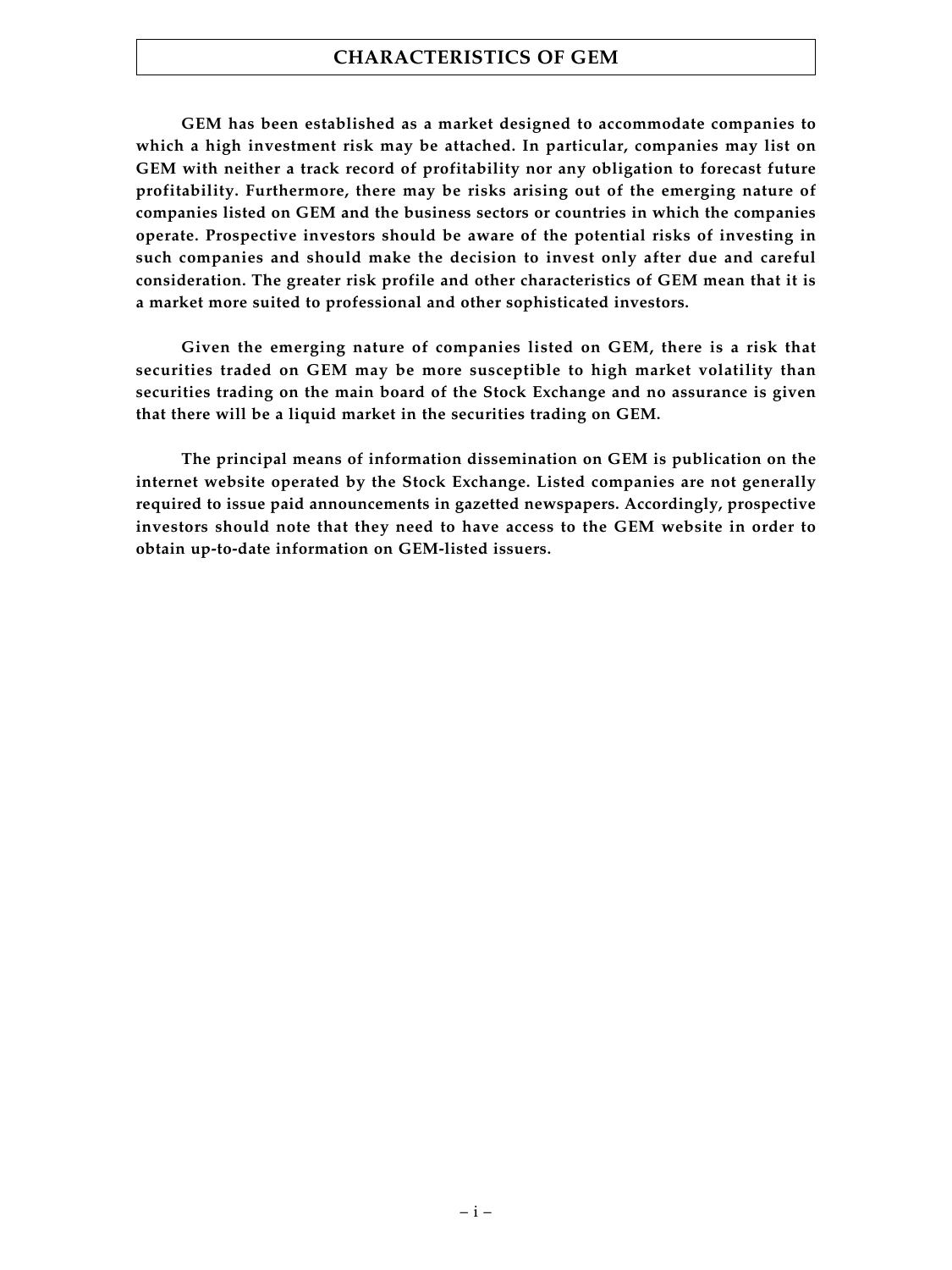# **CONTENTS**

### *Page*

|                                                  | iii |
|--------------------------------------------------|-----|
|                                                  |     |
|                                                  |     |
|                                                  | 13  |
|                                                  | 22  |
|                                                  | 23  |
|                                                  | 42  |
| Appendix II - Financial information on the Group | 48  |
|                                                  | 87  |
| Accompanying document:<br>Form of Acceptance     |     |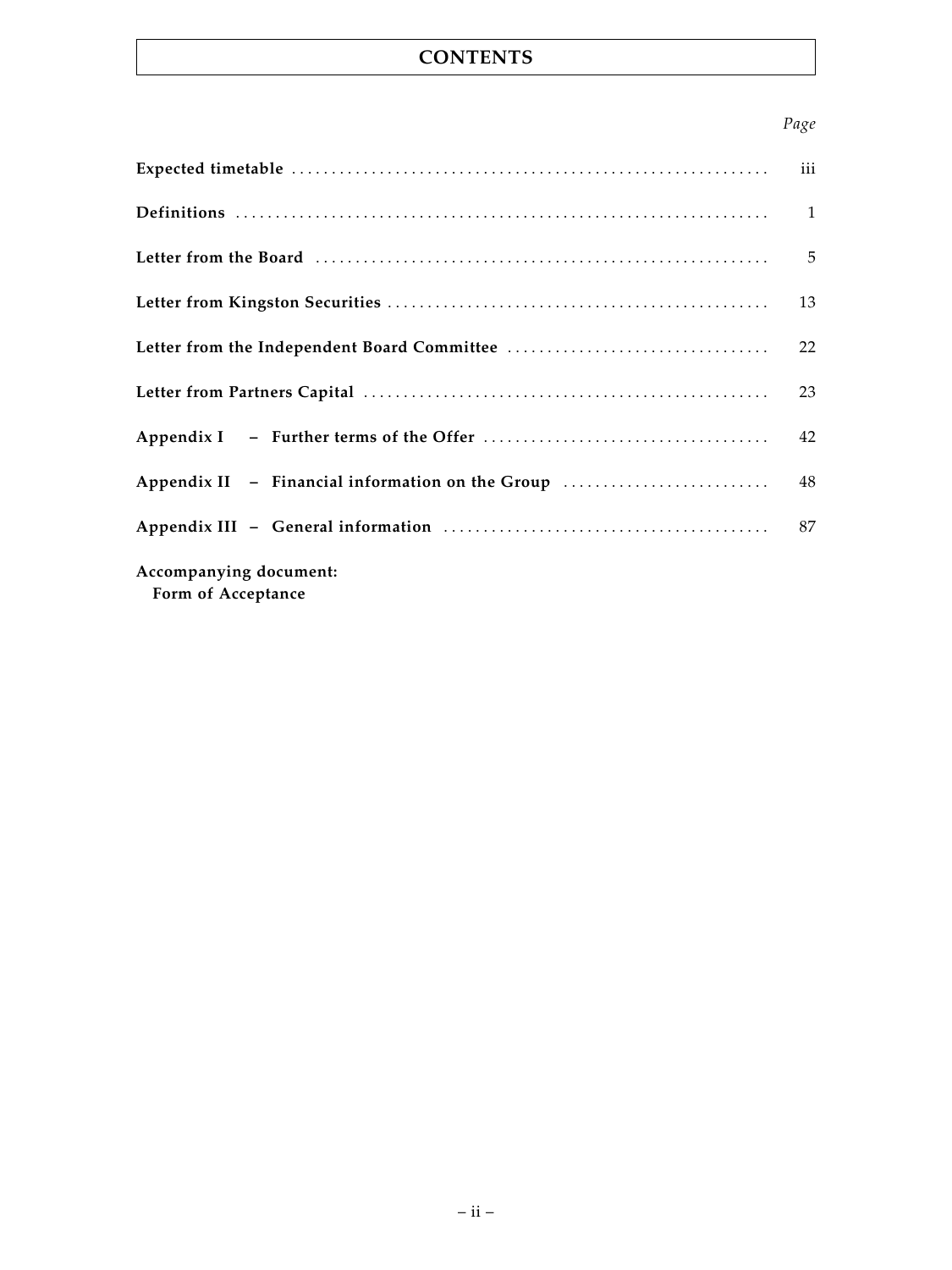# **EXPECTED TIMETABLE**

*2006*

| ZUUU                                                                                                                                                                                                                                                           |
|----------------------------------------------------------------------------------------------------------------------------------------------------------------------------------------------------------------------------------------------------------------|
|                                                                                                                                                                                                                                                                |
| Latest time and date for acceptance                                                                                                                                                                                                                            |
| Posting of announcement on the GEM<br>website as to whether the Offer has been revised,<br>has expired, or has become or been declared                                                                                                                         |
|                                                                                                                                                                                                                                                                |
| Latest date for posting of remittances for the amounts due<br>under the Offer in respect of valid acceptances received<br>on or before 4:00 p.m. on 19 April 2006, if the Offer<br>has been declared unconditional on 19 April 2006 (Note 3)  Friday, 28 April |
| Latest time and date for acceptance of the Offer<br>if the Offer has been declared unconditional                                                                                                                                                               |
| Final closing date of the Offer if the Offer has been declared unconditional                                                                                                                                                                                   |
| Latest date by which the Offer can be                                                                                                                                                                                                                          |

#### *Notes:*

- 1. The Offer will be subject to Flyrich having received acceptances in respect of the Shares, which together with the Shares already held by Flyrich and Parties acting in concert with it before or during the Offer, will result in Flyrich and Parties acting in concert with it holding more than 50% of the voting rights of the Company. Unless the Offer has previously become or been declared unconditional or revised, the latest time for acceptance of the Offer is 4:00 p.m. on Wednesday, 19 April 2006. Pursuant to the Takeovers Code, where the Offer is declared unconditional, it will remain open for acceptance for not less than 14 days thereafter. Flyrich will make an announcement as and when the Offer becomes unconditional.
- 2. Flyrich will issue an announcement to be posted on the GEM website by 7:00 p.m. on Wednesday, 19 April 2006, being the closing date of the Offer, as to whether the Offer has been revised, has expired, or has become or been declared unconditional as to acceptances. Pursuant to the Takeovers Code, where the Offer is revised it will remain open for acceptance for a period of not less than 14 days from the posting of the revised Composite Document.
- 3. Subject to the Offer becoming unconditional, the amounts due to each of the Shareholders who accepts the Offer should be paid by Flyrich to such Shareholder as soon as possible but in any event within 10 days of the later of the date on which the Offer becomes, or is declared, unconditional and the date of receipt of the duly completed acceptance in accordance with the Takeovers Code.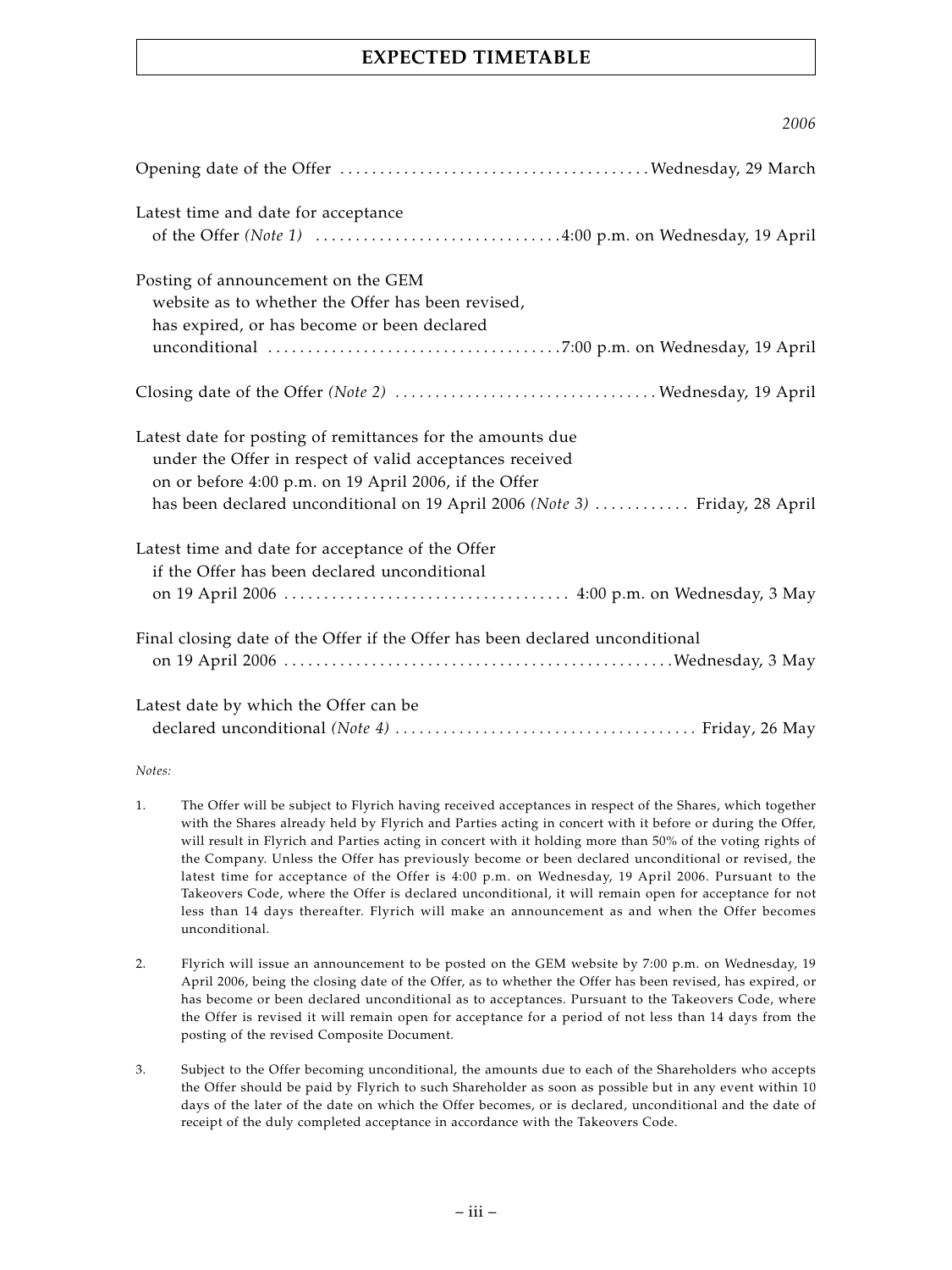# **EXPECTED TIMETABLE**

4. In accordance with the Takeovers Code, except with the consent of the Executive, the Offer may not become or be declared unconditional as to acceptances after 7:00 p.m. on the 60th day after the date on which this Composite Document has been posted. Accordingly, unless the Offer has previously become or been declared unconditional as to acceptances, the Offer shall not be kept open after Friday, 26 May 2006.

### **All time references contained in this Composite Document refer to Hong Kong time.**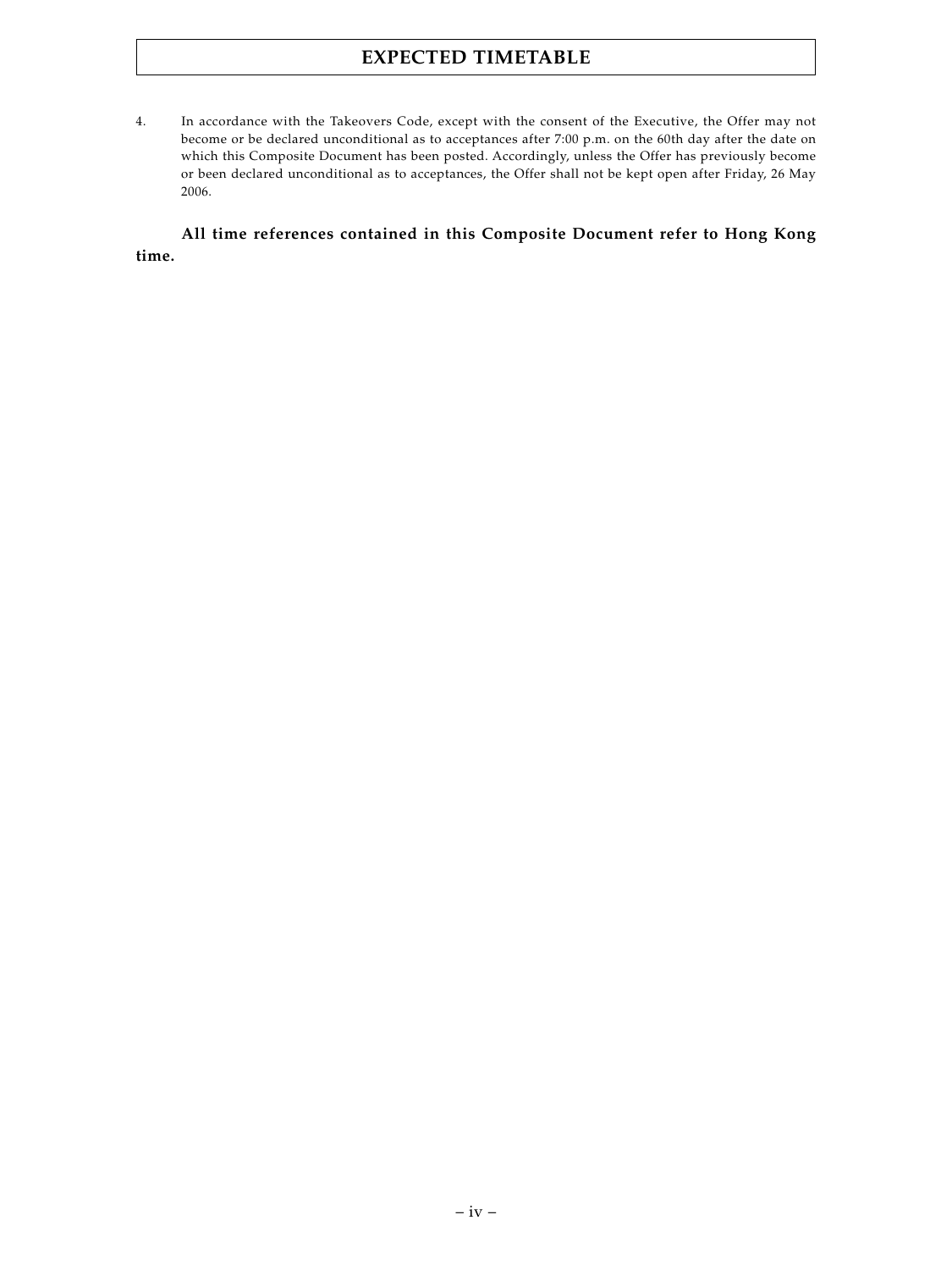*In this composite document, the following expressions have the following meanings unless the context indicates otherwise:*

| "Announcement"         | the announcement dated 8 March 2006 jointly made<br>by the Company and Flyrich containing, amongst<br>other things, details of the Offer.                                                                                                                                                                                                                                                                                                                                                     |
|------------------------|-----------------------------------------------------------------------------------------------------------------------------------------------------------------------------------------------------------------------------------------------------------------------------------------------------------------------------------------------------------------------------------------------------------------------------------------------------------------------------------------------|
| "Board"                | the board of Directors                                                                                                                                                                                                                                                                                                                                                                                                                                                                        |
| "CCASS"                | the Central Clearing and Settlement System<br>established and operated by HKSCC                                                                                                                                                                                                                                                                                                                                                                                                               |
| "Cashtram"             | Cashtram Associates Limited, a company<br>incorporated in the British Virgin Islands with<br>limited liability and is 40%, 30%, 20% and 10%<br>beneficially owned by Mr. Ng, Mr. Ho Kai Chung,<br>David, Madam Ho Pui Lai and Mr. Tan Yu, Wally<br>respectively                                                                                                                                                                                                                               |
| "Company"              | FX Creations International Holdings Limited, a<br>company incorporated in the Cayman Islands with<br>limited liability, the issued Shares of which are<br>listed on GEM                                                                                                                                                                                                                                                                                                                       |
| "Composite Document"   | this document jointly issued by and on behalf of<br>Flyrich and the Company to all Shareholders in<br>accordance with the Takeovers Code containing,<br>among other things, terms and conditions of the<br>Offer, the Form(s) of Acceptance, the advice of<br>Partners Capital to the Independent Board<br>Committee and Independent Shareholders in<br>respect of the Offer and the advice of the<br>Independent Board Committee to the Independent<br>Shareholders in relation to the Offer |
| "connected person"     | has the meaning ascribed to it in the GEM Listing<br>Rules                                                                                                                                                                                                                                                                                                                                                                                                                                    |
| "Director(s)"          | director(s) of the Company                                                                                                                                                                                                                                                                                                                                                                                                                                                                    |
| "Executive"            | the Executive Director of the Corporate Finance<br>Division of the Securities and Futures Commission<br>of Hong Kong or any of his delegates                                                                                                                                                                                                                                                                                                                                                  |
| "Flyrich" or "Offeror" | Flyrich Resources Limited, a company incorporated<br>in the British Virgin Islands with limited liability<br>and is wholly and beneficially owned by Mr. Wong                                                                                                                                                                                                                                                                                                                                 |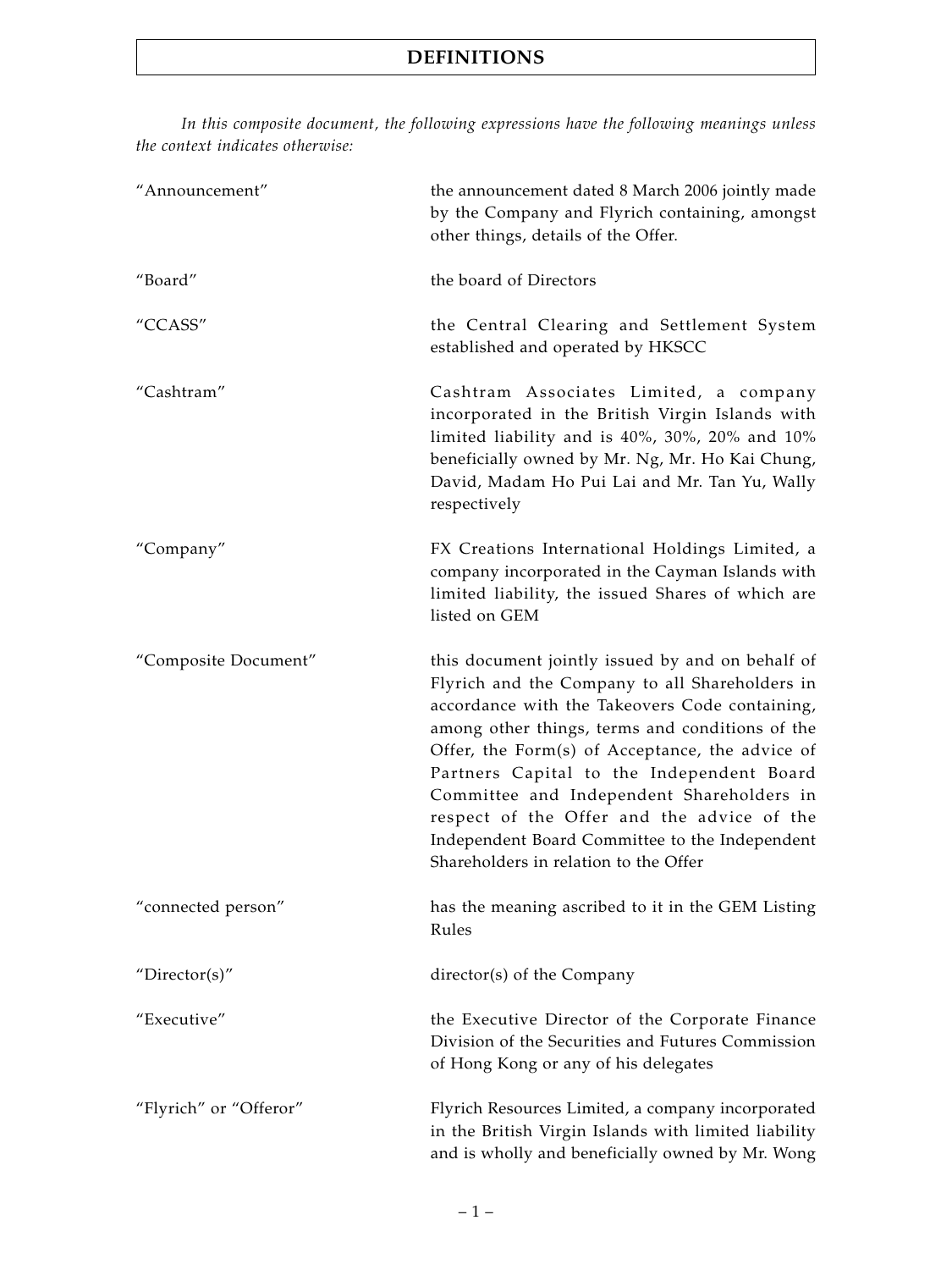# **DEFINITIONS**

| "Forge Smart"                 | Forge Smart Investments Limited, a company<br>incorporated in the British Virgin Islands with<br>limited liability and is wholly owned by Mr. Ng                              |
|-------------------------------|-------------------------------------------------------------------------------------------------------------------------------------------------------------------------------|
| "Form(s) of Acceptance"       | the accompanying form(s) of acceptance and<br>transfer in respect of the Offer                                                                                                |
| "FXHI"                        | FX Creations (Holding) Inc., a company<br>incorporated in the British Virgin Islands with<br>limited liability and is wholly owned by Mr. Wong<br>Wai Shan                    |
| "GEM"                         | the Growth Enterprise Market of the Stock<br>Exchange                                                                                                                         |
| "GEM Listing Rules"           | the Rules Governing the Listing of Securities on<br><b>GEM</b>                                                                                                                |
| "Group"                       | the Company and its subsidiaries                                                                                                                                              |
| "HKSCC"                       | Hong Kong Securities Clearing Company Limited                                                                                                                                 |
| "Hong Kong"                   | the Hong Kong Special Administrative Region of<br>the PRC                                                                                                                     |
| "INCU"                        | INCU Corporate Finance Limited, a licensed<br>corporation permitted to carry on business in type<br>6 (advising on corporate finance) regulated activity<br>under the SFO     |
| "Independent Board Committee" | a committee of the Board comprising the three<br>independent non-executive Directors constituted to<br>advise the Independent Shareholders in connection<br>with the Offer    |
| "Independent Shareholders"    | shareholders other than Flyrich and Parties acting<br>in concert with it as defined in the Takeovers Code                                                                     |
| "Kingston Corporate Finance"  | Kingston Corporate Finance Limited, a licensed<br>corporation permitted to carry on business in type<br>6 (advising on corporate finance) regulated activity<br>under the SFO |
| "Kingston Securities"         | Kingston Securities Limited, a licensed corporation<br>permitted to carry on business in type 1 (dealing in<br>securities) regulated activity under the SFO                   |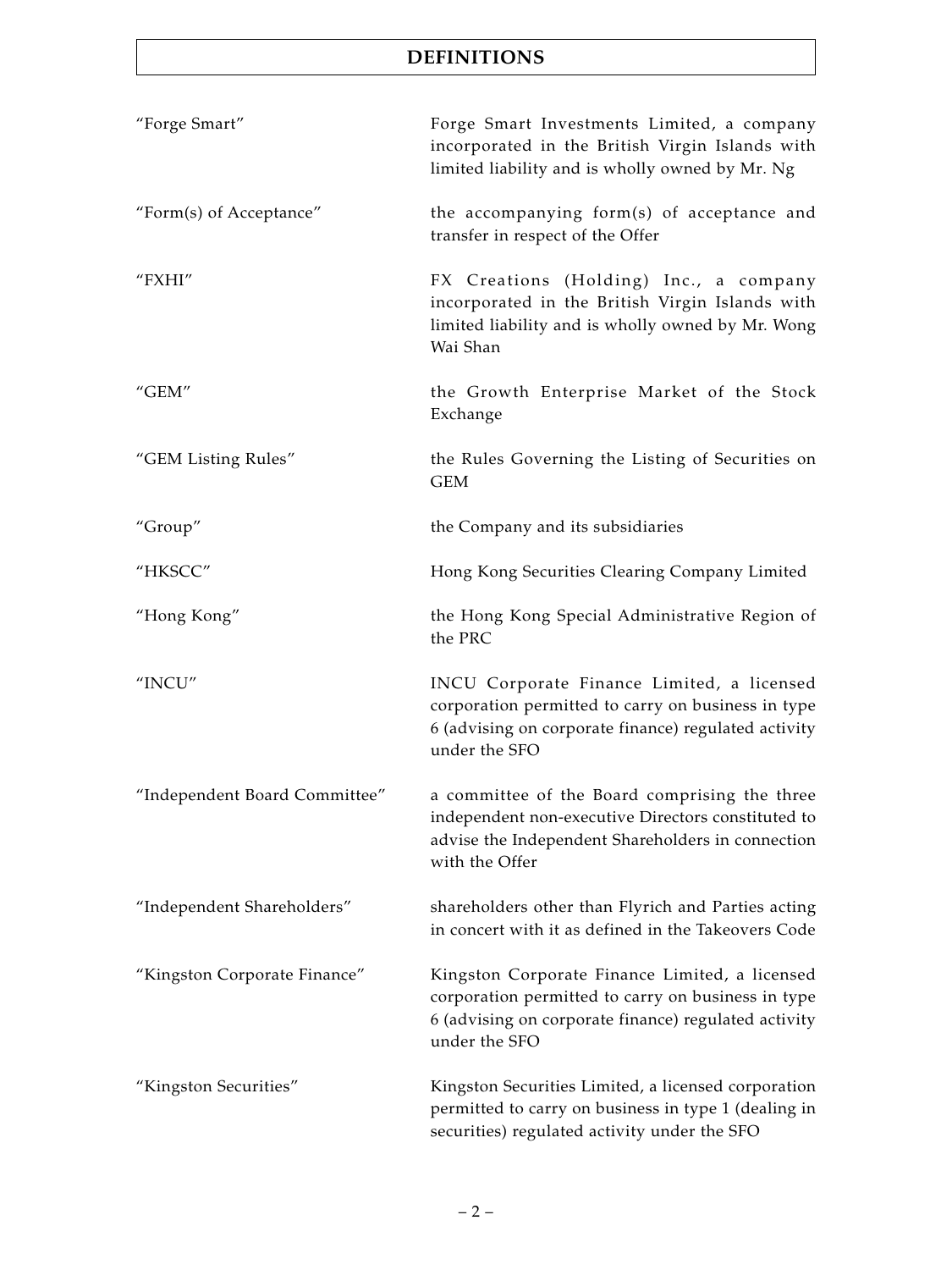# **DEFINITIONS**

| "Last Trading Day"             | the trading day immediately prior to the suspension<br>of trading in the Shares on 8 March 2006                                                                                                                                                                                                                                |
|--------------------------------|--------------------------------------------------------------------------------------------------------------------------------------------------------------------------------------------------------------------------------------------------------------------------------------------------------------------------------|
| "Latest Practicable Date"      | 24 March 2006, being the latest practicable date<br>prior to the printing of this Composite Document<br>for the purpose of ascertaining certain information<br>for inclusion in this Composite Document                                                                                                                        |
| "Mr. Wong"                     | Mr. Wong Wing Cheung, Peter, the beneficial owner<br>and the sole director of Flyrich                                                                                                                                                                                                                                          |
| "Mr. $Ng"$                     | Mr. Ng Pak To, Petto, the executive Director and<br>the chairman of the Company                                                                                                                                                                                                                                                |
| "Mr. Ong"                      | Mr. Ong Chor Wei, the executive Director                                                                                                                                                                                                                                                                                       |
| "Offer"                        | the mandatory conditional cash offer to be made<br>by Kingston Securities, on behalf of Flyrich, to<br>acquire all the issued Shares (other than those<br>Shares already owned by Flyrich and Parties acting<br>in concert with it)                                                                                            |
| "Offer Share(s)"               | issued Share(s) other than those already owned by<br>Flyrich and Parties acting in concert with it                                                                                                                                                                                                                             |
| "Partners Capital"             | Partners Capital International Limited, a licensed<br>corporation permitted to carry on business in types<br>1 and 6 (dealing in securities and advising on<br>corporate finance) regulated activities under the<br>SFO and the independent financial adviser to the<br>Independent Board Committee in respect of the<br>Offer |
| "Party(ies) acting in concert" | has the meaning ascribed thereto in the Takeovers<br>Code                                                                                                                                                                                                                                                                      |
| "PRC"                          | The People's Republic of China                                                                                                                                                                                                                                                                                                 |
| "Registrar"                    | Tengis Limited at 26/F., Tesbury Centre, 28 Queen's<br>Road East, Wanchai, Hong Kong being the<br>Company's Hong Kong branch share registrar                                                                                                                                                                                   |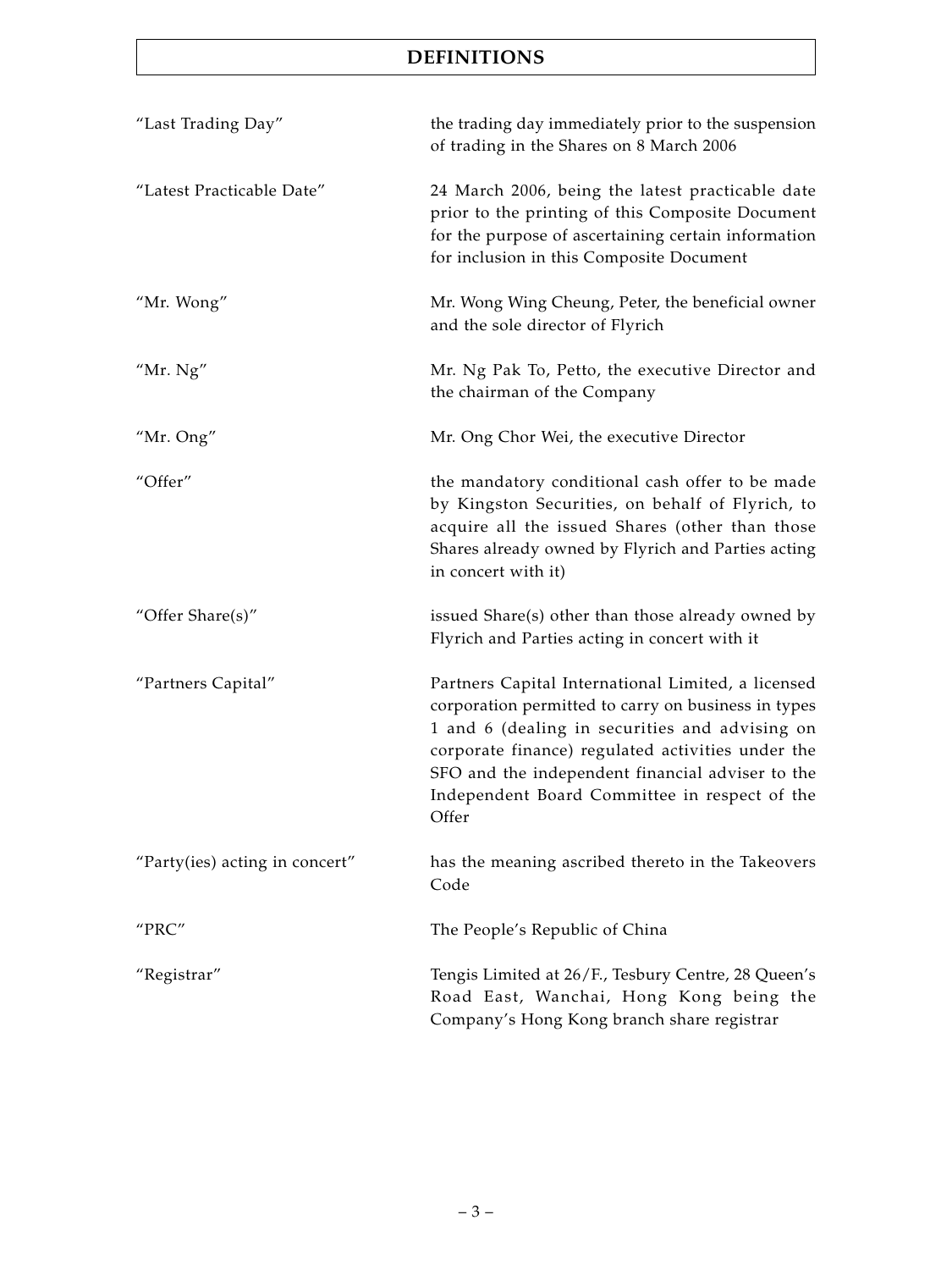# **DEFINITIONS**

| "Sale and Purchase Agreement"         | the agreement dated 8 March 2006 entered into<br>between, among others, Wise New and Flyrich in<br>relation to the purchase of 204,000,000 Shares,<br>representing approximately 44.30% of the entire<br>issued share capital of the Company, from Wise<br>New by Flyrich for a total consideration of<br>HK\$6,120,000 |
|---------------------------------------|-------------------------------------------------------------------------------------------------------------------------------------------------------------------------------------------------------------------------------------------------------------------------------------------------------------------------|
| "SFO"                                 | the Securities and Futures Ordinance, Chapter 571<br>of the Laws of Hong Kong                                                                                                                                                                                                                                           |
| "Share $(s)$ "                        | share(s) of $HK$0.01$ each in the share capital of the<br>Company                                                                                                                                                                                                                                                       |
| "Share Purchase"                      | the purchase of 204,000,000 Shares from Wise New<br>by Flyrich in accordance with the terms and<br>conditions of the Sale and Purchase Agreement                                                                                                                                                                        |
| "Shareholder(s)"                      | holder(s) of the Share(s)                                                                                                                                                                                                                                                                                               |
| "Stock Exchange"                      | The Stock Exchange of Hong Kong Limited                                                                                                                                                                                                                                                                                 |
| "Takeovers Code"                      | the Hong Kong Code on Takeovers and Mergers                                                                                                                                                                                                                                                                             |
| "Warrantors"                          | Mr. Ng and Mr. Ong                                                                                                                                                                                                                                                                                                      |
| "Wise New"                            | Wise New Management Limited, a company<br>incorporated in the British Virgin Islands with<br>limited liability and is beneficially owned as to 45%<br>by Cashtram, as to 30% by FXHI and as to 25% by<br>Forge Smart                                                                                                    |
| "HK\$" and "cents"                    | Hong Kong dollars and cents respectively, the<br>lawful currency of Hong Kong                                                                                                                                                                                                                                           |
| $^{\prime\prime}$ % $^{\prime\prime}$ | per cent.                                                                                                                                                                                                                                                                                                               |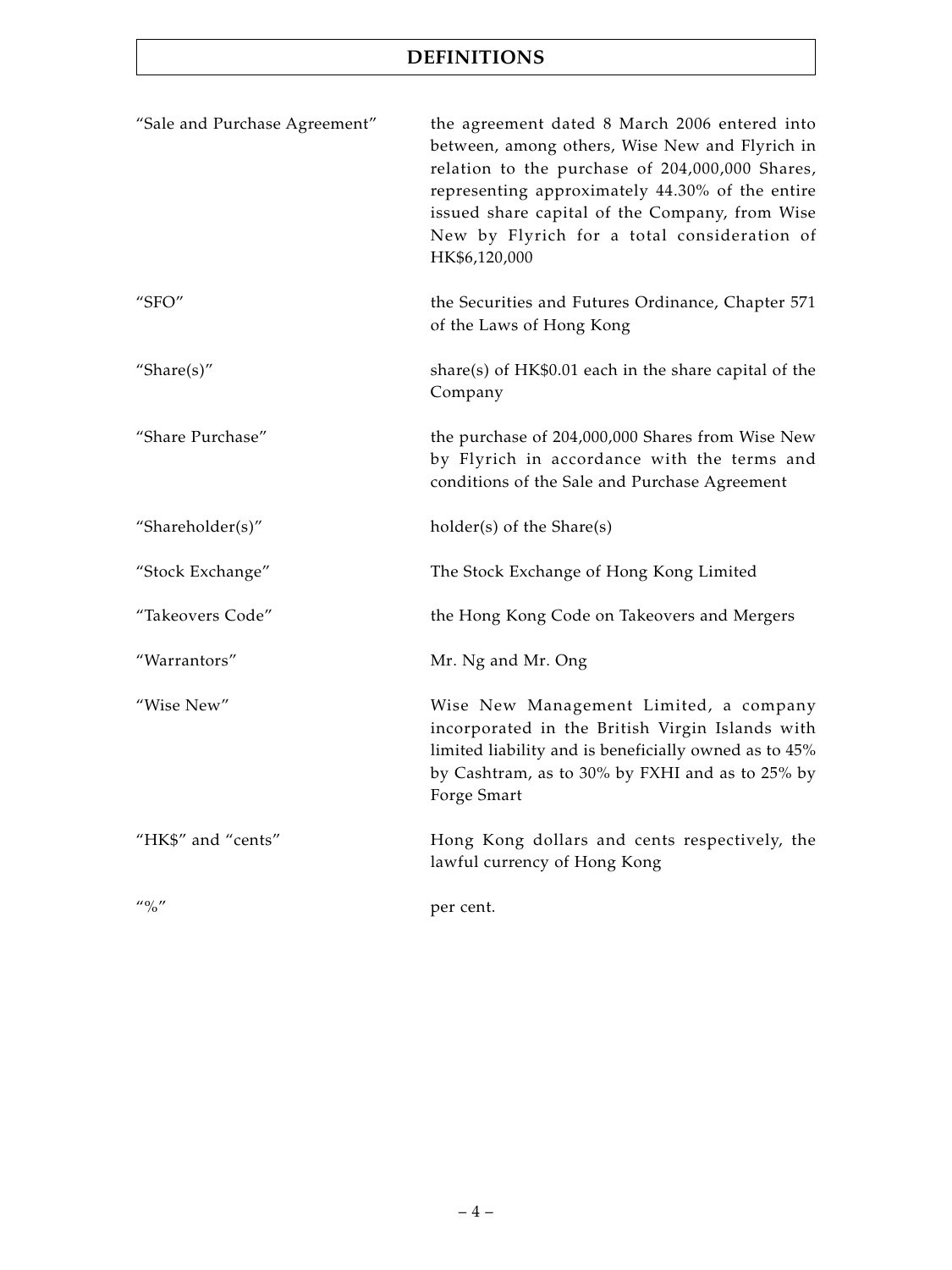

# **FX Creations International Holdings Limited 豐盛創意國際控股有限公司**\*

*(Incorporated in the Cayman Islands with limited liability)* **(Stock Code: 8136)**

*Executive Directors: Registered office:* Mr. Ng Pak To, Petto (Chairman) Century Yard Mr. Ong Chor Wei Cricket Square Mr. Chan Francis Ping Kuen **Hutchins Drive** Hutchins Drive Mr. Chan Man Yin P.O. Box 2681GT

*Independent Non-executive Directors:* Grand Cayman Mr. Lee Kun Hung **Cayman Islands** Mr. Wong Hou Yan, Norman British West Indies Mr. Cheung Chi Hwa, Justin

George Town

*Principal place of business in Hong Kong:* Workshop A6 12th Floor, Block A Hong Kong Industrial Centre 489-491 Castle Peak Road Kowloon, Hong Kong

29 March 2006

*To the Independent Shareholders*

Dear Sir or Madam,

### **(1) Acquisition of Shares in the Company by Flyrich Resources Limited (2) Mandatory conditional cash offer by Kingston Securities Limited on behalf of Flyrich Resources Limited for all the issued Shares in FX Creations International Holdings Limited (other than those Shares already owned by Flyrich Resources Limited and Parties acting in concert with it)**

### **INTRODUCTION**

On 8 March 2006, Flyrich and Wise New entered into the Sale and Purchase Agreement pursuant to which Flyrich agreed to purchase and Wise New agreed to sell

*\* For identification purpose only*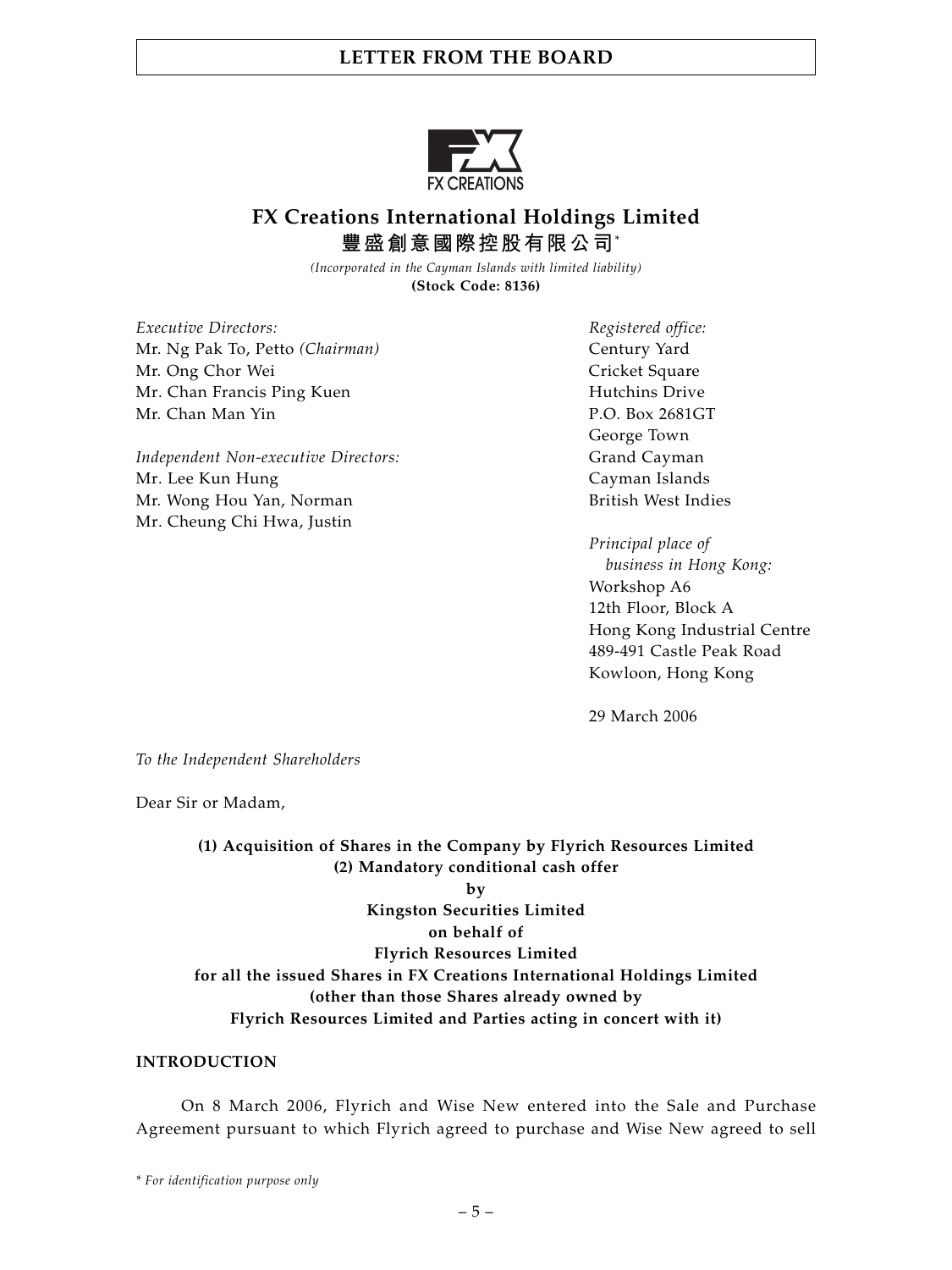204,000,000 Shares, representing approximately 44.30% of the entire issued share capital of the Company at the Latest Practicable Date, from Wise New for a total consideration of HK\$6,120,000 (equivalent to HK\$0.03 per Share). The Sale and Purchase Agreement was completed on 8 March 2006.

Immediately before the signing of the Sale and Purchase Agreement, Flyrich and Parties acting in concert with it did not have any shareholding interests in the Company. As a result of the Share Purchase, Flyrich is required to make a mandatory conditional cash offer for all the issued Shares (other than those Shares already owned by Flyrich and Parties acting in concert with it) pursuant to Rule 26.1 of the Takeovers Code.

The Offer is conditional upon Flyrich having received acceptances of the Offer which, together with the Shares already owned by Flyrich and Parties acting in concert with it before or during the offer period, will result in Flyrich and Parties acting in concert with it holding more than 50% of the voting rights of the Company.

Flyrich does not intend to extend the period of the Offer if the above acceptance condition is not fulfilled by the first closing date of the Offer which is expected to be 19 April 2006.

An Independent Board Committee has been established to consider the terms of the Offer taking into account the advice from the independent financial adviser, and to advise the Independent Shareholders in respect of the Offer. The Board has appointed Partners Capital as the independent financial adviser to advise the Independent Board Committee on the fairness and reasonableness of the terms of the Offer and to advise the Independent Shareholders in respect of the Offer. The appointment of Partners Capital has been approved by the Independent Board Committee.

In addition to setting out the letter from Kingston Securities contained herein, the purpose of this Composite Document is also to provide, among other things, details of the Offer and attaching hereto the Form of Acceptance, the recommendation of the Independent Board Committee and a letter of advice from Partners Capital containing its advice to the Independent Board Committee in respect of the Offer.

### **THE SALE AND PURCHASE AGREEMENT**

| Date:       | 8 March 2006       |
|-------------|--------------------|
| Vendor:     | Wise New           |
| Purchaser:  | Flyrich            |
| Warrantors: | Mr. Ng and Mr. Ong |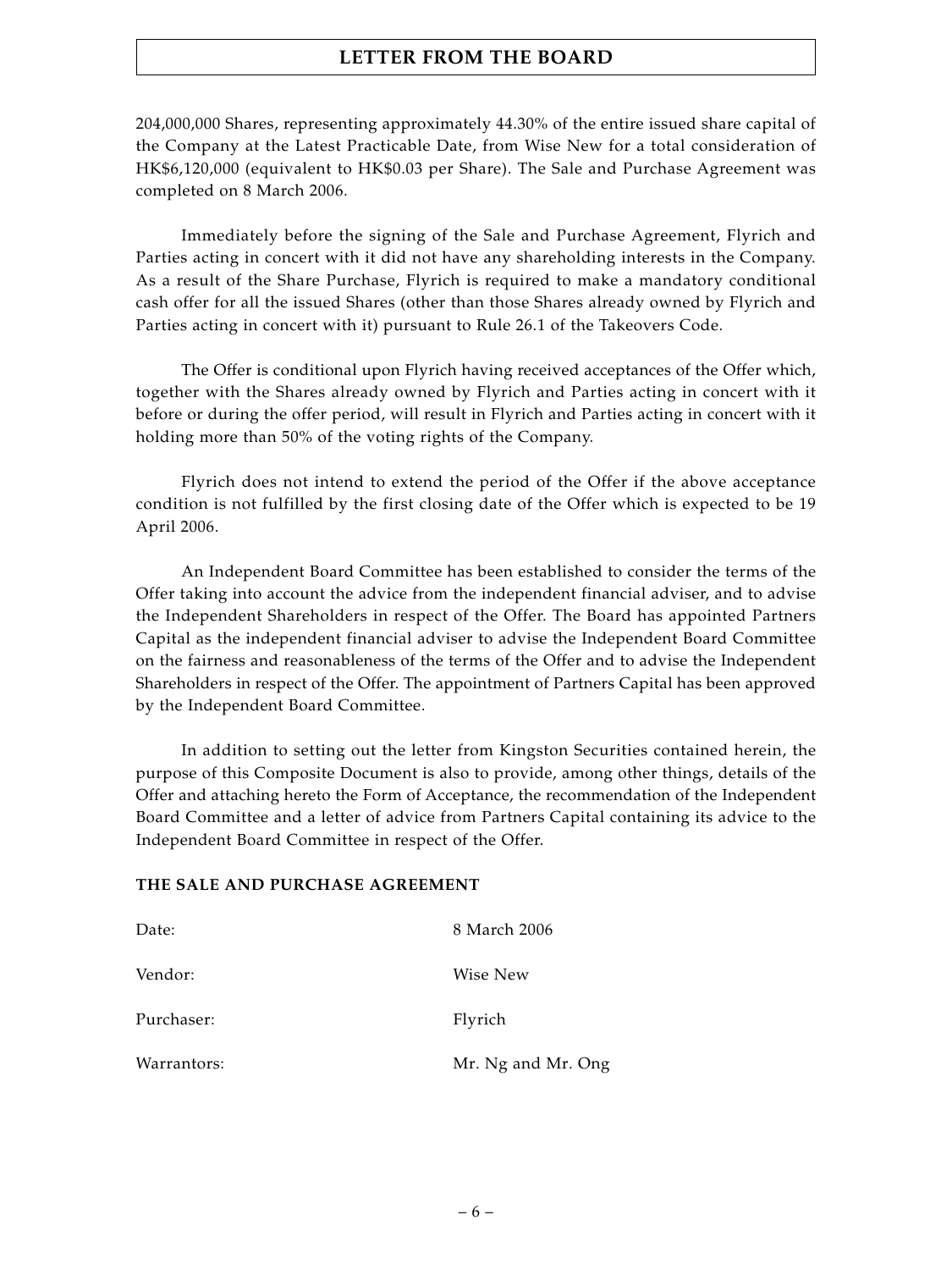| Number of Shares:             | 204,000,000 Shares which were acquired by<br>Flyrich free from all claims, charges, liens,<br>encumbrances, equities and third party rights<br>and together with all rights attaching thereto on<br>or after the date of the Sale and Purchase<br>Agreement |
|-------------------------------|-------------------------------------------------------------------------------------------------------------------------------------------------------------------------------------------------------------------------------------------------------------|
| Consideration and completion: | HK\$6,120,000 being HK\$0.03 for each Share,<br>which was negotiated and determined on arm's<br>length basis between Wise New and Flyrich and<br>was paid in full by cash on the date of Sale and<br>Purchase Agreement on 8 March 2006                     |

The Share Purchase was completed simultaneously upon signing of the Sale and Purchase Agreement.

### **MANDATORY CONDITIONAL CASH OFFER**

### **Principal terms of the Offer**

Kingston Securities will, on behalf of Flyrich, make the Offer in compliance with the Takeovers Code on the following basis:

### **for each Offer Share . . . . . . . . . . . . . . . . . . . . . . . . . . . . . . . . . . . . . . . . . . . HK\$0.03 in cash**

There were no outstanding warrants, share options or securities convertible or exchangeable into Shares as at the Latest Practicable Date.

The offer price of HK\$0.03 per Share is the same as the price paid by Flyrich to Wise New for each Offeror's Share under the Sale and Purchase Agreement. The Offer Shares to be acquired shall be free from all claims, charges, liens, encumbrances, equities and third party rights and together with all rights attaching thereto, including the rights to receive all dividends and distributions declared, paid or made on or after the date of the Sale and Purchase Agreement.

### **INFORMATION ON THE COMPANY**

The Company is an investment holding company and its Shares are listed on GEM. The Group is principally engaged in retail sales and wholesale of bags and accessories under its brandname.

Based on the third quarterly report of the Company, the unaudited net loss of the Group for the nine months ended 31 December 2005 was approximately HK\$285,000 and the unaudited consolidated net asset value of the Group as at 30 September 2005 was approximately HK\$11.75 million. The audited consolidated net loss and net profit attributable to Shareholders for the years ended 31 March 2005 and 31 March 2004 were approximately HK\$10.05 million and HK\$0.75 million respectively. As at 31 March 2005, the audited consolidated net asset value of the Group was approximately HK\$11.81 million.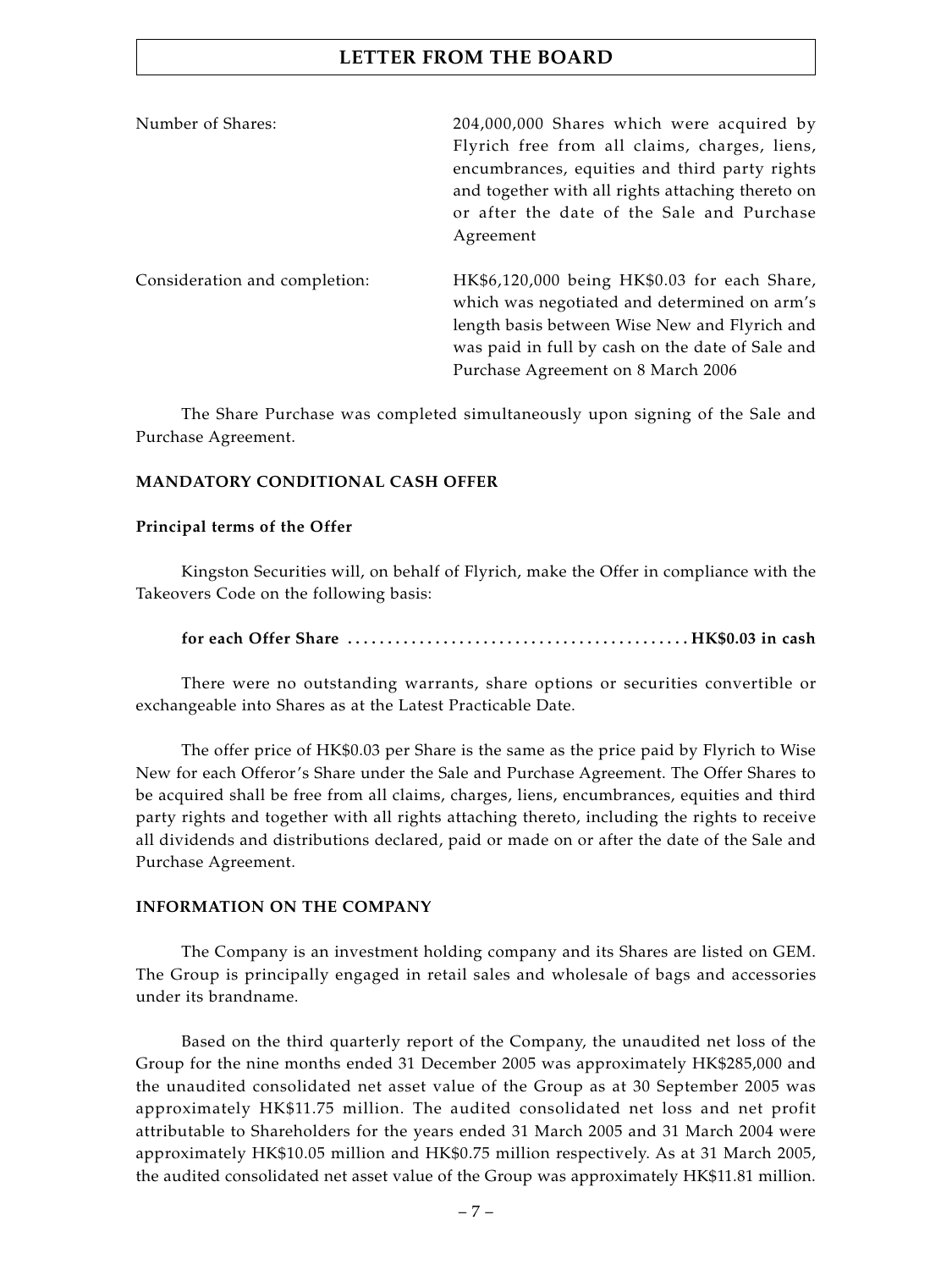The following table sets out the shareholding structure of the Company immediately before and after the completion of the Share Purchase but before the Offer:

|                                      |                   |                       | Immediately          |                  |  |
|--------------------------------------|-------------------|-----------------------|----------------------|------------------|--|
|                                      | Immediately       |                       | after the completion |                  |  |
|                                      | before completion | of the Share Purchase |                      |                  |  |
|                                      |                   | of the Share Purchase | but before the Offer |                  |  |
|                                      | No. of            | $\%$                  | No. of               | $\%$             |  |
|                                      |                   | Shares (approx.)      |                      | Shares (approx.) |  |
| Flyrich and Parties acting           |                   |                       |                      |                  |  |
| in concert with it ( <i>Note 1</i> ) | $\theta$          | $\Omega$              | 204,000,000          | 44.30            |  |
| Wise New (Note 2)                    | 204,000,000       | 44.30                 | 0                    | $\theta$         |  |
| Top Accurate Limited (Note 3)        | 76,000,000        | 16.50                 | 76,000,000           | 16.50            |  |
| Public                               | 180,504,000       | 39.20                 | 180,504,000          | 39.20            |  |
| Total                                | 460,504,000       | 100                   | 460,504,000          | 100              |  |

*Notes:*

- 1. These Shares are beneficially owned by Flyrich, a company wholly owned by Mr. Wong.
- 2. These Shares were owned by Wise New, a company beneficially owned as to 45% by Cashtram, as to 30% by FXHI and as to 25% by Forge Smart. Mr. Ng, holds 40% and 100% equity interest in Cashtram and Forge Smart respectively. Mr. Ho Kai Chung, David, Madam Ho Pui Lai and Mr. Tan Yu, Wally respectively hold 30%, 20% and 10% equity interest in Cashtram. Mr. Wong Wai Shan holds 100% equity interest in FXHI.

On 20 June 2005, the 204,000,000 Shares held by Wise New were pledged in favour of Corkwood Enterprises Limited, a company incorporated in the British Virgin Islands and wholly and beneficially owned by Mr. Lau Kim Hung, Jack, who accordingly, had a long position in these 204,000,000 Shares under the SFO. The 204,000,000 Shares being pledged have been released upon completion of the Share Purchase.

3. These Shares are owned by Top Accurate Limited, a company wholly and beneficially owned by Mr. Ma She Shing, Albert, who save for being a substantial Shareholder, is a third party independent of the Company and Flyrich and their connected persons as defined in the GEM Listing Rules and not Parties acting in concert with the Company and Flyrich and Parties acting in concert with them as defined in the Takeovers Code.

#### **PROPOSED CHANGE OF THE COMPOSITION OF THE BOARD**

Currently, the Board comprises four executive Directors and three independent nonexecutive Directors. As at the Latest Practicable Date, the Company's executive Directors are Mr. Ng, Mr. Ong, Mr. Chan Francis Ping Kuen and Mr. Chan Man Yin and the Company's independent non-executive Directors are Mr. Lee Kun Hung, Mr. Wong Hou Yan, Norman and Mr. Cheung Chi Hwa, Justin. It is expected that Mr. Ng and Mr. Ong will resign and such resignation will take effect in full compliance with Rule 7 of the Takeovers Code. In addition, Flyrich intends to nominate Mr. Wong to be an executive Director and compliance officer. The appointment of the aforesaid Director will not take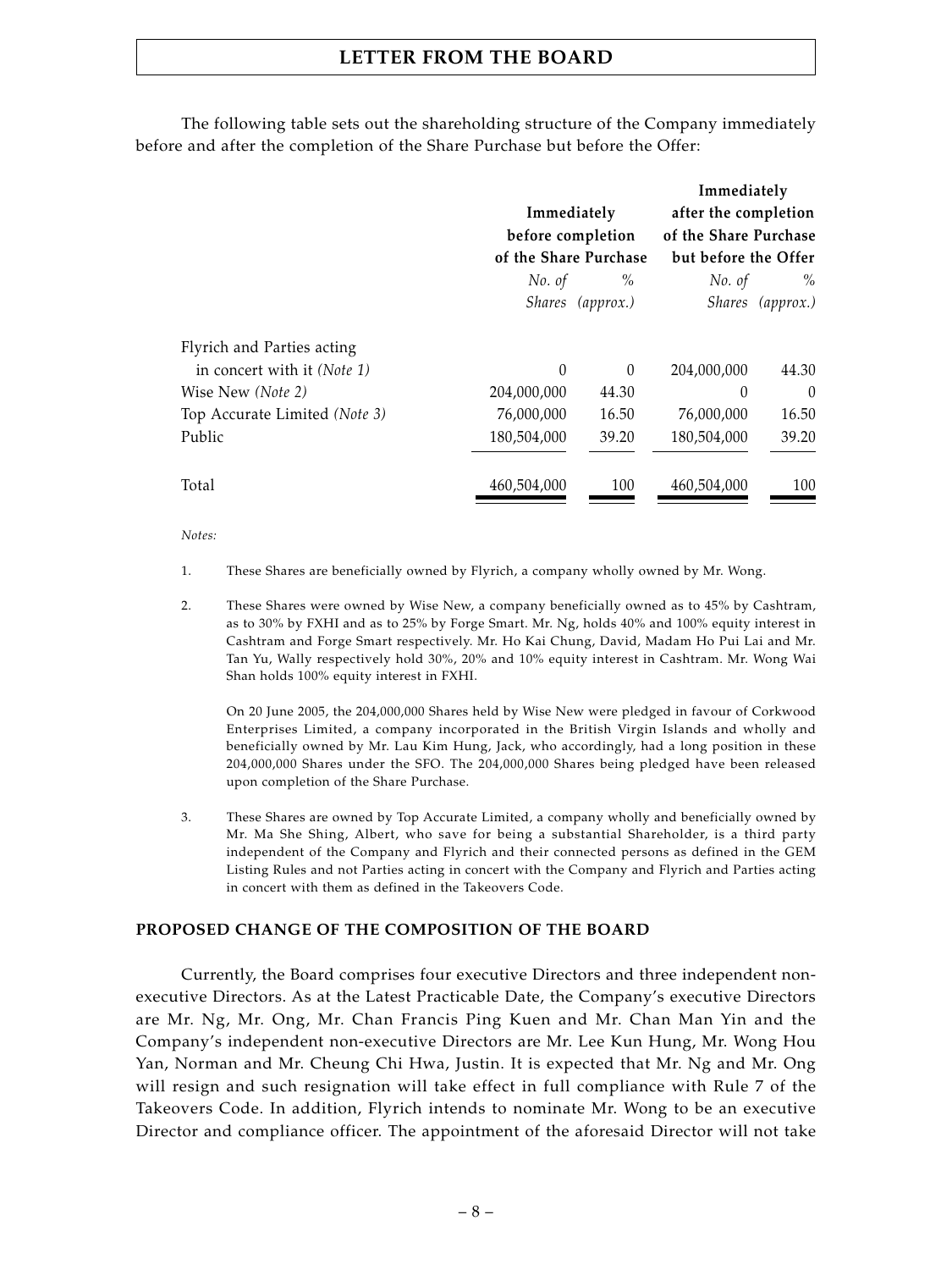effect earlier than the date of posting of the composite document to be issued by Flyrich in connection with the Offer in compliance with Rule 26.4 of the Takeovers Code. Further announcement will be made upon the appointment and resignation of the Directors in compliance with the GEM Listing Rules and the Takeovers Code.

Biographical details of Mr. Wong are set out under the section headed "Information on Flyrich" in this Composite Document.

Apart from the above, Mr. Wong is not connected with any directors, senior management, management shareholders, substantial shareholders or controlling shareholders of the Company. He does not have any interests in the securities of the Company except for the Shares under the Share Purchase within the meaning of Part XV of the SFO. Mr. Wong did not hold directorship in any other listed public company in the last three years before the appointment.

There is no service contract between Mr. Wong and the Company. Mr. Wong's appointment is subject to retirement by rotation and re-election in accordance with the articles of association of the Company. Mr. Wong's remuneration as a Director has not yet been determined and will be considered and determined by the Board with reference to the Company's remuneration policy and guidelines adopted by the remuneration committee of the Company and the prevailing market rate and further announcement will be made once it is so determined. No public sanctions have been made against Mr. Wong by statutory or regulatory authorities. He has not at any time been adjudged bankrupt or insolvent and he has not at any time been a party to a deed of arrangement or entered into any form of arrangement or composition with his creditors.

There are no unsatisfied judgments or court orders of continuing effect against Mr. Wong. No company has been dissolved or put into liquidation (otherwise than by a members' voluntary winding up when the company was solvent) or bankruptcy or been the object of an analogous proceeding, or entered into any form of arrangement or composition with creditors, or had a receiver, trustee or similar officer appointed over it during the time that Mr. Wong was one of its directors or within 12 months after his ceasing to act as one of its directors.

Mr. Wong has not been convicted of any offence and he has not, at any time, been identified as an insider dealer or found guilty of or been involved in insider dealing pursuant to Parts XIII or XIV of the SFO and neither has any enterprise, company or unincorporated business enterprise with which he was or is connected or any enterprise, company or unincorporated business enterprise for which he acts or has acted as an officer, supervisor or manager has been identified as an insider dealer or been found guilty of or been involved in insider dealing pursuant to Parts XIII or XIV of the SFO at any time during the period when he was connected and/or acted as an officer, supervisor or manager.

Mr. Wong has not been adjudged by a court or arbitral body civilly liable for any fraud, breach of duty or other misconduct by him towards an enterprise, company,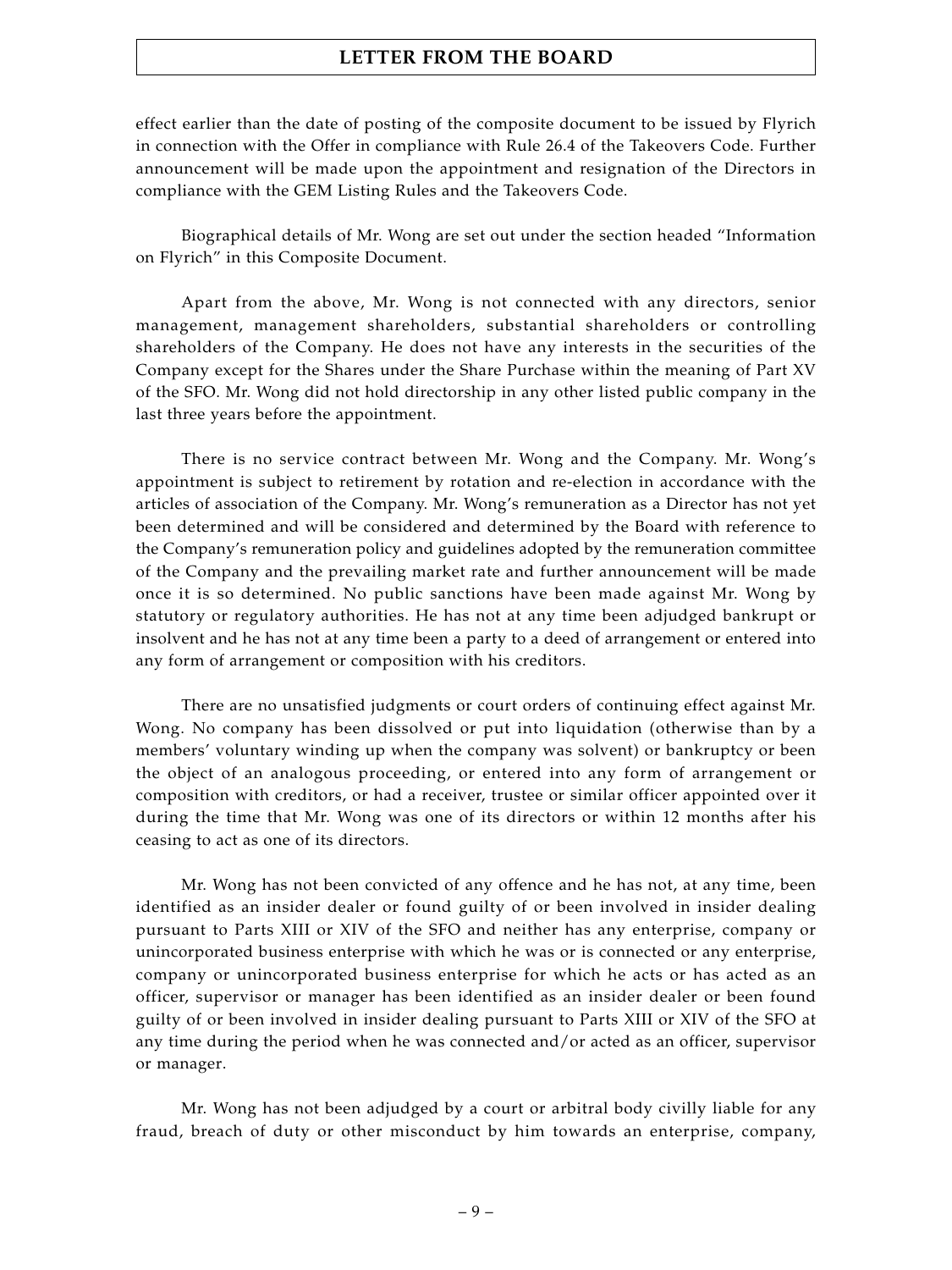partnership or unincorporated business enterprise or institution in connection with its formation or management or any of its members or partners. No enterprise, company, partnership or unincorporated business or enterprise of which Mr. Wong was or is a partner, director, supervisor or manager has had its business registration or license revoked at any time during the period when he was one of its partners, directors, supervisors or managers. Mr. Wong has not at any time been disqualified from holding or deemed unfit to hold, the position of director, supervisor or manager of an enterprise, a company or an unincorporated business enterprise, or from being involved in the management or conduct of the affairs of any enterprise, company or unincorporated business enterprise. There is no investigation by any judicial, regulatory or governmental authority to which Mr. Wong is subject to.

Mr. Wong has not any time been refused admission to membership of any professional body or been censured or disciplined by any such body to which he belongs or belonged or been disqualified from membership in any such body or has at any time held a practicing certificate or any other form of professional certificate or license subject to special conditions.

Mr. Wong is not now or has at any time been a member or a triad or other illegal society. Mr. Wong is not currently subject to (i) any investigation, hearing or proceeding brought or instituted by any securities regulatory authority, including the Hong Kong Takeovers Panel or any other securities regulatory commission or panel, or (ii) any judicial proceeding in which violation of any securities law, rule or regulation is or was alleged.

Mr. Wong is not a defendant in any current criminal proceeding involving an offence which may be material to an evaluation of his character or integrity to be a director or supervisor of the issuer. Finally, there is no other matter that needs to be brought to the attention to the shareholders of the Company in respect of Mr. Wong's appointment.

### **INFORMATION ON FLYRICH**

Flyrich is an investment holding company incorporated in the British Virgin Islands with limited liability on 11 January 2005 and is wholly owned by Mr. Wong Wing Cheung, Peter, being the sole director of Flyrich. Immediately before entering into the Sale and Purchase Agreement, Flyrich and Mr. Wong were third parties independent of the Company and its connected persons. Other than the entering into the Sale and Purchase Agreement, Flyrich has not conducted any business since its incorporation.

Mr. Wong, aged 57, is a merchant and has over 17 years of experience in a private industrial company engaging in the manufacturing of leather goods including handbags, belts and wallets in the PRC and trading of these leather goods in Hong Kong and overseas markets. He is also engaged in the investment of real estates in Hong Kong. Mr. Wong is currently the executive director of a private company and is responsible for the company's investment and management functions including property investment and planning, asset management, property strategic marketing and management as well as financial and corporate administration.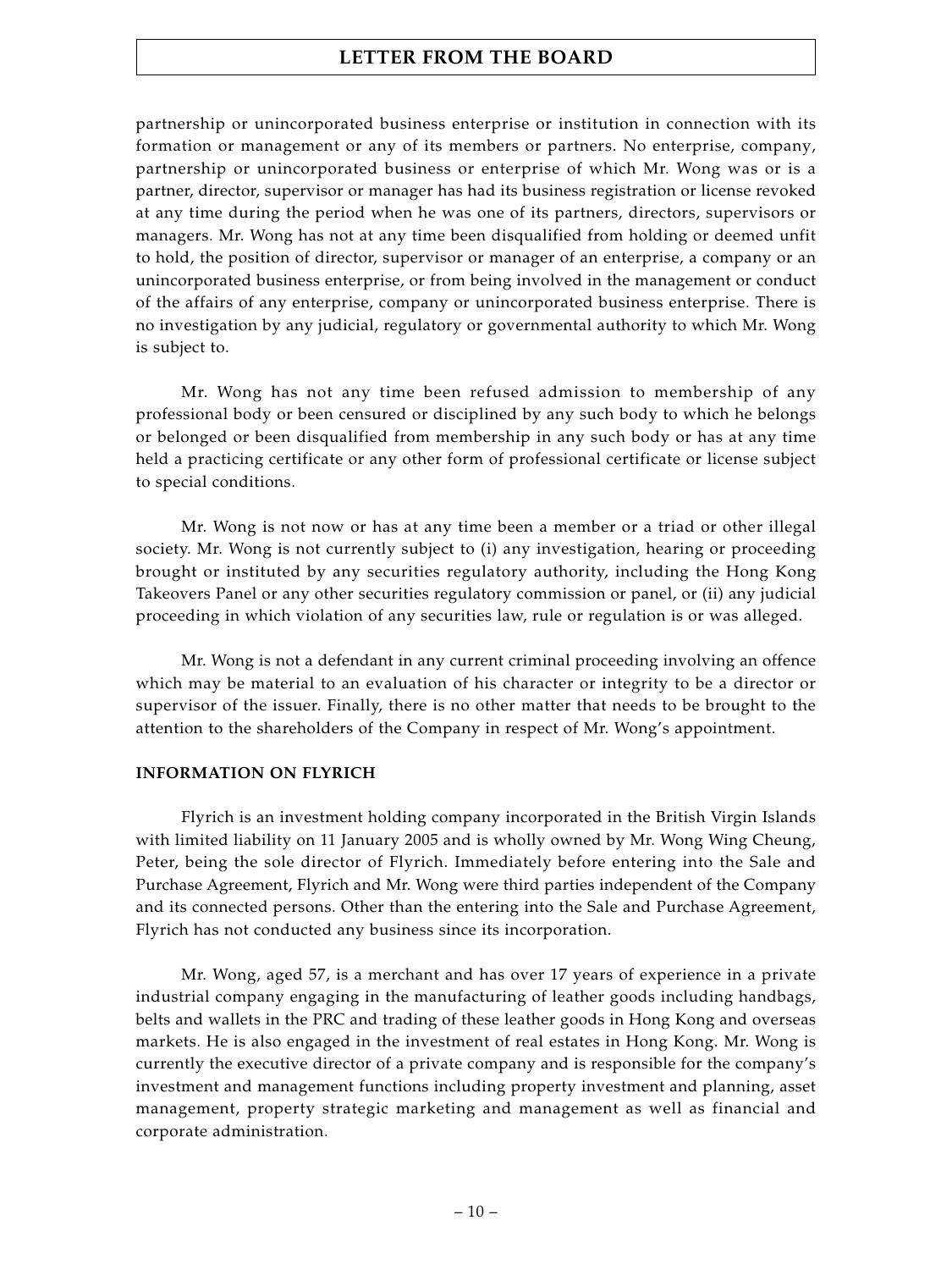### **INTENTION OF FLYRICH REGARDING THE GROUP**

It is the intention of Flyrich that the existing principal activities of the Group will remain unchanged immediately after the close of the Offer. Flyrich has no intention to dispose of or re-deploy the assets of the Group other than in the ordinary course of business and to inject its assets into the Group. Following completion of the Share Purchase and following the close of the Offer, Flyrich intends to conduct a review of the Group's financial position and operations with a view to broadening and expanding the scope of business of the Group and will formulate a long-term strategy and plans for the Group. Although there is no concrete plan to alter the existing principal activities of the Group at the Latest Practicable Date, it is expected that by virtue of the experience of Mr. Wong in the manufacturing of leather goods and his marketing network, synergistic effect and more business opportunities would be brought to the existing business of the Group by the Offeror.

In addition, with his extensive experience in managing leather goods business, the Group believes that Mr. Wong will have sufficient experience in managing the Group's business. Save as disclosed under the section headed "Proposed Change of the Composition of the Board", it is the intention of Flyrich that there will be no material change in the existing management and employees of the Group following the close of the Offer to ensure a smooth transition.

### **MAINTAINING THE LISTING STATUS OF THE COMPANY**

Flyrich intends that the Company will remain listed on GEM after the close of the Offer. The sole director of Flyrich and the new director to be appointed to the Board will jointly and severally undertake to the Stock Exchange to take appropriate steps to ensure that sufficient public float exists in the Shares.

**The Stock Exchange has stated that if, at the close of the Offer, less than the minimum prescribed percentage applicable to the Company, being 25% of the issued Shares, are held by the public, or if the Stock Exchange believes that:**

- **• a false market exists or may exist in the trading in the Shares; or**
- **• there are insufficient Shares in public hands to maintain an orderly market,**

**it will consider exercising its discretion to suspend trading in the Shares.**

**The Stock Exchange has also stated that, if the Company remains a listed company, any further injection of assets into or disposal of assets of the Company will be subject to the provisions of the GEM Listing Rules. Pursuant to the GEM Listing Rules, the Stock Exchange has the discretion to require the Company to issue a circular to its Shareholders where any acquisition or disposal by the Company is proposed, irrespective of the size of such acquisition or disposal and in particular when such proposed transactions represent a departure from the principal activities of the Company. The**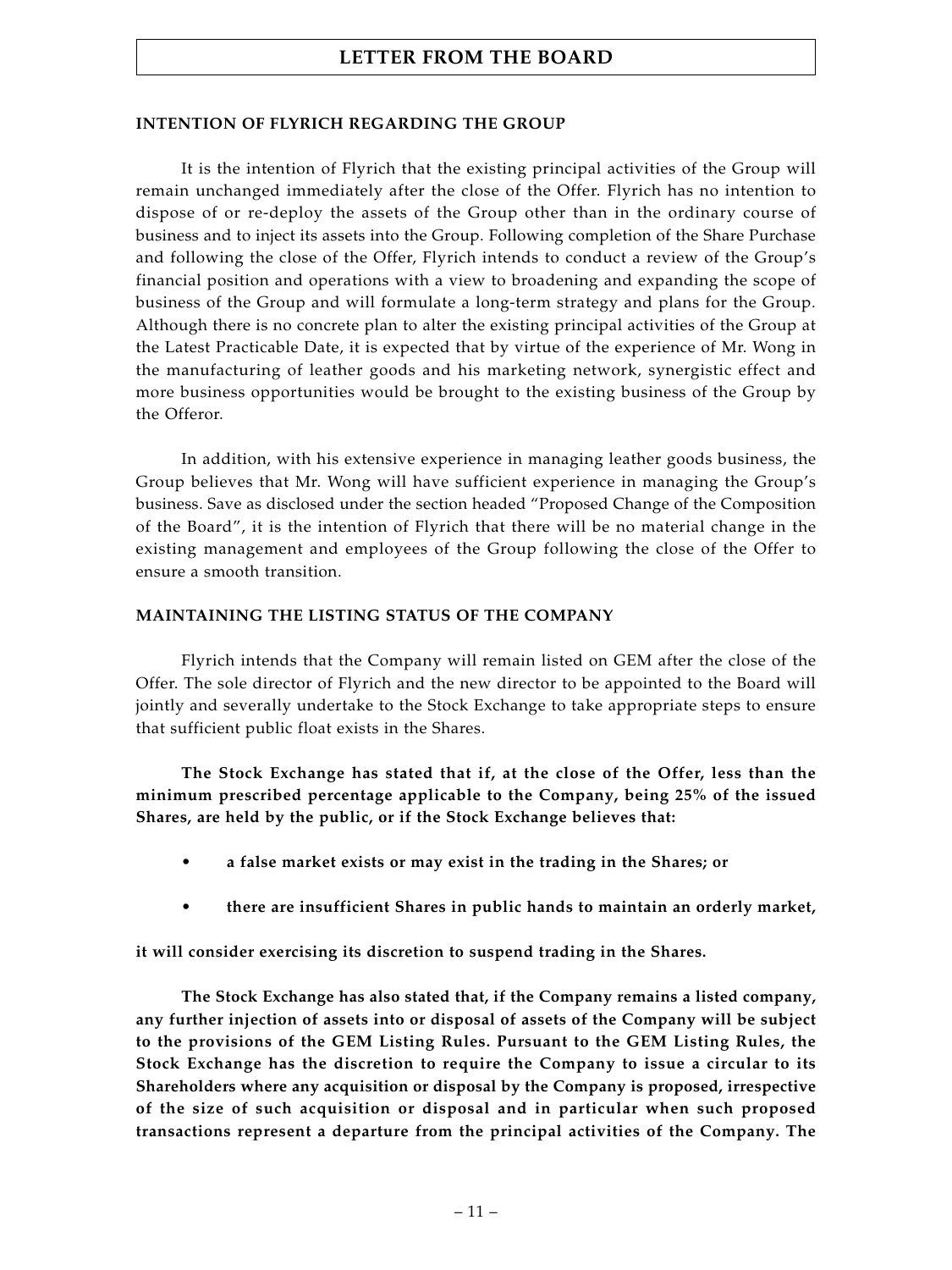**Stock Exchange also has the power pursuant to the GEM Listing Rules to aggregate a series of acquisition or disposal and any such acquisition or disposal may, in any event result in the Company being treated as if it were a new applicant for listing and subject to the requirements for new applicants as set out in the GEM Listing Rules.**

### **RECOMMENDATIONS**

Your attention is drawn to the respective letters from the Independent Board Committee and Partners Capital set out on page 22 and pages 23 to 41 of this Composite Document containing their respective recommendations and advice in respect of the Offer.

### **ADDITIONAL INFORMATION**

Your attention is also drawn to the letters from Kingston Securities, the Independent Board Committee and Partners Capital as well as the additional information contained in Appendices I to III to this Composite Document and the accompanying Form of Acceptance.

> Yours faithfully, For and on behalf of the Board **FX Creations International Holdings Limited Ng Pak To, Petto** *Chairman*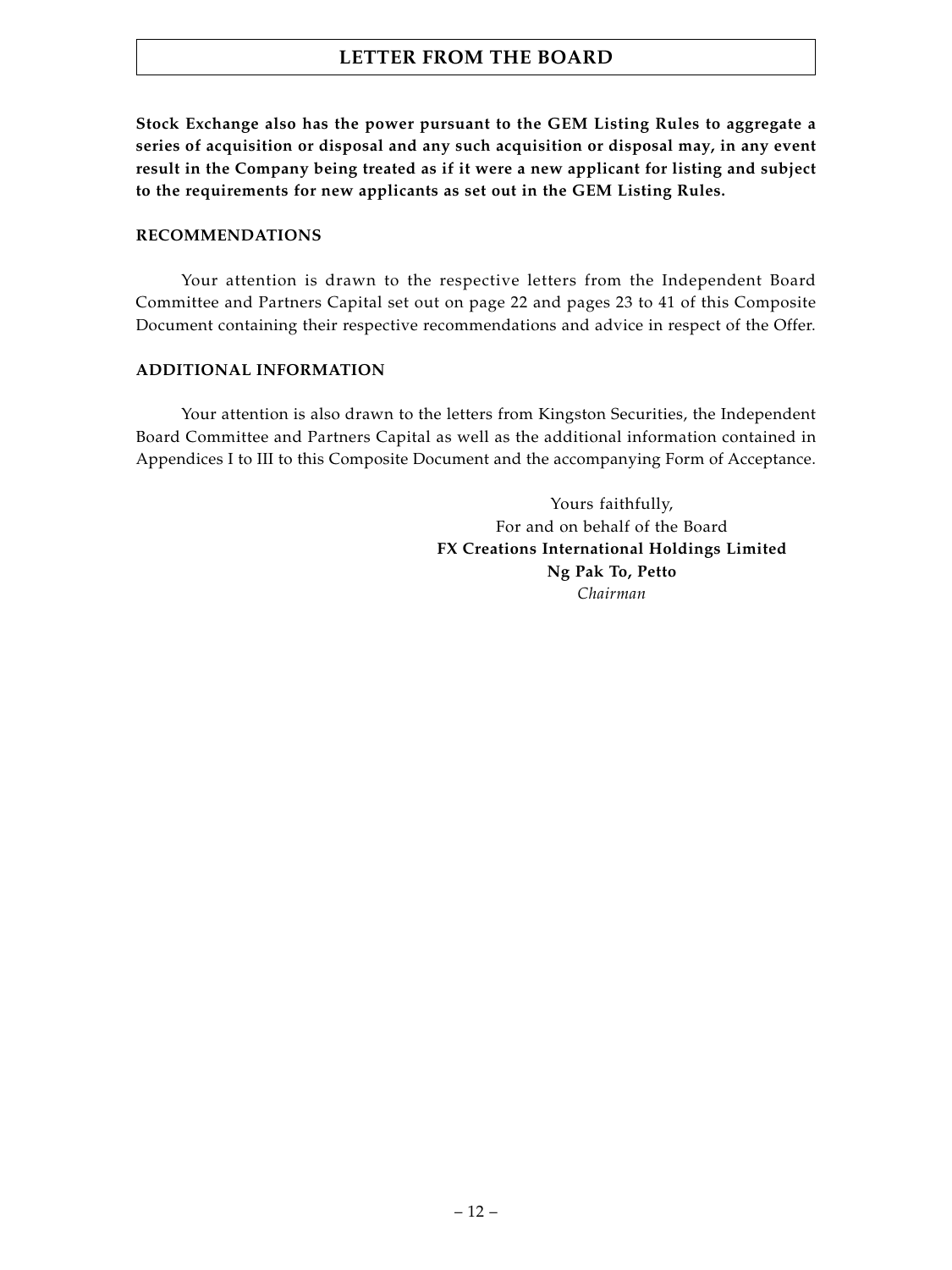

# **KINGSTON SECURITIES LIMITED**

Suite 2801, 28th Floor One International Finance Centre 1 Harbour View Street, Central, Hong Kong

29 March 2006

*To the Independent Shareholders*

Dear Sir or Madam,

### **(1) Acquisition of Shares in the Company by Flyrich Resources Limited (2) Mandatory conditional cash offer by KINGSTON SECURITIES LIMITED**

### **on behalf of Flyrich Resources Limited for all the issued Shares in FX Creations International Holdings Limited (other than those Shares already owned by Flyrich Resources Limited and Parties acting in concert with it)**

### **INTRODUCTION**

On 8 March 2006, Flyrich and Wise New entered into the Sale and Purchase Agreement pursuant to which Flyrich agreed to purchase and Wise New agreed to sell 204,000,000 Shares, representing approximately 44.30% of the entire issued share capital of the Company at the Latest Practicable Date, from Wise New for a total consideration of HK\$6,120,000 (equivalent to HK\$0.03 per Share). The Sale and Purchase Agreement was completed on 8 March 2006.

Immediately before the signing of the Sale and Purchase Agreement, Flyrich and Parties acting in concert with it did not have any shareholding interests in the Company. As a result of the Share Purchase, Flyrich is required to make a mandatory conditional cash offer for all the issued Shares (other than those Shares already owned by Flyrich and Parties acting in concert with it) pursuant to Rule 26.1 of the Takeovers Code.

The Offer is conditional upon Flyrich having received acceptances of the Offer which, together with the Shares already owned by Flyrich and Parties acting in concert with it before or during the offer period, will result in Flyrich and Parties acting in concert with it holding more than 50% of the voting rights of the Company.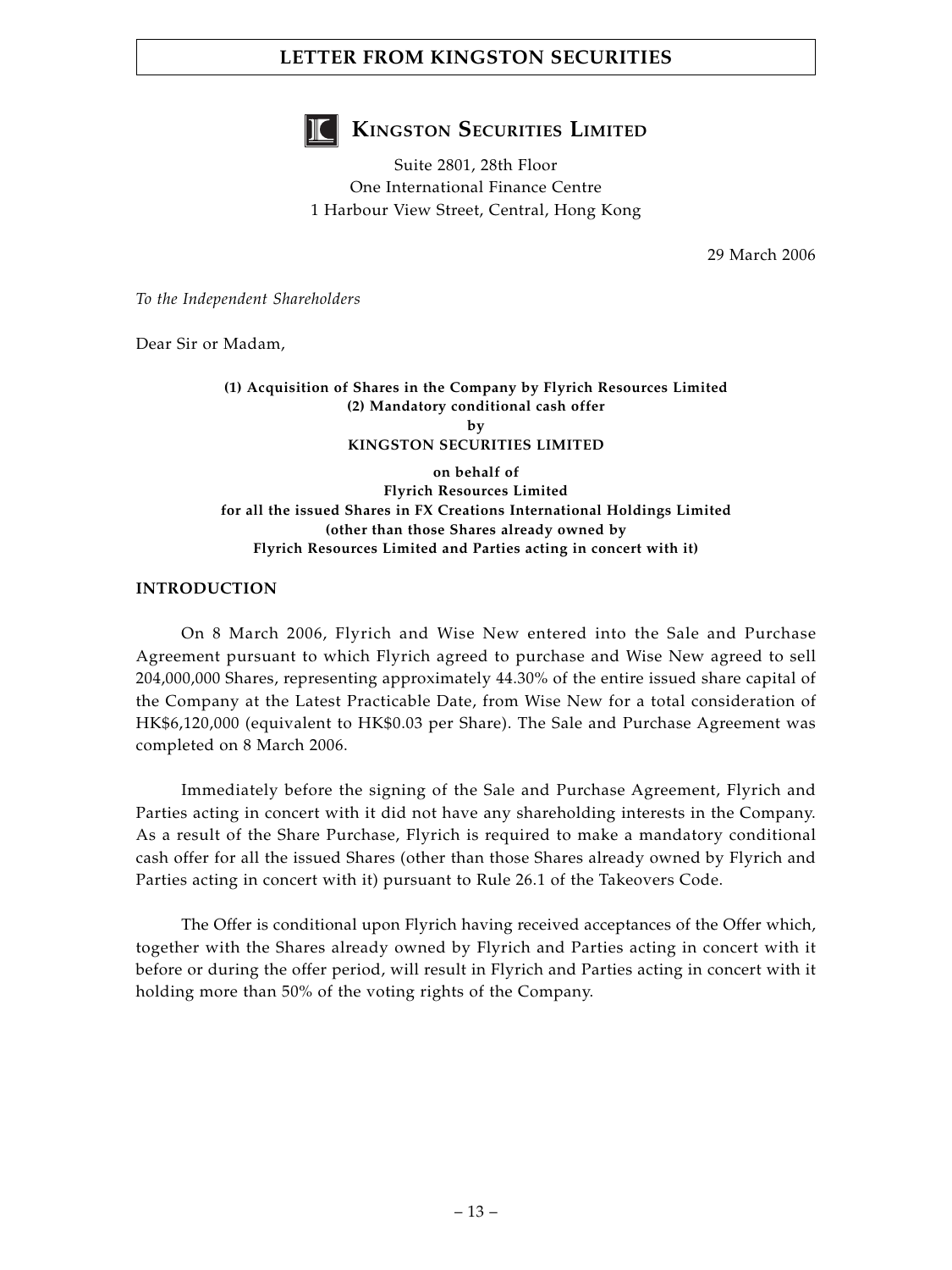### **MANDATORY CONDITIONAL CASH OFFER**

### **Principal terms of the Offer**

Kingston Securities will, on behalf of Flyrich, make the Offer in compliance with the Takeovers Code on the following basis:

**for each Offer Share . . . . . . . . . . . . . . . . . . . . . . . . . . . . . . . . . . . . . . . . . . . HK\$0.03 in cash**

There were no outstanding warrants, share options or securities convertible or exchangeable into Shares as at the Latest Practicable Date.

The offer price of HK\$0.03 per Share is the same as the price paid by Flyrich to Wise New for each Offeror's Share under the Sale and Purchase Agreement.

### **Condition of the Offer**

**The Offer is conditional upon Flyrich having received acceptances of the Offer which, together with the Shares already owned by Flyrich and Parties acting in concert with it before or during the offer period, will result in Flyrich and Parties acting in concert with it holding more than 50% voting rights of the Company.**

Flyrich does not intend to extend the period of the Offer if the above acceptance condition is not fulfilled by the first closing date of the Offer which is expected to be 19 April 2006.

### **Comparison of value**

The price of HK\$0.03 for each Offer Share is the same as the consideration for each Share acquired under the Sale and Purchase Agreement and such price represents:

- (a) a discount of 82.4% to the closing price of HK\$0.17 per Share as quoted on the Stock Exchange on the Last Trading Day;
- (b) a discount of approximately 82.1% to the average closing price of approximately HK\$0.168 per Share for the 5 trading days up to and including the Last Trading Day;
- (c) a discount of approximately 81.7% to the average closing price of approximately HK\$0.164 per Share for the 10 trading days up to and including the Last Trading Day; and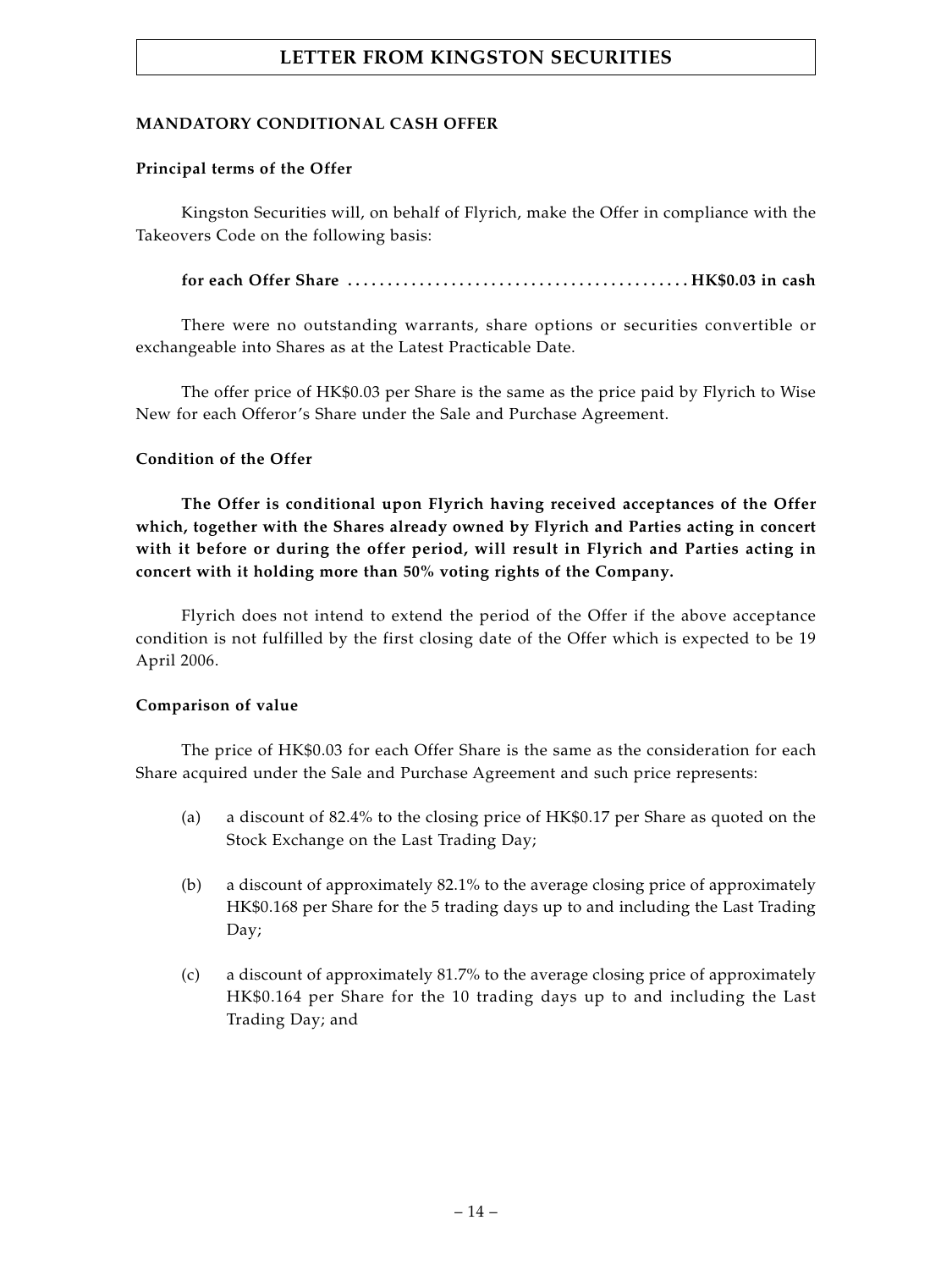- (d) a premium of approximately 3.45% over the unaudited consolidated net asset value per Share of approximately HK\$0.029 as at 30 September 2005 based on the interim report 2005/06; and
- (e) a discount of approximately 72.73% to the closing price of HK\$0.11 per Share as quoted on the Stock Exchange on the Latest Practicable Date.

#### **Financial resources**

As at the Latest Practicable Date, there are 460,504,000 Shares in issue. Based on the offer price of HK\$0.03 per Offer Share, the entire issued share capital of the Company is valued at approximately HK\$13.82 million and all the 256,504,000 Offer Shares under the Offer are valued at approximately HK\$7.695 million. The consideration will be financed by a loan facility of HK\$7,700,000 provided by Kingston Securities which is considered, for the purposes of the Takeovers Code, a Party acting in concert with Flyrich as a result of such loan facility. Flyrich and its ultimate beneficial owner, Mr. Wong, will bear the repayment of the financing and the accrued interest thereon or securities for any liability (contingent or otherwise) themselves and will not depend to any significant extent on the Company's business. Both INCU and Kingston Corporate Finance are satisfied that there are sufficient financial resources available to Flyrich to meet the full acceptance of the Offer.

### **Effect of accepting the Offer**

By accepting the Offer, the accepting Shareholders will sell their Shares and all rights attached to them. The Offer Shares to be acquired should be free from all claims, charges, liens, encumbrances, equities and third party rights and together with all rights attaching thereto, including the rights to receive all dividends and distributions declared, paid or made on or after the date of the Sale and Purchase Agreement.

### **Stamp duty**

Stamp duty at a rate of HK\$1 for every HK\$1,000 (or part thereof) of the amount payable in respect of relevant acceptances will be deducted from the amount payable to the Shareholders who accept the Offer. Flyrich will then pay such stamp duty deducted to the stamp office of the Inland Revenue Department of Hong Kong on behalf of such Shareholders who accept the Offer.

### **Dealings in Shares**

Flyrich confirms that during the six months prior to the date of the Sale and Purchase Agreement, (i) Flyrich and Parties acting in concert with it did not have any shareholding interest in the Company and (ii) save for the Share Purchase, none of Flyrich and Parties acting in concert with it had dealt in any Shares or other securities of the Company.

#### **Compulsory acquisition**

Flyrich and Parties acting in concert with it do not intend to exercise any right which may be available to it to acquire compulsorily any outstanding issued Shares not acquired under the Offer after it is closed.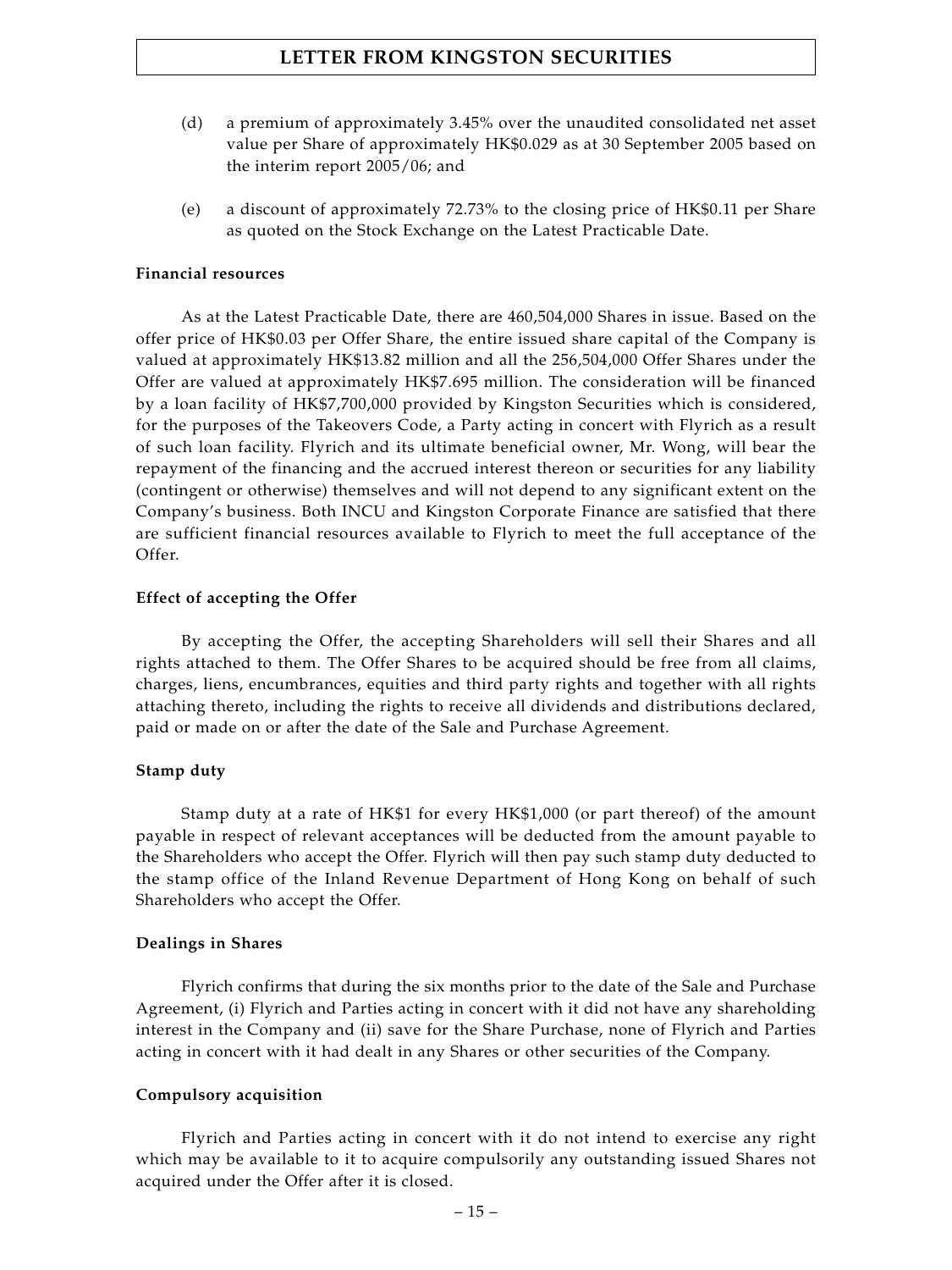### **HIGHEST AND LOWEST CLOSING PRICES OF THE SHARES**

The highest and lowest closing prices of the Shares as quoted by the Stock Exchange during the six-month period preceding the date of the Announcement and ending on the Latest Practicable Date were HK\$0.188 per Share on 7 December 2005 and HK\$0.020 per Share on 4 October 2005, 5 October 2005, 10 October 2005 and 27 October 2005 respectively.

### **INFORMATION ON THE COMPANY**

The Company is an investment holding company and its Shares are listed on GEM. The Group is principally engaged in retail sales and wholesale of bags and accessories under its brandname.

Based on the third quarterly report of the Company, the unaudited net loss of the Group for the nine months ended 31 December 2005 was approximately HK\$285,000 and the unaudited consolidated net asset value of the Group as at 30 September 2005 was approximately HK\$11.75 million. The audited consolidated net loss and net profit attributable to Shareholders for the years ended 31 March 2005 and 31 March 2004 were approximately HK\$10.05 million and HK\$0.75 million respectively. As at 31 March 2005, the audited consolidated net asset value of the Group was approximately HK\$11.81 million.

The following table sets out the shareholding structure of the Company immediately before and after the completion of the Share Purchase but before the Offer:

|                                      |             |                       | Immediately           |                  |  |
|--------------------------------------|-------------|-----------------------|-----------------------|------------------|--|
|                                      | Immediately |                       | after the completion  |                  |  |
|                                      |             | before completion     | of the Share Purchase |                  |  |
|                                      |             | of the Share Purchase | but before the Offer  |                  |  |
|                                      | No. of      | $\%$                  | No. of                | $\%$             |  |
|                                      |             | Shares (approx.)      |                       | Shares (approx.) |  |
| Flyrich and Parties acting           |             |                       |                       |                  |  |
| in concert with it ( <i>Note 1</i> ) | $\Omega$    | $\theta$              | 204,000,000           | 44.30            |  |
| Wise New (Note 2)                    | 204,000,000 | 44.30                 | 0                     | $\theta$         |  |
| Top Accurate Limited (Note 3)        | 76,000,000  | 16.50                 | 76,000,000            | 16.50            |  |
| Public                               | 180,504,000 | 39.20                 | 180,504,000           | 39.20            |  |
| Total                                | 460,504,000 | 100                   | 460,504,000           | 100              |  |

*Notes:*

1. These Shares are beneficially owned by Flyrich, a company wholly owned by Mr. Wong.

2. These Shares were owned by Wise New, a company beneficially owned as to 45% by Cashtram, as to 30% by FXHI and as to 25% by Forge Smart. Mr. Ng, holds 40% and 100% equity interest in Cashtram and Forge Smart respectively. Mr. Ho Kai Chung, David,. Madam Ho Pui Lai and Mr. Tan Yu, Wally respectively hold 30%, 20% and 10% equity interest in Cashtram. Mr. Wong Wai Shan holds 100% equity interest in FXHI.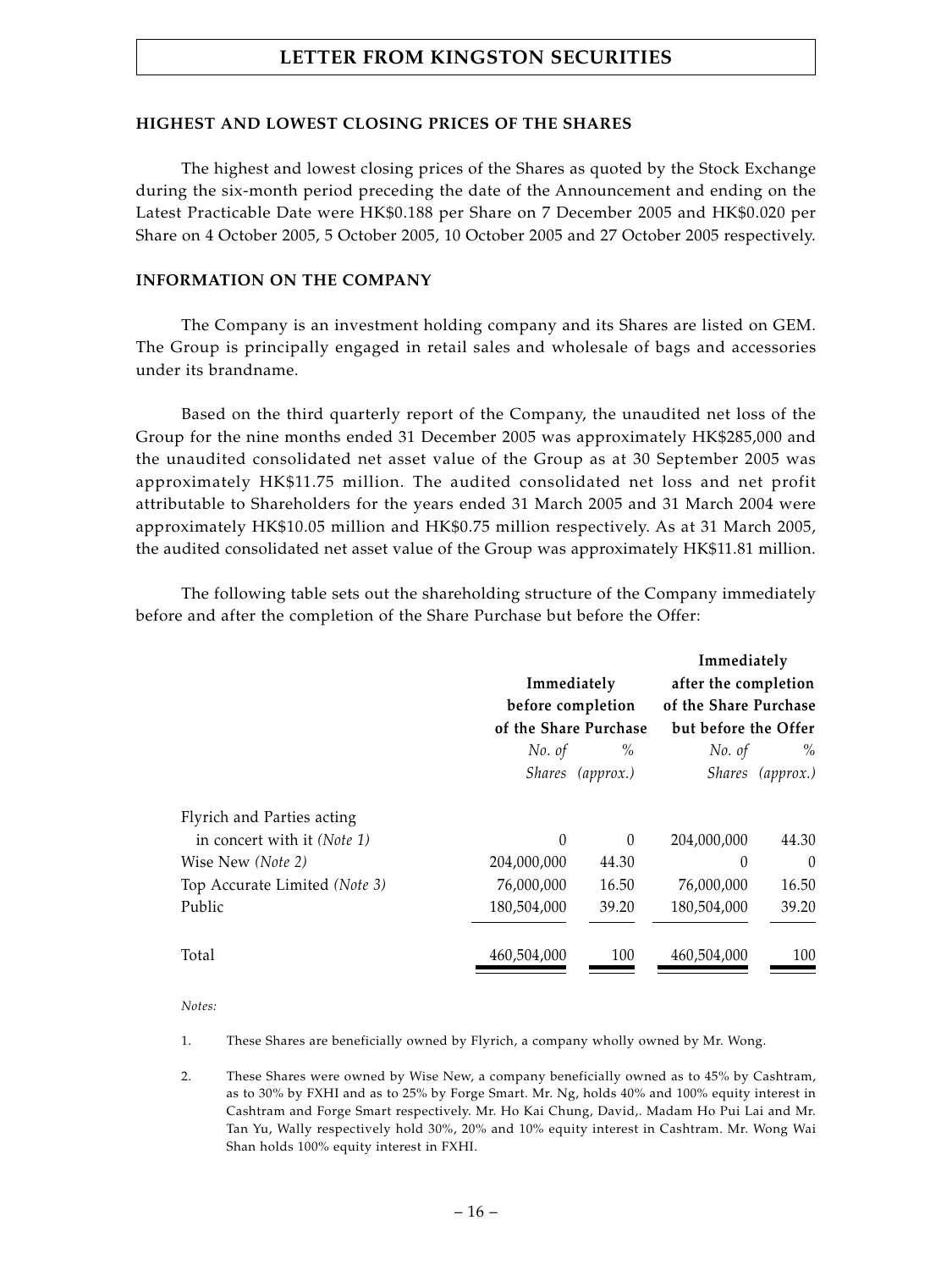On 20 June 2005, the 204,000,000 Shares held by Wise New were pledged in favour of Corkwood Enterprises Limited, a company incorporated in the British Virgin Islands and wholly and beneficially owned by Mr. Lau Kim Hung, Jack, who accordingly, had a long position in these 204,000,000 Shares under the SFO. The 204,000,000 Shares being pledged have been released upon completion of the Share Purchase.

3. These Shares are owned by Top Accurate Limited, a company wholly and beneficially owned by Mr. Ma She Shing, Albert, who save for being a substantial Shareholder, is a third party independent of the Company and Flyrich and their connected persons as defined in the GEM Listing Rules and not Parties acting in concert with the Company and Flyrich and Parties acting in concert with them as defined in the Takeovers Code.

### **PROPOSED CHANGE OF THE COMPOSITION OF THE BOARD**

Currently, the Board comprises four executive Directors and three independent nonexecutive Directors. As at the Latest Practicable Date, the Company's executive Directors are Mr. Ng, Mr. Ong, Mr. Chan Francis Ping Kuen and Mr. Chan Man Yin and the Company's independent non-executive Directors are Mr. Lee Kun Hung, Mr. Wong Hou Yan, Norman and Mr. Cheung Chi Hwa, Justin. It is expected that Mr. Ng and Mr. Ong will resign and such resignation will take effect in full compliance with Rule 7 of the Takeovers Code. In addition, Flyrich intends to nominate Mr. Wong to be an executive Director and compliance officer. The appointment of the aforesaid Director will not take effect earlier than the date of posting of the composite document to be issued by Flyrich in connection with the Offer in compliance with Rule 26.4 of the Takeovers Code. Further announcement will be made upon the appointment and resignation of the Directors in compliance with the GEM Listing Rules and the Takeovers Code.

Biographical details of Mr. Wong are set out under the section headed "Information on Flyrich" in this Composite Document.

Apart from the above, Mr. Wong is not connected with any directors, senior management, management shareholders, substantial shareholders or controlling shareholders of the Company. He does not have any interests in the securities of the Company except for the Shares under the Share Purchase within the meaning of Part XV of the SFO. Mr. Wong did not hold directorship in any other listed public company in the last three years before the appointment.

There is no service contract between Mr. Wong and the Company. Mr. Wong's appointment is subject to retirement by rotation and re-election in accordance with the articles of association of the Company. Mr. Wong's remuneration as a Director has not yet been determined and will be considered and determined by the Board with reference to the Company's remuneration policy and guidelines adopted by the remuneration committee of the Company and the prevailing market rate and further announcement will be made once it is so determined. No public sanctions have been made against Mr. Wong by statutory or regulatory authorities. He has not at any time been adjudged bankrupt or insolvent and he has not at any time been a party to a deed of arrangement or entered into any form of arrangement or composition with his creditors.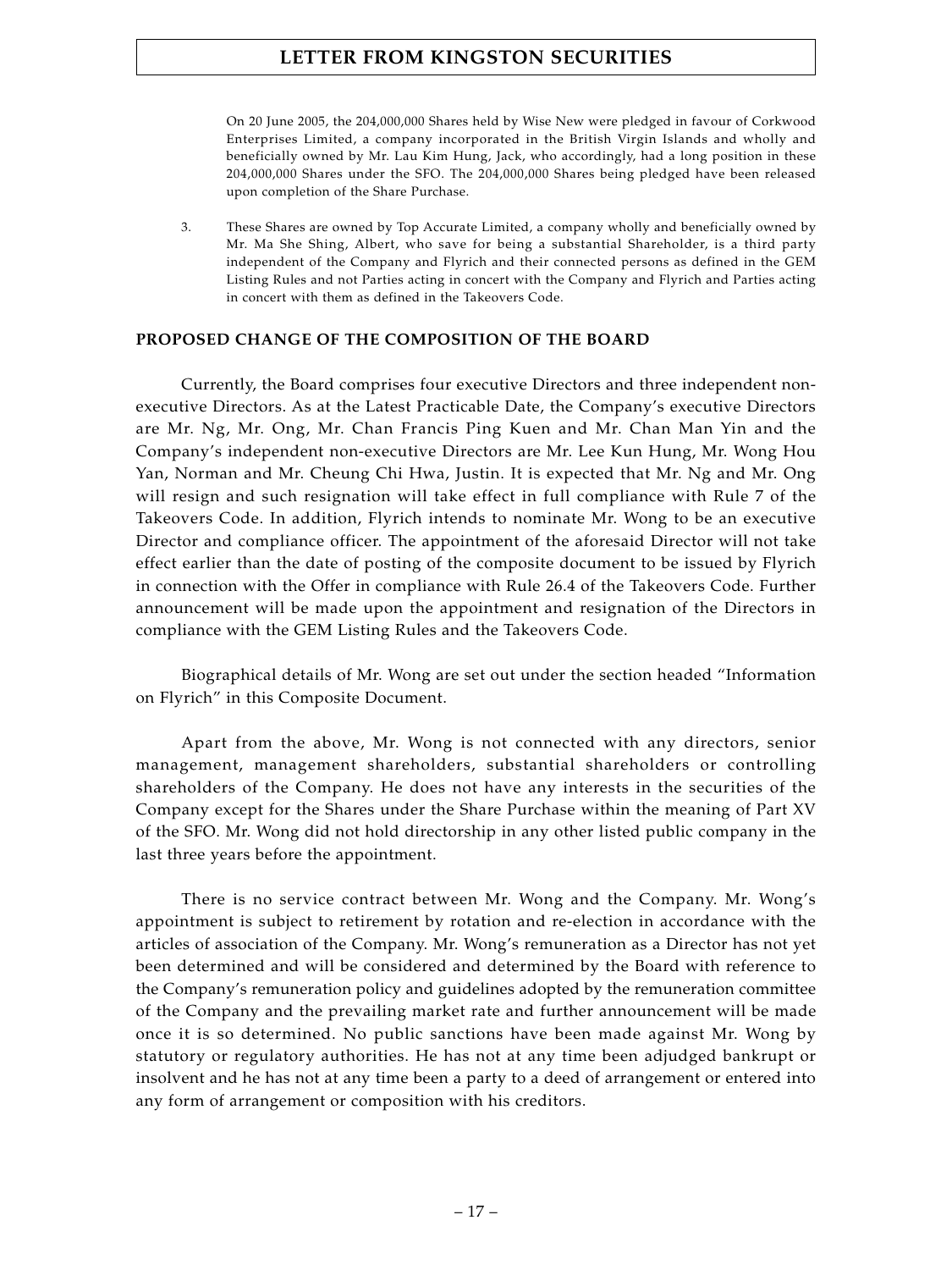There are no unsatisfied judgments or court orders of continuing effect against Mr. Wong. No company has been dissolved or put into liquidation (otherwise than by a members' voluntary winding up when the company was solvent) or bankruptcy or been the object of an analogous proceeding, or entered into any form of arrangement or composition with creditors, or had a receiver, trustee or similar officer appointed over it during the time that Mr. Wong was one of its directors or within 12 months after his ceasing to act as one of its directors.

Mr. Wong has not been convicted of any offence and he has not, at any time, been identified as an insider dealer or found guilty of or been involved in insider dealing pursuant to Parts XIII or XIV of the SFO and neither has any enterprise, company or unincorporated business enterprise with which he was or is connected or any enterprise, company or unincorporated business enterprise for which he acts or has acted as an officer, supervisor or manager has been identified as an insider dealer or been found guilty of or been involved in insider dealing pursuant to Parts XIII or XIV of the SFO at any time during the period when he was connected and/or acted as an officer, supervisor or manager.

Mr. Wong has not been adjudged by a court or arbitral body civilly liable for any fraud, breach of duty or other misconduct by him towards an enterprise, company, partnership or unincorporated business enterprise or institution in connection with its formation or management or any of its members or partners. No enterprise, company, partnership or unincorporated business or enterprise of which Mr. Wong was or is a partner, director, supervisor or manager has had its business registration or license revoked at any time during the period when he was one of its partners, directors, supervisors or managers. Mr. Wong has not at any time been disqualified from holding or deemed unfit to hold, the position of director, supervisor or manager of an enterprise, a company or an unincorporated business enterprise, or from being involved in the management or conduct of the affairs of any enterprise, company or unincorporated business enterprise. There is no investigation by any judicial, regulatory or governmental authority to which Mr. Wong is subject to.

Mr. Wong has not any time been refused admission to membership of any professional body or been censured or disciplined by any such body to which he belongs or belonged or been disqualified from membership in any such body or has at any time held a practicing certificate or any other form of professional certificate or license subject to special conditions.

Mr. Wong is not now or has at any time been a member or a triad or other illegal society. Mr. Wong is not currently subject to (i) any investigation, hearing or proceeding brought or instituted by any securities regulatory authority, including the Hong Kong Takeovers Panel or any other securities regulatory commission or panel, or (ii) any judicial proceeding in which violation of any securities law, rule or regulation is or was alleged.

Mr. Wong is not a defendant in any current criminal proceeding involving an offence which may be material to an evaluation of his character or integrity to be a director or supervisor of the issuer. Finally, there is no other matter that needs to be brought to the attention to the shareholders of the Company in respect of Mr. Wong's appointment.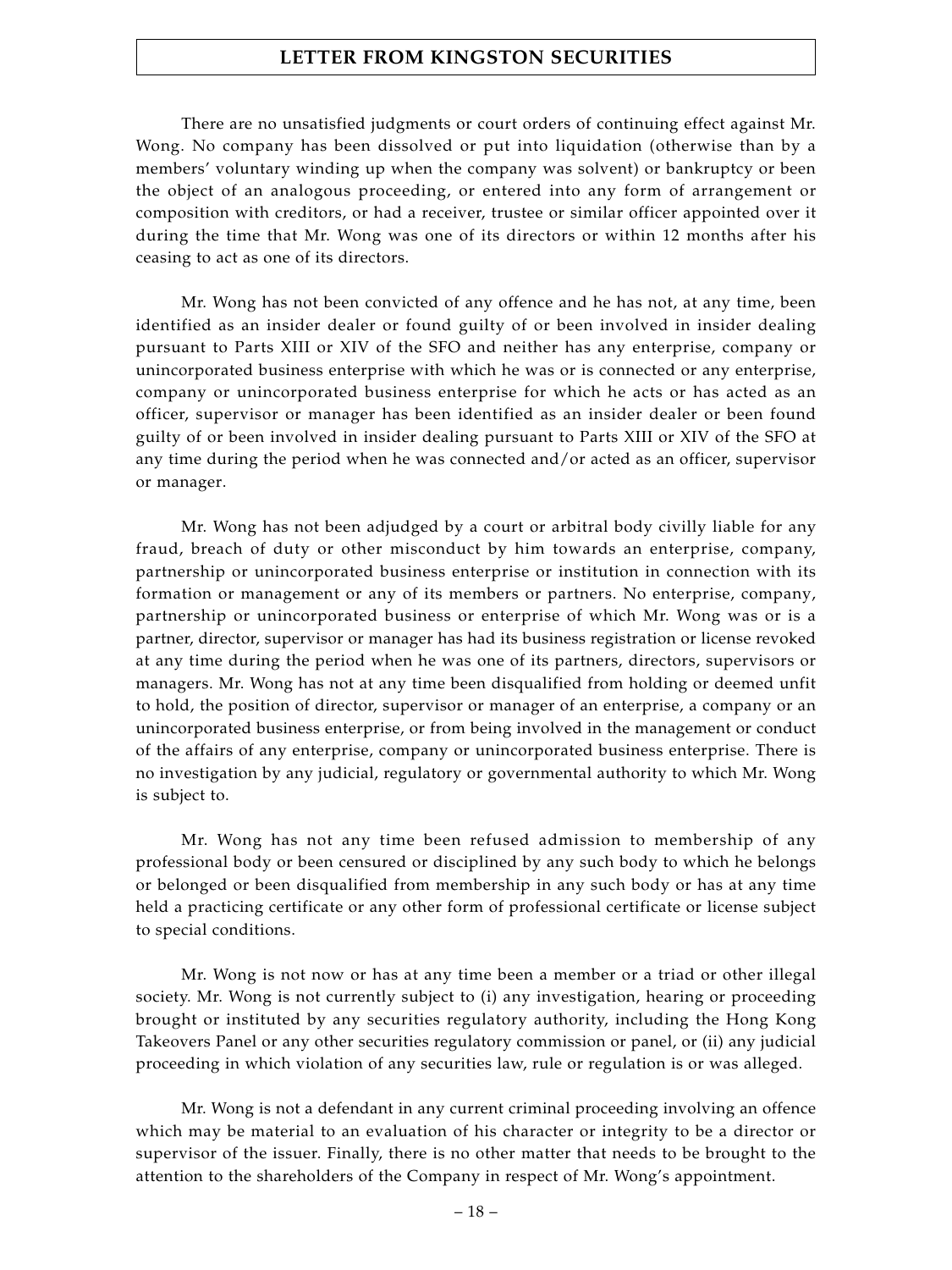#### **INFORMATION ON FLYRICH**

Flyrich is an investment holding company incorporated in the British Virgin Islands with limited liability on 11 January 2005 and is wholly owned by Mr. Wong Wing Cheung, Peter, being the sole director of Flyrich. Immediately before entering into the Sale and Purchase Agreement, Flyrich and Mr. Wong were third parties independent of the Company and its connected persons. Other than the entering into the Sale and Purchase Agreement, Flyrich has not conducted any business since its incorporation.

Mr. Wong, aged 57, is a merchant and has over 17 years of experience in a private industrial company engaging in the manufacturing of leather goods including handbags, belts and wallets in the PRC and trading of these leather goods in Hong Kong and overseas markets. He is also engaged in the investment of real estates in Hong Kong. Mr. Wong is currently the executive director of a private company and is responsible for the company's investment and management functions including property investment and planning, asset management, property strategic marketing and management as well as financial and corporate administration.

#### **INTENTION OF FLYRICH REGARDING THE GROUP**

It is the intention of Flyrich that the existing principal activities of the Group will remain unchanged immediately after the close of the Offer. Flyrich has no intention to dispose of or re-deploy the assets of the Group other than in the ordinary course of business and to inject its assets into the Group. Following completion of the Share Purchase and following the close of the Offer, Flyrich intends to conduct a review of the Group's financial position and operations with a view to broadening and expanding the scope of business of the Group and will formulate a long-term strategy and plans for the Group. Although there is no concrete plan to alter the existing principal activities of the Group at the Latest Practicable Date, it is expected that by virtue of the experience of Mr. Wong in the manufacturing of leather goods and his marketing network, synergistic effect and more business opportunities would be brought to the existing business of the Group by the Offeror.

In addition, with his extensive experience in managing leather goods business, the Group believes that Mr. Wong will have sufficient experience in managing the Group's business. Save as disclosed under the section headed "Proposed Change of the Composition of the Board", it is the intention of Flyrich that there will be no material change in the existing management and employees of the Group following the close of the Offer to ensure a smooth transition.

#### **MAINTAINING THE LISTING STATUS OF THE COMPANY**

Flyrich intends that the Company will remain listed on GEM after the close of the Offer. The sole director of Flyrich and the new director to be appointed to the Board will jointly and severally undertake to the Stock Exchange to take appropriate steps to ensure that sufficient public float exists in the Shares.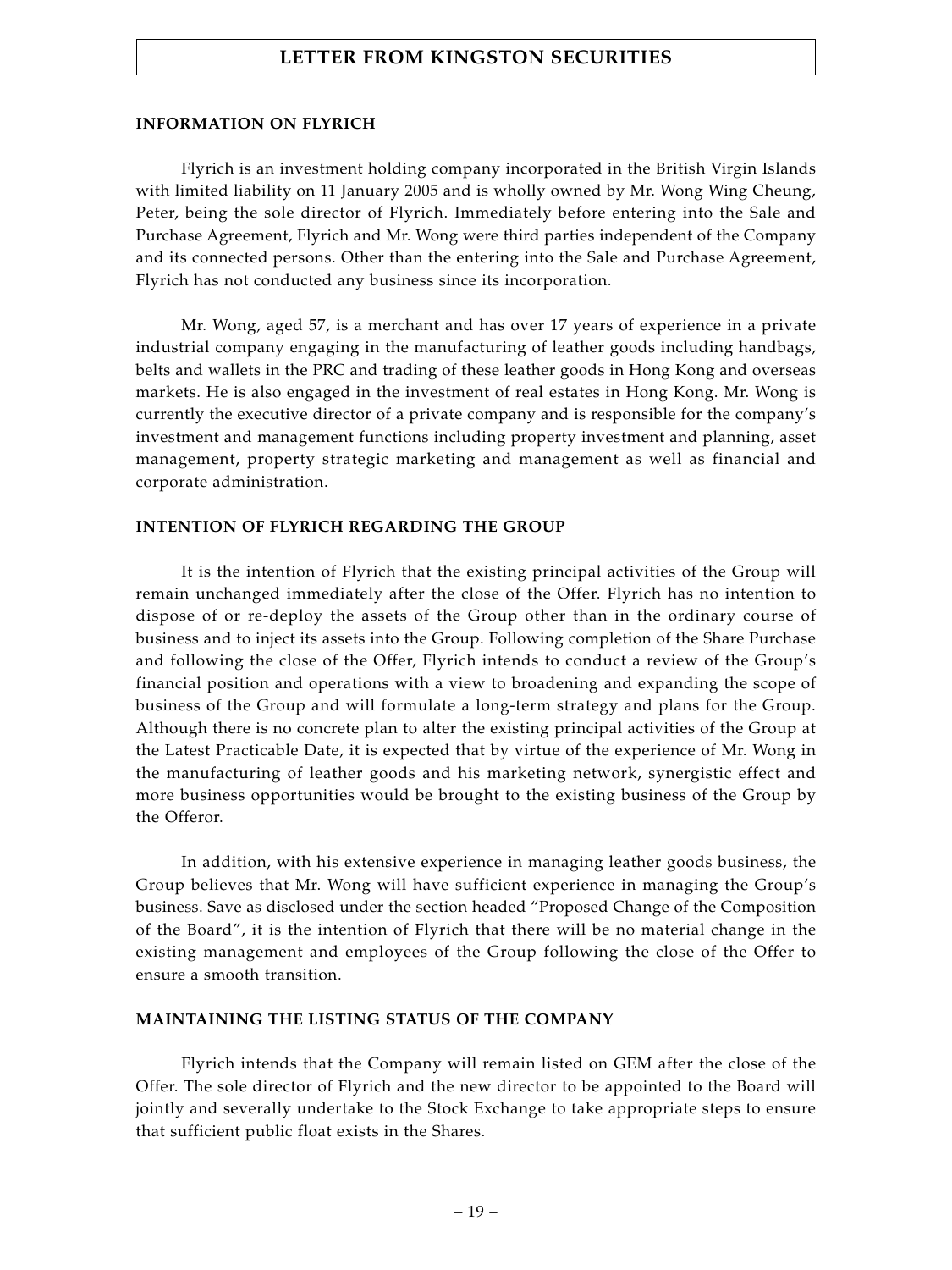**The Stock Exchange has stated that if, at the close of the Offer, less than the minimum prescribed percentage applicable to the Company, being 25% of the issued Shares, are held by the public, or if the Stock Exchange believes that:**

- **• a false market exists or may exist in the trading in the Shares; or**
- **• there are insufficient Shares in public hands to maintain an orderly market,**

**it will consider exercising its discretion to suspend trading in the Shares.**

**The Stock Exchange has also stated that, if the Company remains a listed company, any further injection of assets into or disposal of assets of the Company will be subject to the provisions of the GEM Listing Rules. Pursuant to the GEM Listing Rules, the Stock Exchange has the discretion to require the Company to issue a circular to its Shareholders where any acquisition or disposal by the Company is proposed, irrespective of the size of such acquisition or disposal and in particular when such proposed transactions represent a departure from the principal activities of the Company. The Stock Exchange also has the power pursuant to the GEM Listing Rules to aggregate a series of acquisition or disposal and any such acquisition or disposal may, in any event result in the Company being treated as if it were a new applicant for listing and subject to the requirements for new applicants as set out in the GEM Listing Rules.**

#### **WARNING**

**The Offer will be subject to Flyrich receiving acceptances in respect of Shares, which together with Shares already held by it and parties acting in concert with it before or during the Offer, will result in Flyrich and parties acting in concert with it holding more than 50% of the voting rights of the Company. As the Offer may or may not proceed, Shareholders and investors are advised to exercise extreme caution in dealings in the Shares.**

#### **FURTHER TERMS OF THE OFFER**

Further terms and conditions of the Offer, including, among other things, procedures for acceptance and settlement, the acceptance period and taxation matters are set out in Appendix I to this Composite Document and in the Form of Acceptance.

### **GENERAL**

To ensure equality of treatment of all Shareholders, those registered Shareholders who hold Shares as nominee for more than one beneficial owner should, as far as practicable, treat the holding of each beneficial owner separately. In order for the beneficial owners of the Shares whose investments are registered in nominee names to accept the Offer, it is essential that they provide instructions to their nominees of their intentions with regard to the Offer.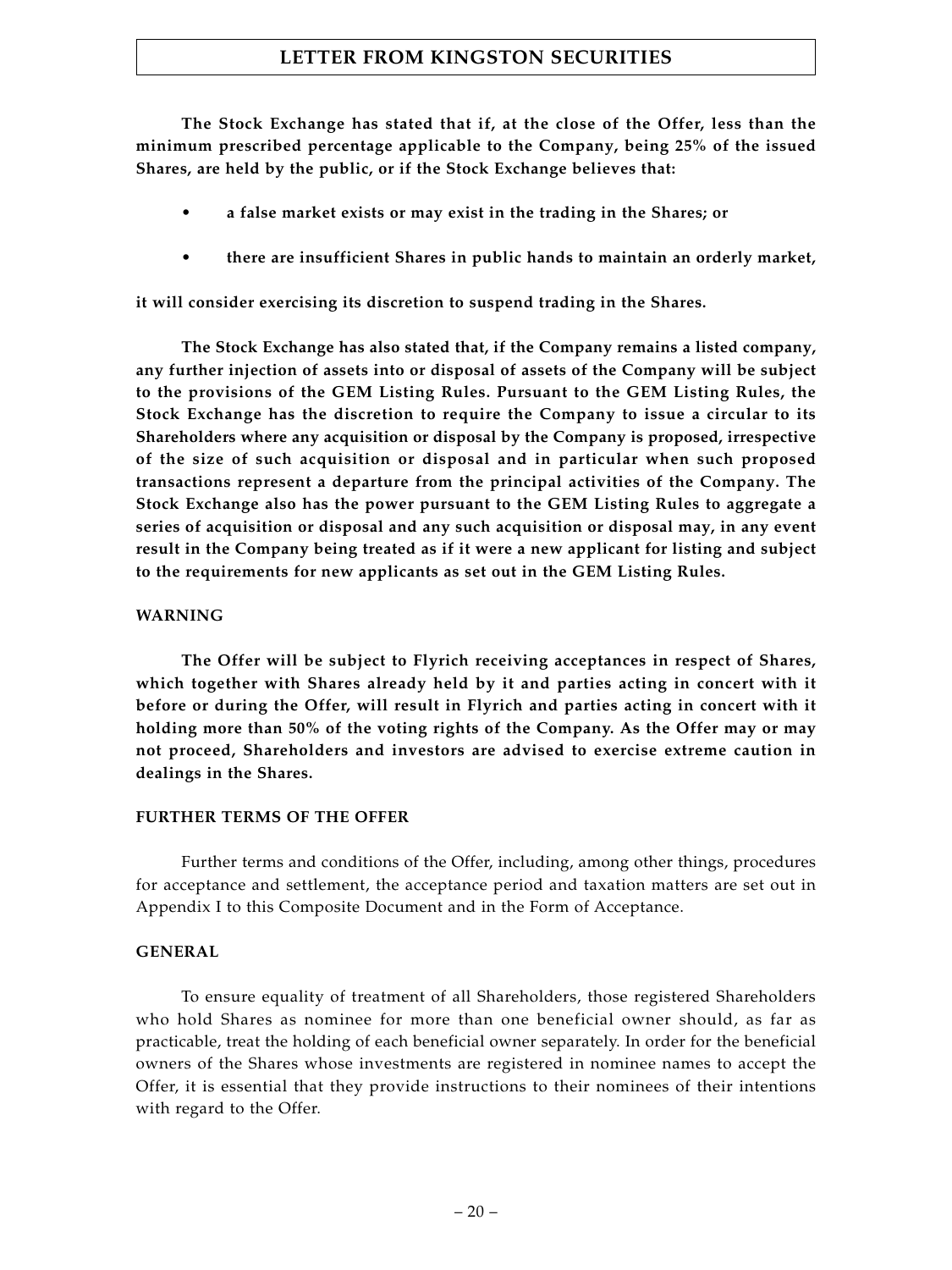The attention of overseas Shareholders is drawn to the section headed "Overseas Shareholders" in Appendix I to this Composite Document.

Stockbrokers, banks and others who deal in relevant securities of the Company on behalf of clients have a general duty to ensure, so far as they are able, that those clients are aware of the disclosure obligations attaching to associates and other persons under Rule 22 of the Takeovers Code and those clients are willing to comply with them. Principal traders and dealers who deal directly with investors should, in appropriate cases, likewise draw attention to the relevant Rules pursuant to the Takeovers Code. However, this does not apply when the total value of dealings (excluding stamp duty and commission) in any relevant security undertaken for a client during any seven day period is less than HK\$1 million.

This dispensation does not alter the obligation of principals, associates and other persons themselves to initiate disclosure of their own dealings, whatever total value is involved.

Intermediaries are expected to co-operate with the Executive in its dealings enquiries. Therefore, those who deal in relevant securities should appreciate that stockbrokers and other intermediaries will supply the Executive with relevant information as to those dealings, including identities of clients, as part of that co-operation.

Independent Shareholders are strongly advised to consider carefully the information contained in the letter from the Board, the letter from the Independent Board Committee and the letter from Partners Capital set out in this Composite Document

Your attention is drawn to the additional information set out in the Appendices, which form part of this Composite Document.

> Yours faithfully, For and on behalf of **Kingston Securities Limited Nicholas Chu** *Director*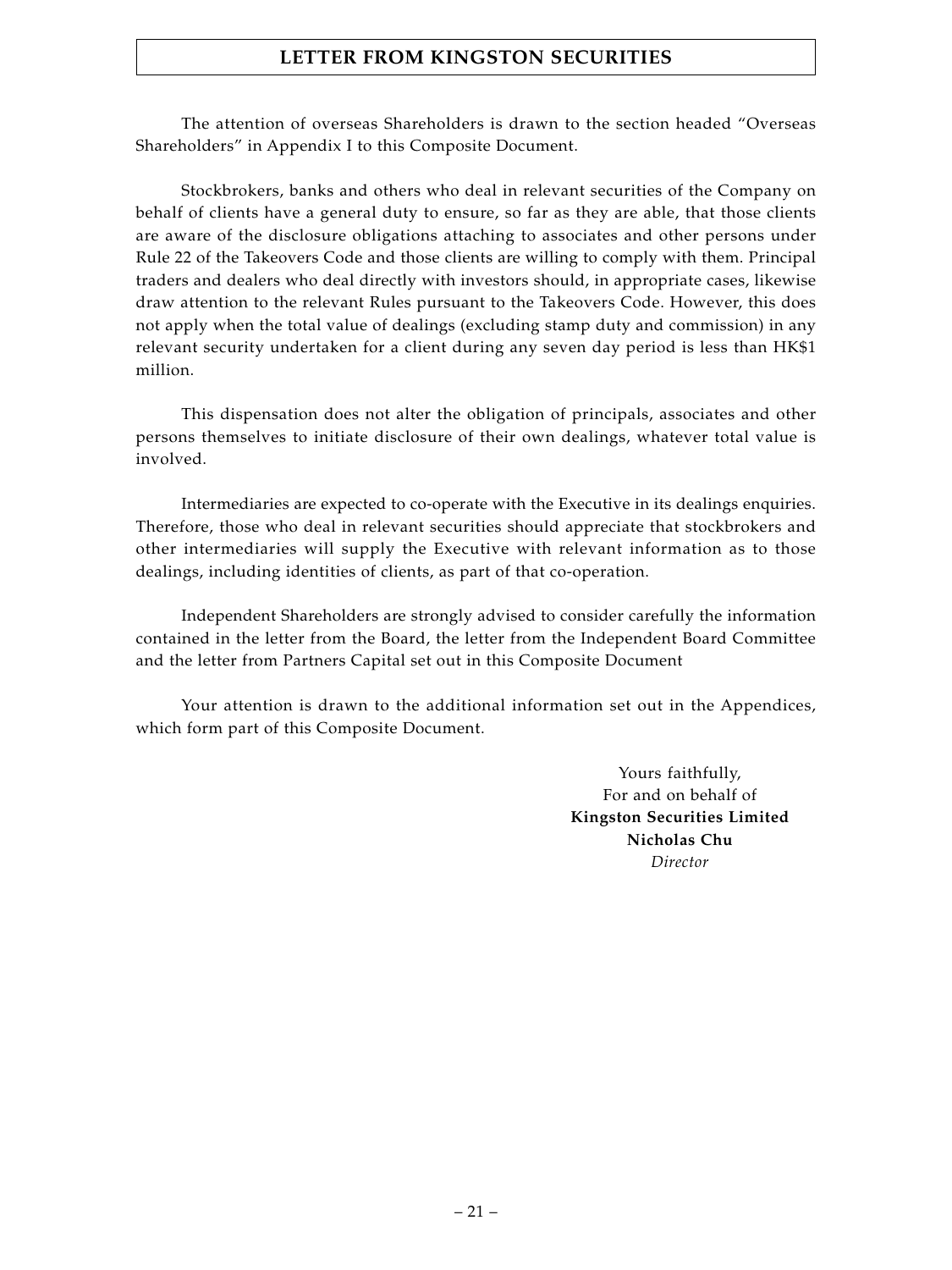# **LETTER FROM THE INDEPENDENT BOARD COMMITTEE**

*The following is the text of a letter from the Independent Board Committee setting out its recommendation to the Independent Shareholders in relation to the Offer:*



# **FX Creations International Holdings Limited 豐盛創意國際控股有限公司** \*

*(Incorporated in the Cayman Islands with limited liability)* **(Stock Code: 8136)**

29 March 2006

*To the Independent Shareholders*

Dear Sir or Madam,

**(1) Acquisition of Shares in the Company by Flyrich Resources Limited (2) Mandatory conditional cash offer by Kingston Securities Limited on behalf of Flyrich Resources Limited for all the issued Shares in FX Creations International Holdings Limited (other than those Shares already owned by Flyrich Resources Limited and Parties acting in concert with it)**

As the Independent Board Committee, we have been appointed to advise you in connection with the Offer, details of which are set out in the "Letter from the Board" in the Composite Document dated 29 March 2006 (the "Document"), of which this letter forms part. Terms used in this letter have the same meanings as given to them in the Document unless the context otherwise requires.

Your attention is drawn to the "Letter from the Board" and the "Letter from Kingston Securities" as set out on pages 5 to 12 and pages 13 to 21 respectively of the Document and the "Letter from Partners Capital" as set out on pages 23 to 41 of the Document containing their advice to the Independent Board Committee regarding the Offer. Having considered the advice given in the letter from Partners Capital that the terms of the Offer are not fair and reasonable so far as the Independent Shareholders are concerned, we concur with the advice from Partners Capital to recommend the Independent Shareholders not to accept the Offer.

Yours faithfully,

Independent Board Committee **Lee Kun Hung Wong Hou Yan, Norman Cheung Chi Hwa, Justin** *Independent non-executive Independent non-executive Independent non-executive Director Director Director*

*\* For identification purpose only*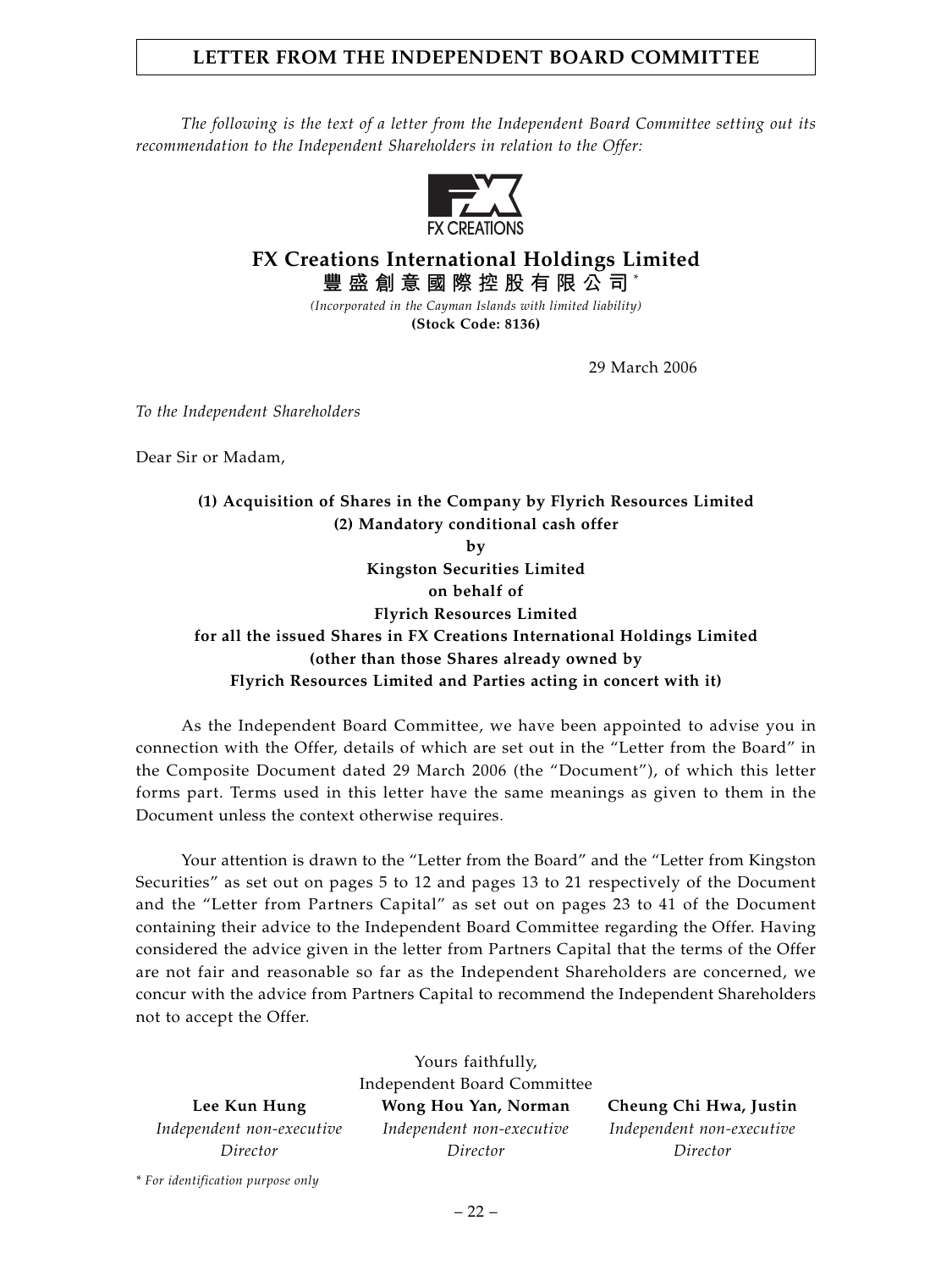*The following is the text of the letter of advice from Partners Capital to the Independent Board Committee in relation to the Offer for the purpose of inclusion in this Composite Document.*



博大資本國際有限公司 Partners Capital International Limited Room 1305, 13th Floor 9 Queen's Road Central Hong Kong

29 March 2006

*To the Independent Board Committee*

Dear Sirs,

# **MANDATORY CONDITIONAL CASH OFFER BY KINGSTON SECURITIES LIMITED ON BEHALF OF FLYRICH RESOURCES LIMITED TO ACQUIRE ALL THE ISSUED SHARES IN FX CREATIONS INTERNATIONAL HOLDINGS LIMITED (OTHER THAN THOSE ALREADY OWNED BY FLYRICH RESOURCES LIMITED AND PARTIES ACTING IN CONCERT WITH IT)**

#### **INTRODUCTION**

We refer to our engagement to advise the Independent Board Committee in respect of the terms of the Offer, particulars of which are set out in the Composite Document (the "Document") dated 29 March 2006, in which this letter is reproduced, which has been despatched by the Company to the Independent Shareholders in response to the Offer. Unless the context requires otherwise, capitalised terms used in this letter shall have the same meanings as ascribed to them under the section headed "Definitions" in the Document.

As set out in the letter from the Board (the "Letter from the Board"), on 8 March 2006, Flyrich and Wise New entered into the Sale and Purchase Agreement pursuant to which Flyrich agreed to purchase and Wise New agreed to sell 204,000,000 Shares, representing approximately 44.30% of the entire issued share capital of the Company as at the date of the Announcement, from Wise New for a total consideration of HK\$6,120,000 (equivalent to HK\$0.03 per Share). The Sale and Purchase Agreement was completed on 8 March 2006. Immediately before the signing of the Sale and Purchase Agreement, Flyrich and Parties acting in concert with it did not have any shareholding interests in the Company. As a result of the Share Purchase, Flyrich is required to make a mandatory conditional cash offer for all the issued Shares (other than those Shares already owned by Flyrich and Parties acting in concert with it) pursuant to Rule 26.1 of the Takeovers Code.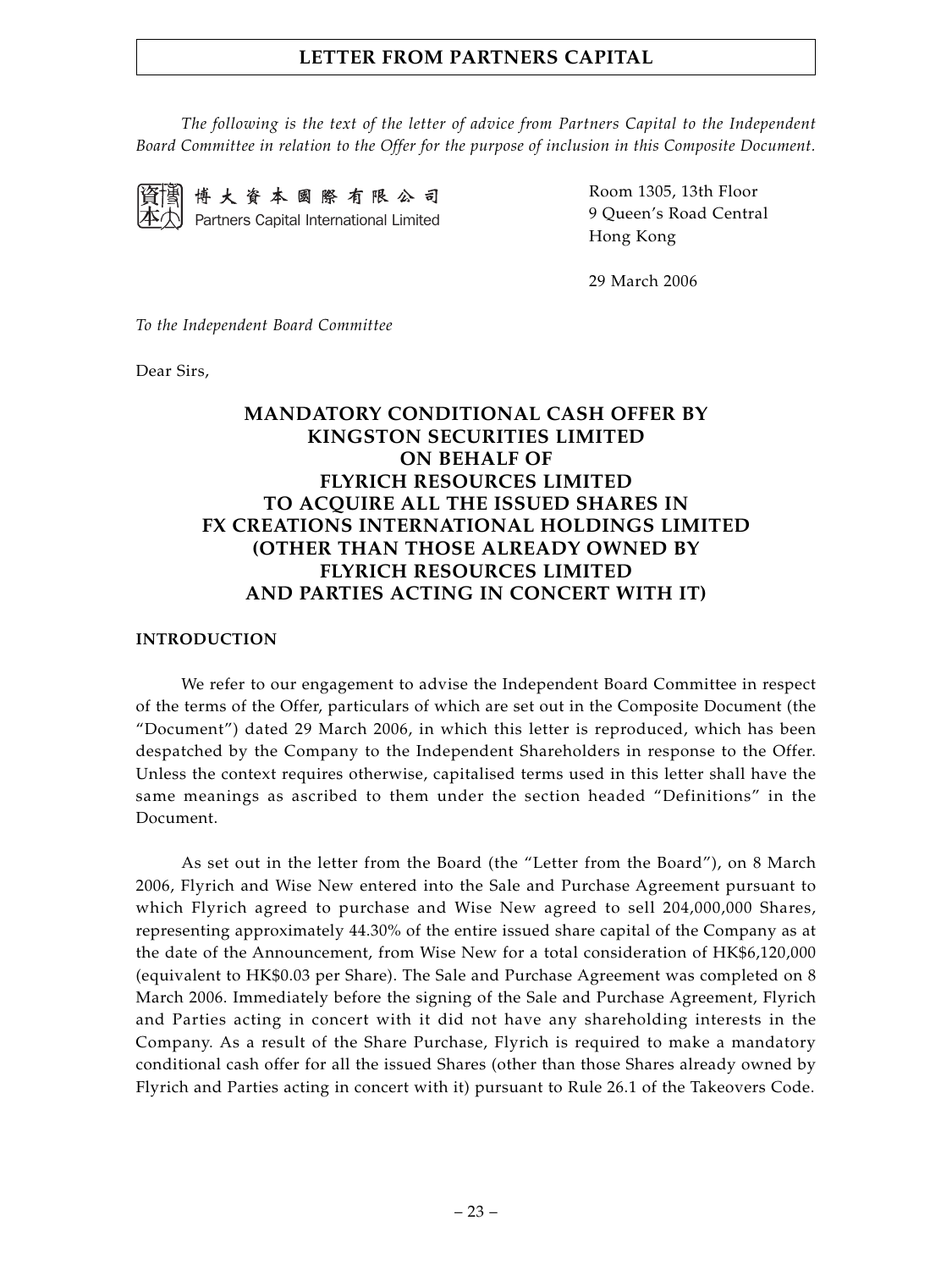Kingston Securities, on behalf of Flyrich, is making the Offer on the following basis:

For each Share . . . . . . . . . . . . . . . . . . . . . . . . . . . . . . . . . . . . . . . . . . . . . . . . . HK\$0.03 in cash

Further terms and conditions of the Offer, including the procedures for acceptance, are set out in the Document.

In accordance with Rule 2.1 of the Takeovers Code, the Independent Board Committee, comprising Mr. Lee Kun Hung, Mr. Wong Hou Yan, Norman, and Mr. Cheung Chi Hwa, Justin, was formed to advise the Independent Shareholders in respect of the Offer.

The appointment of Partners Capital International Limited as the independent financial adviser in respect of the Offer has been approved by the Independent Board Committee. Partners Capital International Limited is not connected with the directors, chief executive and substantial shareholders of the Company and Flyrich or any of its subsidiaries or their respective associates and therefore is considered suitable to give independent advice to the Independent Shareholders. Apart from normal professional fees payable to us in connection with this appointment, no arrangement exists whereby Partners Capital International Limited will receive any fees or benefits from the Company or the directors, chief executive and substantial shareholders of the Company or any of its subsidiaries or their respective associates or Flyrich and Parties acting in concert with it.

In formulating our opinion, we have relied on the accuracy of the information and representations contained in the Document and have assumed that all information and representations made or referred to in the Document as provided by the Directors and/or Flyrich were true at the time they were made and continue to be true as at the date of the Document. We have also relied on our discussion with the Directors regarding the Group and the Offer, including the information and representations contained in the Document. We have also assumed that all statements of belief, opinion and intention made by the Directors and Flyrich respectively in the Document were reasonably made after due enquiry. We consider that we have reviewed sufficient information to reach an informed view, to justify our reliance on the accuracy of the information contained in the Document and to provide a reasonable basis for our advice. We have no reason to suspect that any material facts have been omitted or withheld from the information contained or opinions expressed in the Document nor to doubt the truth, accuracy and completeness of the information and representations provided to us by the Directors and Flyrich. We have not, however, conducted an independent in-depth investigation into the business and affairs of the Group, Flyrich, Wise New, Cashtram, FXHI, Forge Smart and their respective associates nor have we carried out any independent verification of the information supplied.

We have not considered the tax implications on the Independent Shareholders of their acceptances or non-acceptances of the Offer since these are particular to their own individual circumstances. In particular, the Independent Shareholders who are resident outside Hong Kong or subject to overseas taxes or Hong Kong taxation on securities dealings should consider their own tax position with regard to the Offer and, if in any doubt, should consult their own professional advisers.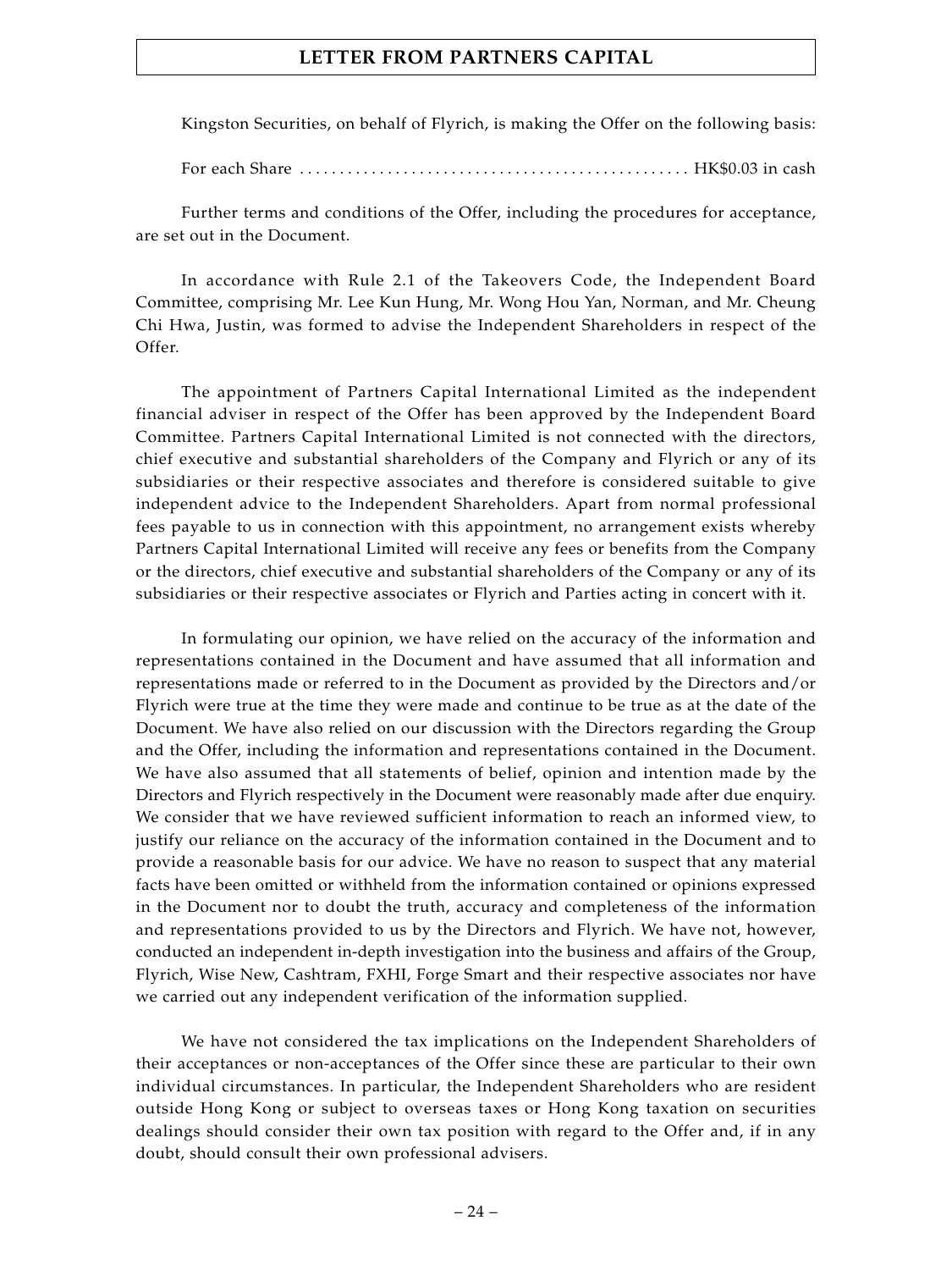### **PRINCIPAL FACTORS AND REASONS CONSIDERED**

In arriving at our opinion regarding the terms of the Offer, we have considered the following principal factors and reasons:

### **(i) Review of financial performance**

The Company is an investment holding company and its Shares are listed on GEM. The Group is principally engaged in retail sales and wholesale of bags and accessories under its FX CREATIONS brandname.

A summary of the audited consolidated results of the Group for the three years ended 31 March 2005, the unaudited consolidated results of the Group for the nine months ended 31 December 2005 and the audited consolidated financial statements of the Group for the two years ended 31 March 2005 are set out in the Appendix II to the Document. We analyse the consolidated results of the Group for each of the three years ended 31 March 2005 and for the nine months ended 31 December 2005 as follows:

*• Audited consolidated results for the year ended 31 March 2003*

For the year ended 31 March 2003, the Group recorded a turnover of approximately HK\$59.6 million, representing an increase of approximately 20.2% as compared with that of the preceding financial year. For the same financial year, the Group recorded a net profit attributable to Shareholders of approximately HK\$1.7 million, representing a reduction of approximately 10.5% as compared to that of the preceding financial year.

According to the annual report of the Company for the year ended 31 March 2003, the growth in turnover was mainly attributable to the new retail outlets in Taiwan set up by the Group and increased sales to wholesalers of the Group due to increase in number of distributors. On the other hand, the decrease in net profit attributable to Shareholders was mainly attributable to the decrease in gross profit margin as a result of higher portion of sales to wholesalers which commanded lower gross profit margins.

*• Audited consolidated results for the year ended 31 March 2004*

For the year ended 31 March 2004, the Group recorded a turnover of approximately HK\$65.8 million, representing an increase of approximately 10.4% as compared with that of the preceding financial year. For the same financial year, the Group recorded a net profit attributable to Shareholders of HK\$0.8 million, representing a significant reduction of approximately 52.9% as compared to that of the preceding financial year.

According to the annual report of the Company for the year ended 31 March 2004, the increase in turnover was attributable to the increase in various promotion activities undertaken with the Company's customers in Hong Kong and the increase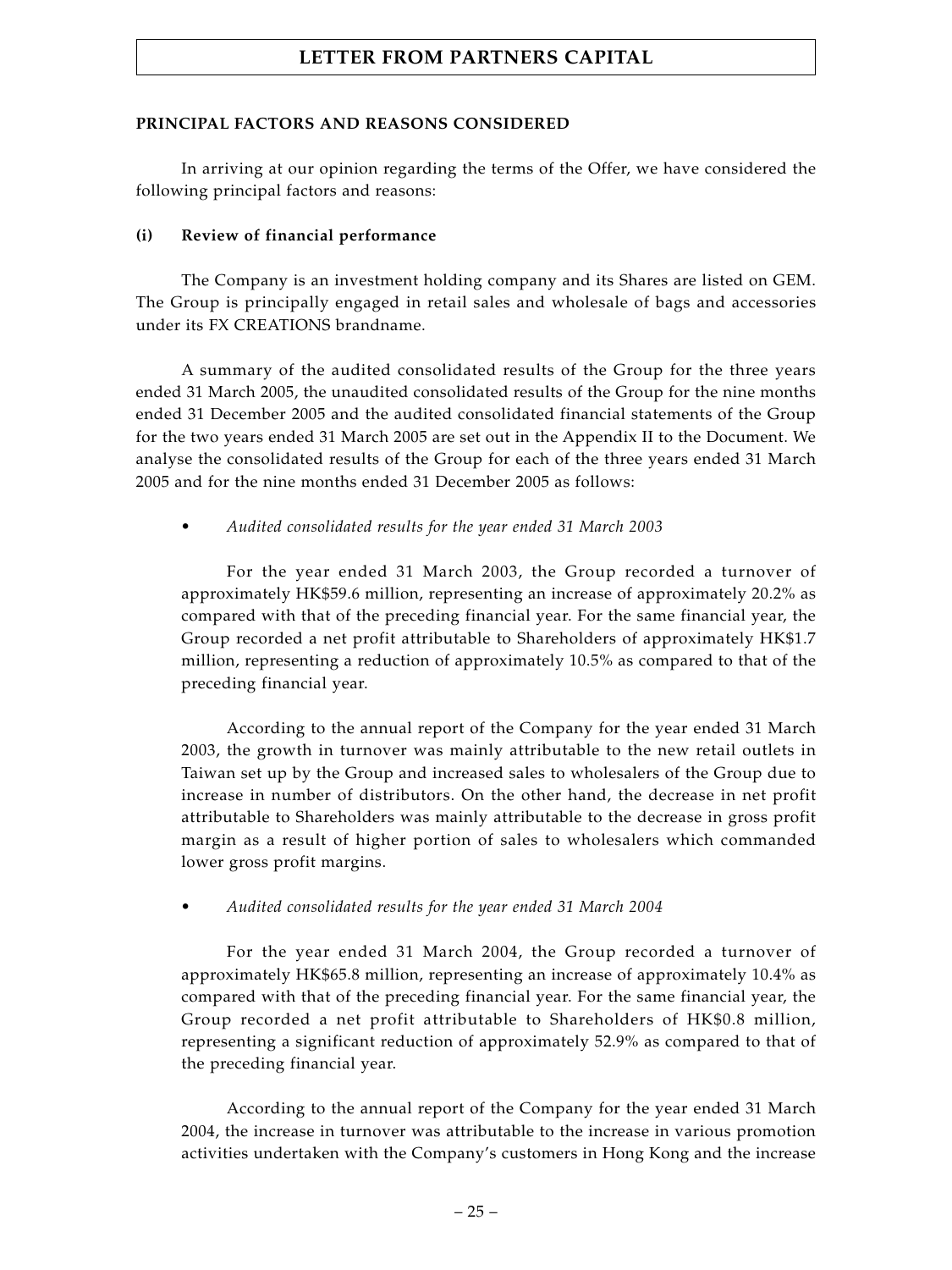in sales to wholesalers due to the increase in the number of distributors, and sales to existing and new distributors. On the other hand, the significant decrease in net profit attributable to Shareholders was mainly attributable to the decrease in gross profit margin as a result of higher portion of sales to wholesalers which had lower gross profit margins as compared to the sales to retailers.

### *• Audited consolidated results for the year ended 31 March 2005*

For the year ended 31 March 2005, the Group recorded a turnover of approximately HK\$69.9 million, representing an increase of approximately 6.2% as compared with that of the preceding financial year. For the same financial year, the Group recorded a net loss attributable to Shareholders of HK\$10.0 million as compared to the net profit attributable to Shareholders of approximately HK\$0.8 million for the year ended 31 March 2004.

According to the annual report of the Company for the year ended 31 March 2005, the retail environments in Hong Kong enjoyed a robust year for the relevant year due to the influx of visitors from the PRC as a result of the new policy on the granting of visas to individuals visiting Hong Kong. The Group achieved an increase in retail sales of approximately 29.2% in the year under review. However, the Group recorded a decrease in wholesale sales by approximately 19.8% in the year under review compared to the previous corresponding year mainly due to lower orders from existing customers and decrease in average selling price. As a result of the above, overall sales increased by approximately 6.1%. On the other hand, the net loss attributable to Shareholders was mainly attributed to increase in the rental expenses, increase in the cost of the sales staff, provision for impairment of investments, losses from disposals of fixed assets and write-off of bad debts.

### *• Unaudited consolidated results for the nine months ended 31 December 2005*

For the nine months ended 31 December 2005, the Group recorded a turnover of approximately HK\$54.2 million, representing an increase of approximately 2.5% as compared with the turnover of HK\$52.9 million for the nine months ended 31 December 2004. For the same period, the Group recorded a net loss attributable to Shareholders of HK\$0.3 million as compared with the net loss attributable to Shareholders of approximately HK\$5.6 million for the nine months ended 31 December 2004.

According to the third quarterly report of the Company for the nine months ended 31 December 2005, the Group recorded a decrease in retail sales by approximately 8.4% for the nine months ended 31 December 2005 but an increase in wholesale sales by approximately 19.5% as compared with that of the corresponding period in previous year. For the three months ended 31 December 2005, the Group also recorded a decrease in retail sales by approximately 34.8% but an increase of wholesale sales by approximately 59.3% as compared with that of the corresponding period in previous year. The decrease in retail sales was mainly due to the Group's appointment of an agent in Taiwan to streamline its operations and resources. As a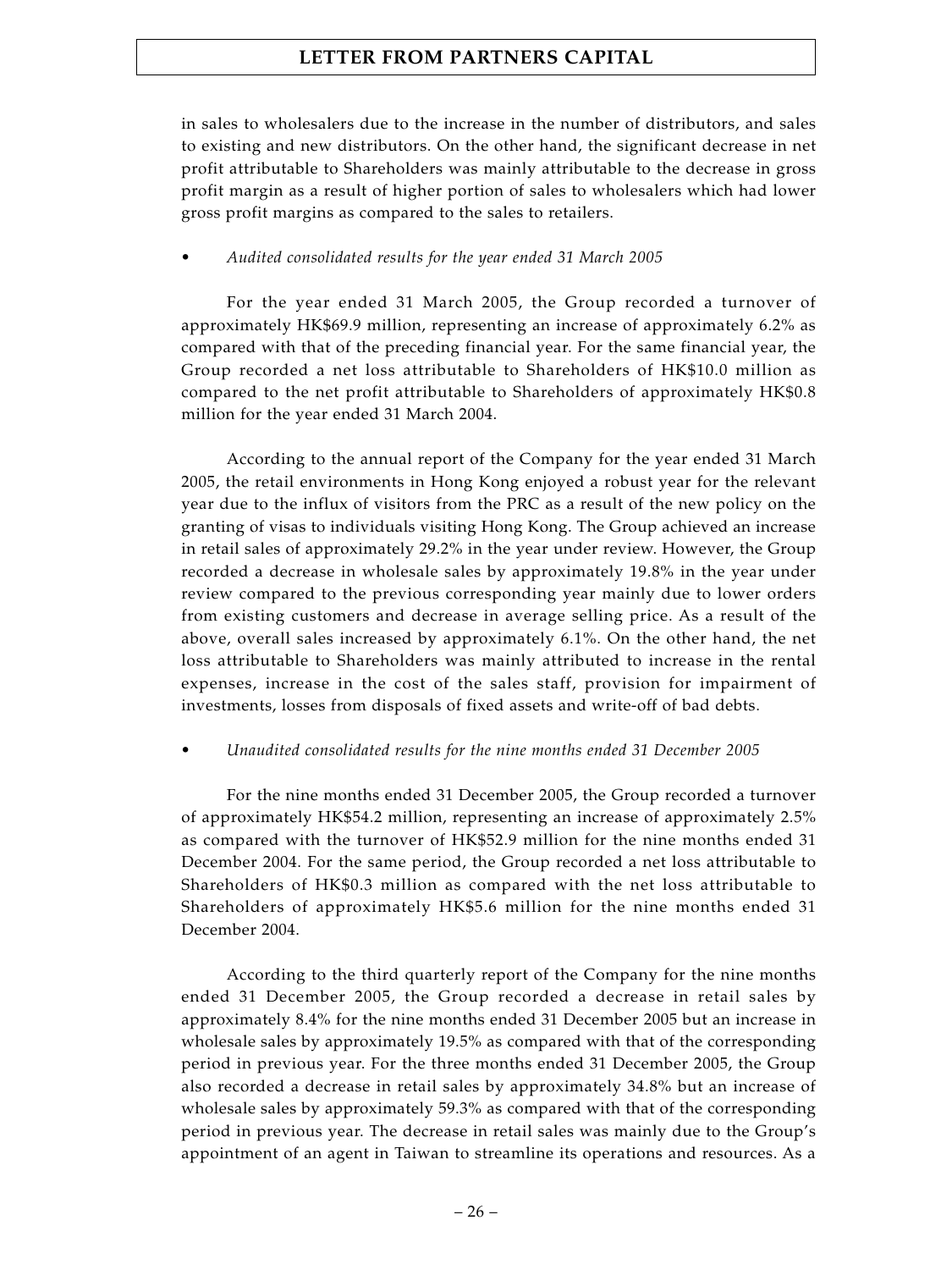result, the Group reduced its retail outlets and retail sales in Taiwan. The increase in wholesale sales was mainly attributable to increased orders from existing customers and the appointment of agent in Taiwan. On the other hand, the improvement in net loss position was mainly attributable to the increase in gross profit and gross profit margin and decrease in the administrative expenses. Moreover, the Group's salaries and related expenses reduced during the current period as compared with those of the corresponding period in previous year due to cost control measures.

*• Further analysis*

The retail market of consumer products in Hong Kong is generally affected by the size of and the purchasing power of its population, the general state of its economy and the number and spending of its visitors. The table below illustrates the population, the GDP, the per capita GDP and the retail sales of Hong Kong during the period from 2000 to 2005 (at constant (2000) market prices):

|                                               | 2000    | 2001    | 2002    | 2003    | 2004     | 2005     |
|-----------------------------------------------|---------|---------|---------|---------|----------|----------|
| Population (million)<br>GDP (HK\$ billion)    | 6.71    | 6.76    | 6.79    | 6.85    | 6.92     | 6.97#    |
| (at constant (2000))<br>market prices)        | 1.314.8 | 1.323.2 | 1,347.5 | 1.390.6 | 1.510.2# | 1.620.9# |
| Per capital GDP (HK\$)<br>(at constant (2000) |         |         |         |         |          |          |
| market prices)                                | 197.268 | 196.756 | 198.541 | 204.408 | 219.420# | 233.698# |
| Retail sales (HK\$ billion)                   | 186.7   | 184.4   | 176.9   | 172.9   | 191.6    | 204.6    |

*Source: Hong Kong Census and Statistics Department website, updated February 2006*

 $subject$  to revision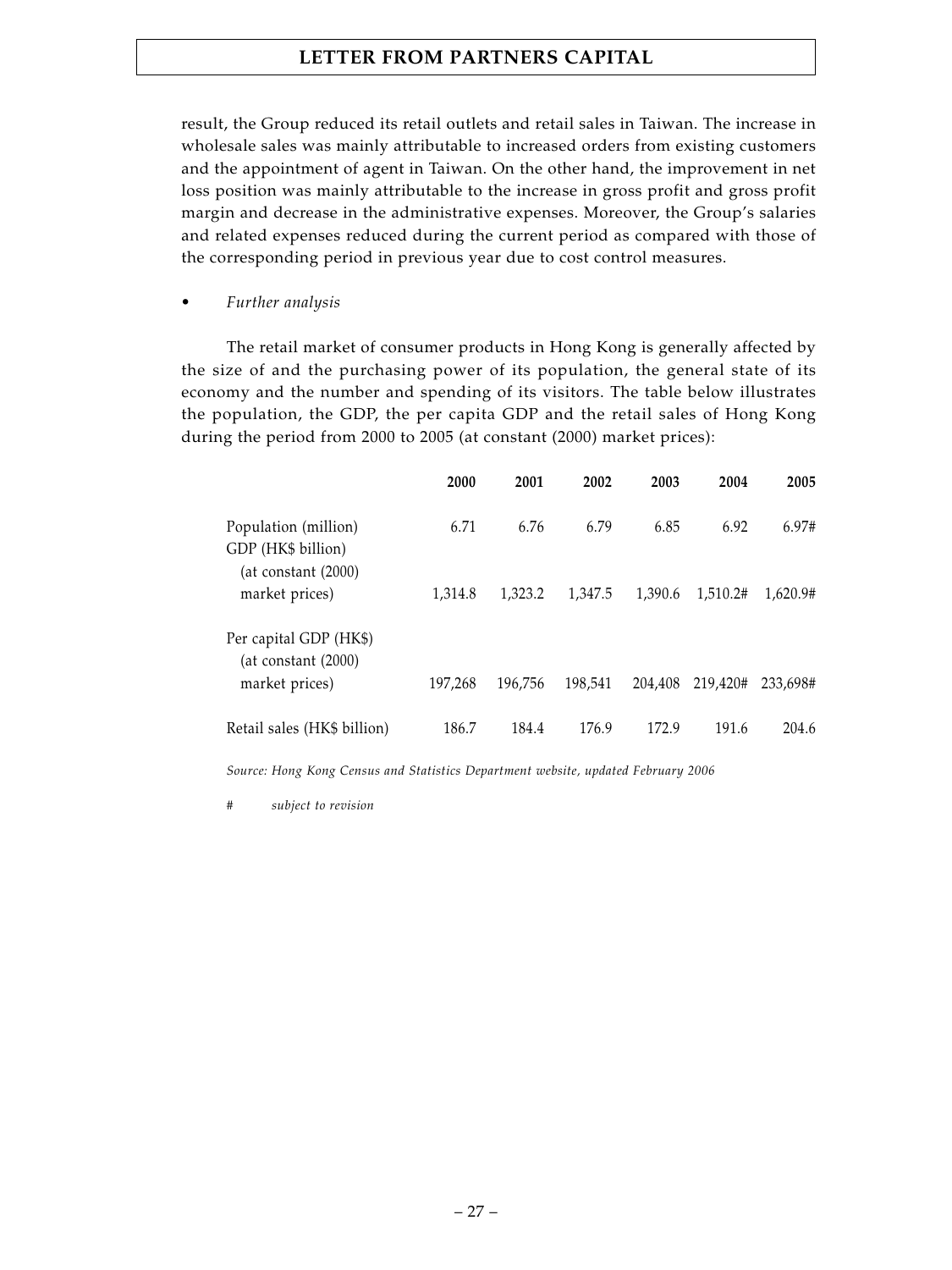The retail market of consumer products in Taiwan is also generally affected by the size of and the purchasing power of its population, the general state of its economy and the number and spending of its visitors. The table below illustrates the population, the GDP and the per capita GNP of Taiwan during the period from 2000 to 2005:

| 2000    | 2001    | 2002    | 2003    | 2004    | 2005    |
|---------|---------|---------|---------|---------|---------|
| 22.3    | 22.4    | 22.5    | 22.6    | 22.7    | 22.8    |
| 10,081  | 9,862   | 10,281  | 10,634  | 11,279  | 11,740  |
| 2,265   | 2,216   | 2,310   | 2,390   | 2,535   | 2,638   |
| 461,940 | 451,308 | 469,893 | 487,426 | 516,105 | 530,959 |
|         |         |         |         |         | 119,317 |
|         | 103,807 | 101,418 | 105,594 | 109,534 | 115,979 |

*Source: Taiwan Statistics Department website, updated February 2006*

*\* For the purpose of illustration only, amounts in NT\$ has been translated at the rate of HK\$1.00: NT\$4.45.*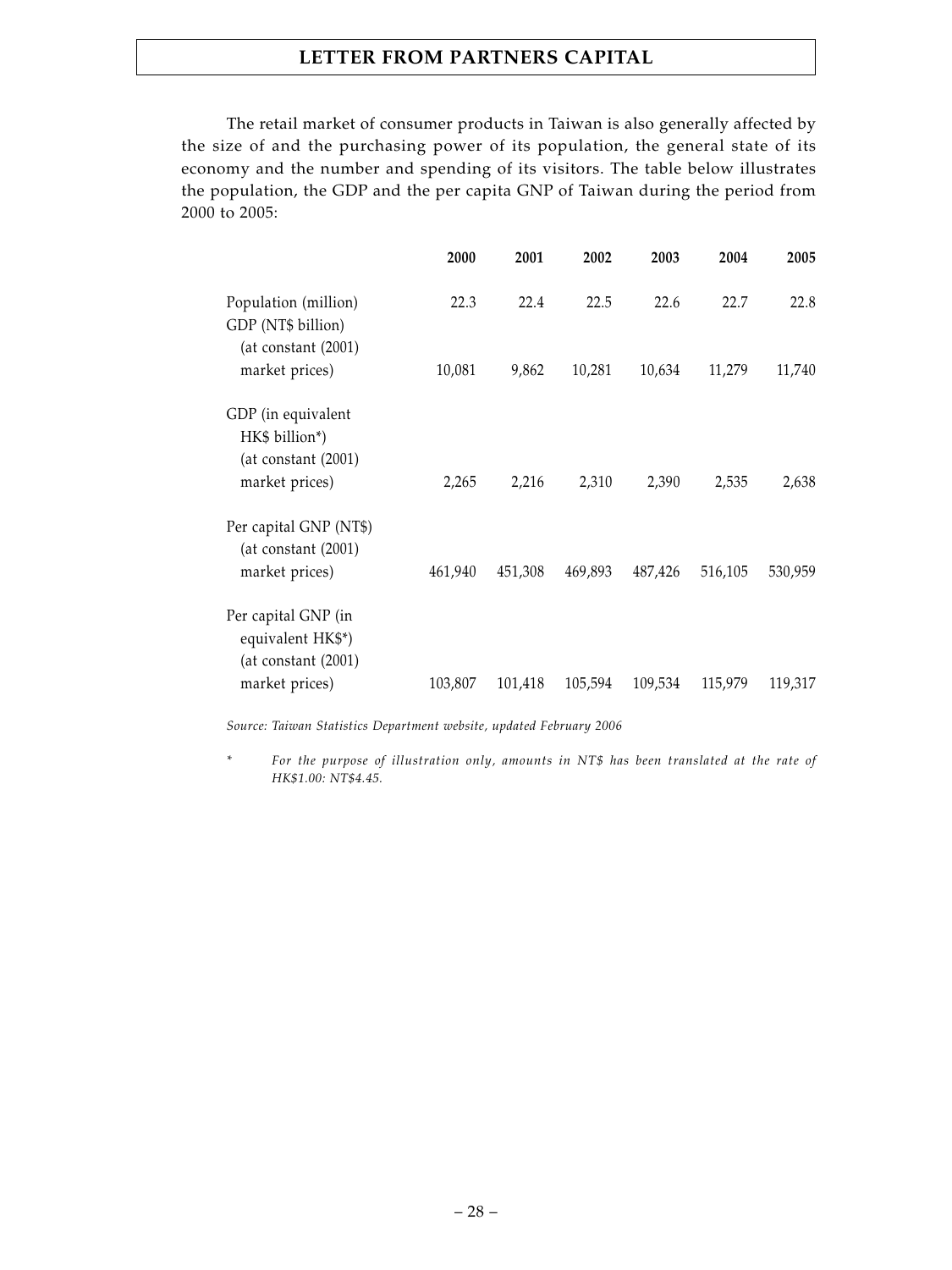For the purpose of analysing the performance of the Group in the past three financial years, we tabulate below the key financial ratios of the Group for the three years ended 31 March 2005:

| Year end date                                 | 31 March |        |      |  |  |
|-----------------------------------------------|----------|--------|------|--|--|
|                                               | 2003     | 2004   | 2005 |  |  |
| Turnover growth (%)                           | 20.1     | 10.5   | 6.1  |  |  |
| Net profit growth $(\%)$                      | (11.7)   | (55.7) | N/A  |  |  |
| Gross profit margin (%)                       | 51.3     | 47.9   | 47.6 |  |  |
| Net profit margin $(\%)$                      | 2.8      | 1.1    | N/A  |  |  |
| Return on equity $(\%)$                       | 8.0      | 3.4    | N/A  |  |  |
| Return on total assets $(\%)$                 | 4.9      | 2.0    | N/A  |  |  |
| Current ratio                                 | 1.7      | 1.7    | 1.2  |  |  |
| Quick ratio                                   | 1.5      | 1.5    | 1.0  |  |  |
| Inventory turnover days                       |          |        |      |  |  |
| (number of days)                              | 27       | 28     | 30   |  |  |
| Debtors' turnover days                        |          |        |      |  |  |
| (number of days)                              | 49       | 43     | 34   |  |  |
| Creditors' turnover days                      |          |        |      |  |  |
| (number of days)                              | 57       | 42     | 34   |  |  |
| Gearing ratio $(\%)$ (Note 1)                 | 19.8     | 25.4   | 36.7 |  |  |
| Debt to equity ratio $(\%)$ ( <i>Note 2</i> ) | (15.9)   | (3.9)  | 46.3 |  |  |

*Notes:*

- 1. Gearing ratio = (Total debts)/Total assets x100%
- 2. Debt to equity = Net debts (all borrowings net of cash and cash equivalents)/(total equity) x100%

According to the annual report of the Company for the year ended 31 March 2005, we note that approximately 74% of the turnover of the Group was generated in Hong Kong whilst approximately 18% of the turnover of the Group was generated in Taiwan. The remainder of the turnover of the Group was generated in the PRC, Singapore and other regions. Notwithstanding that the turnover of the Group has been increasing since the year ended 31 March 2000, we note that the growth in turnover has been slowing down from 28.8% in the year ended 31 March 2002 to 6.1% in the year ended 31 March 2005.

In addition, we note that the gross profit margin has been on a decreasing trend. The gross profit margin of the Group amounted to approximately 62.9% for the year ended 31 March 2002, which however decreased to approximately 51.3%, 47.9% and 47.6% for each of the three years ended 31 March 2005 and further decreased to approximately 46.5% for the nine months ended 31 December 2005. Furthermore, as set out in the third quarterly report of the Company for the nine months ended 31 December 2005, the Group views the prospects of its business as challenging as the Group has been experiencing rental expenses and costs increase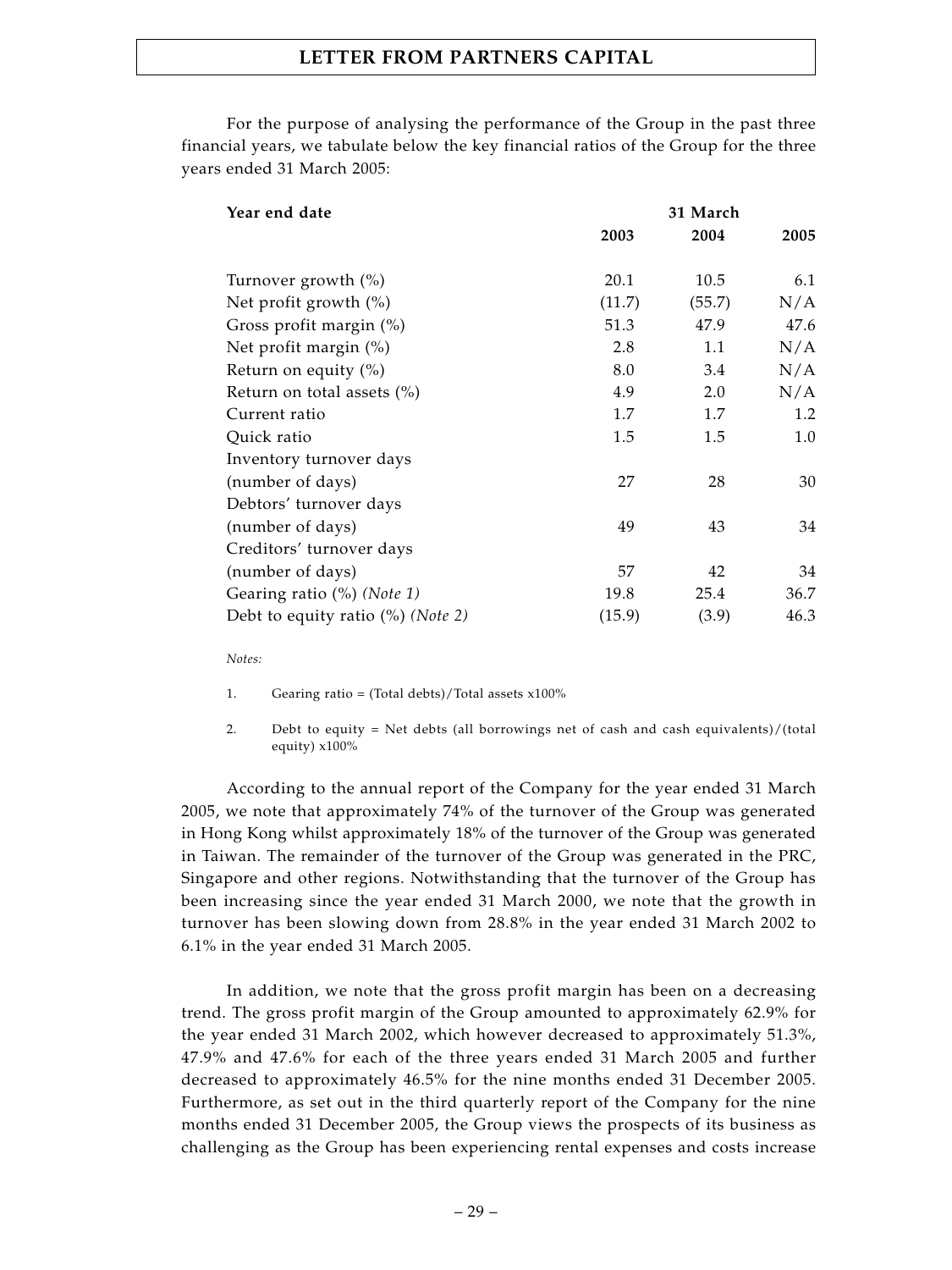in Hong Kong while turnover has not increased at the same percentage due to a more competitive business environment.

However, as set out in the annual report of the Company for the year ended 31 March 2005, the administrative expenses of the Group were approximately HK\$19.5 million. We note that the Group had charged certain exceptional items such as write-off of bad debts of approximately HK\$2.2 million, provision for impairment loss of other investments of HK\$3.5 million and loss on disposals of fixed assets of approximately HK\$1.0 million to the administrative expenses during the same year. Without taking into account the above exceptional items, the recurring administrative expenses of the Group for the year ended 31 March 2005 would have amounted to approximately HK\$12.8 million, representing approximately 18.3% of the turnover of the Group for the same financial year. We note that the administrative expenses of the Group for the nine months ended 31 December 2005 were approximately HK\$8.7 million, representing approximately 16.1% of the turnover during the same period whereas the administrative expenses of the Group for the year ended 31 March 2004 were approximately HK\$13.1 million, representing approximately 20.0% of the turnover during the same financial year. Accordingly, we note that the administrative expenses have been on a decreasing trend without taking into account the said exceptional items.

Further, we note that selling and distribution costs of the Group, which comprise mainly the retail shop rental expenses and salary and commission to sales staff, were approximately HK\$17.8 million for the nine months ended 31 December 2005 and the aggregate of administration expenses and selling and distribution costs represented approximately 49% of the turnover for the nine months ended 31 December 2005. We understand from the Directors that the Company intends to reduce it selling and distribution costs and the administration expenses, in particular the retail shops rental expenses and the salary expenses of sales staff and administration staff, by cutting back its retail operation gradually and shifting its mode of operation towards wholesale and franchise.

Moreover, we note that the net profit attributable to the Shareholders has been on a decreasing trend during the three years ended 31 March 2004 and the Group recorded a net loss attributable to Shareholders at the level of approximately HK\$10 million for the year ended 31 March 2005. However, as set out in the third quarterly report of the Company for the nine months ended 31 December 2005, the Group managed to narrow its net loss position to a level of HK\$0.3 million during the relevant period. Furthermore, we note that the inventory turnover day of the Group has been relatively stable over the past three years ended 31 March 2005 whereas both the debtors' turnover days and the creditors' turnover days of the Group have been shortening.

On the other hand, based on the strong growth in GDP and retail sales of Hong Kong since 2003 and the strong growth of GDP and per capita GNP of Taiwan, we consider that the economies of Hong Kong and Taiwan have shown signs of improvement and thus, we believe that the retail markets of Hong Kong and Taiwan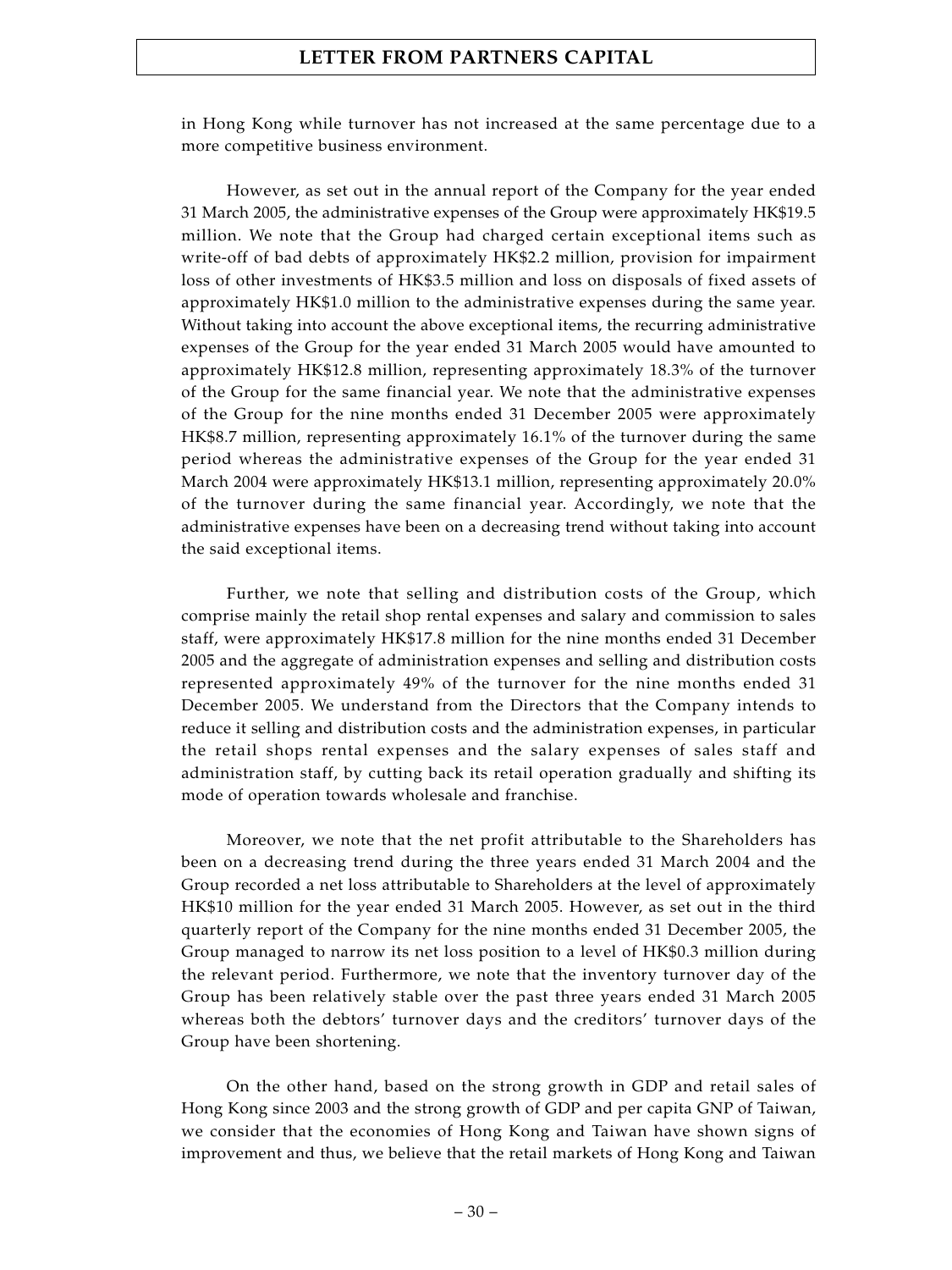would also be improving accordingly. The Directors reckoned that the retail environments in Hong Kong enjoyed a robust year in the year ended 31 March 2005 due to the influx of visitors from the PRC as a result of the new policy on the granting of visas to individuals visiting Hong Kong and the Directors believed the strategy forward for the retail market is to capture the spending from these PRC visitors.

For the purpose of comparison and to the best of our knowledge, we have identified four companies listed on the Main Board of the Stock Exchange which we consider are principally engaged in similar businesses of the Company (the "Comparables"). The Comparables have been selected after taking into consideration, inter alia, their scope of businesses as compared to the Group. We have reviewed and tabulated below the relevant financial ratios of the Comparables based on their respective financial reports:

|                                | Wealthmark<br>International<br>(Holdings)<br>Limited (Note 1)<br>31 December |        | Mascotte<br>Holdings<br>Limited<br>(Note 2)<br>31 March |         | Chanco<br>International<br>Group Limited<br>(Note 3)<br>31 March |        | Lee & Man<br>Holding<br>Limited<br>(Note 4)<br>31 March |        |
|--------------------------------|------------------------------------------------------------------------------|--------|---------------------------------------------------------|---------|------------------------------------------------------------------|--------|---------------------------------------------------------|--------|
|                                |                                                                              |        |                                                         |         |                                                                  |        |                                                         |        |
|                                |                                                                              |        |                                                         |         |                                                                  |        |                                                         |        |
| Year end date                  |                                                                              |        |                                                         |         |                                                                  |        |                                                         |        |
|                                | 2003                                                                         | 2004   | 2004                                                    | 2005    | 2004                                                             | 2005   | 2004                                                    | 2005   |
| Turnover growth $\binom{0}{0}$ | 5.4                                                                          | (26.9) | (14.4)                                                  | 14.3    | 0.1                                                              | 33.5   | 4.0                                                     | (1.4)  |
| Net profit growth (%)          | (13.3)                                                                       | N/A    | 74.0                                                    | (65.3)  | (9.7)                                                            | 27.0   | (11.7)                                                  | 30.8   |
| Gross profit margin (%)        | 11.8                                                                         | N/A    | 31.0                                                    | 28.5    | 33.6                                                             | 33.0   | 35.4                                                    | 33.8   |
| Net profit margin (%)          | 3.5                                                                          | N/A    | 11.8                                                    | 3.6     | 20.4                                                             | 19.5   | 10.7                                                    | 14.2   |
| Return on equity (%)           | 12.7                                                                         | N/A    | 10.6                                                    | 3.6     | 29.9                                                             | 30.0   | 27.9                                                    | 29.2   |
| Return on total                |                                                                              |        |                                                         |         |                                                                  |        |                                                         |        |
| assets $(\% )$                 | 5.8                                                                          | N/A    | 7.6                                                     | $2.8\,$ | 26.4                                                             | 26.0   | 19.9                                                    | 25.4   |
| Current ratio                  | 1.8                                                                          | 0.5    | 2.3                                                     | 2.8     | 8.2                                                              | 7.1    | 2.9                                                     | 5.5    |
| Quick ratio                    | 1.5                                                                          | 0.3    | 2.2                                                     | 2.6     | 6.9                                                              | 5.6    | 2.1                                                     | 4.5    |
| Inventory turnover<br>days     |                                                                              |        |                                                         |         |                                                                  |        |                                                         |        |
| (number of days)               | 36                                                                           | 34     | 24                                                      | 23      | 63                                                               | 82     | 63                                                      | 39     |
| Debtors' turnover              |                                                                              |        |                                                         |         |                                                                  |        |                                                         |        |
| days                           |                                                                              |        |                                                         |         |                                                                  |        |                                                         |        |
| (number of days)               | 90                                                                           | 33     | 47                                                      | 47      | 45                                                               | 32     | 46                                                      | 36     |
| Creditors' turnover<br>days    |                                                                              |        |                                                         |         |                                                                  |        |                                                         |        |
| (number of days)               | 31                                                                           | 36     | 30                                                      | 26      | 30                                                               | 31     | 60                                                      | 35     |
| Gearing ratio (%)              |                                                                              |        |                                                         |         |                                                                  |        |                                                         |        |
| (Note 5)                       | 37.1                                                                         | 80.6   | 18.5                                                    | 12.6    | 0.0                                                              | 0.0    | 3.9                                                     | 0.4    |
| Debt to equity ratio           |                                                                              |        |                                                         |         |                                                                  |        |                                                         |        |
| $(\%)$ (Note 6)                | 22.1                                                                         | N/A    | 19.0                                                    | (2.5)   | (63.5)                                                           | (67.0) | (23.6)                                                  | (43.8) |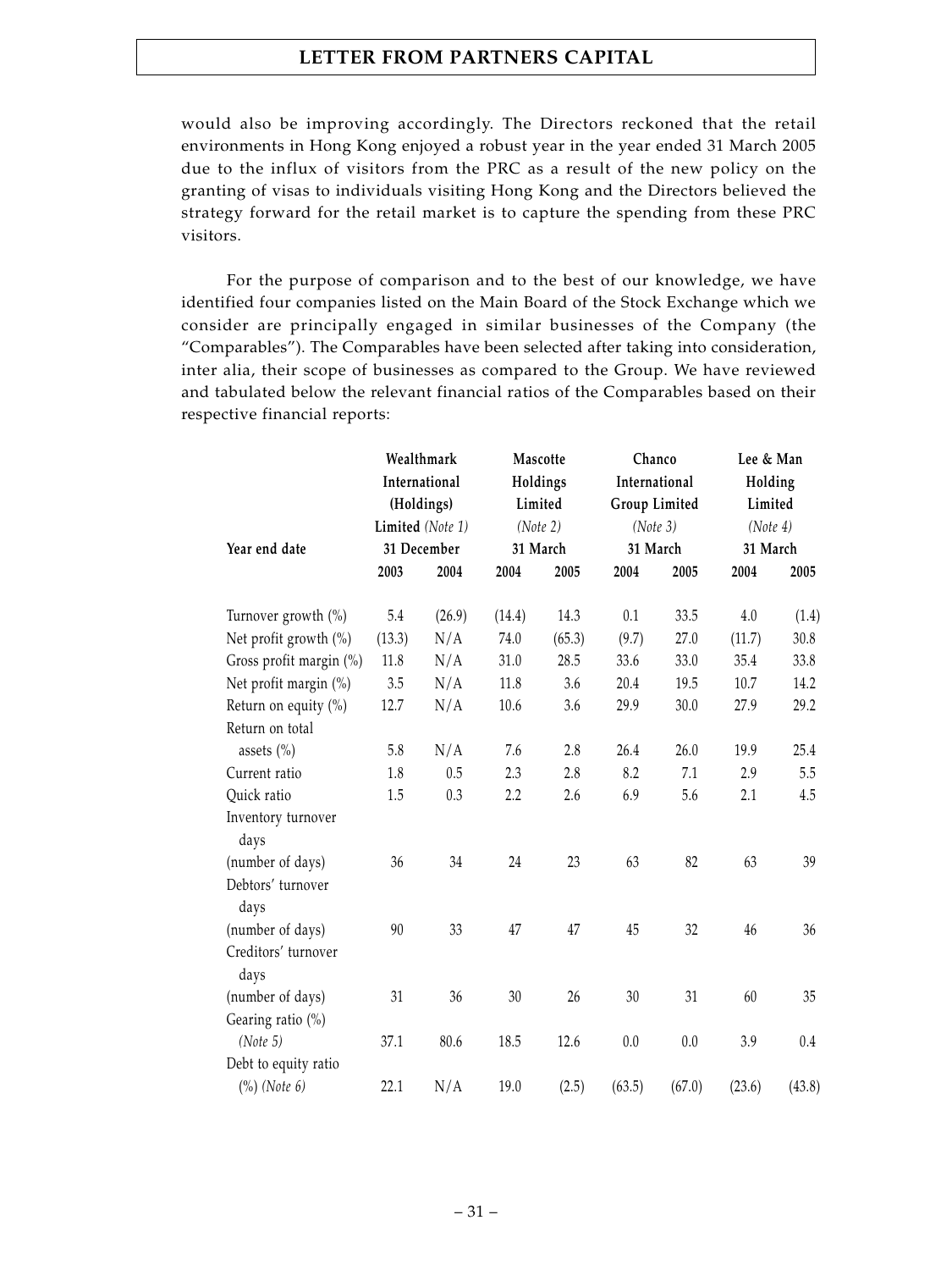### *Notes:*

- 1. Wealthmark International (Holdings) Limited is principally engaged in the manufacture and sale of handbag products and related accessories; provision of subcontracting services; and trading of raw materials used in the manufacture of handbags and related products.
- 2. Mascotte Holdings Limited is principally engaged in the manufacture and sale of bags and pouches for photographic, electrical and multimedia products.
- 3. Chanco International Group Limited is principally engaged in the design and manufacture of branded men's and ladies' leather accessories, including belts and small leather goods such as wallets, key rings and organizers.
- 4. Lee & Man Holding Limited is principally engaged in the manufacture and sale of handbags.
- 5. Gearing ratio = (Total debts)/Total assets  $x100\%$
- 6. Debt to equity = Net debts (all borrowings net of cash and cash equivalents)/(total equity) x100%

From the above table, we note that the turnovers of the Comparables were increasing in general (other than Wealthmark International (Holdings) Limited) according to their annual reports for the two most recent financial years, which were in line with the performance of the Company over the same period. It should be noted that the financial statements of Wealthmark International (Holdings) Limited for the year ended 31 December 2004 were qualified by its auditors and there were significant provisions made to its income statement which may make its financial figures less representative. Nevertheless, the other three Comparables recorded net profits attributable to shareholders during their latest financial year. On the other hand, the gross profit margin of the Comparables had been slightly decreasing according to their annual reports for the two most recent financial years, which were in line with the performance of the Company over the same period. Furthermore, we note that the both the debtors' turnover days and the creditors' turnover days of the Comparables had been shortening in general, which were in line with the performance of the Company over the same period.

In view of the aforesaid, after taking into particular account that the economies and retail markets of Hong Kong and Taiwan have shown signs of improvement since 2003 and the Group managed to narrow its net loss position to a level of around HK\$0.3 million during nine months ended 31 December 2005, we believe that the Group is in a position to benefit from the recovering retail market of Hong Kong as a result of increased influx of visitors from the PRC. Nevertheless, we concur with the Directors' views that the prospects of its business remain challenging as the Group has been experiencing and will continue to experience pressure from strong competition and rental expenses and costs increase in Hong Kong which may adversely affect the financial performance of the Group in future.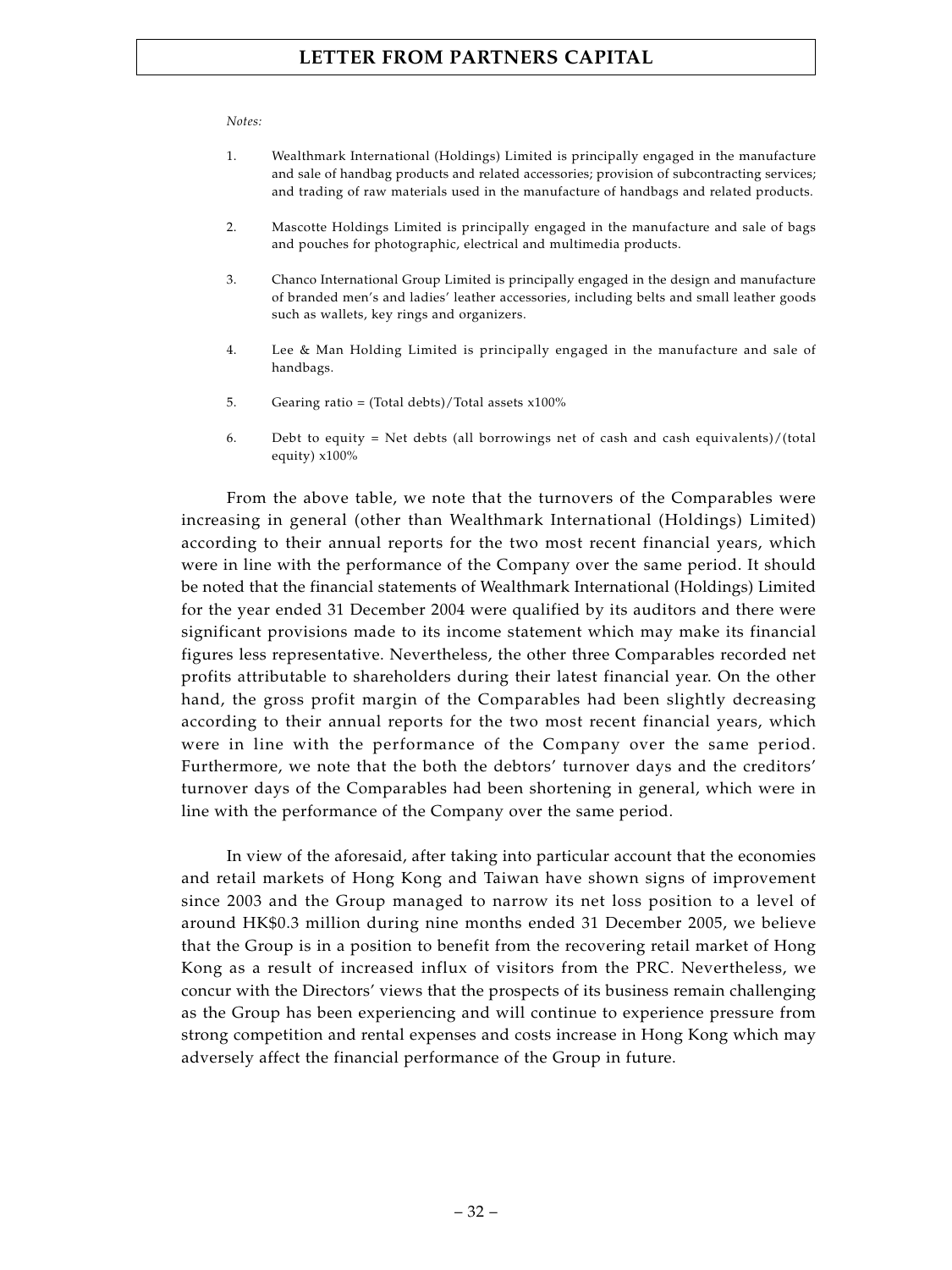# **(ii) Share price performance and trading liquidity**

The offer price of HK\$0.03 per Share (the "Offer Price") is the same price as the consideration paid by Flyrich for each Share under the Share Purchase and represents respectively:–

- (i) a discount of approximately 82.1% to the closing price of HK\$0.168 per Share as quoted on the Stock Exchange on the Last Trading Day;
- (ii) a discount of approximately 81.7% to the average closing price of approximately HK\$0.164 per Share as quoted on the Stock Exchange for the last 10 trading days ended on the Last Trading Day;
- (iii) a discount of approximately 79.0% to the average closing price of approximately HK\$0.143 per Share as quoted on the Stock Exchange for the last 30 trading days ended on the Last Trading Day;
- (iv) a discount of approximately 72.2% to the average closing price of approximately HK\$0.108 per Share as quoted on the Stock Exchange for the last 90 trading days ended on the Last Trading Day;
- (v) a discount of approximately 57.7% to the average closing price of approximately HK\$0.071 per Share as quoted on the Stock Exchange for the last 180 trading days ended on the Last Trading Day;
- (vi) a discount of approximately 53.1% to the average closing price of approximately HK\$0.064 per Share as quoted on the Stock Exchange for the period from 1 March 2005 up to and including the Last Trading Day;
- (vii) a discount of approximately 72.7% to the closing price of HK\$0.110 per Share as quoted on the Stock Exchange on the Latest Practicable Date; and
- (viii) a premium of approximately 3.45% over the unaudited consolidated net asset value as at 30 September 2005 of HK\$0.029 per Share (based on 400,000,000 Shares in issue as at 30 September 2005).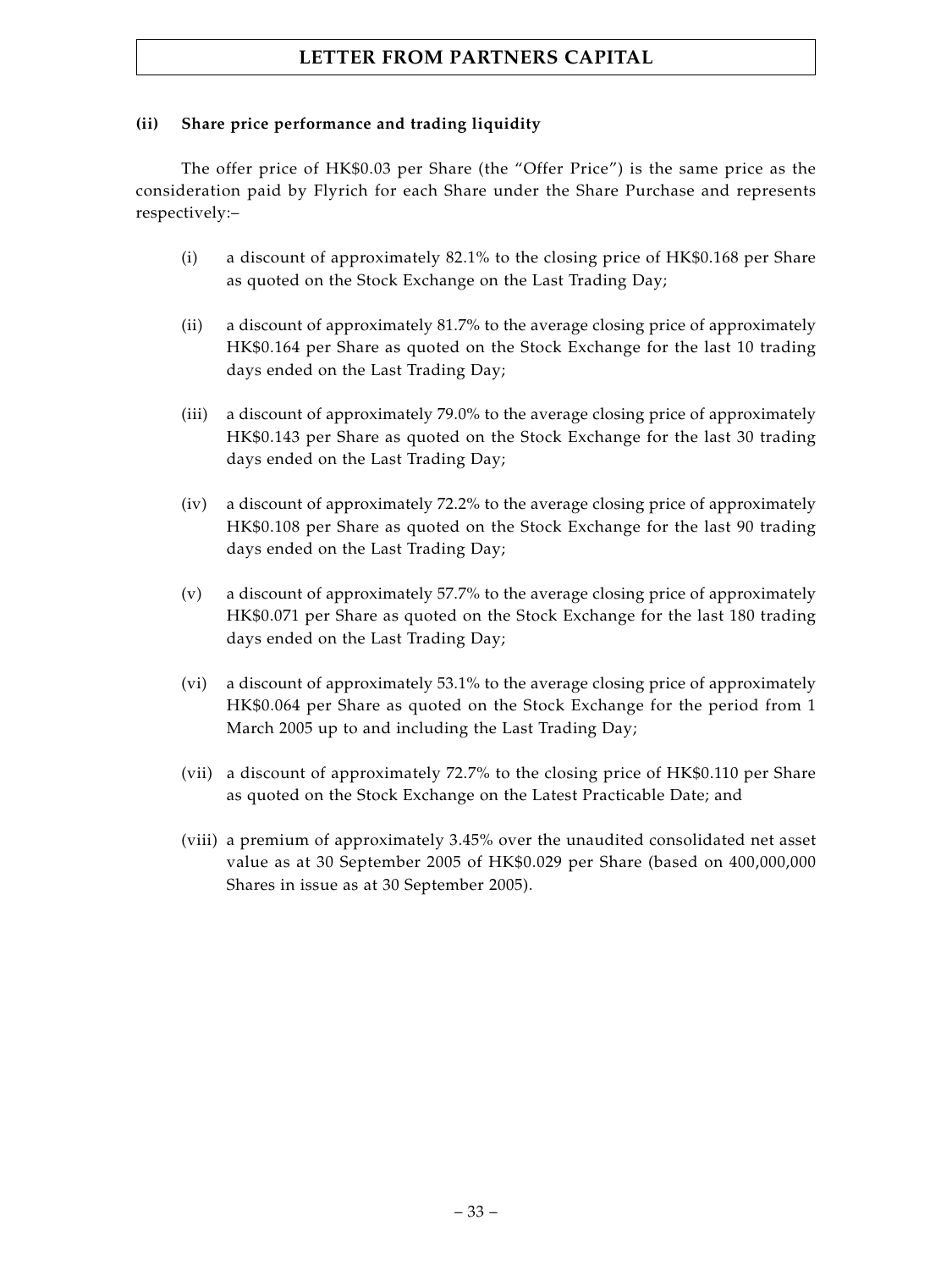### *• Share price performance*

For the purpose of further comparing the Offer Price with the market price of the Shares, we plot the closing price level of the Shares traded on the Stock Exchange from 1 March 2005 to 7 March 2006 (being the Last Trading Day) and further up to the Latest Practicable Date (the "Review Period") as follows:



*Source: Infocast*

During the period from 1 March 2005 to early October 2005, the Shares have been trading at a price level slightly higher than the Offer Price. However, during the period from early October to mid November 2005, the price per Share dropped below the Offer Price with a floor at HK\$0.02. After mid October 2005, the price per Share rocketed from HK\$0.024 on 13 October 2005 to the highest of HK\$0.188 on 7 December 2005. We note that the Company has published an announcement in relation to a placement of 60,504,000 new Shares on 21 November 2005 and such placement was completed on 9 December 2005. We further note that the Company published an announcement on 26 January 2006 (the "High Concentration Announcement") in relation to high concentration of shareholdings by a few shareholders as at 15 December 2005. In the High Concentration Announcement, it was stated that the Board was informed by the Stock Exchange that on the basis of the information provided by the SFC, as at the close of business on 15 December 2005, 14 Shareholders held an aggregate of 234,768,000 Shares, representing approximately 50.98% of the then issued share capital of the Company. In addition, the Board also noted that the Company's share price has risen from HK\$0.024 on 8 November 2005 to HK\$0.188 on 7 December 2005, representing an increase of about 683% in a month and the High Concentration Announcement also contained a caution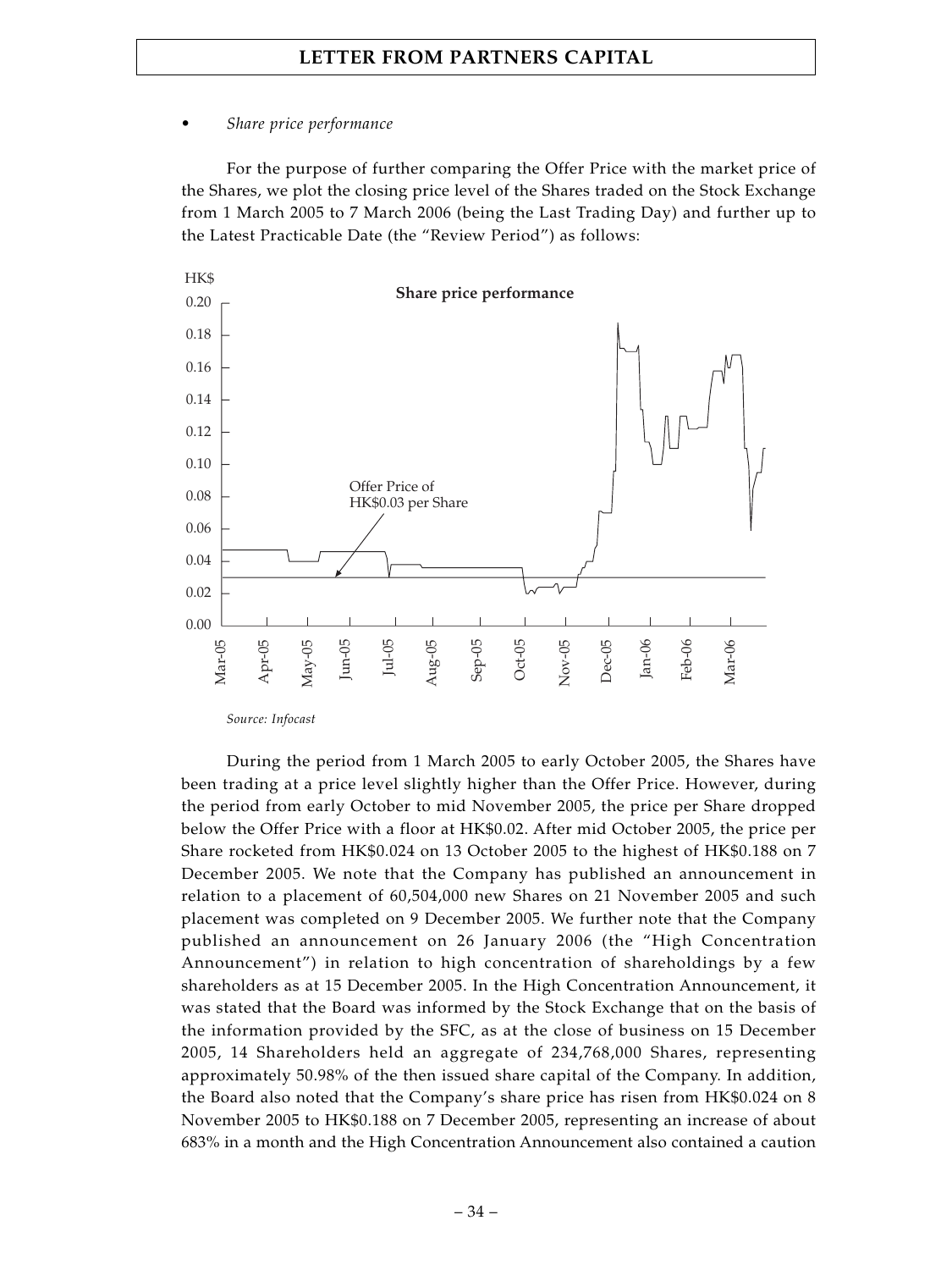statement which is reproduced as follows: "In view of the high concentration of shareholdings of the Company in the hands of a small number of Shareholders, the price of the Shares could be easily pushed up or down substantially even with a small number of Shares traded." Indeed, the closing price of the Shares plunged from HK\$0.168 on 1 March 2006 to HK\$0.059 on 15 March 2006 and stayed at around HK\$0.110 on the Latest Practicable Date.

In view of the aforesaid, we consider that the recent level of price of the Shares may not be totally indicative of the business fundamentals of the Group. It is also relevant to further assess the performance of the Shares during the period before the drastic increment. The Offer Price represents:

- (i) a premium of approximately 25.0% over the closing price of HK\$0.024 per Share as quoted on the Stock Exchange on 8 November 2005 (being the reference date (the "Reference Date") as set out the High Concentration Announcement);
- (ii) a premium of approximately 27.1% over the average closing price of approximately HK\$0.0236 per Share as quoted on the Stock Exchange for the last 10 trading days ended on the Reference Date;
- (iii) a premium of approximately 20.0% over the average closing price of approximately HK\$0.025 per Share as quoted on the Stock Exchange for the last 30 trading days ended on the Reference Date;
- (iv) a discount of approximately 8.3% to the average closing price of approximately HK\$0.0327 per Share as quoted on the Stock Exchange for the last 90 trading days ended on the Reference Date; and
- (v) a discount of approximately 22.1% to the average closing price of approximately HK\$0.0385 per Share as quoted on the Stock Exchange for the period from 1 March 2005 up to and including the Reference Date.

We note that the Shares have been trading within a narrow band of approximately HK\$0.01 above and below the Offer Price during the above period.

During the Review Period, the highest closing price was HK\$0.188 per Share recorded on 7 December 2005 and the lowest closing price was HK\$0.020 per Share recorded on 4, 5 and 10 October 2005 respectively. The Offer Price represents a significant discount of approximately 84.0% to the highest closing price and a premium of approximately 50.0% over the lowest closing price during the Review Period. Subsequent to the publication of the Announcement, the closing prices of the Shares dropped significantly from HK\$0.160 on 9 March 2006 to HK\$0.059 per Share on 15 March 2006 and rebounded to a level of HK\$0.110 per Share as the Latest Practicable Date with significant daily price fluctuations in between. Given that (i) the price of the Shares has been traded at a level below HK\$0.05 during the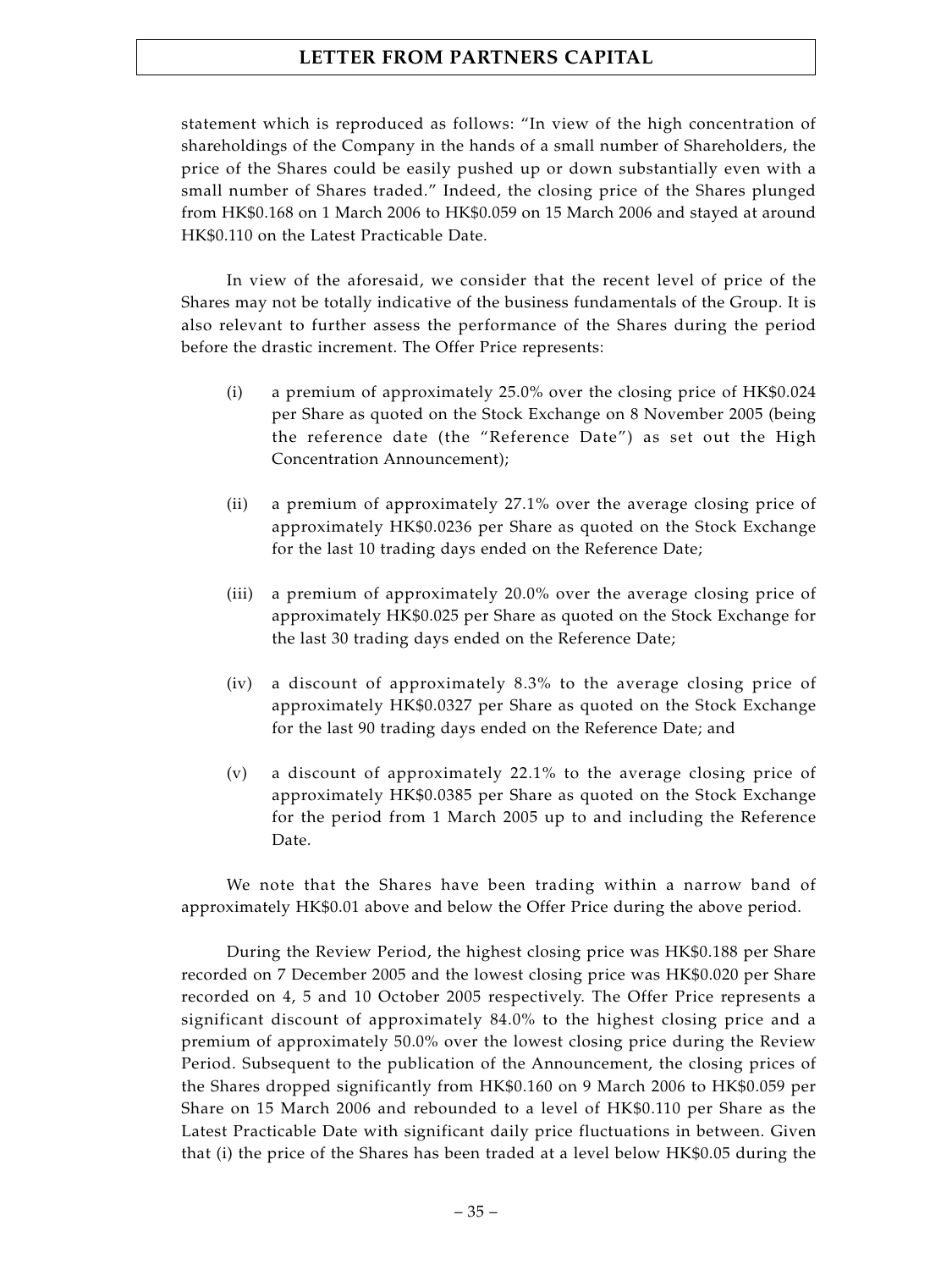period from mid November 2004 to mid November 2005; (ii) the recent level of price of the Shares may not be totally indicative of the business fundamentals of the Group as a result of high concentration of shareholdings; (iii) the liquidity of the Shares has been thin since June 2004 until the Reference Date, there is a commercial rationale for Wise New, as vendor, and Flyrich, as purchaser, to mutually agree at a consideration for each Share under the Share Purchase with a significant discount to the price level of the Shares before the Last Trading Day. However, purely based on the comparisons of the Offer Price with the closing prices of the Shares during the Review Period as discussed above, we, in general, consider that the Offer Price is not attractive so far as the Independent Shareholders are concerned.

*• Liquidity*

For the purpose of assessing the trading liquidity of the Shares, the following chart shows the daily trading volume of the Shares during the Review Period:



*Source: Infocast*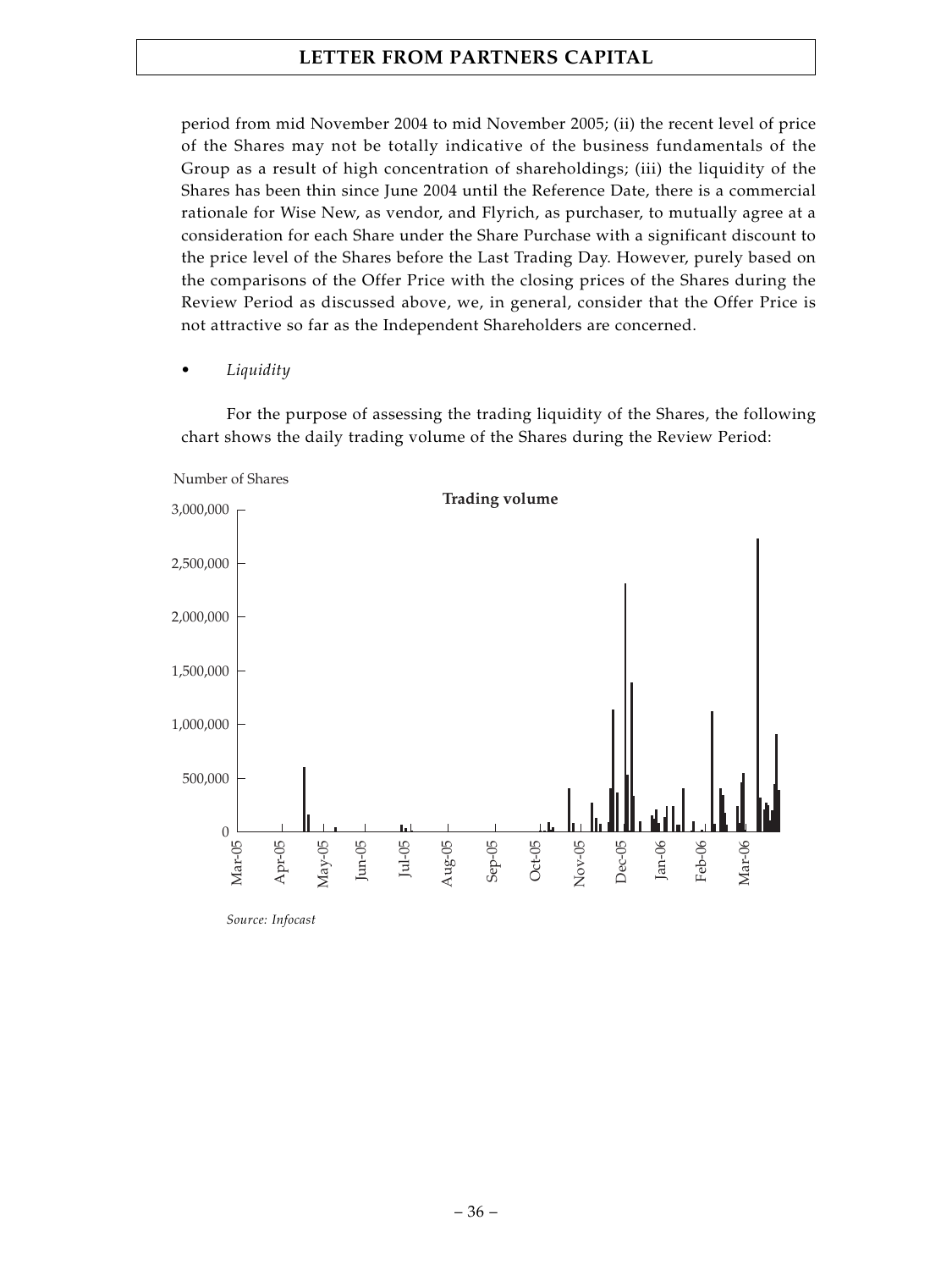| Month                                                  | Highest<br>daily<br>turnover<br>(in number | Lowest<br>daily<br>turnover<br>(in number | Average<br>daily<br>turnover<br>(in number | Number of<br>trading days<br>with no<br>turnover | Percentage<br>of average<br>daily turnover<br>over total<br>number of<br><b>Shares</b><br>in issue | Percentage of<br>average daily<br>turnover over<br>total number<br>of Shares<br>held by<br>Independent<br>Shareholders<br>(note) |
|--------------------------------------------------------|--------------------------------------------|-------------------------------------------|--------------------------------------------|--------------------------------------------------|----------------------------------------------------------------------------------------------------|----------------------------------------------------------------------------------------------------------------------------------|
|                                                        | of Shares)                                 | of Shares)                                | of Shares)                                 | (in days)                                        | (%)                                                                                                | (%)                                                                                                                              |
| 2005                                                   |                                            |                                           |                                            |                                                  |                                                                                                    |                                                                                                                                  |
| March                                                  | $\boldsymbol{0}$                           | 0                                         | 0                                          | 21                                               | 0.000                                                                                              | 0.000                                                                                                                            |
| April                                                  | 600,000                                    | $\boldsymbol{0}$                          | 38,000                                     | 18                                               | 0.008                                                                                              | 0.021                                                                                                                            |
| May                                                    | 40,000                                     | 0                                         | 2,000                                      | 19                                               | 0.000                                                                                              | 0.001                                                                                                                            |
| June                                                   | 64,000                                     | 0                                         | 4,364                                      | 20                                               | 0.001                                                                                              | 0.002                                                                                                                            |
| July                                                   | 8,000                                      | 0                                         | 444                                        | 17                                               | 0.000                                                                                              | 0.000                                                                                                                            |
| August                                                 | 0                                          | 0                                         | 0                                          | 23                                               | 0.000                                                                                              | 0.000                                                                                                                            |
| September                                              | $\boldsymbol{0}$                           | 0                                         | $\boldsymbol{0}$                           | 21                                               | 0.000                                                                                              | 0.000                                                                                                                            |
| October                                                | 400,000                                    | $\boldsymbol{0}$                          | 32,000                                     | 13                                               | 0.007                                                                                              | 0.018                                                                                                                            |
| November                                               | 1,136,000                                  | 0                                         | 116,952                                    | 14                                               | 0.025                                                                                              | 0.065                                                                                                                            |
| December<br>2006                                       | 2,310,000                                  | $\boldsymbol{0}$                          | 261,400                                    | $10\,$                                           | 0.057                                                                                              | 0.145                                                                                                                            |
| January                                                | 400,000                                    | $\boldsymbol{0}$                          | 66,526                                     | $10\,$                                           | 0.014                                                                                              | 0.037                                                                                                                            |
| February                                               | 1,120,000                                  | $\mathbf{0}$                              | 174,800                                    | 10                                               | 0.038                                                                                              | 0.097                                                                                                                            |
| March (From 1<br>March to the<br>Latest<br>Practicable |                                            |                                           |                                            |                                                  |                                                                                                    |                                                                                                                                  |
| Date)                                                  | 2,728,000                                  | $\boldsymbol{0}$                          | 342,588                                    | 6                                                | 0.074                                                                                              | 0.190                                                                                                                            |

*Source: Infocast*

*Note:* Based on the total number of Shares held by Independent Shareholders of 180,504,000 Shares as at the Latest Practicable Date

During the Review Period, no trading of the Shares was recorded on 202 trading days on the Stock Exchange. We note that before the Reference Date the trading of the Shares was minimal with an average daily trading volume of below 50,000 Shares whereas after the Reference Date, the trading of the Shares became more active with an average daily trading volume of well above 50,000 Shares. Subsequent to the publication of the Announcement and up to the Latest Practicable Date, the average daily trading volume of the Shares ranged at approximately 340,000 Shares, representing approximately 0.19% of the total number of issued Shares held by Independent Shareholders. Despite the recent increase in the trading volume, we consider that the liquidity of the Shares has been generally thin during the Review Period.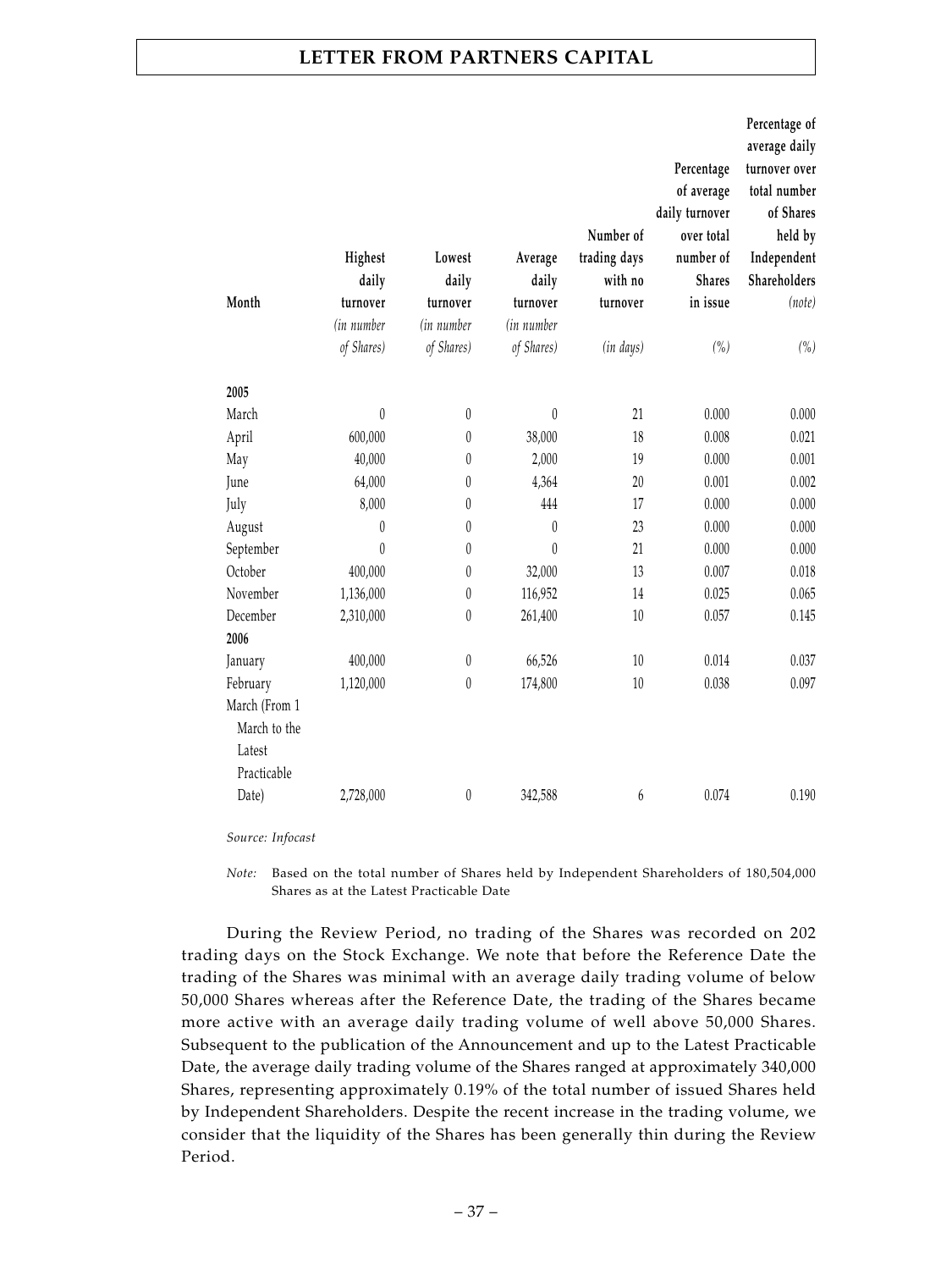### **(iii) Price/earnings multiple**

One approach commonly applied for valuing a listed company engaging in retail sales and wholesale of bags and accessories by the investment community is price/earnings multiple. However, as the Group was loss making for the year ended 31 March 2005, it would not be feasible and meaningful to assess the Offer Price by adopting the priceearnings multiple approach.

### **(iv) Net tangible asset value**

In general, it may not be common to value a company principally engaged in the retail sales and wholesale of bags and accessories by reference to its net assets or net tangible asset value. However, for the purpose of assessing whether the Offer Price is fair and reasonable with respect to the net tangible asset value per Share and to the best of our knowledge, we have reviewed and tabulated below the premia/(discounts) of the closing share prices of the Comparables as at 7 March 2006 over/(to) their respective net tangible asset value as reported in their latest published financial reports:

|                                                |                  | Closing<br>share price | Latest<br>published net<br>tangible asset/ | Premium/<br>(discount)<br>of the closing<br>share price on<br>7 March 2006<br>over/(to)<br>the latest<br>published<br>net tangible |
|------------------------------------------------|------------------|------------------------|--------------------------------------------|------------------------------------------------------------------------------------------------------------------------------------|
|                                                | Year end         | as at 7                | (liability) value                          | asset value                                                                                                                        |
| Company name                                   | date             | March 2006             | per share                                  | per share                                                                                                                          |
|                                                |                  | (HK\$)                 | (HK\$)                                     |                                                                                                                                    |
| Wealthmark International<br>(Holdings) Limited | 31 December      | 0.580                  | (0.113)                                    | N/A                                                                                                                                |
| Mascotte Holdings Limited                      | 31 March         | 0.182                  | 0.420                                      | $(56.7)\%$                                                                                                                         |
| Chanco International<br>Group Limited          | 31 March         | 0.650                  | 0.471                                      | 38.1%                                                                                                                              |
| Lee & Man Holding Limited                      | 31 March         | 1.110                  | 0.591                                      | 87.8%                                                                                                                              |
|                                                |                  |                        | Mean                                       | 23.1%                                                                                                                              |
|                                                |                  |                        | Median                                     | 38.1%                                                                                                                              |
| The Company                                    | 31 March<br>2005 | 0.168                  | 0.029                                      | 479.3%                                                                                                                             |
| Offer Price of HK\$0.03 per Share              |                  | 0.03                   | 0.029                                      | 3.45%                                                                                                                              |

*Source: www.hkex.com.hk and Infocast*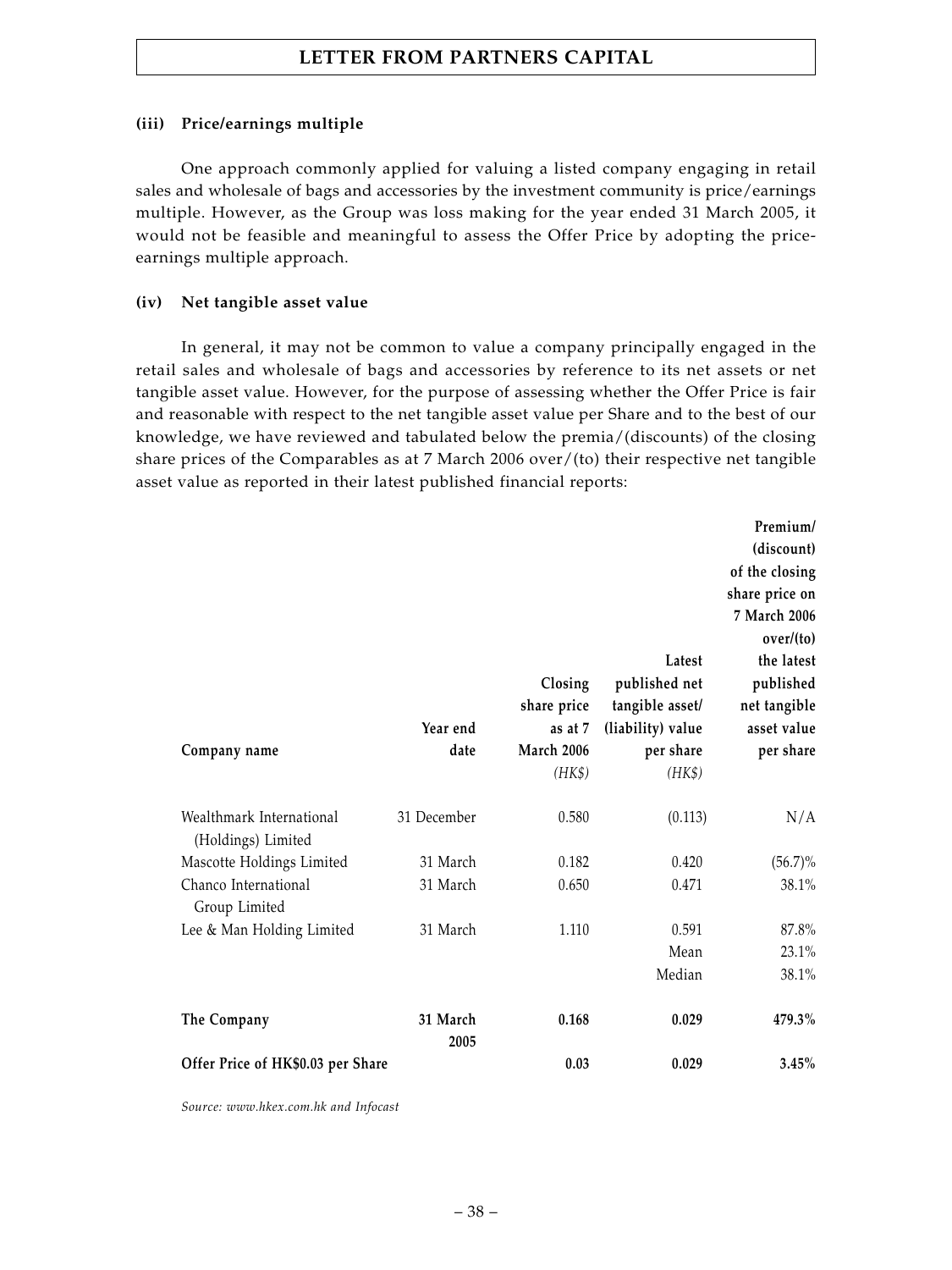The premia/(discounts) of the closing share prices as at 7 March 2006, being the Last Trading Day, over/(to) the net tangible asset value per share of the Comparables range from a discount of approximately 56.7% to a premium of approximately 87.8%.

Upon comparison, we note that the premium of the Offer Price over the unaudited net tangible asset value per Share as at 30 September 2005 of approximately 3.45% falls within the range of the Comparables but falls below the mean and median of the Comparables.

On the above basis and from the sole perspective of assessment of the Offer Price with respect to the net asset value with reference to the Comparables, we consider that the Offer Price is not attractive so far as the Independent Shareholders are concerned.

# **(v) Intention of Flyrich regarding the future prospects of the Group**

*• Business*

As set out in the letter from Kingston Securities (the "Letter from Kingston Securities") in the Document, it is the intention of Flyrich that the existing principal activities of the Group will remain unchanged immediately after the close of the Offer. Flyrich has no intention to dispose of or re-deploy the assets of the Group other than in the ordinary course of business and to inject its assets into the Group. Following completion of the Share Purchase and following the close of the Offer, Flyrich intends to conduct a review of the Group's financial position and operations with a view to broadening and expanding the scope of business of the Group and will formulate a long-term strategy and plans for the Group. Although there is no concrete plan to alter the existing principal activities of the Group at the date of this announcement, it is expected that by virtue of the experience of Mr. Wong in the manufacturing of leather goods and his marketing network, synergistic effect and more business opportunities might be brought to the existing business of the Group by the Offeror.

# *• Directors and management*

As set out in the Letter from Kingston Securities, it is intended that all the existing Directors will resign at the earliest time permitted under the Takeovers Code and the GEM Listing Rules. Flyrich has nominated Mr. Wong as executive director of the Company immediately after the posting of the Document. In addition, Flyrich intends to appoint other new Directors to the Board at the earliest time permitted under the Takeovers Code. Further announcement(s) will be made upon such appointments and resignations in due course. Any appointments of new Directors by Flyrich will be in full compliance with the requirements of the Takeovers Code and the GEM Listing Rules.

Although Mr. Wong have not held any directorship in listed companies in Hong Kong in the past, we note that Mr. Wong is equipped with extensive experience in the in the manufacturing of leather goods.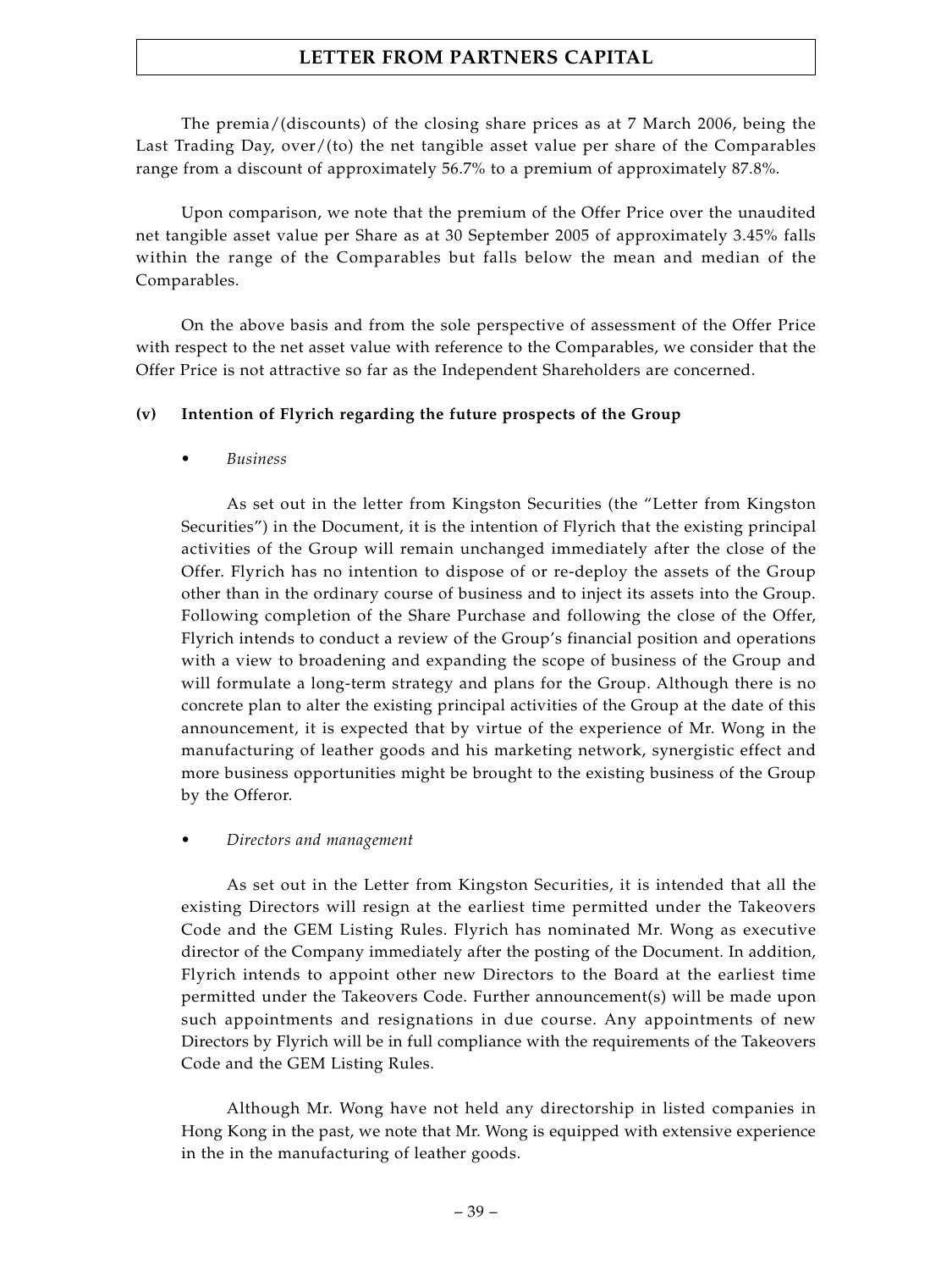Notwithstanding the above, we consider that there are uncertainties as to the impact of the intended resignations of all the existing Directors from the Board and the proposed change in the composition of the Board on the business operation of the Group.

# **RECOMMENDATION**

Having considered the principal factors set out above, in particular, the following:

- (i) the Offer Price represents a huge discount of approximately 82.1% to the closing price of HK\$0.168 per Share as quoted on the Stock Exchange on the Last Trading Day;
- (ii) the Offer Price represents discounts of approximately 81.7%, 79.0% and 72.2% to the average closing price of approximately HK\$0.164, HK\$0.143 and HK\$0.108 per Share as quoted on the Stock Exchange for the last 10 trading days ended on the Last Trading Day, the last 30 trading days ended on the Last Trading Day and the last 90 trading days ended on the Last Trading Day respectively;
- (iii) the premium of the Offer Price over the unaudited net tangible asset value per Share as at 30 September 2005 of approximately 3.45% falls below the mean and median of the Comparables; and
- (iv) the Group managed to narrow its net loss position to a level of HK\$0.3 million during nine months ended 31 December 2005 and we believe that the Group is in a position to benefit from the recovering retail market of Hong Kong as a result of increased influx of visitors from the PRC;

we consider that the Offer Price is not attractive as the Offer does not provide an attractive opportunity for the Independent Shareholders to realise their investments in the Company. Accordingly, the Offer is not fair and reasonable so far as the Independent Shareholders are concerned. Accordingly, we recommend the Independent Board Committee to advise the Independent Shareholders not to accept the Offer.

However, for those Independent Shareholders who have particular concerns in relation to (i) the prospects of the Group under the new management and/or the retail industry as discussed above; (ii) the thin liquidity of the Shares; and/or (iii) the sustainability of the recent price level of the Shares after the close of the Offer and after considering their own circumstances, wish to accept the Offer as to some or all of their Shares, they should carefully closely monitor the market price of the Shares during the Offer period and consider selling their Shares in the open market during the Offer period, rather than accepting the Offer, if the net proceeds from the sales of such Shares in the open market would exceed the net amount receivable under the Offer. Independent Shareholders are reminded that the liquidity of the Shares has been thin during the Review Period and accordingly, there may or may not be sufficient trading volume of the Shares in the open market for Independent Shareholders to dispose of their Shares should they so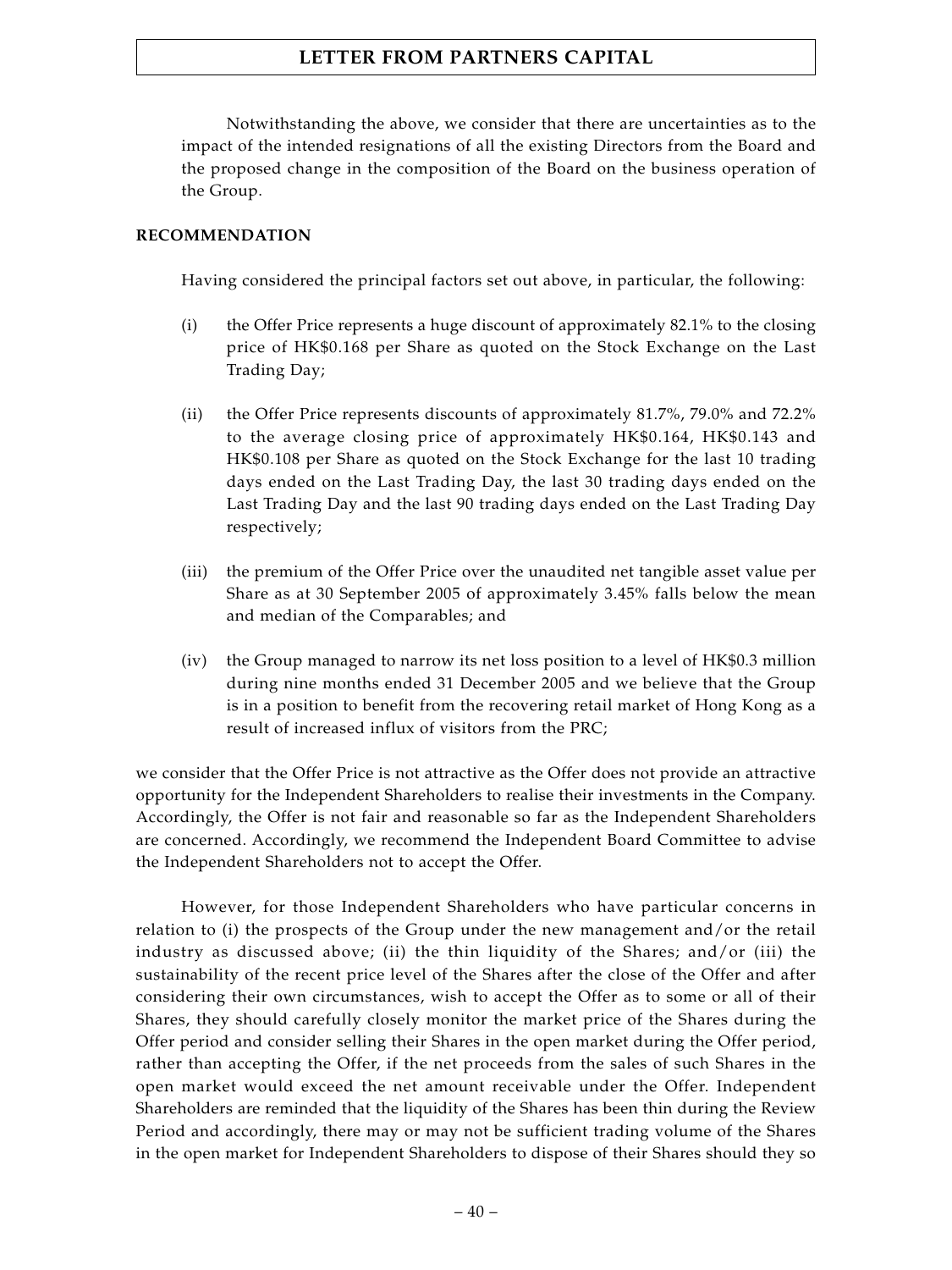wish. Accordingly, Independent Shareholders should exercise caution and take into account of any further development in relation to the Group before deciding whether or not to accept the Offer.

Independent Shareholders should read carefully the procedures for accepting the Offer as detailed in the Letter from Kingston Securities in the Document and are strongly advised that the decision to realise or to hold their investment in the Shares is subject to individual circumstances and investment objectives. In any event, Independent Shareholders are reminded that the Offer is a conditional offer. If Flyrich does not receive valid acceptances of the Offer in respect of Shares which, together with the Shares already owned by Flyrich and Parties acting in concert with it before or during the offer period of the Offer, will result in Flyrich and Parties acting in concert with it holding more than 50% of the voting rights of the Company, the Offer cannot become unconditional and will lapse forthwith.

> Yours faithfully, For and on behalf of Partners Capital International Limited Alan Fung **Harry Yu** *Managing Director Executive Director*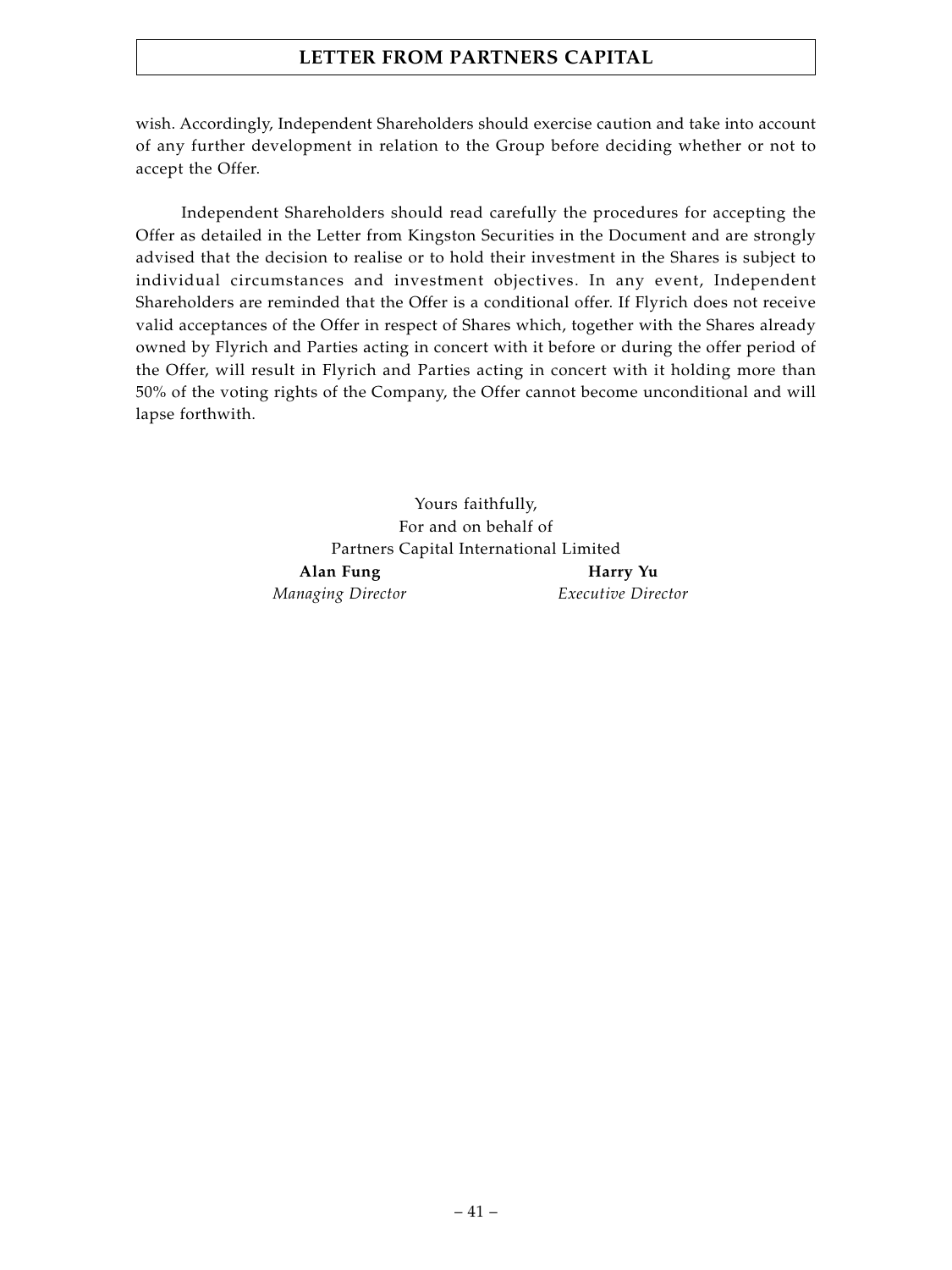# **1. PROCEDURES FOR ACCEPTANCE**

### **The Offer**

If the share certificate(s) and/or transfer receipt(s) and/or any other document(s) of title in respect of your Shares are in your name, and you wish to accept the Offer, you must send the duly completed relevant Form of Acceptance together with the relevant share certificate(s) and/or transfer receipt(s) and/or any other document(s) of title and/or any satisfactory indemnity or indemnities required in respect thereof, to the Registrar, Tengis Limited at 26th Floor, Tesbury Centre, 28 Queen's Road East, Wanchai, Hong Kong in any event not later than 4:00 p.m. on Wednesday, 19 April 2006 or such later time and/or date as Flyrich may determine and announce in accordance with the Takeovers Code.

If the share certificate(s) and/or transfer receipt(s) and/or any other document(s) of title in respect of your Shares is/are in the name of a nominee company or some name other than your own, and you wish to accept the Offer whether in full or in respect of part of your holding of Shares, you must either:

- (a) lodge your share certificate(s) and/or transfer receipt(s) and/or any other document(s) of title, with the nominee company, or other nominee, and with instructions authorising it to accept the Offer on your behalf and requesting it to deliver the relevant Form of Acceptance duly completed together with the relevant share certificate(s) and/or transfer receipt(s) and/or any other document(s) of title to the Registrar; or
- (b) arrange for the Shares to be registered in your name by the Company through the Registrar and send the relevant Form of Acceptance duly completed together with the relevant share certificate(s) and/or transfer receipt(s) and/or any other document(s) of title to the Registrar; or
- (c) if your Shares have been lodged with your licensed securities dealer/ custodian bank through CCASS, instruct your licensed securities dealer/ custodian bank to authorise HKSCC Nominees Limited to accept the Offer on your behalf on or before the deadline set by HKSCC Nominees Limited. In order to meet the deadline set by HKSCC Nominees Limited, you should check with your licensed securities dealer/custodian bank for the timing on processing of your instruction, and submit your instruction to your licensed securities dealer/custodian bank as required by them; or
- (d) if your Shares have been lodged with your investor participant's account with CCASS, authorise your instruction via the CCASS Phone System or CCASS Internet System on or before the deadline set by HKSCC Nominees Limited.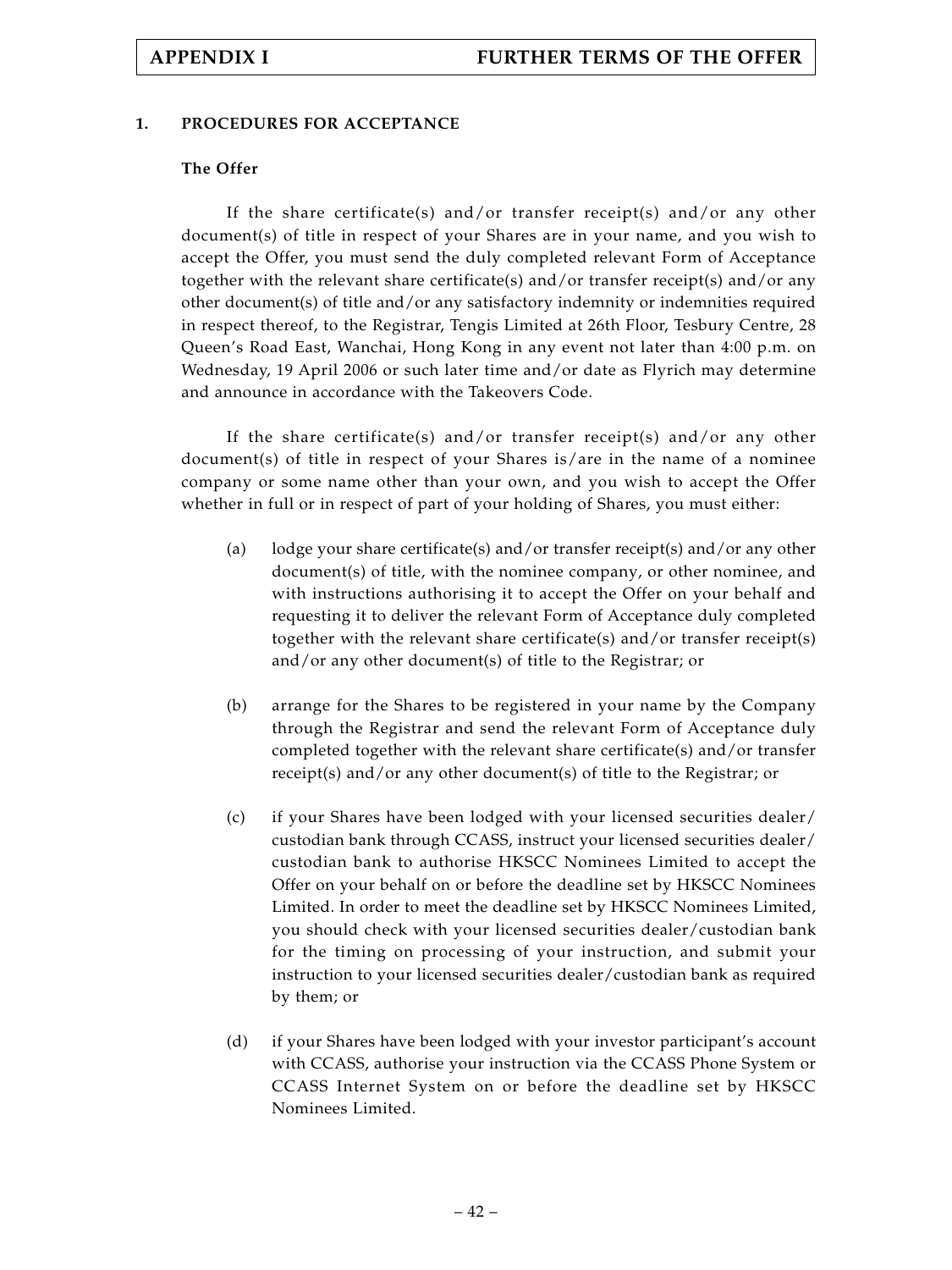If the share certificate(s) and/or transfer receipt(s) and/or any other document(s) of title in respect of your Share(s) is/are not readily available and/or is/are lost, as the case may be, and you wish to accept the Offer, the Form of Acceptance should nevertheless be completed and delivered to the Registrar together with a letter stating that you have lost one or more of your share certificate(s) and/ or transfer receipt(s) and/or other document(s) of title or that it/they is/are not readily available. If you find such document(s) or if it/they become available, it/ they should be forwarded to the Registrar as soon as possible thereafter. If you have lost your share certificate(s), you should also write to the Registrar a letter of indemnity which, when completed in accordance with the instruction given, should be returned to the Registrar.

If you have lodged transfer(s) of any of your Shares for registration in your name and have not yet received your share certificate(s), and you wish to accept the Offer, you should nevertheless complete the Form of Acceptance and deliver it to the Registrar together with the transfer receipt(s) duly signed by yourself. Such action will be deemed to be an irrevocable authority to any of INCU, Kingston Corporate Finance, Kingston Securities, the Company, Flyrich or their respective agent(s) to collect from the Company or the Registrar on your behalf the relevant share certificate(s) when issued and to deliver such share certificate(s) to the Registrar and to authorise and instruct the Registrar to hold such share certificate(s), subject to the terms and conditions of the Offer, as if it/they were delivered to the Registrar with the relevant Form of Acceptance.

An acceptance may not be counted as valid unless:

- (a) it is received by the Registrar on or before the latest time for acceptance at 4:00 p.m. on Wednesday, 19 April 2006 and the Registrar has recorded that the acceptance and any relevant documents required under paragraph (b) below have been so received; and
- (b) the Form of Acceptance is duly completed and is:
	- (i) accompanied by share certificate(s) in respect of the relevant Share(s) and, if that/those share certificate(s) is/are not in the name of the acceptor, such other documents (e.g. a duly stamped transfer of the relevant Shares in blank or in favour of the acceptor executed by the registered holder) in order to establish the right of the acceptor to become the registered holder of the relevant Share(s); or
	- (ii) from a registered Shareholder or his personal representatives (but only up to the amount of the registered holding and only to the extent that the acceptance relates to the Shares which are not taken into account under the other sub-paragraph of this paragraph (b); or certified by the Registrar or the Stock Exchange.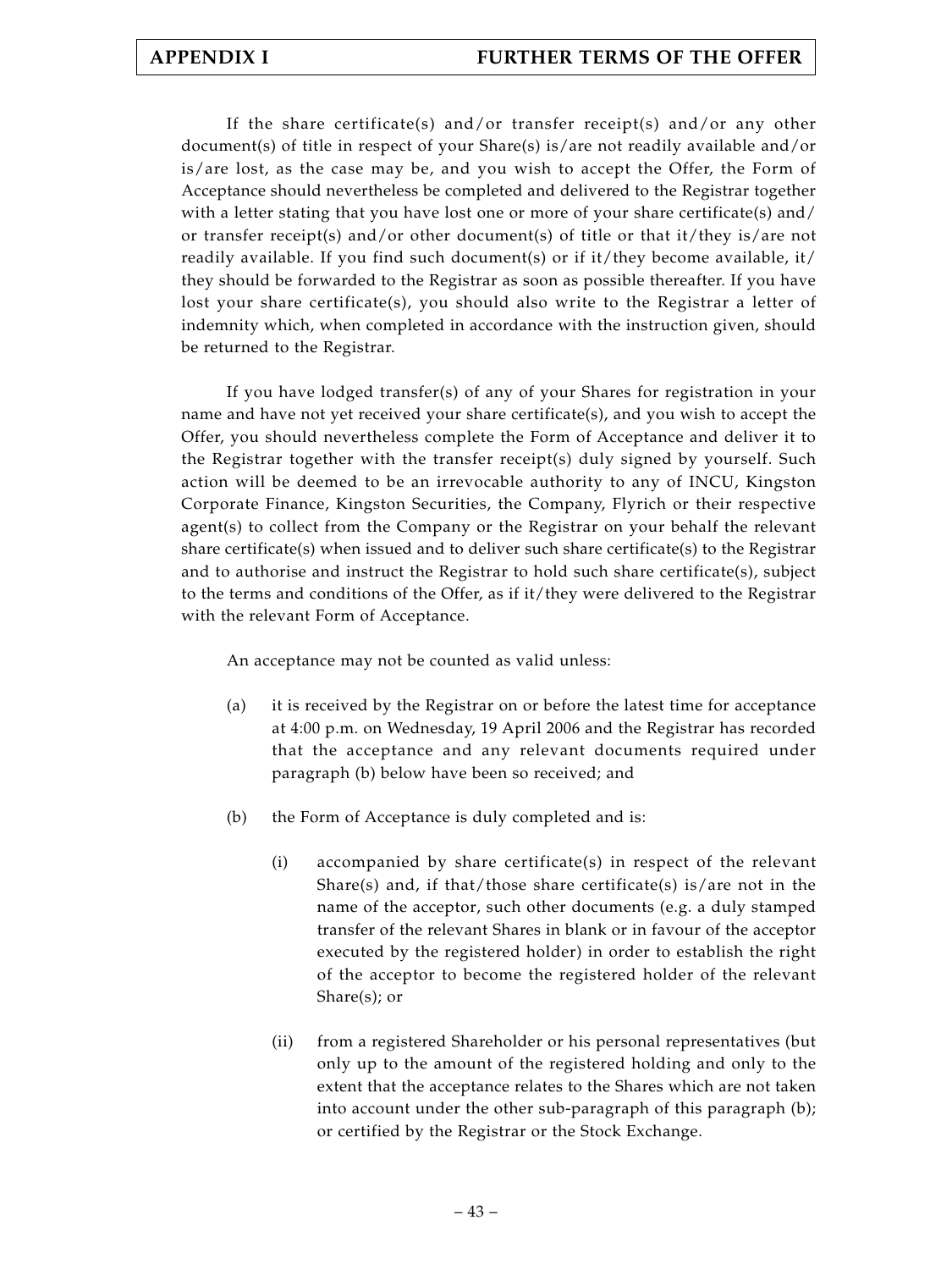If the Form of Acceptance is executed by a person other than the registered Shareholder, appropriate evidence of authority (e.g. grant of probate or certified copy of a power of attorney) must be produced.

No acknowledgement of receipt of any Form(s) of Acceptance, share certificate(s) and/or transfer receipt(s) and/or any other document(s) of title (and/ or any satisfactory indemnity or indemnities required in respect thereof) will be given.

# **2. SETTLEMENT**

Provided that the Form(s) of Acceptance and relevant share certificate(s) and/or transfer receipt(s) and/or any document(s) of title (and/or any satisfactory indemnity or indemnities required in respect thereof) are in complete and good order and have been received by the Registrar by not later than 4:00 p.m. on Wednesday, 19 April 2006 being the latest time for acceptance of the Offer, a cheque for the amount due to the accepting Shareholders in respect of the Shares tendered by them under the Offer, less seller's ad valorem stamp duty payable by them, will be despatched to the accepting Shareholders to the addresses specified on the Forms of Acceptance by ordinary post at their own risk as soon as possible but in any event within 10 days of the later of (i) the date on which all the relevant documents are received by the Registrar to render such acceptance complete and valid; or (ii) the date on which the Offer becomes, or is declared, unconditional.

Settlement of the consideration to which any accepting Shareholder(s) is/are entitled under the Offer will be implemented in full in accordance with the terms of the Offer, without regard to any lien, right of set-off, counterclaim or other analogous right to which Flyrich may otherwise be, or claim to be, entitled against such accepting Shareholder.

If the Offer cannot become unconditional and lapses, Flyrich must, as soon as possible but in any event within 10 days thereof, despatch the share certificate(s) lodged with the Form(s) of Acceptance to, or make such share certificate(s) available for collection by, those Shareholders who accepted the Offer.

# **3. ACCEPTANCE PERIOD AND REVISIONS**

Unless the Offer has previously been declared unconditional or revised, the latest time and date for acceptance will be 4:00 p.m. on 19 April 2006. The Offer is conditional upon Flyrich receiving acceptance in respect of Shares, which together with Shares already held by it and Parties acting in concert with it before and during the Offer, will result in Flyrich and Parties acting in concert with it holding more than 50% of the voting rights of the Company. Pursuant to the Takeovers Code, where the Offer is declared unconditional, it will remain open for acceptance for not less than 14 days thereafter. Flyrich will make an announcement as and when the Offer becomes unconditional.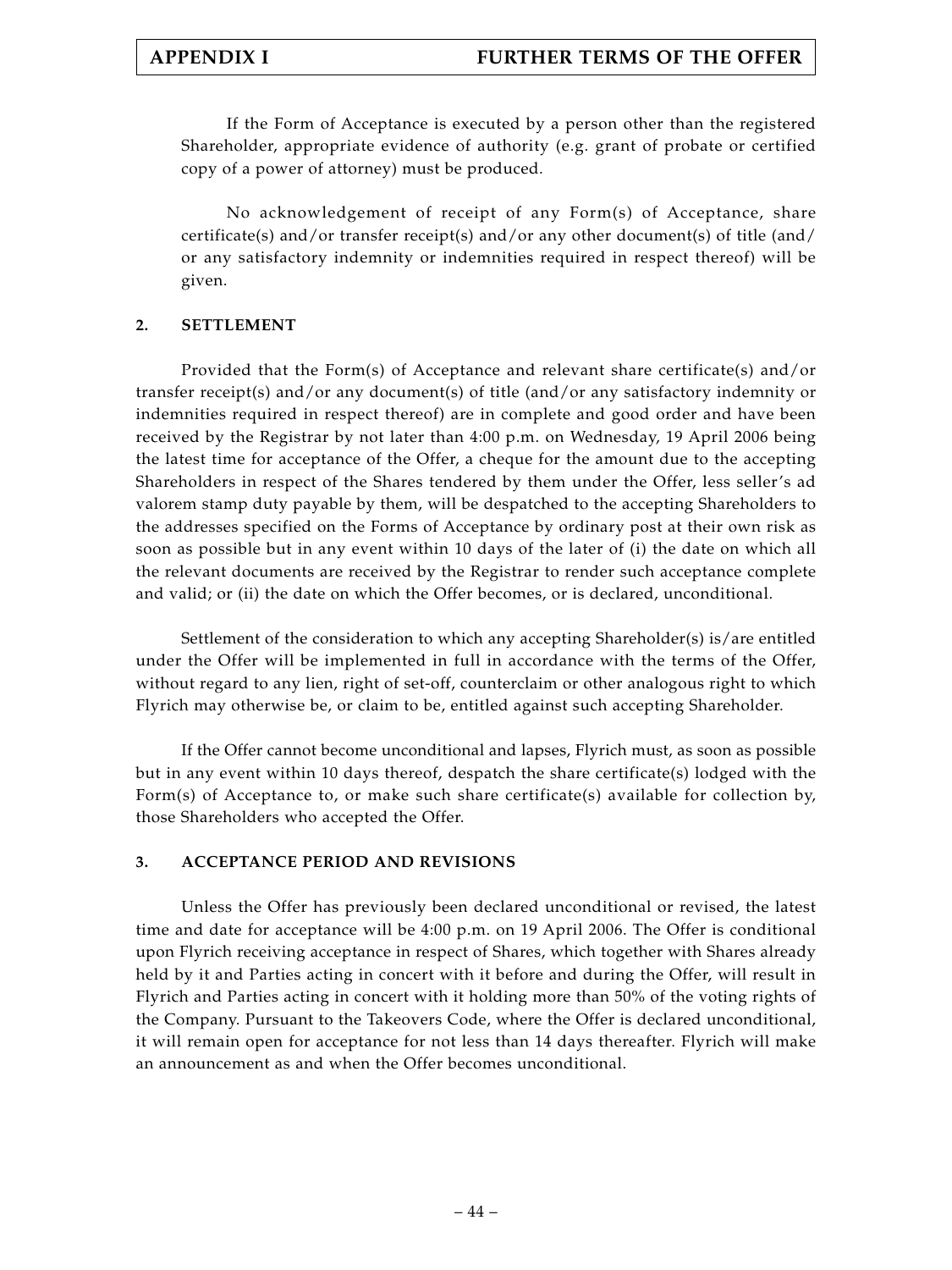If the Offer is revised, the announcement of such revision will state the next closing date. If the Offer is revised, it will remain open for acceptance for a period of not less than 14 days from the posting of the revised Composite Document. If Flyrich revises its terms, all Independent Shareholders, whether or not they have already accepted the Offer, will be entitled to accept the revised Offer under the revised terms.

In order to be valid, Form(s) of Acceptance for the Offer must be received by the Registrar in accordance with the instructions printed thereon by  $4:00$  p.m. on Wednesday, 19 April 2006, unless the Offer becomes or is declared unconditional. In the event that the Offer becomes or is declared unconditional, the Offer should remain open for acceptance for not less than 14 days thereafter.

# **4. ANNOUNCEMENTS**

(i) By 6:00 p.m. on Wednesday, 19 April 2006, which is the first closing date of the Offer, or such later time and/or date as the Executive may in exceptional circumstances permit, Flyrich must inform the Executive and the Stock Exchange of its decisions in relation to revision, extension, expiry or unconditionality of the Offer. Flyrich shall publish an announcement to be posted on the GEM website by 7:00 p.m. on the first closing date of the Offer stating whether the Offer has expired or have become or been declared unconditional. Such announcement will be published on the next business day in accordance with paragraph (ii) below. The announcement shall specify the number of Shares (a) for which valid acceptances have been received, (b) held, controlled or directed by Flyrich or Parties acting in concert with it before the period of the Offer; and (c) acquired or agreed to be acquired by Flyrich or any Parties acting in concert with it during the period of the Offer.

The announcement must specify the percentages of the relevant classes of share capital, and the percentages of voting rights of the Company represented by these numbers of Shares.

(ii) As required under the Takeovers Code and the GEM Listing Rules, all announcements in relation to the Offer, in respect of which the Executive and the Stock Exchange have confirmed that they have no further comments thereon, must be published on the GEM website and made in accordance with the requirements of the GEM Listing Rules.

# **5. RIGHT OF WITHDRAWAL**

An acceptor of the Offer shall be entitled to withdraw his/her acceptance after 21 days from the first closing date of the Offer if the Offer has not by then become unconditional by lodging a notice in writing signed by the acceptor (or his/her agent duly appointed in writing and evidence of whose appointment is produced together with the notice) to the Registrar and/or to the principal office of the Company. However, such entitlement to withdraw shall be exercisable only until such time as the Offer becoming unconditional as to acceptance. Save as aforesaid and except in the circumstances set out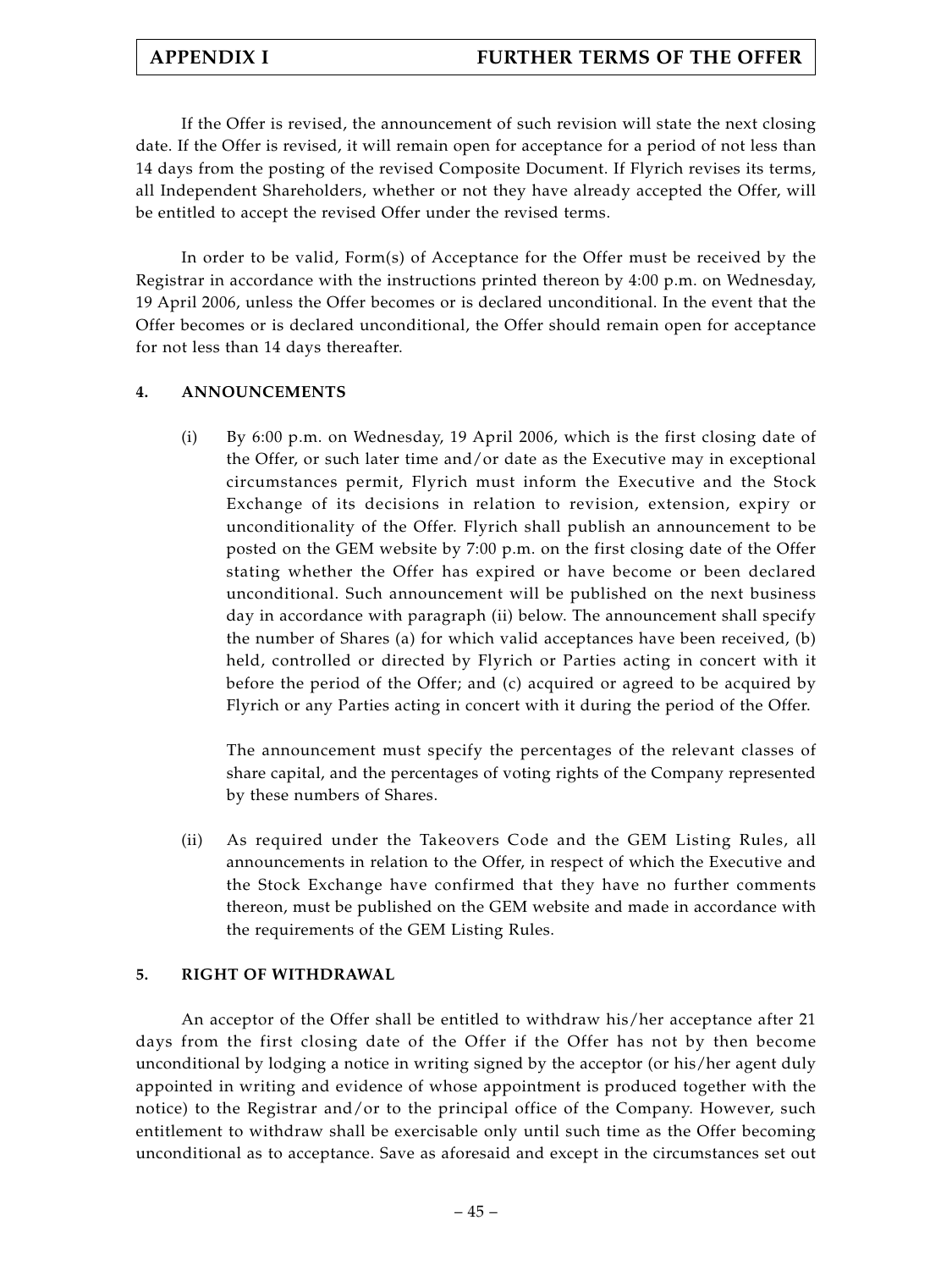in Rule 19.2 of the Takeovers Code which is to the effect that if Flyrich is unable to comply with any of the requirements of making announcements relating to the Offer as described under the section headed "Announcements" above, the Executive may require that acceptors be granted a right of withdrawal on terms acceptable to the Executive until such requirements can be met. Except in the circumstances set out above, acceptances shall be irrevocable and not capable of being withdrawn.

# **6. STAMP DUTY**

Stamp duty at a rate of HK\$1 for every HK\$1,000 (or part thereof) of the amounts payable in respect of relevant acceptances will be deducted from the amounts payable to the Shareholders who accept the Offer. Flyrich will then pay such stamp duty deducted to the stamp office of the Inland Revenue Department of Hong Kong on behalf of such Shareholders who accept the Offer.

# **7. TAXATION**

Shareholders are recommended to consult their own professional advisers if they are in any doubt as to the taxation implications of their accepting the Offer. It is emphasised that none of Flyrich, Kingston Securities, INCU or Kingston Corporate Finance or any of their respective directors or any persons involved in the Offer accept responsibility for any tax effects or liabilities of any person or persons as a result of their acceptance of the Offer.

# **8. OVERSEAS SHAREHOLDERS**

The making of the Offer to overseas Shareholders may be prohibited or affected by the laws of the relevant jurisdiction. Overseas Shareholders should obtain appropriate legal advice on, inform themselves about and observe any applicable legal requirement. It is the responsibility of each overseas Shareholder who wishes to accept the Offer to satisfy himself, herself or itself as to the full observance of the laws of the relevant jurisdiction in connection therewith, including the obtaining of any governmental, exchange control or other consents which may be required and the compliance with other necessary formalities or legal requirements.

# **9. GENERAL**

- (i) Acceptance of the Offer by any person or persons holding Shares will be deemed to constitute a warranty by such person or persons to Flyrich that the Shares acquired under the Offer are sold by any such person or persons free from all claims, liens, charges, encumbrances, equities and third party rights and together with all rights attaching thereto, including the right to receive all dividends and distributions declared, made or paid on or after the date of the Sale and Purchase Agreement.
- (ii) All communications, notices, Forms of Acceptance, share certificates, transfer receipts, other documents of title (and/or any satisfactory indemnity or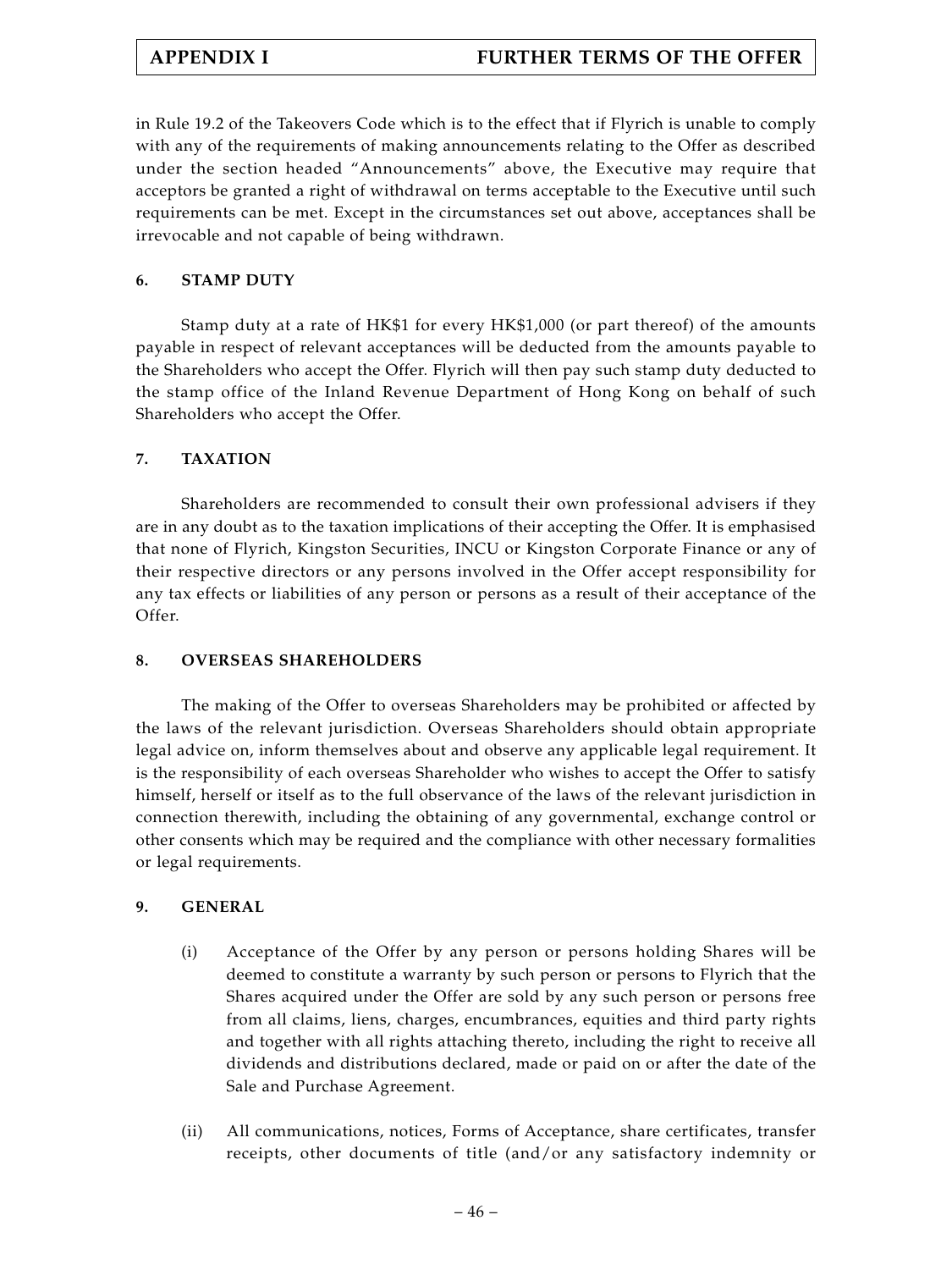indemnities required in respect thereof) and remittances to be delivered by or sent to or from the Shareholders will be delivered by or sent to or from them, or their respective agents, through post at their own risk, and none of Flyrich, Kingston Corporate Finance, INCU or Kingston Securities nor the Registrar or any of their respective agents, accepts any liability for any loss in postage or any other liabilities that may arise as a result thereof.

- (iii) The provisions set out in the Form of Acceptance form part of the terms of the Offer.
- (iv) The accidental omission to despatch this Composite Document and/or the Form of Acceptance or any of them to any person to whom the Offer is made will not invalidate the Offer in any way.
- (v) The Offer and all acceptances will be governed by and construed in accordance with the Laws of Hong Kong.
- (vi) Due execution of a Form of Acceptance will constitute an authority to the Company, any director of the Company, Flyrich, any director of Flyrich, Kingston Securities, INCU, Kingston Corporate Finance, or such person or persons as Flyrich may direct, to complete and execute any document on behalf of the person or persons accepting the Offer and to do any other act that may be necessary or expedient for the purposes of vesting in Flyrich, or such person or persons as it may direct, the Shares in respect of which such person or persons has/have accepted the Offer.
- (vii) References to the Offer in this Composite Document and in the Form of Acceptance shall include any revision thereof.
- (viii) The English text of this Composite Document and the Form of Acceptance shall prevail over their respective Chinese text.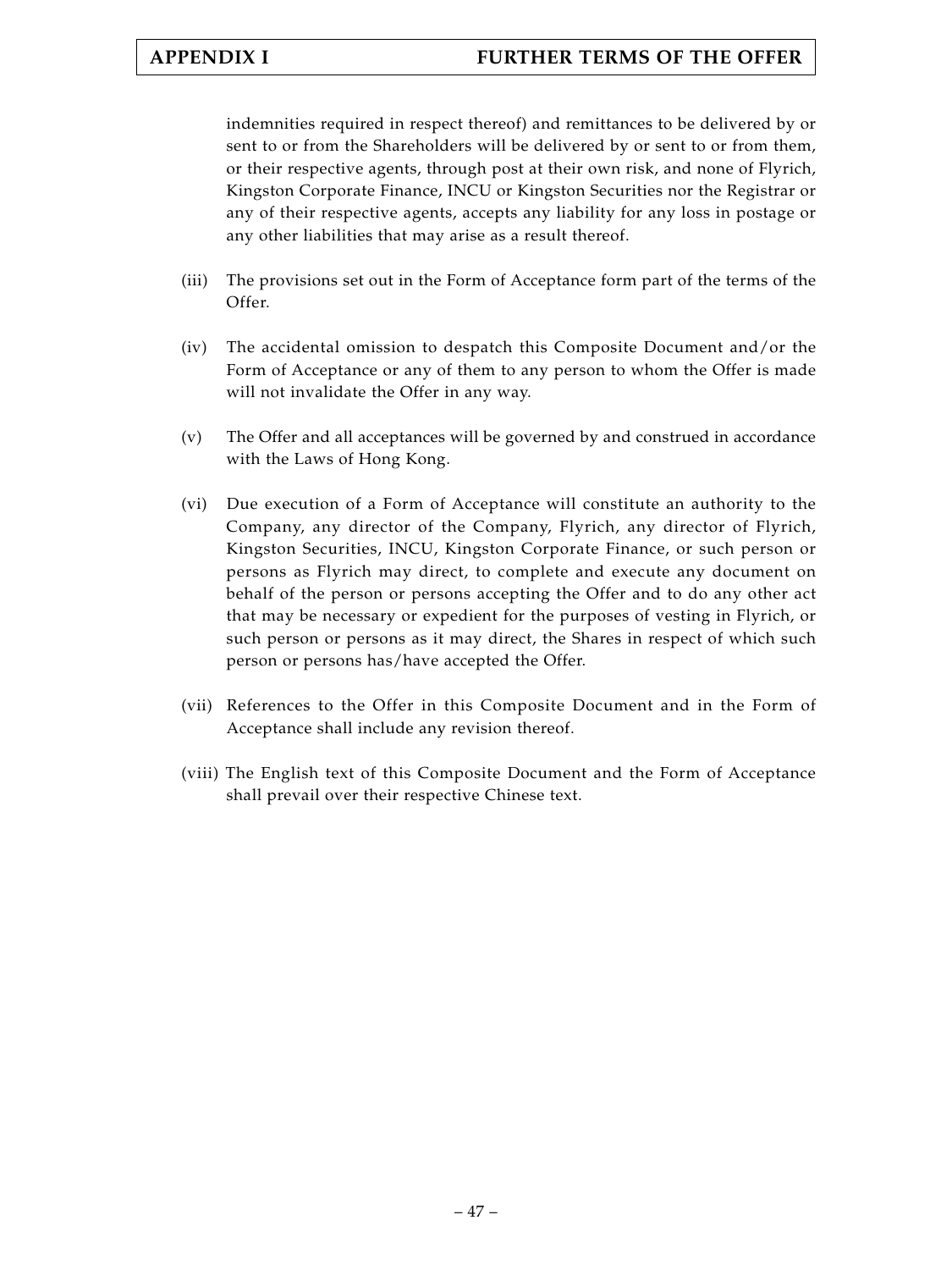### **A. SHARE CAPITAL**

### **Authorised and issued share capital**

The authorised and issued share capital of the Company as at the Latest Practicable Date were as follows:

| Authorised:                                      | HK\$        |
|--------------------------------------------------|-------------|
| <b>Ordinary Shares</b>                           |             |
| 10,000,000,000 shares                            | 100,000,000 |
| Issued and fully paid or credited as fully paid: |             |
| <b>Ordinary Shares</b>                           |             |
| 460,504,000 shares                               | 4,605,040   |

60,504,000 new Shares have been issued by the Company since 31 March 2005, being the date to which the latest audited consolidated financial statements of the Group were made up and up to the Latest Practicable Date. All the existing issued Shares rank pari passu in all respects including all rights as to dividends, voting and return of capital.

As at the Latest Practicable Date, the Group did not have any outstanding options, warrants or other securities carrying rights of conversion into or exchange or subscription for the Shares.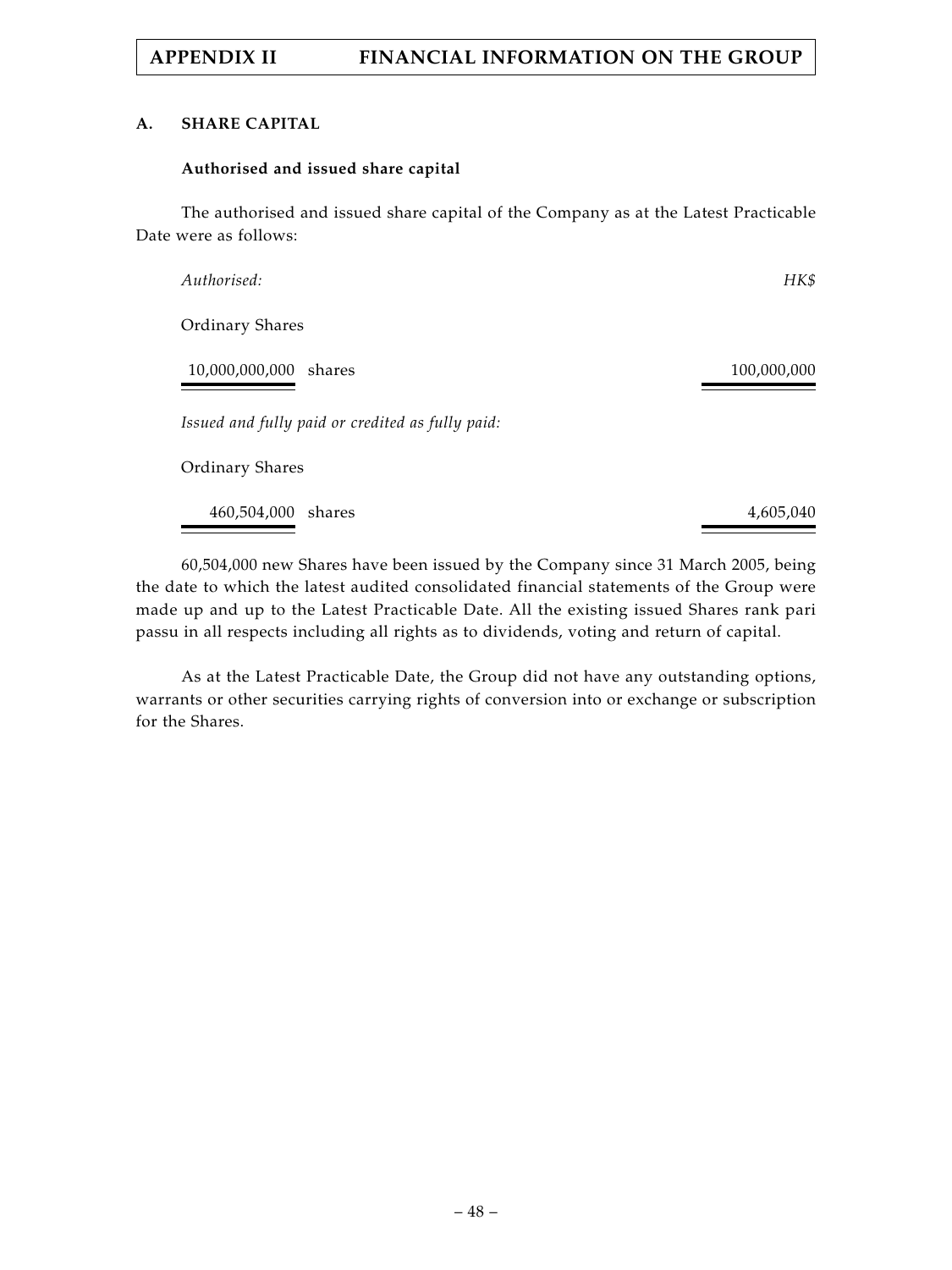### **B. FINANCIAL SUMMARY**

The following is a summary of the audited consolidated results and balance sheet of the Group for the three years ended 31 March 2005:

# **Consolidated Profit and Loss Account**

|                                | 2005           | 2004        | 2003        |
|--------------------------------|----------------|-------------|-------------|
|                                | HK\$'000       | HK\$'000    | HK\$'000    |
| <b>TURNOVER</b>                | 69,893         | 65,847      | 59,564      |
| Cost of sales                  | (36, 628)      | (34, 318)   | (28,989)    |
| Gross profit                   | 33,265         | 31,529      | 30,575      |
| Other revenue                  | 681            | 557         | 497         |
| Selling and distribution costs | (23, 596)      | (17, 797)   | (17, 595)   |
| Administrative expenses        | (19, 494)      | (13, 146)   | (10, 564)   |
| (LOSS)/PROFIT FROM OPERATIONS  | (9, 144)       | 1,143       | 2,913       |
| Finance costs                  | (584)          | (499)       | (660)       |
| (LOSS)/PROFIT BEFORE TAXATION  | (9,728)        | 644         | 2,253       |
| Taxation                       | (223)          | (281)       | (542)       |
| (LOSS)/PROFIT BEFORE           |                |             |             |
| MINORITY INTERESTS             | (9,951)        | 363         | 1,711       |
| Minority interests             | (94)           | 388         | (15)        |
| NET (LOSS)/PROFIT ATTRIBUTABLE |                |             |             |
| TO SHAREHOLDERS                | (10, 045)      | 751         | 1,696       |
| <b>DIVIDENDS</b>               |                |             |             |
| (LOSS)/EARNINGS PER SHARE      |                |             |             |
| - Basic                        | (HK2.51 cents) | HK0.19 cent | HK0.44 cent |
| - Diluted                      | N/A            | N/A         | N/A         |

*Notes:*

1. For each of the three years ended 31 March 2005, there is no extraordinary or exceptional items noted.

2. For each of the three years ended 31 March 2005 and based on their respective auditors' reports, there is no qualification contained thereto.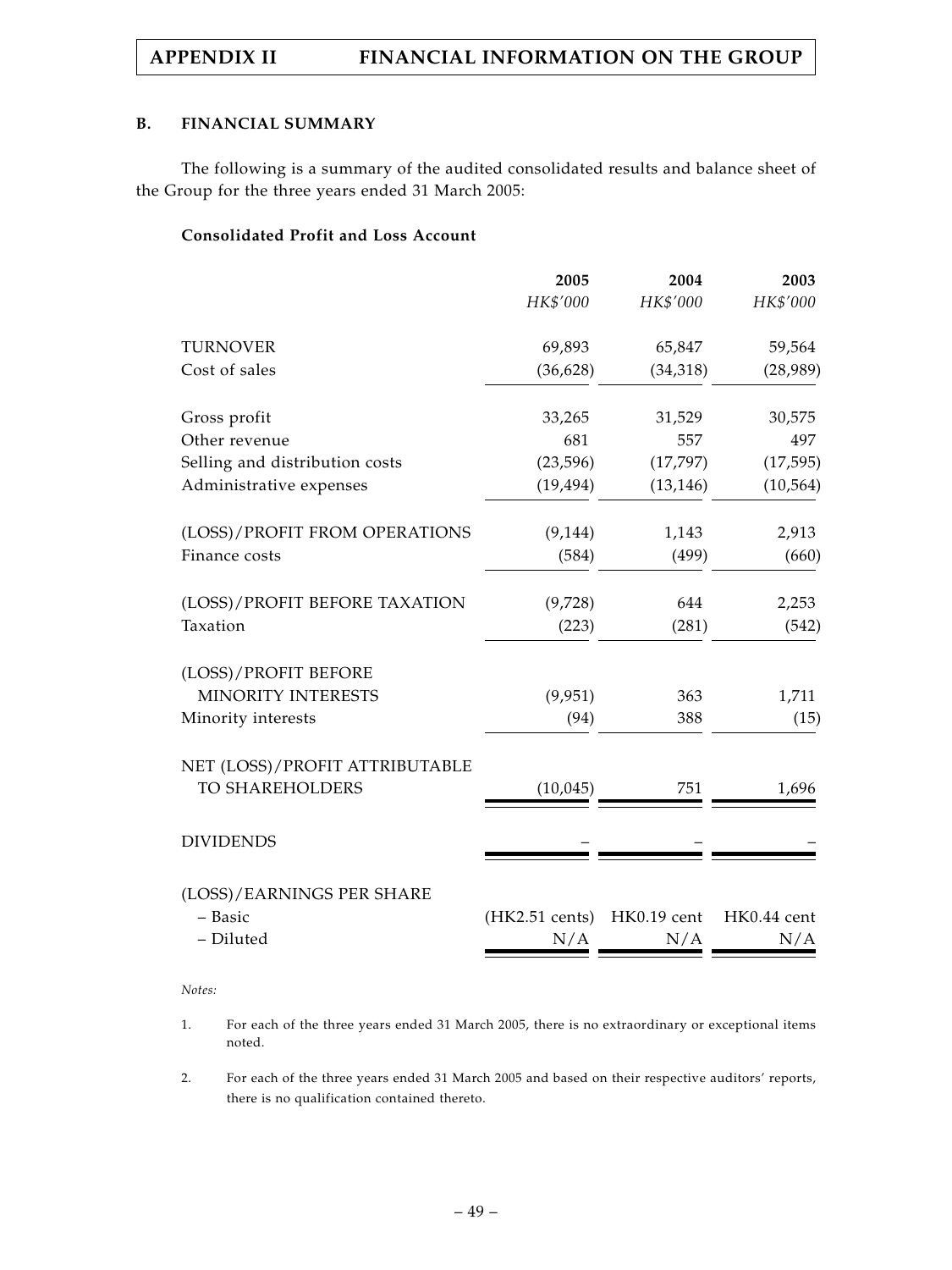# **Consolidated Balance Sheet**

|                                                                      | 2005     | 2004     | 2003          |
|----------------------------------------------------------------------|----------|----------|---------------|
|                                                                      | HK\$'000 | HK\$'000 | HK\$'000      |
| NON-CURRENT ASSETS                                                   |          |          |               |
| Fixed assets                                                         | 6,166    | 6,198    | 7,087         |
| Long-term investments                                                | 830      | 4,000    | 4,000         |
| Rental and sundry deposits                                           | 1,723    | 2,111    | 1,445         |
|                                                                      | 8,719    | 12,309   | 12,532        |
| <b>CURRENT ASSETS</b>                                                |          |          |               |
| Short-term investments                                               | 1,434    | 934      |               |
| Inventories                                                          | 3,023    | 2,668    | 2,139         |
| Accounts receivable                                                  | 6,591    | 7,744    | 7,938         |
| Prepayments, deposits and                                            |          |          |               |
| other receivables                                                    | 2,144    | 2,855    | 1,442         |
| Due from a minority shareholder                                      | 360      | 360      | 360           |
| Taxes refundable                                                     | 28       | 125      | 62            |
| Pledged bank deposits                                                | 2,742    | 3,567    | 3,403         |
| Cash and bank balances                                               | 1,527    | 6,765    | 6,837         |
|                                                                      | 17,849   | 25,018   | 22,181        |
|                                                                      |          |          |               |
| <b>CURRENT LIABILITIES</b>                                           |          |          |               |
| Accounts payable                                                     | 3,418    | 3,907    | 4,495         |
| Accrued expenses and other payables                                  | 1,317    | 1,318    | 1,354         |
| Taxes payable                                                        | 167      | 740      | 459           |
| Bills payable - secured                                              | 4,381    | 3,556    | 2,390         |
| Bank overdrafts - secured                                            | 3,810    | 3,644    | 2,637         |
| Short-term bank loans - secured<br>Current portion of long-term bank | 600      | 600      | 1,862         |
| loans – secured                                                      | 947      | 1,080    |               |
|                                                                      | 14,640   | 14,845   | 13,197        |
|                                                                      |          |          |               |
| NET CURRENT ASSETS                                                   | 3,209    | 10,173   | 8,984         |
| <b>TOTAL ASSETS LESS</b>                                             |          |          |               |
| <b>CURRENT LIABILITIES</b>                                           | 11,928   | 22,482   | 21,516        |
| NON-CURRENT LIABILITIES                                              |          |          |               |
| Long-term bank loans - secured                                       |          | 603      |               |
|                                                                      | 11,928   | 21,879   | 21,516        |
| MINORITY INTERESTS                                                   | (121)    | (27)     | (415)         |
|                                                                      | 11,807   | 21,852   | <u>21,101</u> |
|                                                                      |          |          |               |
| <b>CAPITAL AND RESERVES</b>                                          |          |          |               |
| Share capital                                                        | 4,000    | 4,000    | 4,000         |
| Reserves                                                             | 7,807    | 17,852   | 17,101        |
|                                                                      | 11,807   | 21,852   | 21,101        |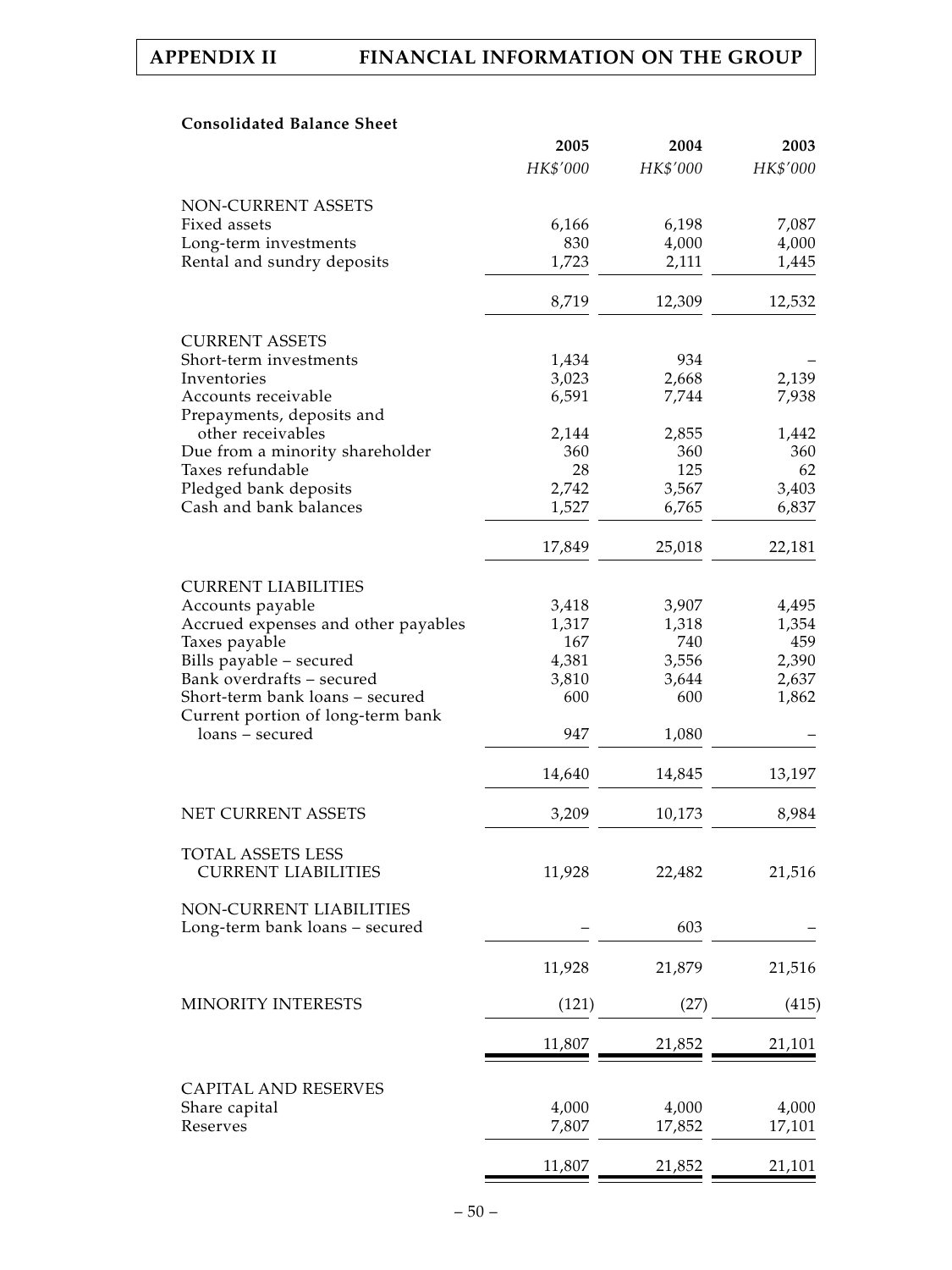# **C. FINANCIAL STATEMENTS**

Set out below is the audited financial information of the Group for the two years ended 31 March 2005 as extracted from the Annual Report 2005.

# **Consolidated Profit and Loss Account**

*For the year ended 31 March 2005*

|                                   |                | 2005           | 2004        |
|-----------------------------------|----------------|----------------|-------------|
|                                   | <b>Notes</b>   | HK\$'000       | HK\$'000    |
| <b>TURNOVER</b>                   | $\overline{4}$ | 69,893         | 65,847      |
| Cost of sales                     |                | (36, 628)      | (34, 318)   |
| Gross profit                      |                | 33,265         | 31,529      |
| Other revenue                     | $\overline{4}$ | 681            | 557         |
| Selling and distribution costs    |                | (23, 596)      | (17, 797)   |
| Administrative expenses           |                | (19, 494)      | (13, 146)   |
| (LOSS)/PROFIT FROM OPERATIONS     | 5              | (9, 144)       | 1,143       |
| Finance costs                     | 6              | (584)          | (499)       |
| (LOSS)/PROFIT BEFORE TAXATION     |                | (9,728)        | 644         |
| Taxation                          | 9              | (223)          | (281)       |
| (LOSS)/PROFIT BEFORE MINORITY     |                |                |             |
| <b>INTERESTS</b>                  |                | (9,951)        | 363         |
| Minority interests                |                | (94)           | 388         |
| NET (LOSS)/PROFIT ATTRIBUTABLE TO |                |                |             |
| <b>SHAREHOLDERS</b>               | 10             | (10,045)       | 751         |
| <b>DIVIDENDS</b>                  | 11             |                |             |
| (LOSS)/EARNINGS PER SHARE         | 12             |                |             |
| - Basic                           |                | (HK2.51 cents) | HK0.19 cent |
| - Diluted                         |                | N/A            | N/A         |
|                                   |                |                |             |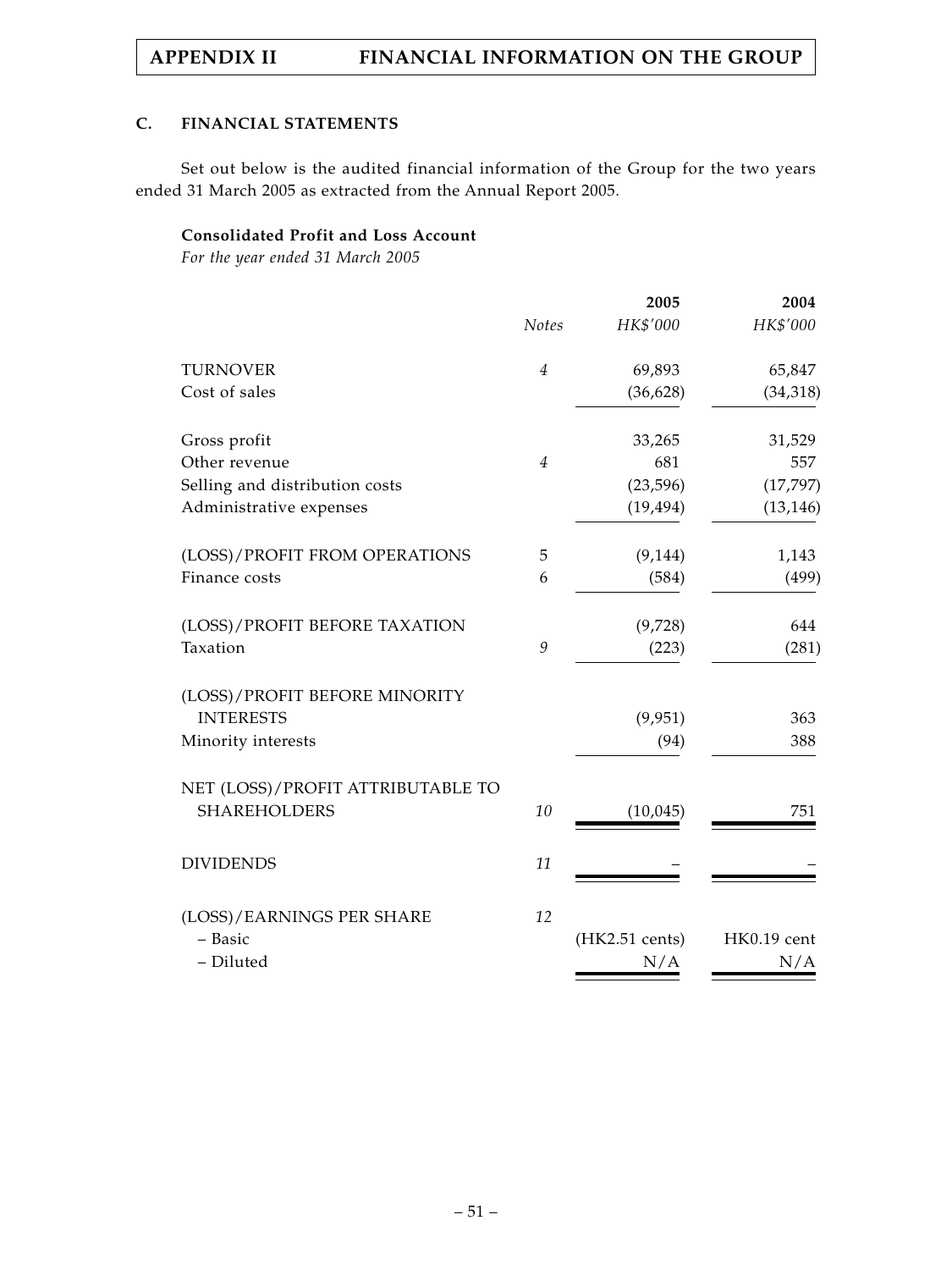### **Consolidated Balance Sheet**

*As at 31 March 2005*

|                                                                      | <b>Notes</b> | 2005<br>HK\$'000 | 2004<br>HK\$'000 |
|----------------------------------------------------------------------|--------------|------------------|------------------|
| <b>NON-CURRENT ASSETS</b>                                            |              |                  |                  |
| Fixed assets                                                         | 13           | 6,166            | 6,198            |
| Long-term investments                                                | 15           | 830              | 4,000            |
| Rental and sundry deposits                                           |              | 1,723            | 2,111            |
|                                                                      |              | 8,719            | 12,309           |
| <b>CURRENT ASSETS</b>                                                |              |                  |                  |
| Short-term investments                                               | 15           | 1,434            | 934              |
| Inventories                                                          | 16           | 3,023            | 2,668            |
| Accounts receivable                                                  | 17           | 6,591            | 7,744            |
| Prepayments, deposits and other receivables                          |              | 2,144            | 2,855            |
| Due from a minority shareholder                                      | 18           | 360              | 360              |
| Taxes refundable                                                     |              | 28               | 125              |
| Pledged bank deposits                                                | 20           | 2,742            | 3,567            |
| Cash and bank balances                                               |              | 1,527            | 6,765            |
|                                                                      |              | 17,849           | 25,018           |
| <b>CURRENT LIABILITIES</b>                                           |              |                  |                  |
| Accounts payable                                                     | 19           | 3,418            | 3,907            |
| Accrued expenses and other payables                                  |              | 1,317            | 1,318            |
| Taxes payable                                                        |              | 167              | 740              |
| Bills payable - secured                                              | 20           | 4,381            | 3,556            |
| Bank overdrafts - secured                                            | 20           | 3,810            | 3,644            |
| Short-term bank loans – secured<br>Current portion of long-term bank | 20           | 600              | 600              |
| loans – secured                                                      | 20           | 947              | 1,080            |
|                                                                      |              | 14,640           | 14,845           |
| NET CURRENT ASSETS                                                   |              | 3,209            | 10,173           |
| TOTAL ASSETS LESS CURRENT LIABILITIES                                |              | 11,928           | 22,482           |
| NON-CURRENT LIABILITIES                                              |              |                  |                  |
| Long-term bank loans - secured                                       | 20           |                  | 603              |
|                                                                      |              | 11,928           | 21,879           |
| MINORITY INTERESTS                                                   |              | (121)            | (27)             |
|                                                                      |              | 11,807           | 21,852           |
|                                                                      |              |                  |                  |
| <b>CAPITAL AND RESERVES</b>                                          | 21           | 4,000            | 4,000            |
| Share capital<br>Reserves                                            | 23           | 7,807            | 17,852           |
|                                                                      |              |                  |                  |
|                                                                      |              | 11,807           | 21,852           |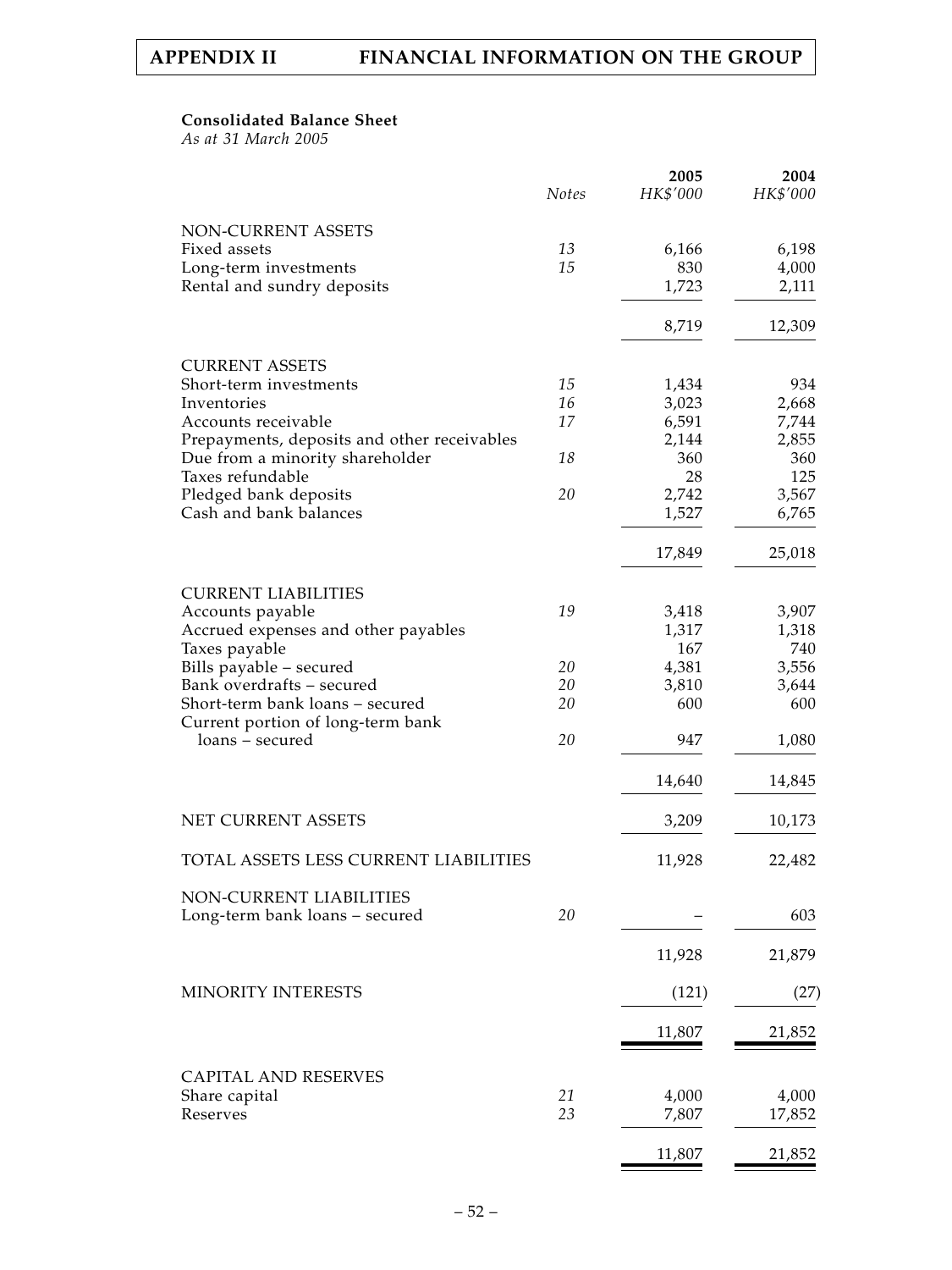# **Balance Sheet of the Company**

*As at 31 March 2005*

|                                     |              | 2005           | 2004     |
|-------------------------------------|--------------|----------------|----------|
|                                     | <b>Notes</b> | HK\$'000       | HK\$'000 |
| NON-CURRENT ASSETS                  |              |                |          |
| Investments in subsidiaries         | 14           | 17,820         | 18,095   |
| <b>CURRENT ASSETS</b>               |              |                |          |
| Cash and bank balances              |              | $\overline{2}$ | 3        |
| Taxes refundable                    |              | 26             |          |
|                                     |              | 28             | 3        |
| <b>CURRENT LIABILITIES</b>          |              |                |          |
| Accrued expenses and other payables |              | 100            | 270      |
| Taxes payable                       |              |                | 21       |
|                                     |              | 100            | 291      |
| NET CURRENT LIABILITIES             |              | (72)           | (288)    |
| <b>NET ASSETS</b>                   |              | 17,748         | 17,807   |
| <b>CAPITAL AND RESERVES</b>         |              |                |          |
| Share capital                       | 21           | 4,000          | 4,000    |
| Reserves                            | 23           | 13,748         | 13,807   |
|                                     |              | 17,748         | 17,807   |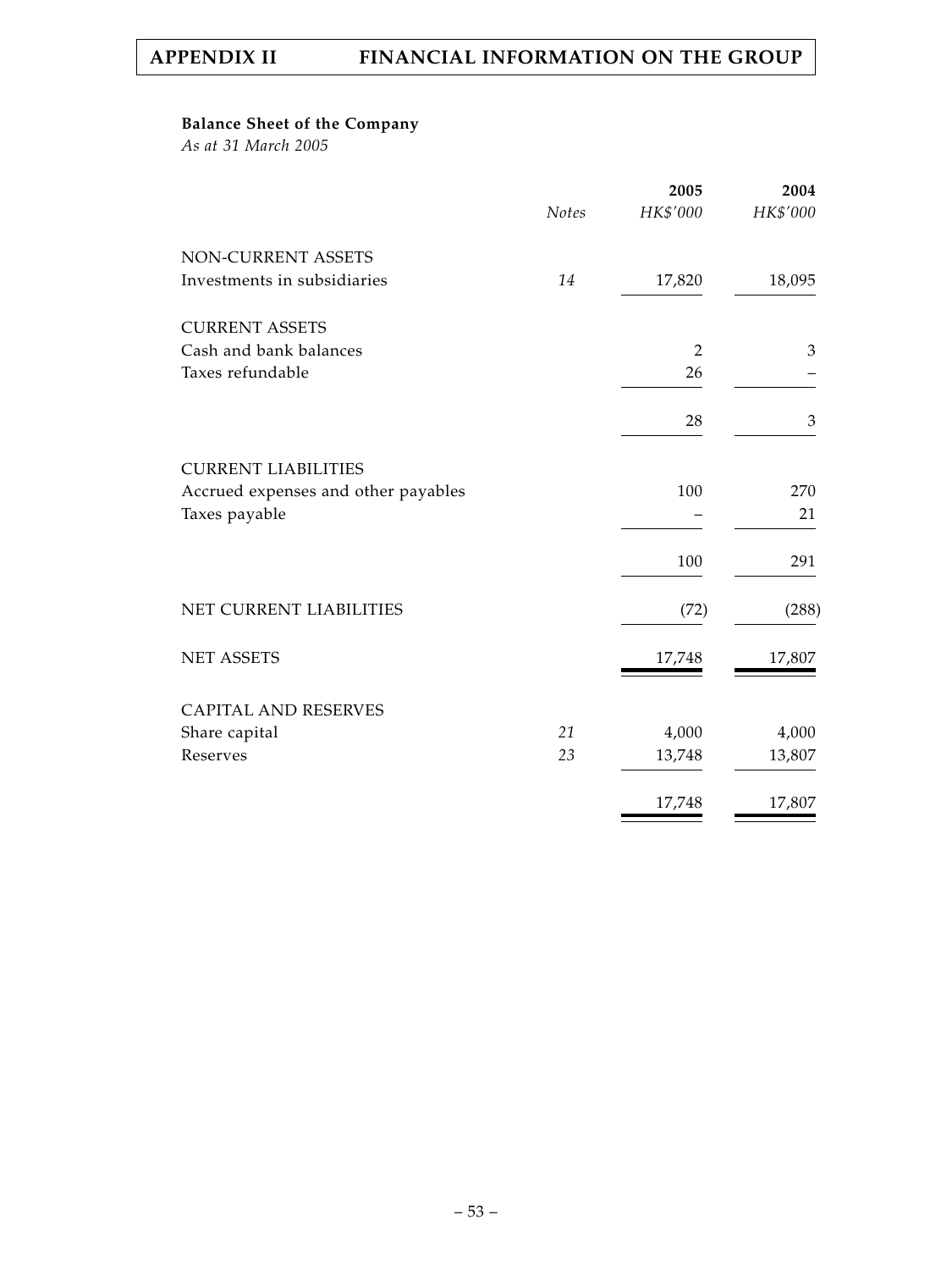# **Statement of Changes in Equity of the Group and the Company**

*For the year ended 31 March 2005*

# **Group**

|                          |              |          | Retained<br>earnings/ |           |
|--------------------------|--------------|----------|-----------------------|-----------|
|                          | <b>Share</b> | Share    | (Accumulated          |           |
|                          | capital      | premium  | losses)               | Total     |
|                          | HK\$'000     | HK\$'000 | HK\$'000              | HK\$'000  |
| Balance at 1 April 2003  | 4,000        | 13,703   | 3,398                 | 21,101    |
| Net profit for the year  |              |          | 751                   | 751       |
| Balance at 1 April 2004  | 4,000        | 13,703   | 4,149                 | 21,852    |
| Net loss for the year    |              |          | (10,045)              | (10, 045) |
| Balance at 31 March 2005 | 4,000        | 13,703   | (5,896)               | 11,807    |

# **Company**

|                          | <b>Share</b><br>capital<br>HK\$'000 | <b>Share</b><br>premium<br>HK\$'000 | <b>Retained</b><br>earnings<br>HK\$'000 | Total<br>HK\$'000 |
|--------------------------|-------------------------------------|-------------------------------------|-----------------------------------------|-------------------|
| Balance at 1 April 2003  | 4,000                               | 13,703                              | 7                                       | 17,710            |
| Net profit for the year  |                                     |                                     | 97                                      | 97                |
| Balance at 1 April 2004  | 4,000                               | 13,703                              | 104                                     | 17,807            |
| Net loss for the year    |                                     |                                     | (59)                                    | (59)              |
| Balance at 31 March 2005 | 4,000                               | 13,703                              | 45                                      | 17,748            |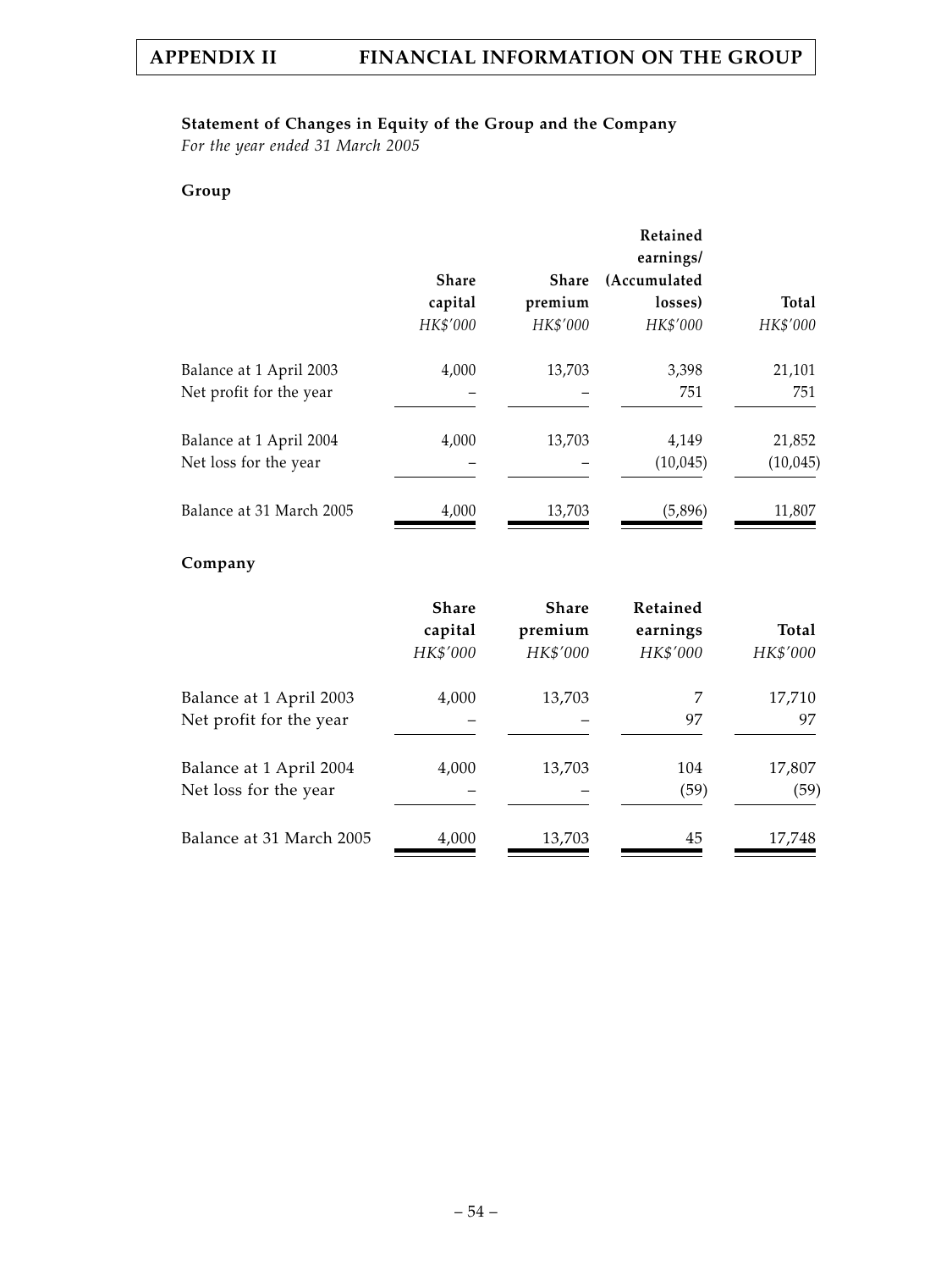# **Consolidated Cash Flow Statement**

*For the year ended 31 March 2005*

|                                                    | 2005     | 2004     |
|----------------------------------------------------|----------|----------|
|                                                    | HK\$'000 | HK\$'000 |
| (Loss)/profit before taxation                      | (9,728)  | 644      |
| Adjustments for:                                   |          |          |
| Depreciation                                       | 1,742    | 1,498    |
| Provision for impairment loss of other investments | 3,500    |          |
| Interest income                                    | (58)     | (17)     |
| Interest expenses                                  | 584      | 499      |
| Loss on disposals of fixed assets                  | 1,041    |          |
| Operating cash flows before movements in           |          |          |
| working capital                                    | (2,919)  | 2,624    |
| Increase in inventories                            | (355)    | (529)    |
| Decrease in accounts receivable                    | 1,153    | 194      |
| Decrease/(Increase) in prepayments,                |          |          |
| deposits and other receivables                     | 1,099    | (3,013)  |
| Decrease in accounts payable                       | (489)    | (588)    |
| Increase in bills payable                          | 825      | 1,166    |
| Decrease in accrued expenses and                   |          |          |
| other payables                                     | (1)      | (36)     |
| Cash used in operations                            | (687)    | (182)    |
| Interest income received                           | 58       | 17       |
| Interest paid                                      | (584)    | (499)    |
| Tax paid                                           | (699)    | (63)     |
| NET CASH OUTFLOW FROM OPERATING                    |          |          |
| <b>ACTIVITIES</b>                                  | (1, 912) | (727)    |
| <b>INVESTING ACTIVITIES</b>                        |          |          |
| New pledged bank deposits                          |          | (164)    |
| Withdrawals of pledged bank deposits               | 825      |          |
| Purchases of other investments                     | (830)    |          |
| Sales proceeds of disposals of fixed assets        | 1,038    |          |
| Purchases of fixed assets                          | (3,789)  | (609)    |
| NET CASH OUTFLOW FROM INVESTING                    |          |          |
| <b>ACTIVITIES</b>                                  | (2,756)  | (773)    |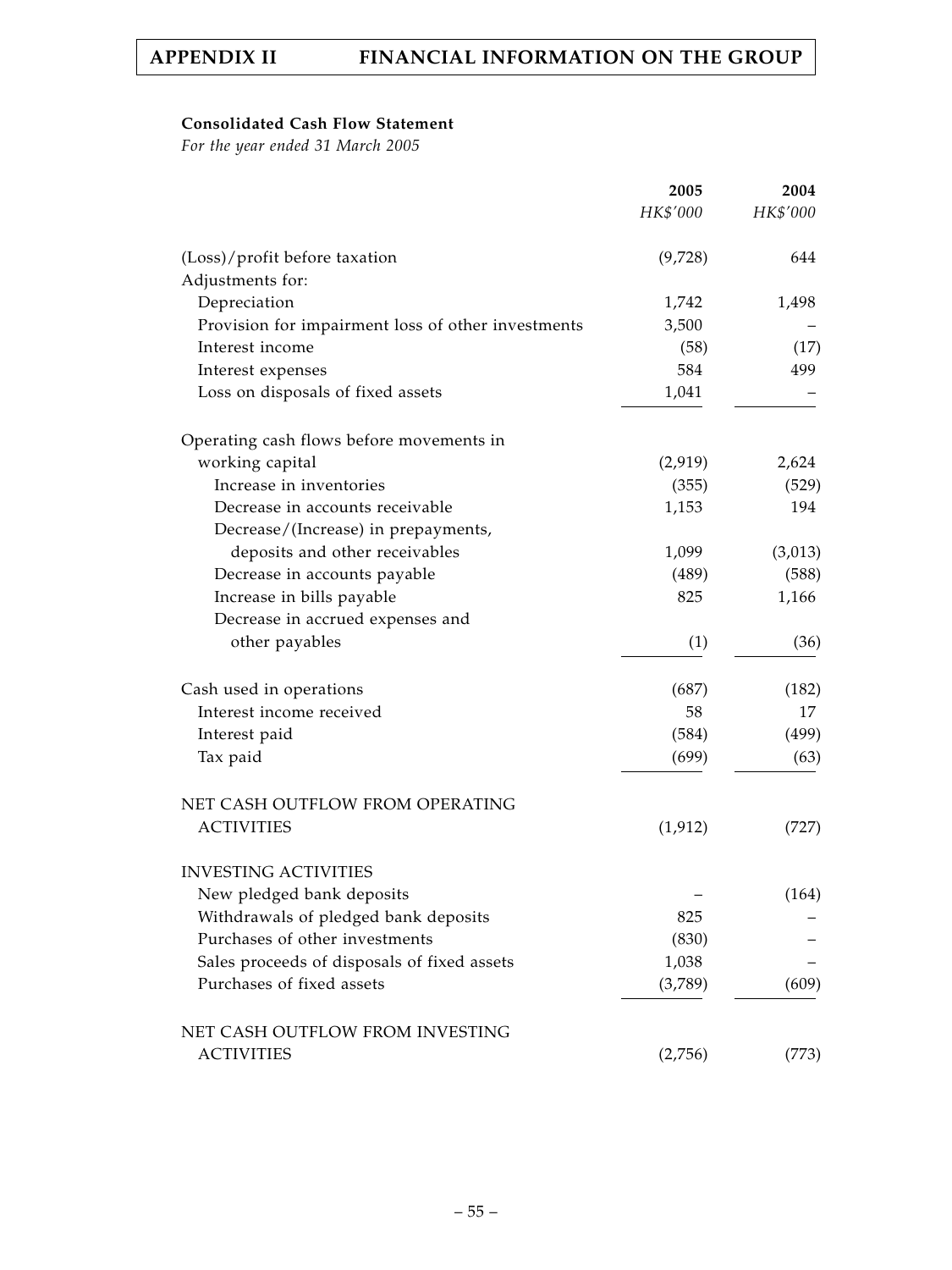|                                  | 2005<br>HK\$'000 | 2004<br>HK\$'000 |
|----------------------------------|------------------|------------------|
|                                  |                  |                  |
| <b>FINANCING ACTIVITIES</b>      |                  |                  |
| Repayments of bank loans         | (1,236)          | (1,579)          |
| New bank loans raised            | 500              | 2,000            |
| NET CASH (OUTFLOW)/INFLOW FROM   |                  |                  |
| <b>FINANCING ACTIVITIES</b>      | (736)            | 421              |
| NET DECREASE IN CASH AND CASH    |                  |                  |
| <b>EQUIVALENTS</b>               | (5, 404)         | (1,079)          |
| CASH AND CASH EQUIVALENTS AT     |                  |                  |
| <b>BEGINNING OF YEAR</b>         | 3,121            | 4,200            |
| CASH AND CASH EQUIVALENTS AT     |                  |                  |
| <b>END OF YEAR</b>               | (2, 283)         | 3,121            |
| ANALYSIS OF BALANCES OF CASH AND |                  |                  |
| <b>CASH EQUIVALENTS</b>          |                  |                  |
| Cash and bank balances           | 1,527            | 6,765            |
| Bank overdrafts                  | (3, 810)         | (3,644)          |
|                                  | (2, 283)         | 3,121            |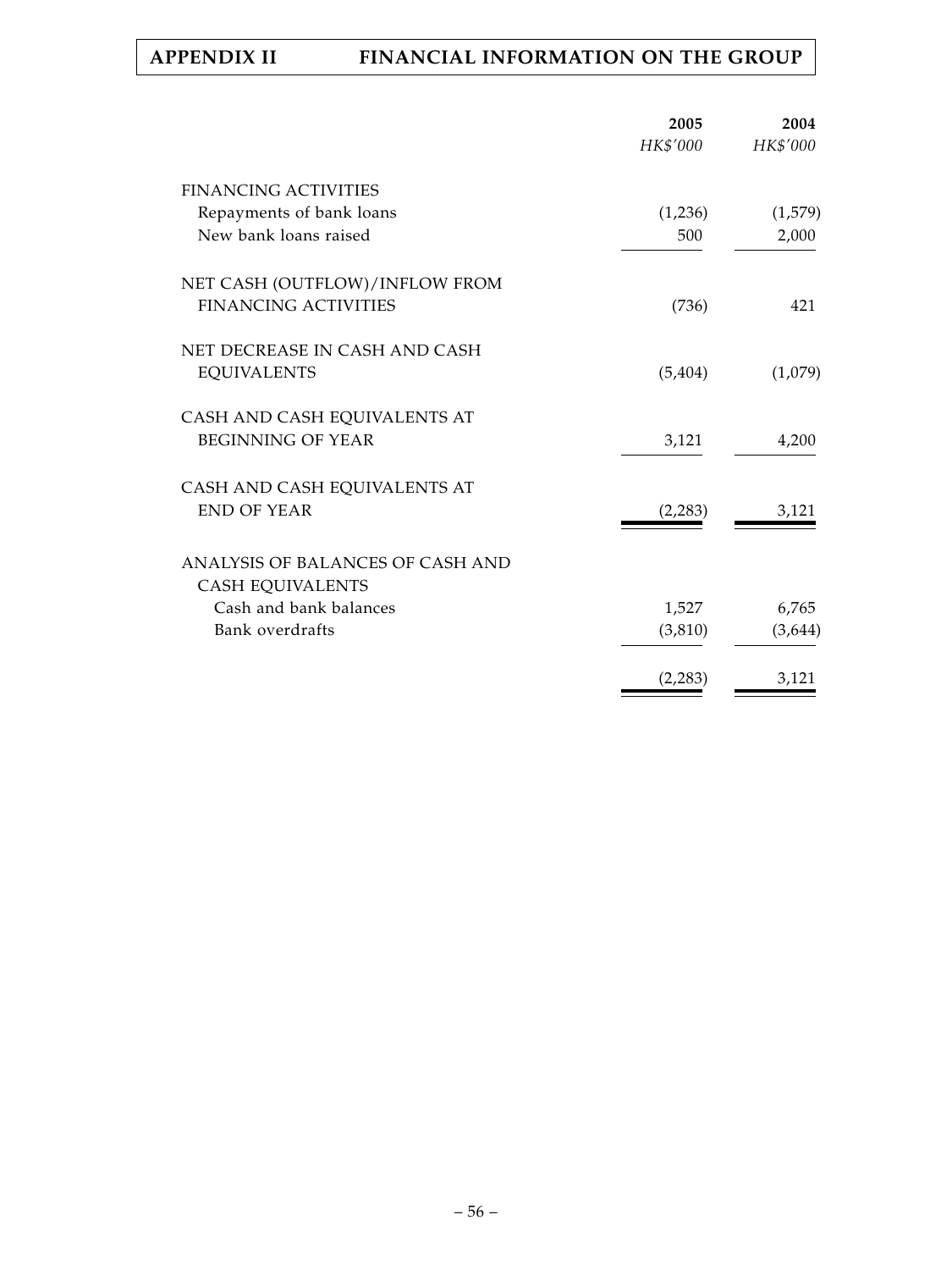### **Notes to the Financial Statements**

*For the year ended 31 March 2005*

### **1. GENERAL INFORMATION**

The Company was incorporated in the Cayman Islands on 10 January 2002 as an exempted company with limited liability under the Companies Law (2001 Second Revision) of the Cayman Islands.

The principal activity of the Company is investment holding. The subsidiaries are principally engaged in the retail and wholesale of bags and accessories. The bags sold by the Group consist principally of business bags, sports bags, backpacks, handbags and wallets. The accessories sold by the Group include belts, watches, spectacles and umbrellas. There were no significant changes in the nature of the Group's principal activities during the year.

### **2. BASIS OF PRESENTATION AND PRINCIPAL ACCOUNTING POLICIES**

The financial statements have been prepared in accordance with accounting principles generally accepted in Hong Kong and comply with accounting standards issued by the Hong Kong Institute of Certified Public Accountants ("HKICPA"). They have been prepared under the historical cost convention.

The HKICPA has issued a number of new and revised Hong Kong Financial Reporting Standards and Hong Kong Accounting Standards ("new HKFRSs") which are effective for accounting periods beginning on or after 1 January 2005. The Group has not early adopted these new HKFRSs in the financial statements for the year ended 31 March 2005. The Group has already commenced an assessment of the impact of these new HKFRSs but is not yet in a position to state whether these new HKFRSs would have a significant impact on its results of operations and financial position.

The principal accounting policies adopted in the preparation of these accounts are set out below:

#### **(a) Consolidation**

The consolidated financial statements include the financial statements of the Company and its subsidiaries made up to 31 March. Subsidiaries are those entities in which the Company, directly or indirectly, controls more than one half of the voting power; has the power to govern the financial and operating policies; to appoint or remove the members of the board of directors; or to cast majority of votes at the meeting of the board of directors.

The results of subsidiaries acquired or disposed of during the year are included in the consolidated profit and loss account from the effective date of acquisition or up to the effective date of disposal, as appropriate.

All significant inter-company transactions and balances within the Group are eliminated on consolidation.

The gain or loss on the disposal of a subsidiary represents the difference between the proceeds of the sale and the Group's share of its net assets together with any unamortised goodwill or goodwill taken to reserves and which was not previously charged or recognised in the consolidated profit and loss account.

Minority interests represent the interests of outside shareholders in the operating results and net assets of subsidiaries.

In the Company's balance sheet, the investments in subsidiaries are stated at cost less provision for impairment losses. The results of subsidiaries are accounted for by the Company on the basis of dividends received and receivable.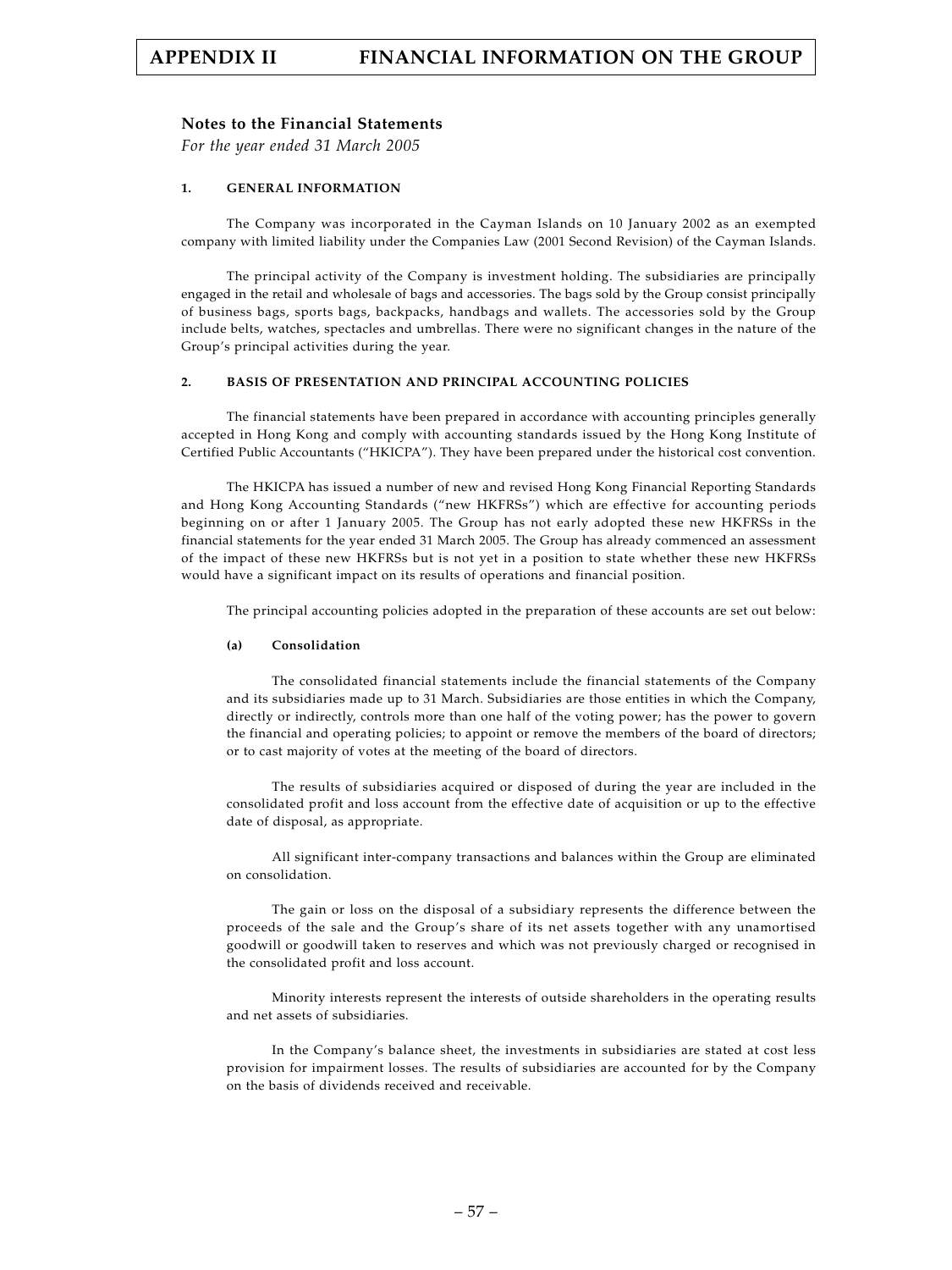#### **(b) Related parties**

Parties are considered to be related if one party has the ability, directly or indirectly, to control the other party or exercise significant influence over the other party in making financial and operating decisions. Parties are also considered to be related if they are subject to common control or common significant influence. Related parties may be individuals or corporate entities.

#### **(c) Fixed assets**

Fixed assets are stated at cost less accumulated depreciation and any impairment losses. The cost of an asset comprises its purchase price and any directly attributable costs of bringing the asset to its working condition and location for its intended use. Expenditure incurred after fixed assets are put into operation, such as repairs and maintenance, is normally charged to the profit and loss account in the period in which it is incurred. In situations where it can be clearly demonstrated that the expenditure results in an increase in the future economic benefits expected to be obtained from the use of the fixed asset, the expenditure is capitalised as an additional cost of that asset.

Depreciation is calculated on the straight-line basis to write off the cost of each asset over its estimated useful life. The principal annual rates used are as follows:

| Plant and machinery               | 10%                         |
|-----------------------------------|-----------------------------|
| Furniture, fixtures and equipment | $20\% - 30\%$               |
| Leasehold improvements            | 20% or over the lease terms |

The gain or loss on disposals or retirement of a fixed asset recognised in the profit and loss account is the difference between the net sales proceeds and the carrying amount of the relevant asset.

#### **(d) Long-term and short-term investments**

Investment securities and unit trusts intended to be held for identified long-term purpose or strategic reason are included in the balance sheet under non-current assets. Investment securities and unit trusts held exclusively with a view to its subsequent disposal in the near future are included in the balance sheet under current assets. These investments are carried at cost less provision. The carrying amounts of individual investments are reviewed at each balance sheet date to assess whether the fair values have declined below the carrying amounts. When a decline other than temporary has occurred, the carrying amount of such investment will be reduced to its fair value. The impairment loss is recognised as an expense in the profit and loss account and is written back to profit and loss account when the circumstances and events that led to the write-down ease to exist and there is persuasive evidence that the new circumstances and events will persist for the foreseeable future.

Held-to-maturity securities are investment in debt securities which the Group has the expressed intention and ability to hold to maturity. These securities are stated at cost adjusted for the amortisation of premiums or discounts arising on acquisition over the periods to maturity, less provision for impairment in their value which is other than temporary. Provisions are made for the amount of the carrying value which the Group does not expect to recover and are recognised as an expense in the profit and loss account as they arise. The amortisation of premiums and discounts arising on acquisition of dated debt securities is included as part of interest income in the profit and loss account. Gain and loss on realisation of held-to-maturity securities is accounted for in the profit and loss account as they arise.

#### **(e) Inventories**

Inventories, which represent finished goods held for resale, are stated at the lower of cost and net realisable value. Cost is determined on the first-in, first-out basis and includes all costs of purchases, cost of conversion and other costs incurred in bringing the inventories to their present location and condition. Net realisable value is based on estimated selling prices less any estimated costs necessary to make the sale.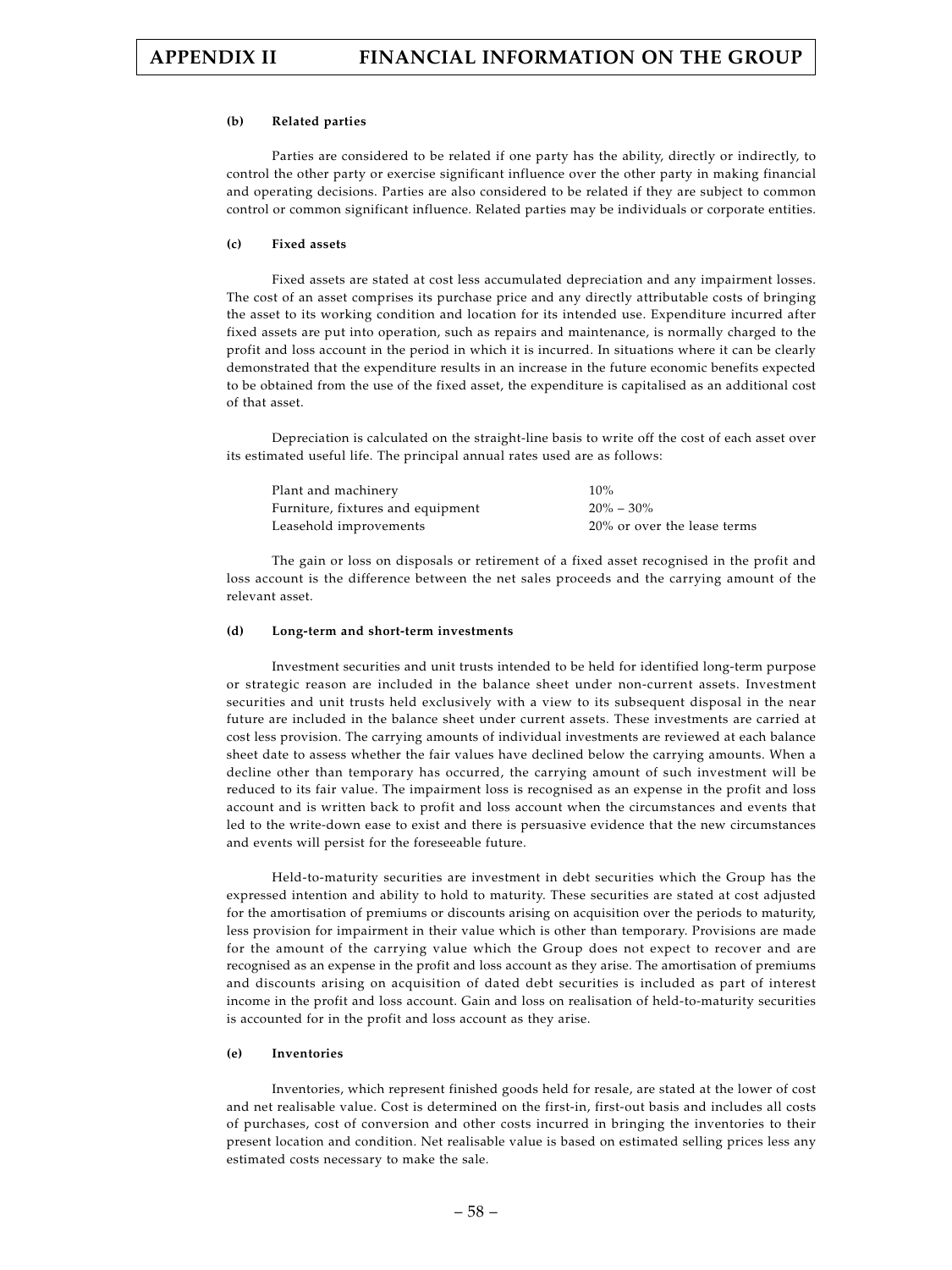#### **(f) Impairment of assets**

An assessment is made at each balance sheet date of whether there is any indication of impairment of any asset, or whether there is any indication that an impairment loss previously recognised for an asset in prior years may no longer be required. An asset's recoverable amount is calculated as the higher of the asset's value in use or its net selling price.

An impairment loss is recognised only if the carrying amount of an asset exceeds its recoverable amount. An impairment loss is charged to the profit and loss account in the period in which it arises.

A previously recognised impairment loss is reversed only if there has been a change in the estimates used to determine the recoverable amount of an asset, however not to an amount higher than the carrying amount that would have been determined (net of any depreciation) had no impairment loss been recognised for the asset in prior years. A reversal of an impairment loss is credited to the profit and loss account in the period in which it arises.

#### **(g) Cash and cash equivalents**

Cash and cash equivalents represent short term highly liquid investments which are readily convertible into known amounts of cash and which are within three months of maturity when acquired, less advances from bank repayable within three months from the date of the advance.

#### **(h) Foreign currencies**

Foreign currency transactions are recorded at the applicable rates of exchange ruling at the transaction dates. Monetary assets and liabilities denominated in foreign currencies at the balance sheet date are translated at the applicable rates of exchange ruling at that date. Exchange differences are dealt with in the profit and loss account.

The Group's branch in Taiwan maintains its records in New Taiwanese dollars. In order to present the consolidated financial position of the Group in Hong Kong dollars, monetary assets and liabilities of the branch are translated at the applicable rate of exchange ruling at the balance sheet date. Income and expenses are translated at the exchange rates ruling at the transaction dates. Exchange differences are dealt with in the profit and loss account.

On consolidation, the balance sheet of overseas subsidiaries are translated into Hong Kong dollars at the applicable rates of exchange ruling at the balance sheet date whilst the profit and loss account is translated at an weighted average exchange rate. The resulting transaction differences are included in the exchange fluctuation reserves.

### **(i) Provisions**

Provisions are recognised when the Group has a present legal or constructive obligation as a result of past events, it is probable that an outflow of resources will be required to settle the obligation, and a reliable estimate of the amount can be made. Where the Group expects a provision to be reimbursed, the reimbursement is recognised as a separate asset but only when the reimbursement is virtually certain.

#### **(j) Contingent liabilities and contingent assets**

A contingent liability is a possible obligation that arises from past events and whose existence will only be confirmed by the occurrence or non-occurrence of one or more uncertain future events not wholly within the control of the Group. It can also be a present obligation arising from past event that is not recognised because it is not probable that outflow of economic resources will be required or the amount of obligation cannot be measured reliably.

A contingent liability is not recognised but is disclosed in the notes to the financial statements. When a change in the probability of an outflow occurs so that outflow is probable, they will then be recognised as a provision.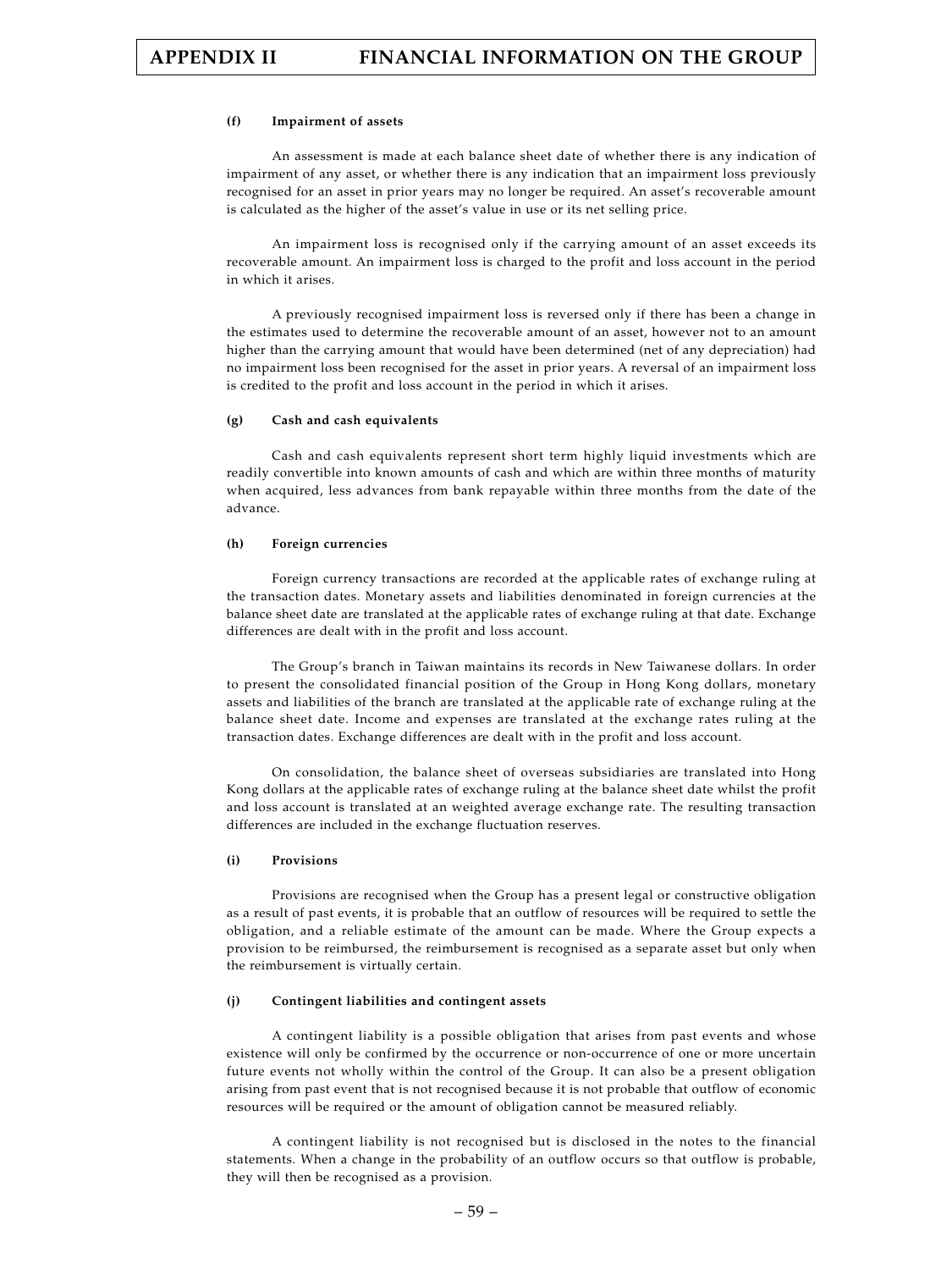A contingent asset is a possible asset that arises from past events and whose existence will be confirmed only by the occurrence or non-occurrence of one or more uncertain events not wholly within the control of the Group.

Contingent assets are not recognised but are disclosed in the notes to the financial statements when an inflow of economic benefits is probable. When inflow is virtually certain, an asset is recognised.

### **(k) Revenue recognition**

Revenue is recognised when it is probable that the economic benefits, will flow to the Group and when the revenue can be measured reliably, on the following bases:

- (i) from the sale of goods, when the significant risks and rewards of ownership have been transferred to the buyer, provided that the Group maintains neither managerial involvement to the degree usually associated with ownership, nor effective control over the goods sold; and
- (ii) interest income, on a time proportion basis, taking into account the principal outstanding and the effective interest rate applicable.

### **(l) Operating leases**

Leases where substantially all the risks and rewards of ownership of assets remain with the lessor are accounted for as operating leases. Rentals payable under the operating leases are charged to the profit and loss account on the straight-line basis over the lease terms.

#### **(m) Taxation**

The charge for taxation is based on the results for the year as adjusted for items, which are non-assessable or disallowable. Deferred taxation is provided in full, using the liability method, on temporary differences arising between the tax bases of assets and liabilities and their carrying amounts in the accounts. Taxation rates enacted or substantively enacted by the balance sheet date is used to determine deferred taxation.

Deferred tax assets are recognised to the extent that it is probable that future taxable profit will be available against which the temporary differences can be utilised.

Deferred tax assets is provided on temporary differences arising on investments in subsidiary companies, except where the timing of the reversal of the temporary difference can be controlled and it is probable that the temporary difference will not reverse in the foreseeable future.

#### **(n) Borrowing costs**

All borrowing costs are charged to the profit and loss account in the year in which they are incurred.

### **(o) Employee benefits**

#### *(i) Pension scheme*

The Group operates a defined contribution Mandatory Provident Fund retirement benefits scheme (the "MPF Scheme") under the Mandatory Provident Fund Schemes Ordinance, for all of its employees in Hong Kong. The MPF Scheme has operated since 1 December 2000. Contributions are made based on a percentage of the employees' basic salaries and are charged to the profit and loss account as they become payable in accordance with rules of the MPF Scheme. The assets of the MPF Scheme are held separately from those of the Group in an independently administered fund. The Group's employer contributions vest fully with the employees when contributed to the MPF Scheme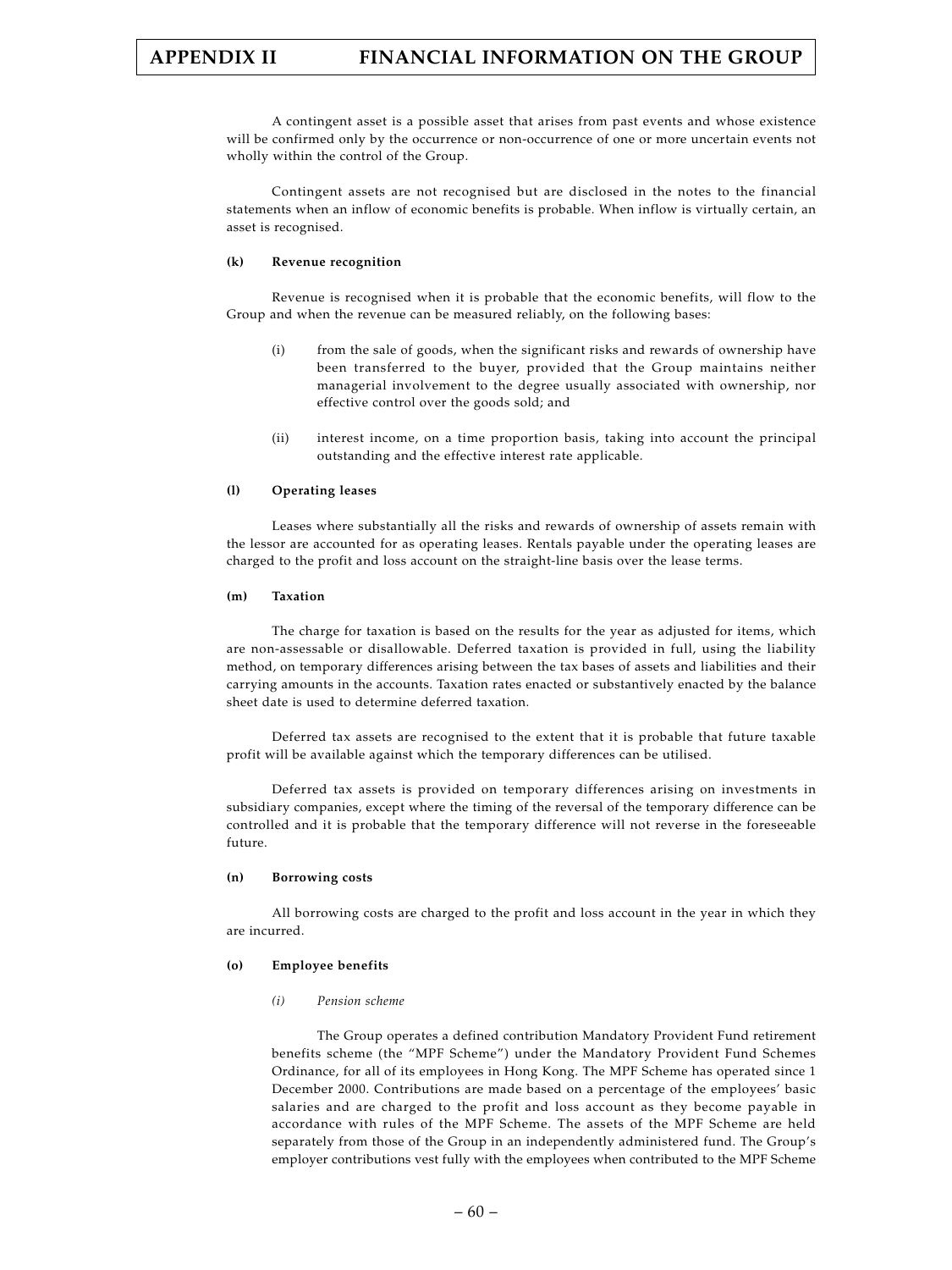except for the Group's employer voluntary contributions, which are refunded to the Group when the employee leaves employment prior to the contributions vesting fully, in accordance with the rules of the MPF Scheme.

In addition, retirement benefits are paid by the Group's branch in Taiwan to its employees who contribute to the retirement benefit plans managed by the relevant authorities in Taiwan. The retirement benefits paid by the Taiwan's branch are based on certain percentage of the Taiwan employees' basic salaries in accordance with the relevant regulations in Taiwan and are charged to the profit and loss account as incurred. The Group discharges its retirement obligations upon payment of the retirement benefits to the employees in Taiwan.

### *(ii) Equity compensation benefits*

No compensation cost is recognised in the profit and loss account in connection with share options granted. When the share options are exercised, the proceeds received net of any transaction costs are credited to share capital (nominal value) and share premium.

### **(p) Segment reporting**

In accordance with the Group's internal financial reporting, the Group has determined that business segments are presented as the primary reporting format and geographical segments are presented as the secondary reporting format.

Segment assets consist primarily of fixed assets, other investments, inventories, trade and other receivables, tax refundable and operating bank balances and cash exclude corporate cash funds. Segment liabilities consist primarily of trade payables, tax payable and accrued charges and other payables. Capital expenditure comprises additions to fixed assets.

In respect of geographical segment reporting, sales are based on the region where the customer is located. Total assets and capital expenditure are based on where the assets are located.

### **3. SEGMENT INFORMATION**

The Group's operating businesses are structured and managed separately, according to the nature of their operations and the products and services they provided. Each of the Group's business segments represents a strategic business unit that offers products and services which are subject to risks and returns that are different from those of other business segments. Details of the business segments are summarised as follows:

- (a) the retail segment represents the selling of bags and accessories via retail shops and department store counters;
- (b) the wholesale segment represents the selling of bags and accessories via overseas agents and distributors; and
- (c) the corporate segment represents investment holding.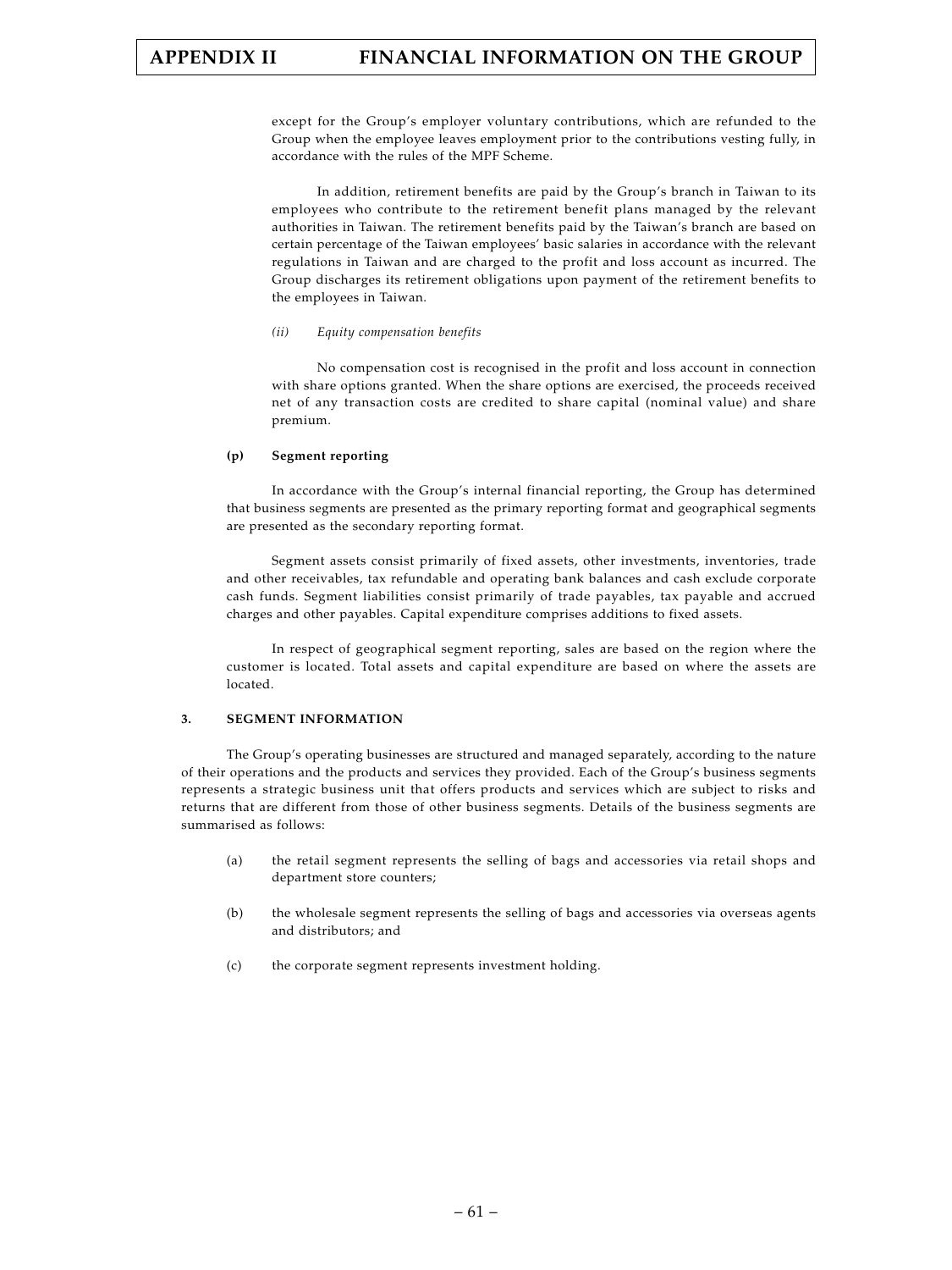### **(i) Business segments**

The following tables present revenue, results and certain assets, liabilities and expenditure information for the Group's business segments:

|                                                                      | Retail     |                      | Wholesale<br>Corporate |          |            |            | Consolidated     |              |
|----------------------------------------------------------------------|------------|----------------------|------------------------|----------|------------|------------|------------------|--------------|
|                                                                      | 2005       | 2004                 | 2005                   | 2004     | 2005       | 2004       | 2005             | 2004         |
|                                                                      | HK\$000    | HK\$'000             | HK\$'000               | HK\$'000 | HK\$'000   | HK\$'000   | HK\$'000         | HK\$'000     |
| Segment revenue:                                                     |            |                      |                        |          |            |            |                  |              |
| Sales to external customers                                          | 45,028     | 34,840               | 24,865                 | 31,007   |            |            | 69,893           | 65,847       |
| Segment results                                                      | 7,637      | 6,558                | (3, 457)               | 2,637    | (13, 324)  | (8,052)    | (9, 144)         | 1,143        |
| Finance costs                                                        |            |                      |                        |          |            |            | (584)            | (499)        |
| (Loss)/profit before tax<br>Taxation                                 |            |                      |                        |          |            |            | (9,728)<br>(223) | 644<br>(281) |
| (Loss)/profit before<br>minority interests<br>Minority interests     |            |                      |                        |          |            |            | (9,951)<br>(94)  | 363<br>388   |
| Net (loss)/profit attributable<br>to shareholders                    |            |                      |                        |          |            |            | (10,045)         | 751          |
| <b>BALANCE SHEET</b>                                                 |            |                      |                        |          |            |            |                  |              |
| <b>ASSETS</b><br>Segment assets<br>Unallocated assets                | 8,547      | 5,728                | 10,504                 | 15,414   | 7,517      | 16,185     | 26,568           | 37,327       |
| Total assets                                                         |            |                      |                        |          |            |            | 26,568           | 37,327       |
| <b>LIABILITIES</b><br>Segment liabilities<br>Unallocated liabilities | 66         | 20<br>$\overline{a}$ | 27                     | 189      | 14,547     | 15,239     | 14,640           | 15,448       |
| Total liabilities                                                    |            |                      |                        |          |            |            | 14,640           | 15,448       |
| Other segment information:                                           |            |                      |                        |          |            |            |                  |              |
| Depreciation<br>Capital expenditure                                  | 635<br>941 | 376<br>414           | 911<br>527             | 501      | 196<br>242 | 621<br>195 | 1,742<br>1,710   | 1,498<br>609 |
|                                                                      |            |                      |                        |          |            |            |                  |              |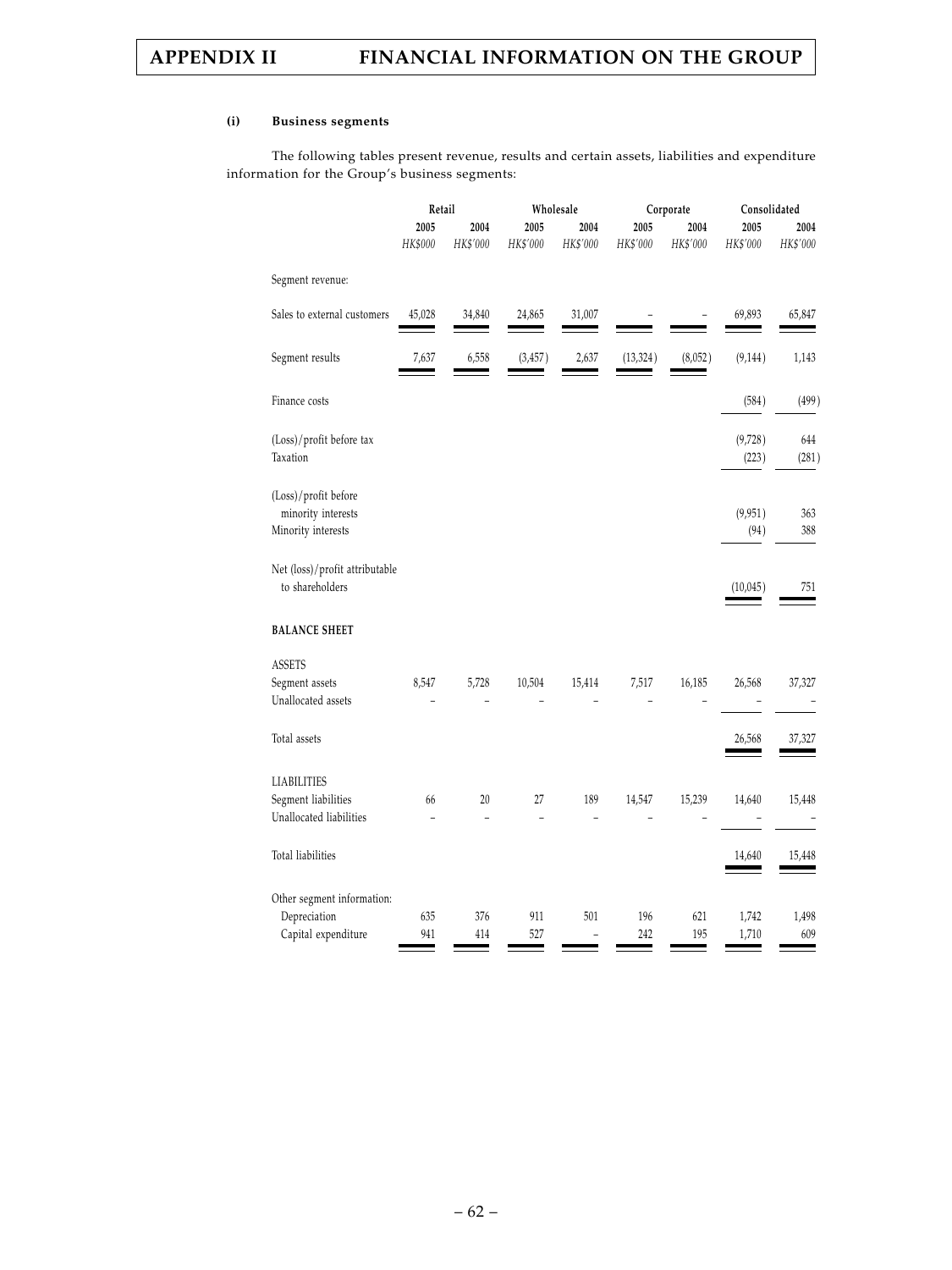### **(ii) Geographical segments**

The following table presents revenue, certain assets and expenditure information for the Group's geographical segments.

|                            |          |            |          | PRC (not   |        |                                     |       |           |          |          |          |              |
|----------------------------|----------|------------|----------|------------|--------|-------------------------------------|-------|-----------|----------|----------|----------|--------------|
|                            |          |            |          | including  |        |                                     |       |           |          |          |          |              |
|                            |          | Hong Kong, |          | Hong Kong, |        |                                     |       |           |          |          |          |              |
|                            |          | SAR        |          | SAR)       |        | Taiwan                              |       | Singapore |          | Others   |          | Consolidated |
|                            | 2005     | 2004       | 2005     | 2004       | 2005   | 2004                                | 2005  | 2004      | 2005     | 2004     | 2005     | 2004         |
|                            | HK\$'000 | HK\$'000   | HK\$'000 | HK\$'000   |        | HK\$'000 HK\$'000 HK\$'000 HK\$'000 |       |           | HK\$'000 | HK\$'000 | HK\$'000 | HK\$'000     |
| Segment revenue:           |          |            |          |            |        |                                     |       |           |          |          |          |              |
| Sales to external          |          |            |          |            |        |                                     |       |           |          |          |          |              |
| customers                  | 51,660   | 48,059     | 3,087    | 4,257      | 12,442 | 10,340                              | 1,876 | 1,755     | 828      | 1,436    | 69,893   | 65,847       |
|                            |          |            |          |            |        |                                     |       |           |          |          |          |              |
| Other segment information: |          |            |          |            |        |                                     |       |           |          |          |          |              |
| Segment assets             | 16,015   | 27,296     | 7,019    | 7,426      | 3,442  | 2,605                               | 92    |           |          | -        | 26,568   | 37,327       |
| Capital expenditure        | 935      | 547        | 527      |            | 248    | 62                                  |       |           |          |          | 1,710    | 609          |
|                            |          |            |          |            |        |                                     |       |           |          |          |          |              |

### **4. TURNOVER AND REVENUE**

Turnover represents the net invoiced value of goods sold after allowances for returns and trade discounts. All significant transactions amongst the companies comprising the Group have been eliminated on consolidation.

|                 | 2005     | 2004     |
|-----------------|----------|----------|
|                 | HK\$'000 | HK\$'000 |
| Turnover        |          |          |
| Sales           | 69,893   | 65,847   |
| Other revenue   |          |          |
| Interest income | 58       | 17       |
| Exchange gains  | 216      |          |
| Sundry income   | 407      | 540      |
|                 | 681      | 557      |
| Total revenue   | 70,574   | 66,404   |
|                 |          |          |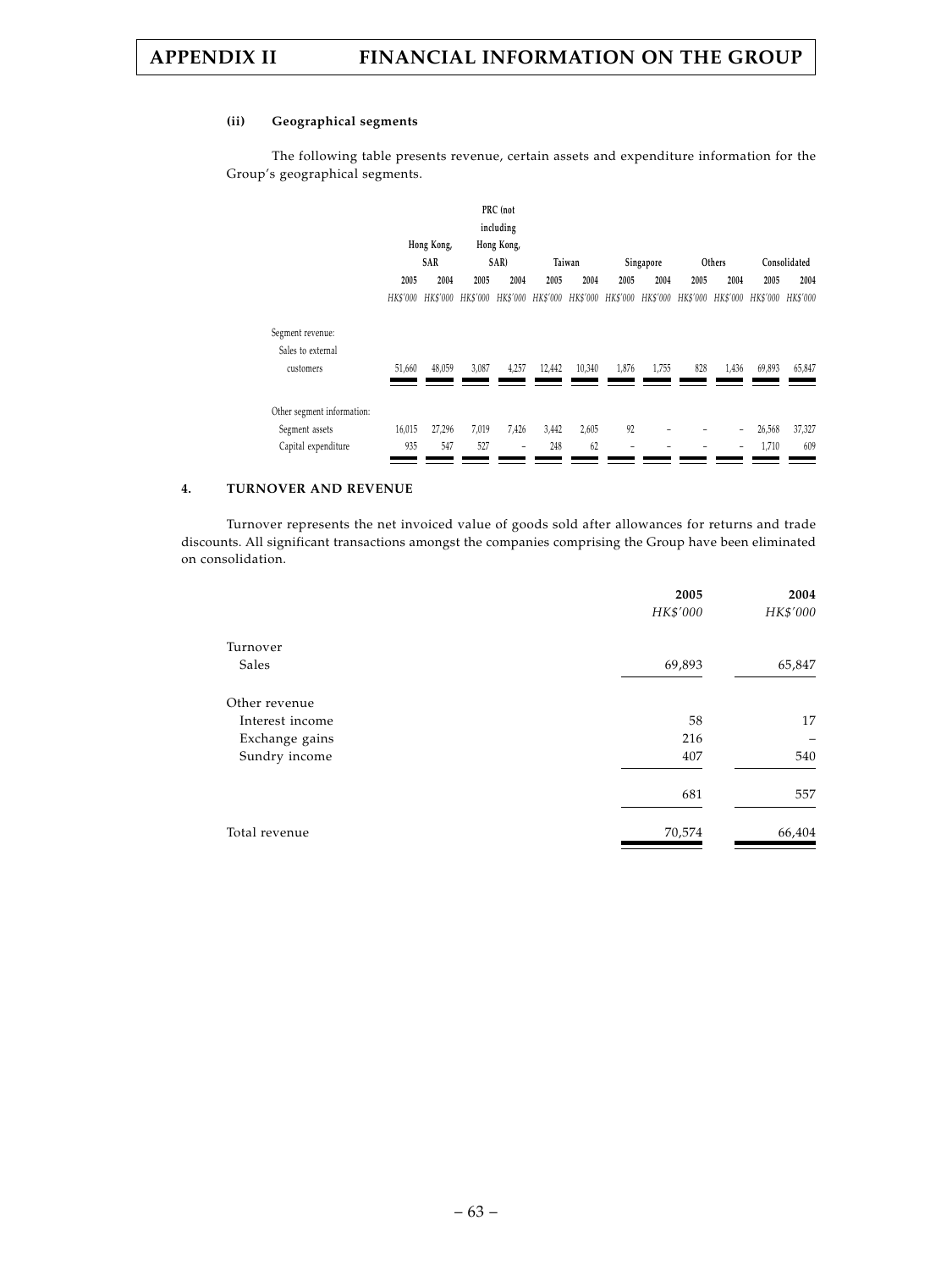### **5. (LOSS)/PROFIT FROM OPERATIONS**

The Group's (loss)/profit from operations is arrived at after crediting and charging the following:

| HK\$'000<br>HK\$'000<br>Crediting:<br>Interest income<br>58<br>17<br>Recovery of bad debts<br>249<br>56<br>Exchange gains<br>216<br>Charging:<br>Auditors' remuneration<br>230<br>270<br>Bad debts written off<br>2,190<br>Cost of inventories sold<br>36,628<br>34,318<br>Depreciation<br>1,742<br>1,498<br>Directors' remuneration<br>1,044<br>1,092<br>3,500<br>Provision for impairment loss of other investments |
|-----------------------------------------------------------------------------------------------------------------------------------------------------------------------------------------------------------------------------------------------------------------------------------------------------------------------------------------------------------------------------------------------------------------------|
|                                                                                                                                                                                                                                                                                                                                                                                                                       |
|                                                                                                                                                                                                                                                                                                                                                                                                                       |
|                                                                                                                                                                                                                                                                                                                                                                                                                       |
|                                                                                                                                                                                                                                                                                                                                                                                                                       |
|                                                                                                                                                                                                                                                                                                                                                                                                                       |
|                                                                                                                                                                                                                                                                                                                                                                                                                       |
|                                                                                                                                                                                                                                                                                                                                                                                                                       |
|                                                                                                                                                                                                                                                                                                                                                                                                                       |
|                                                                                                                                                                                                                                                                                                                                                                                                                       |
|                                                                                                                                                                                                                                                                                                                                                                                                                       |
|                                                                                                                                                                                                                                                                                                                                                                                                                       |
|                                                                                                                                                                                                                                                                                                                                                                                                                       |
| 1,041<br>Loss on disposals of fixed assets                                                                                                                                                                                                                                                                                                                                                                            |
| Minimum lease payments under operating lease rentals                                                                                                                                                                                                                                                                                                                                                                  |
| for land and buildings<br>10,822<br>9,188                                                                                                                                                                                                                                                                                                                                                                             |
| Staff costs (excluding directors' remuneration, note (7))                                                                                                                                                                                                                                                                                                                                                             |
| Salaries<br>11,362<br>8,953                                                                                                                                                                                                                                                                                                                                                                                           |
| Pension scheme contributions<br>340<br>267                                                                                                                                                                                                                                                                                                                                                                            |

# **6. FINANCE COSTS**

|          | Group    |
|----------|----------|
| 2005     | 2004     |
| HK\$'000 | HK\$'000 |
|          |          |
| 584      | 499      |
|          |          |

### **7. DIRECTORS' REMUNERATIONS**

Details of directors' remunerations disclosed pursuant to the Rules Governing the Listing of Securities on GEM and Section 161 of the Hong Kong Companies Ordinance, are as follows:

|                                                    |          | Group    |
|----------------------------------------------------|----------|----------|
|                                                    | 2005     | 2004     |
|                                                    | HK\$'000 | HK\$'000 |
| Fees:                                              |          |          |
| Executive directors                                |          |          |
| Non-executive directors                            |          |          |
| Independent non-executive directors                |          |          |
|                                                    |          |          |
| Other emoluments of executive directors:           |          |          |
| Basic salaries, housing benefits, other allowances |          |          |
| and benefits in kind                               | 1,032    | 1,080    |
| Pension scheme contributions                       | 12       | 12       |
|                                                    | 1,044    | 1,092    |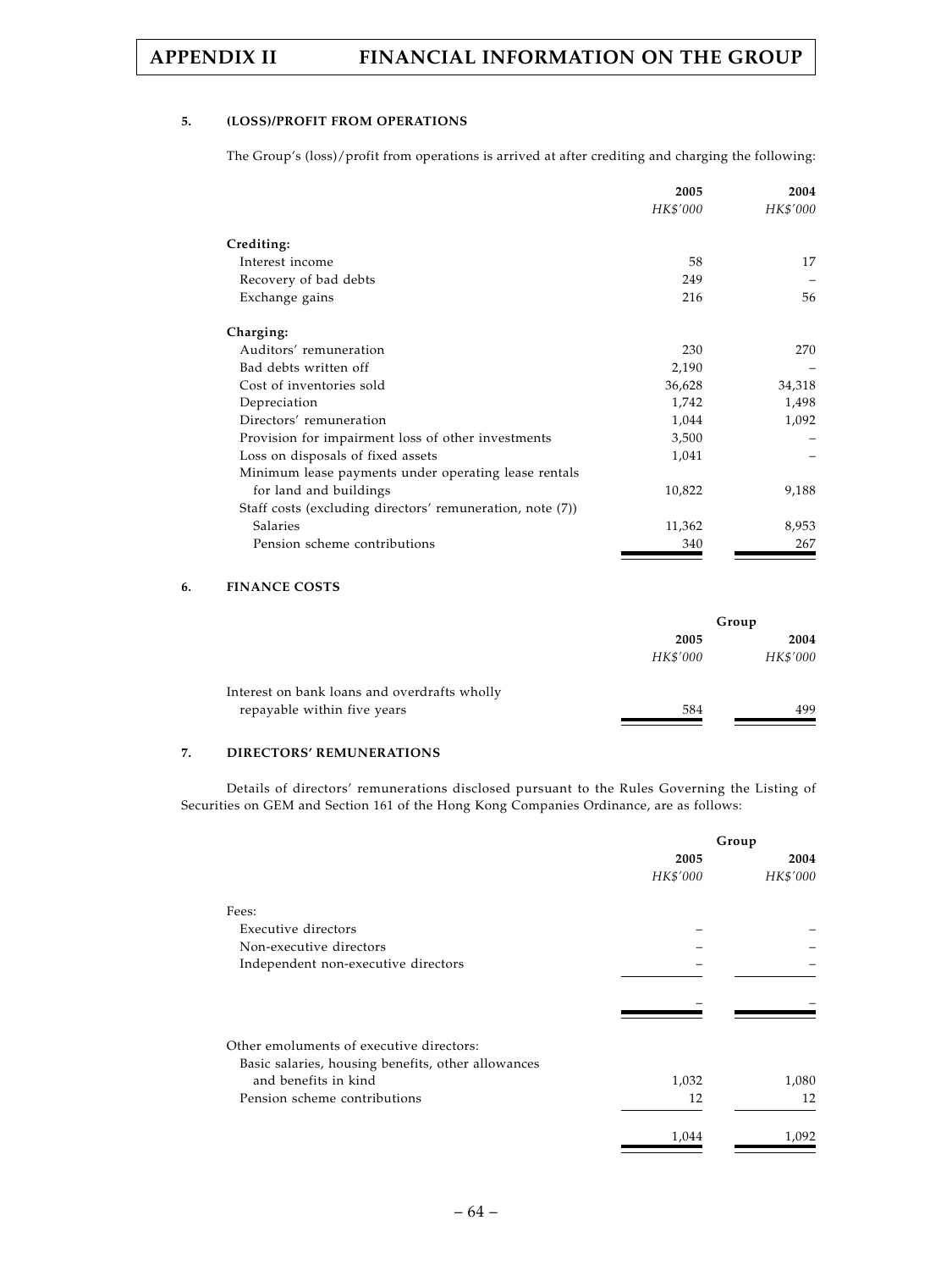Two executive directors of the Group received individual emoluments of approximately HK\$594,000 (2004: HK\$660,000) and HK\$450,000 (2004: HK\$432,000) during the year ended 31 March 2005.

All independent non-executive directors and the non-executive director did not receive any emoluments during the year (2004: Nil).

The emoluments of the directors of the Company fell within the following bands:

|                        | Number of directors |                |
|------------------------|---------------------|----------------|
|                        | 2005                | 2004           |
| <b>Emolument bands</b> |                     |                |
| Nil to HK\$1,000,000   | $\overline{ }$      | $\overline{ }$ |

There was no arrangement under which a director waived or agreed to waive any remuneration during the year (2004: Nil).

### **8. FIVE HIGHEST PAID EMPLOYEES**

The five highest paid employees during the year included two (2004: two) executive directors, details of whose emoluments are set out in note 7 above. Details of the emoluments of the remaining three (2004: three) employees are set out as follows:

|                                                    |          | Group    |
|----------------------------------------------------|----------|----------|
|                                                    | 2005     | 2004     |
|                                                    | HK\$'000 | HK\$'000 |
| Basic salaries, housing benefits, other allowances |          |          |
| and benefits in kind                               | 874      | 758      |
| Pension scheme contributions                       | 36       | 35       |
|                                                    | 910      | 793      |

The emoluments of each of the above remaining employees fall within the HK\$Nil – HK\$1,000,000 band.

During the year, no emoluments were paid by the Group to any of the directors or the highest paid employees as an inducement to join or upon joining the Group, or as compensation for loss of office.

There was no arrangement under which any of the five highest paid employees waived or agreed to waive any remuneration during the year (2004: Nil).

### **9. TAXATION**

Hong Kong profits tax has been provided at the rate of 17.5% (2004: 17.5%) on the estimated assessable profits arising in Hong Kong during the year. Taxes on profits assessable in other jurisdictions have been calculated at the rates of tax prevailing in the places in which the Group operates, based on existing legislation, interpretation and practices in respect thereof.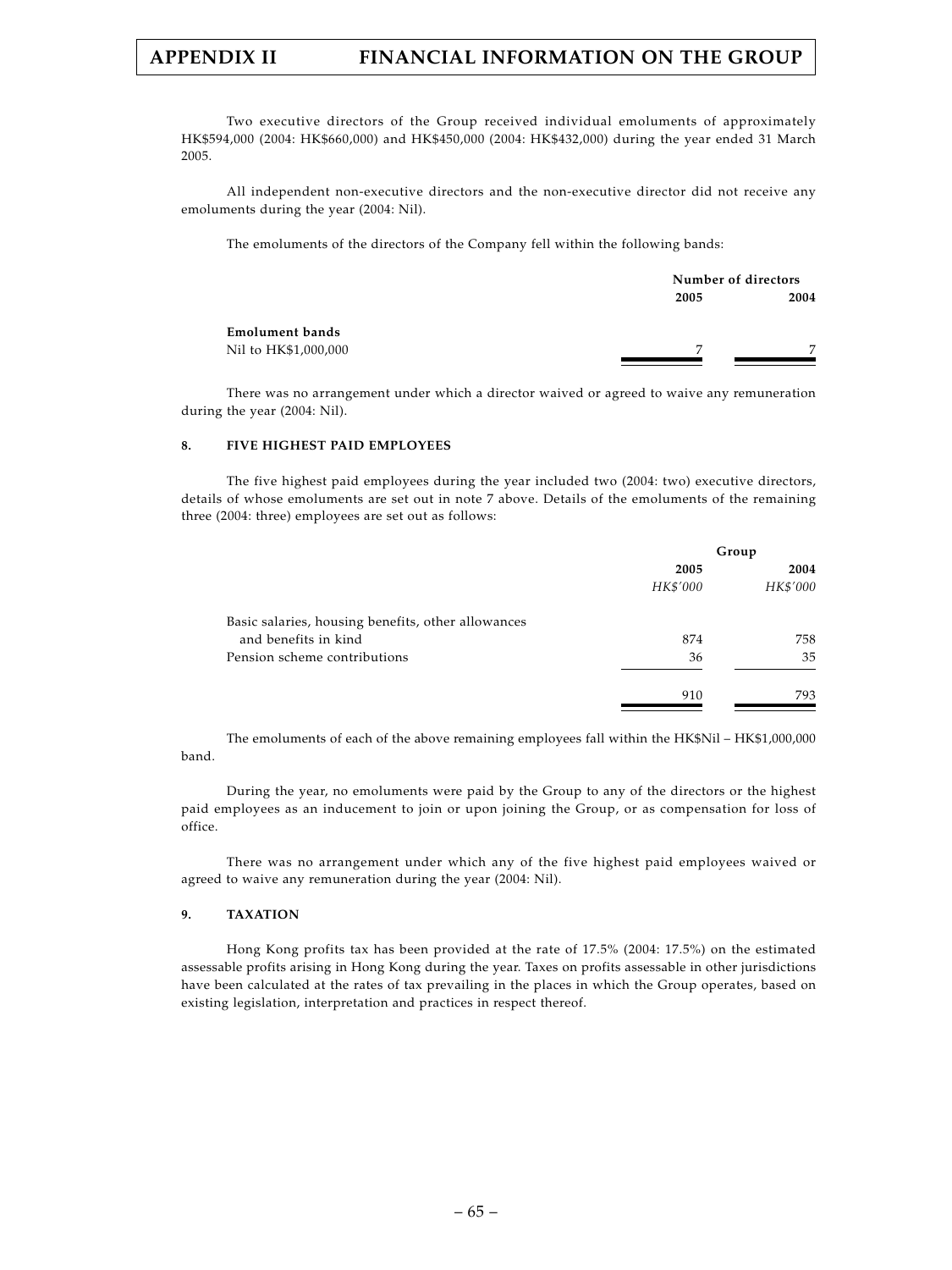### (a) The amount of taxation in the consolidated profit and loss account represents:

|                                |          | Group    |
|--------------------------------|----------|----------|
|                                | 2005     | 2004     |
|                                | HK\$'000 | HK\$'000 |
| Hong Kong                      |          |          |
| Current year                   | 150      | 281      |
| Under provision in prior years | 73       |          |
| Other jurisdictions            |          |          |
| Tax charge for the year        | 223      | 281      |

The provision for the year can be reconciled from taxation based on the (loss)/profit per income statement as follows:–

|                                                          |          | Group    |
|----------------------------------------------------------|----------|----------|
|                                                          | 2005     | 2004     |
|                                                          | HK\$'000 | HK\$'000 |
| (Loss)/profit before taxation                            | (9,728)  | 644      |
| Tax at the domestic tax rate of $17.5\%$ (2004: 17.5%)   | (1,702)  | 113      |
| Tax effect on non-deductible expenses                    | 965      | 434      |
| Tax effect on non-taxable revenue                        | (170)    | (158)    |
| Tax effect on accelerated depreciation allowance         | 78       | (82)     |
| Tax effect on prior year's tax losses utilised this year | (41)     |          |
| Tax effect on unused tax losses not recognised           | 1,020    |          |
| Under provision in prior years                           | 73       |          |
| Others                                                   |          | (26)     |
| Tax charge for the year                                  | 223      | 281      |

(b) Details of deferred taxation of the Group are set out in note 24.

### **10. NET (LOSS)/PROFIT ATTRIBUTABLE TO SHAREHOLDERS**

Net loss attributable to shareholders for the year ended 31 March 2005 dealt with in the financial statements of the Company was HK\$59,000 (2004: Net profit of HK\$97,000).

### **11. DIVIDENDS**

No dividends have been paid or declared by the Company during the year (2004: Nil).

### **12. (LOSS)/EARNINGS PER SHARE**

Basic (loss)/earnings per share is calculated based on the loss attributable to shareholders of HK\$10,045,000 (2004: earnings of HK\$751,000) and on the weighted average number of 400,000,000 shares in issue during the year (2004: 400,000,000 shares).

Diluted (loss)/earnings per share is not presented as there are no diluting events during the year.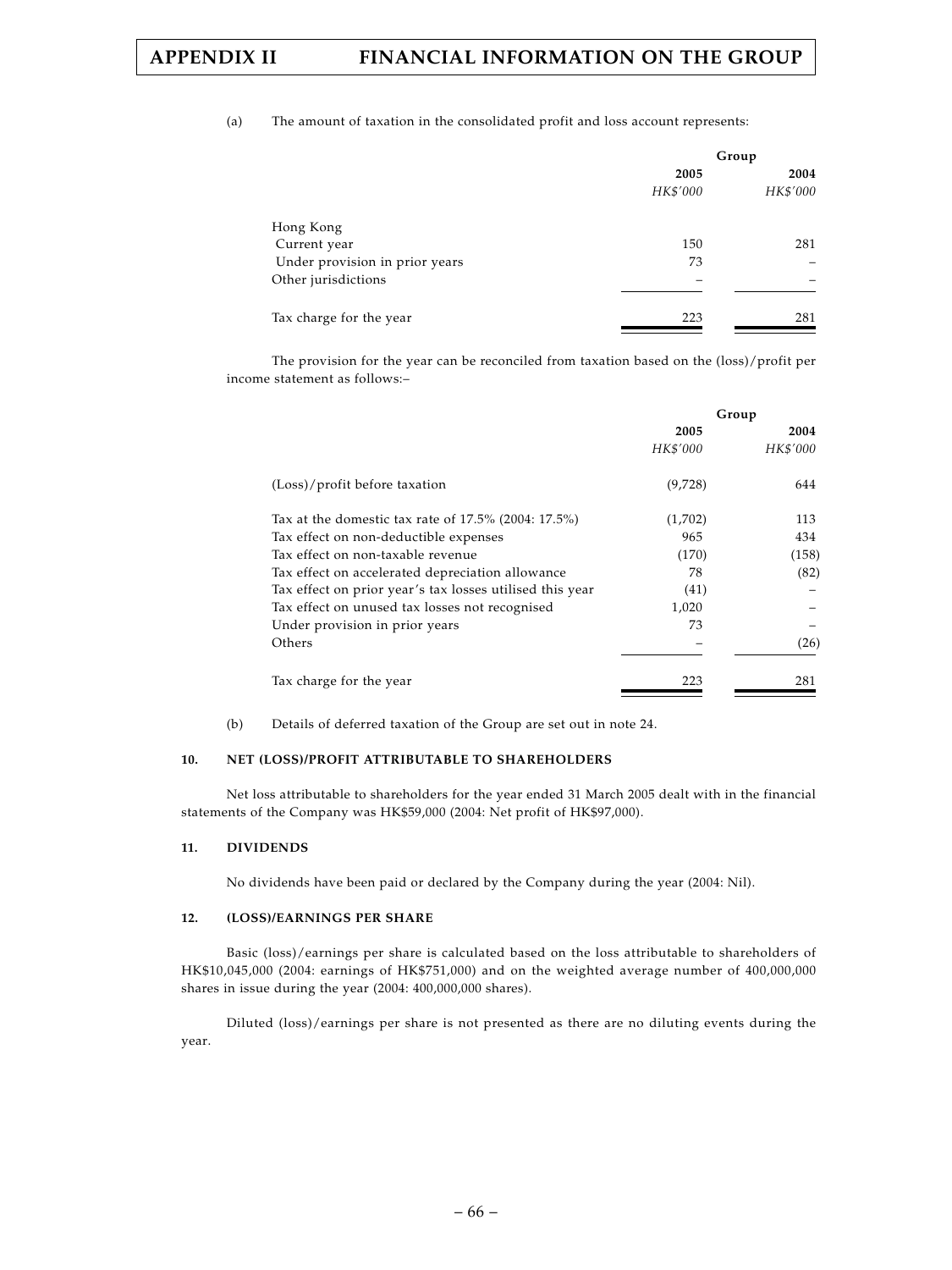### **13. FIXED ASSETS**

**Group**

|                          |           | Furniture,   |                        |          |
|--------------------------|-----------|--------------|------------------------|----------|
|                          | Plant and | fixtures and | Leasehold              |          |
|                          | machinery |              | equipment improvements | Total    |
|                          | HK\$'000  | HK\$'000     | HK\$'000               | HK\$'000 |
| Cost                     |           |              |                        |          |
| At 1 April 2004          | 5,010     | 3,067        | 2,643                  | 10,720   |
| Additions                | 2,130     | 242          | 1,417                  | 3,789    |
| Disposals                | (2,079)   |              | (91)                   | (2,170)  |
| At 31 March 2005         | 5,061     | 3,309        | 3,969                  | 12,339   |
| Accumulated depreciation |           |              |                        |          |
| At 1 April 2004          | 752       | 2,260        | 1,510                  | 4,522    |
| Charge for the year      | 503       | 361          | 878                    | 1,742    |
| Eliminated on disposals  |           |              | (91)                   | (91)     |
| At 31 March 2005         | 1,255     | 2,621        | 2,297                  | 6,173    |
| Net book value           |           |              |                        |          |
| At 31 March 2005         | 3,806     | 688          | 1,672                  | 6,166    |
| At 31 March 2004         | 4,258     | 807          | 1,133                  | 6,198    |

As at 31 March 2005, there was no plant and machinery leased to the third party (2004: net book value of HK\$2,555,000).

### **14. INVESTMENTS IN SUBSIDIARIES**

|                          | Company  |          |
|--------------------------|----------|----------|
|                          | 2005     | 2004     |
|                          | HK\$'000 | HK\$'000 |
| Unlisted shares, at cost | 64       | 64       |
| Due from subsidiaries    | 17,756   | 19,489   |
| Due to subsidiaries      |          | (1, 458) |
|                          | 17,820   | 18,095   |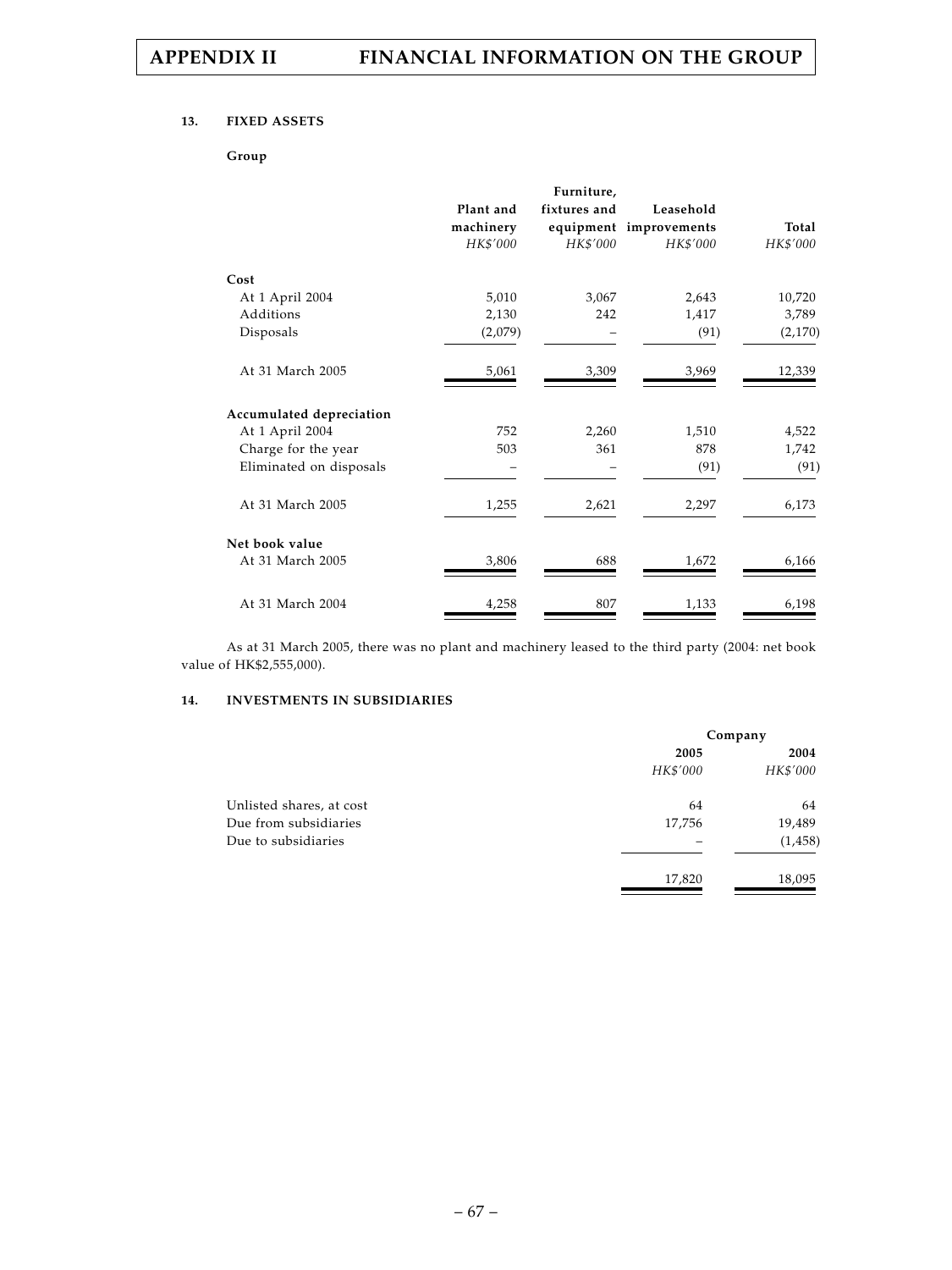Amounts due are unsecured, interest free and have no fixed repayment terms. Details of subsidiaries are as follows:

| Company                                | Place of<br>incorporation/<br>registration<br>and operations | Nominal value<br>of issued<br>share capital | Percentage of<br>equity<br>attributable to<br>the Company<br>Direct | Indirect                 | Principal activities               |
|----------------------------------------|--------------------------------------------------------------|---------------------------------------------|---------------------------------------------------------------------|--------------------------|------------------------------------|
| Resource Base Enterprises<br>Limited   | British Virgin<br>Islands                                    | Ordinary<br>US\$100                         | 100                                                                 | $\qquad \qquad -$        | Investment holding                 |
| Multi Merchant Investments<br>Limited  | British Virgin<br>Islands                                    | Ordinary<br>US\$1,000                       | 100                                                                 | $\overline{\phantom{a}}$ | Investment holding                 |
| FX Creations International<br>Limited  | Hong Kong                                                    | Ordinary<br>HK\$500,000                     |                                                                     | 100                      | Retail and distribution<br>of bags |
| FX International Limited               | Hong Kong                                                    | Ordinary<br>HK\$1,000,000                   |                                                                     | 100                      | Trading of bags<br>and accessories |
| Solid Wealth Limited                   | British Virgin<br>Islands                                    | Ordinary<br>US\$1,000                       |                                                                     | 100                      | Letting of plant<br>and equipment  |
| Million Hero Investments<br>Limited    | British Virgin<br>Islands                                    | Ordinary<br>US\$1,000                       |                                                                     | 100                      | Investment holding                 |
| Easy Jet Limited                       | British Virgin<br>Islands                                    | Ordinary<br>US\$50,000                      |                                                                     | 100                      | Investment holding                 |
| Join Forever Limited                   | British Virgin<br>Islands                                    | Ordinary<br>US\$1,000                       | $\overline{\phantom{0}}$                                            | 100                      | Dormant                            |
| Fresh Design Group Limited             | British Virgin<br>Islands                                    | Ordinary<br>US\$1,000                       | $\equiv$                                                            | 100                      | Dormant                            |
| FX Wealthmark International<br>Limited | Hong Kong                                                    | Ordinary<br>HK\$1,000,000                   |                                                                     | 60                       | Business not yet<br>commenced      |
| Hugo Point International<br>Limited    | Hong Kong                                                    | Ordinary<br><b>HK\$100</b>                  |                                                                     | 100                      | Dormant                            |

### **15. LONG-TERM AND SHORT-TERM INVESTMENTS**

|                                           |              |          | Group    |
|-------------------------------------------|--------------|----------|----------|
|                                           |              | 2005     | 2004     |
|                                           | <b>Notes</b> | HK\$'000 | HK\$'000 |
| Long-term investments                     |              |          |          |
| Investment securities listed in Hong Kong | (a)          |          | 4,000    |
| Equity-linked notes                       | (b)          | 780      |          |
| Held-to-maturity securities               |              | 50       |          |
|                                           |              | 830      | 4,000    |
| Short-term investments                    |              |          |          |
| Investment securities listed in Hong Kong | (a)          | 500      |          |
| Unit trusts, unlisted                     |              | 934      | 934      |
|                                           |              | 1,434    | 934      |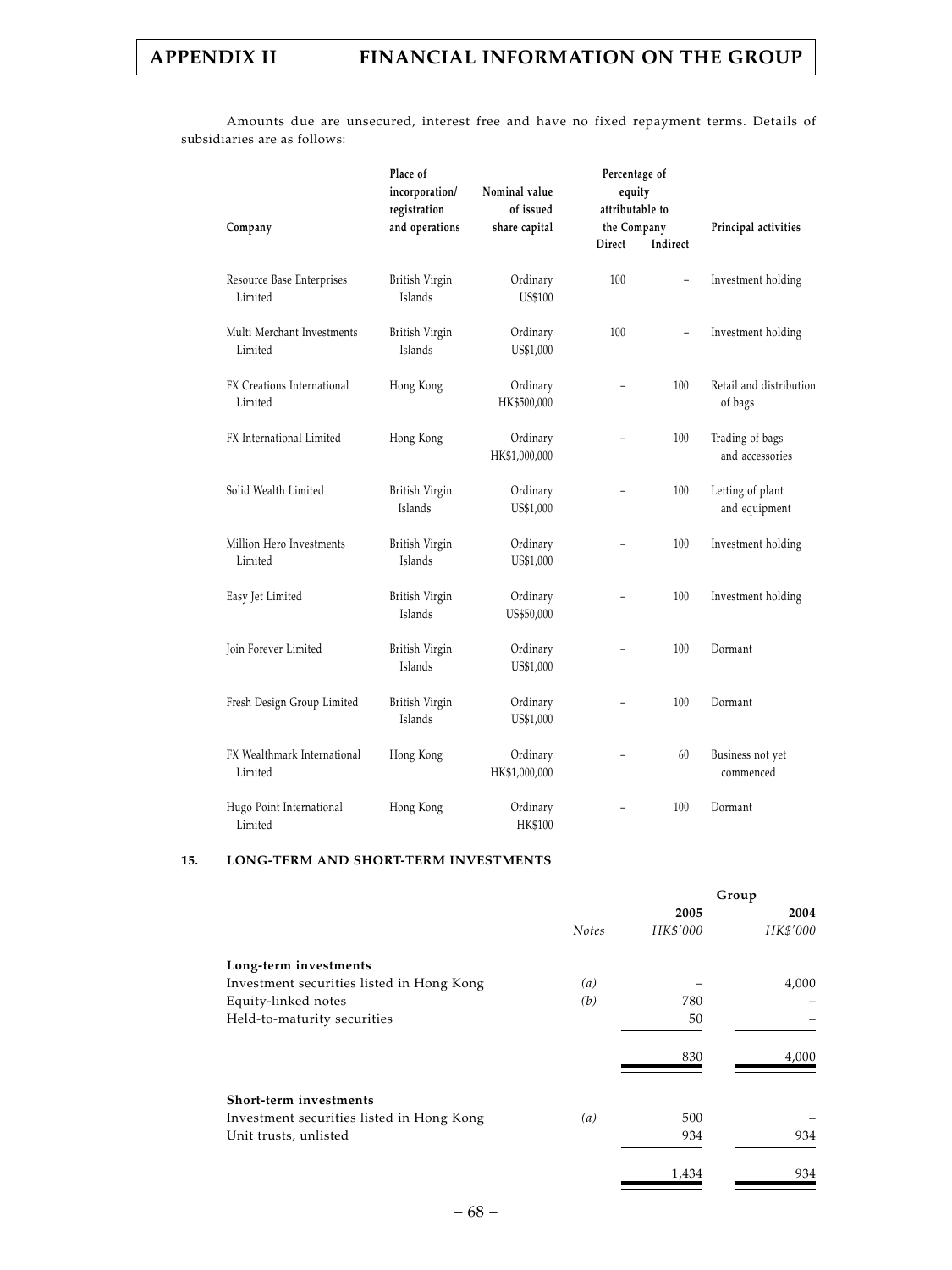*Notes:*

#### **(a) Investment securities listed in Hong Kong**

|                                   | Group    |          |  |
|-----------------------------------|----------|----------|--|
|                                   | 2005     | 2004     |  |
|                                   | HK\$'000 | HK\$'000 |  |
| Listed equity securities, at cost | 4,000    | 4,000    |  |
| Provision for impairment loss     | (3,500)  |          |  |
|                                   | 500      | 4,000    |  |
| Fair/Market value                 | 500      | 6,000    |  |

Details of this investment held by the Group as at 31 March 2005 are as follows:

| Company                              | Place of      | Class of | Percentage | Nature of  |
|--------------------------------------|---------------|----------|------------|------------|
|                                      | incorporation | shares   | holding    | business   |
| IA International Holdings<br>Limited | Bermuda       | Ordinary | $3.33\%$   | E-commerce |

As this investment will be disposed of in the near future, the balance is reclassified as a short-term investment as at 31 March 2005. Provision for impairment loss during the year amounting to HK\$3,500,000 is determined based on the estimates made by the Board in view of the latest market information with reference to the range of the ratios of net assets to the sales consideration of the similar transactions.

(b) Equity-linked notes (the "ELNs") were issued by an independent third party private company (the "Note Issuer"). These ELNs bear interest at the rates ranging between 9% and 10% per annum and are redeemable by the Note Issuer on maturity dates, which are three to four years after the issuance dates.

The ELNs or any part thereof are convertible into shares of the companies listed on the Stock Exchange at a specified conversion price at the option of the Group. The Group has the right to demand the Note Issuer to redeem the principal amounts if the conversion price is lower than the closing market price upon maturity. If the closing market price is lower than the conversion price upon maturity, the invested amount will be converted to the shares of the companies as specified in the ELNs at the conversion price.

Other than investment securities listed in Hong Kong as described in (a) above, all investments have been pledged to the bank to secure the banking facilities (see note 20 (c)).

#### **16. INVENTORIES**

All inventories held at year end are finished goods. As at 31 March 2005, no inventories were stated at net realisable value (2004: Nil).

#### **17. ACCOUNTS RECEIVABLE**

The Group's trading terms with its customers are mainly on credit, which generally have credit terms of up to 90 days (2004: 90 days). Each customer has a maximum credit limit. The Group seeks to maintain strict controls over its outstanding receivables to minimise credit risk. Overdue balances are reviewed by senior management on a regular basis.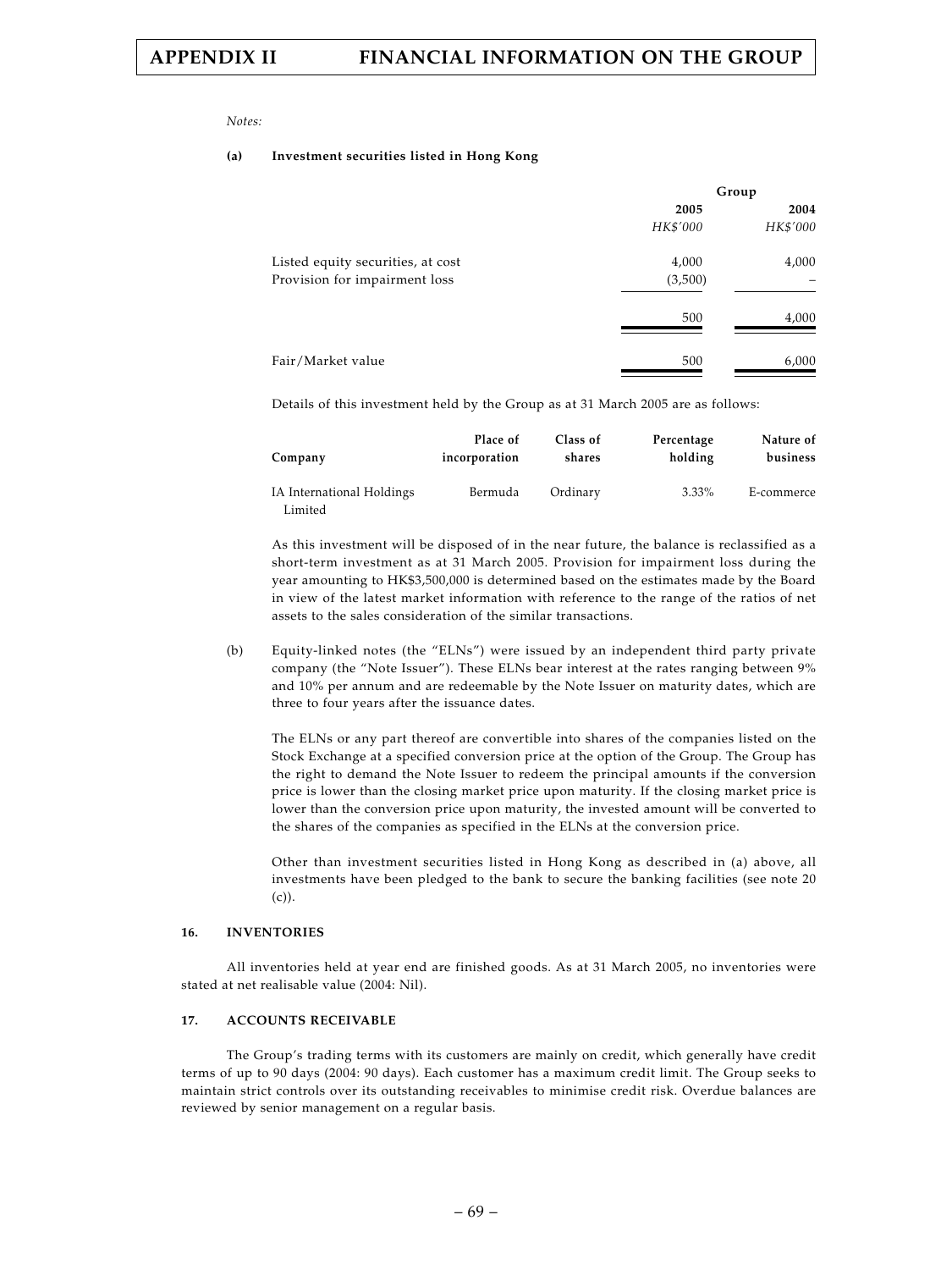Ageing analysis of the Group's accounts receivable as at the balance sheet date based on the goods delivery date is as follows:

|                | Group    |          |  |
|----------------|----------|----------|--|
|                | 2005     | 2004     |  |
|                | HK\$'000 | HK\$'000 |  |
| Within 90 days | 5,570    | 7,288    |  |
| 91-180 days    | 1,013    | 151      |  |
| 181-365 days   | 4        | 270      |  |
| Over 1 year    | 4        | 35       |  |
|                | 6,591    | 7,744    |  |

### **18. DUE FROM A MINORITY SHAREHOLDER**

Amounts due are unsecured, interest free and repayable on demand.

#### **19. ACCOUNTS PAYABLE**

Ageing analysis of the Group's accounts payable as at the balance sheet date based on the goods receipt date is as follows:

|                              | Group    |          |  |
|------------------------------|----------|----------|--|
|                              | 2005     | 2004     |  |
|                              | HK\$'000 | HK\$'000 |  |
| Within 90 days               | 2,748    | 3,178    |  |
| $91 - 180$ days              | 190      |          |  |
| $181 - 365$ days             |          | 25       |  |
| Over 1 year                  | 480      | 704      |  |
|                              | 3,418    | 3,907    |  |
|                              |          | Group    |  |
|                              | 2005     | 2004     |  |
|                              | HK\$'000 | HK\$'000 |  |
| Represented by:              |          |          |  |
| Payable to a related company | 480      | 1,433    |  |
| Payable to third parties     | 2,938    | 2,474    |  |
|                              | 3,418    | 3,907    |  |
|                              |          |          |  |

The related company is a subsidiary of the minority shareholder of a subsidiary within the Group.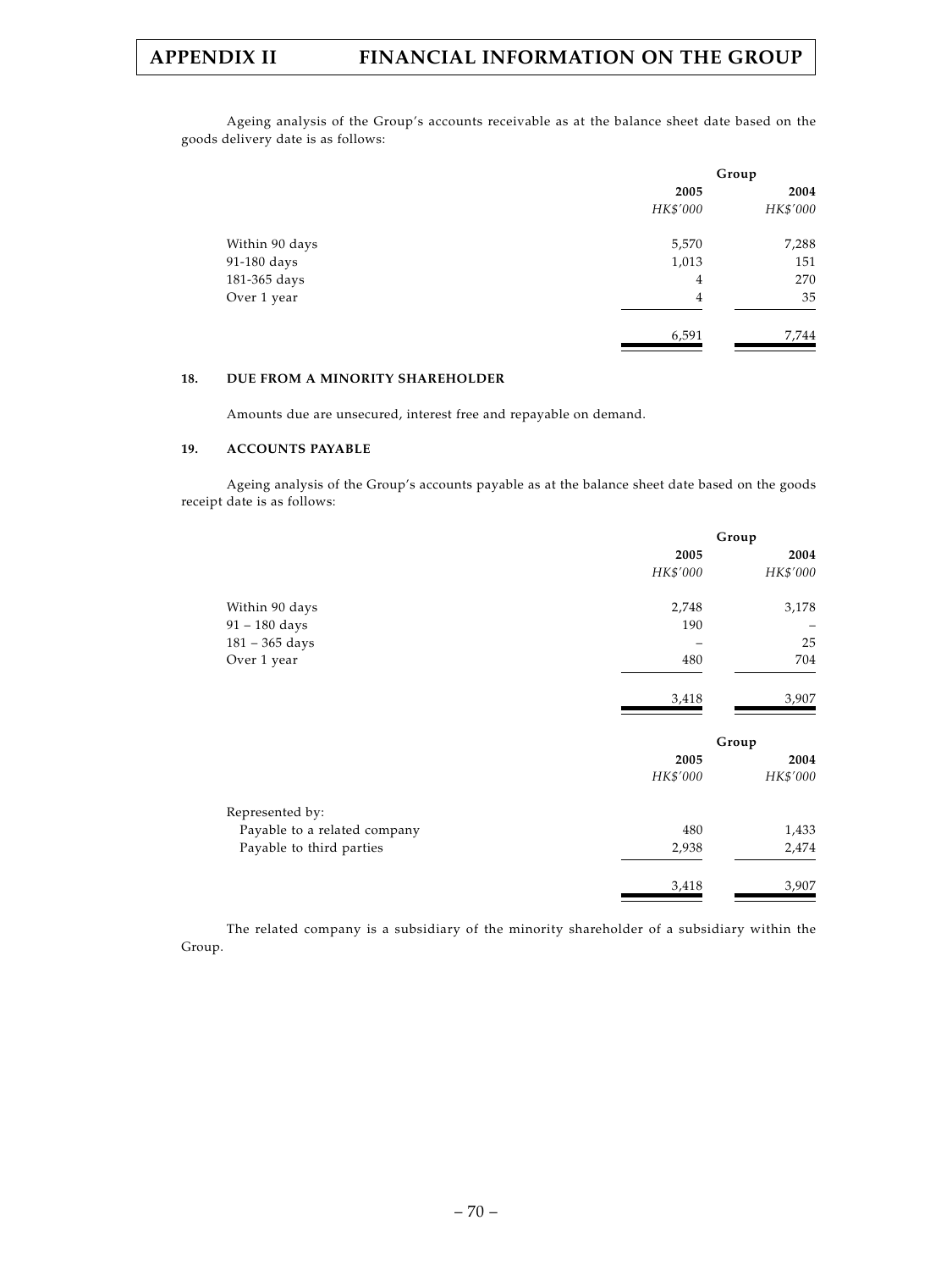#### **20. BANK BORROWINGS**

|                                                                                                                              | Group            |                  |  |
|------------------------------------------------------------------------------------------------------------------------------|------------------|------------------|--|
|                                                                                                                              | 2005<br>HK\$'000 | 2004<br>HK\$'000 |  |
| Bills payable, secured                                                                                                       | 4,381            | 3,556            |  |
| Bank overdrafts, secured                                                                                                     | 3,810            | 3,644            |  |
| Short-term bank loans, secured                                                                                               | 600              | 600              |  |
| Long term bank loans, secured<br>Wholly repayable within five years<br>Less: Current portion included in current liabilities | 947<br>(947)     | 1,683<br>(1,080) |  |
| Long-term portion                                                                                                            |                  | 603              |  |

The above bank borrowings as at 31 March 2005 are secured by the following:

- (a) the pledge of bank deposits of approximately HK\$2,742,000 (2004: HK\$3,567,000);
- (b) corporate guarantees executed by the Company totaling HK\$12,253,000 (2004: HK\$14,873,000); and
- (c) the pledge of certain assets of a subsidiary of the Company amounting to HK\$1,764,000 (2004: HK\$934,000) **(note 15)**.

### **21. SHARE CAPITAL**

|                                                                        | 2005<br>HK\$'000 | 2004<br>HK\$'000 |
|------------------------------------------------------------------------|------------------|------------------|
| Authorised:<br>10,000,000,000 ordinary shares of HK\$0.01 each         | 100,000          | 100,000          |
| Issued and fully paid:<br>400,000,000 ordinary shares of HK\$0.01 each | 4,000            | 4,000            |

There have been no movements in share capital during the years ended 31 March 2004 and 31 March 2005.

#### **22. SHARE OPTION SCHEME**

The Company operates a share option scheme (the "Scheme") for the main purpose of recognising significant contributions of the employees of the Group to the growth of the Group, by rewarding them with opportunities to obtain an ownership interest in the Company and to further motivate and give an incentive to these persons to continue to contribute to the Group's long terms success and prosperity.

Eligible participants of the Scheme include any employees, consultants, advisers, suppliers or customers of the Company and its subsidiaries, including any directors of the Company and its subsidiaries. The Scheme became effective on 21 May 2002 and, unless otherwise cancelled or amended, will remain in force for ten years from that date.

The maximum number of unexercised share options currently permitted to be granted under the Scheme is an amount equivalent, upon their exercise, to 10% of the shares of the Company in issue at any time. The maximum number of shares issuable under share options to each eligible participant in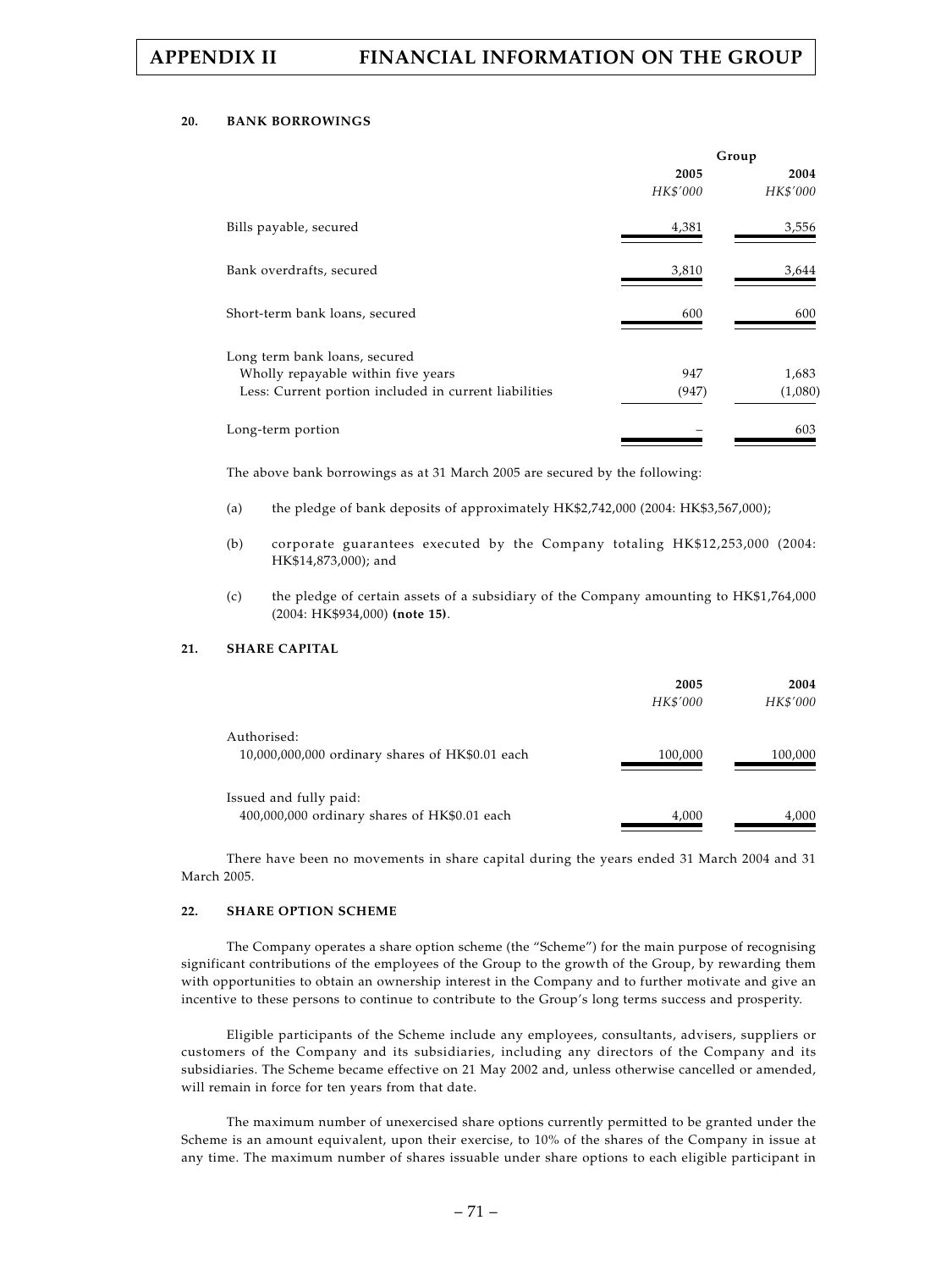the Scheme within any 12-month period up to the date of grant, is limited to 1% of the shares of the Company in issue at the date of grant. Any further grant of share options in excess of this limit is subject to shareholders' approval in a general meeting.

The offer of a grant of share options may be accepted in writing within 21 days from the date of the offer, upon payment of a nominal consideration of HK\$1 in total by the grantee. The exercise period of the share options granted shall be determined by the board of directors and notified to the relevant grantee, but must not be more than ten years from the date of grant of the share options.

The exercise price of the share options is determinable by the board of directors, but may not be less than the highest of (i) the closing price of the Company's share as stated in the Stock Exchange's daily quotations sheet on the date of offer of the option, which must be a business day, (ii) the average of the closing prices of the Company's shares as stated in the Stock Exchange's daily quotations sheets for the five business days immediately preceding the date of offer of the option, or (iii) the nominal value of the Company's shares on the date of offer.

Since the Scheme became effective and up to the date of this report, no share options have been granted pursuant to the Scheme.

#### **23. RESERVES**

Movements of reserves of the Group and Company are set out under the statement of changes in equity.

Under the Companies Law of the Cayman Islands, the share premium is available for paying distributions or dividends to shareholders subject to the provisions of its Memorandum or Articles of Association and provided that immediately following the distribution of dividends, the Company is also able to pay its debts as they fall due in the ordinary course of business. In accordance with the Articles of Association of the Company, with the sanction of an ordinary resolution, dividends may also be declared and paid out of the share premium.

#### **24. UNRECOGNISED DEFERRED TAXATION**

At the balance sheet date, the Group had unrecognised deferred taxation assets as follows:

|                                                                  |          | Group    |
|------------------------------------------------------------------|----------|----------|
|                                                                  | 2005     | 2004     |
|                                                                  | HK\$'000 | HK\$'000 |
| Taxation effect of temporary differences arising as a result of: |          |          |
| Tax losses available to set off against future                   |          |          |
| assessable profits                                               | 1,149    |          |
| Excess of depreciation charged in the financial                  |          |          |
| statements over depreciation allowance claimed                   |          |          |
| for tax purposes                                                 | 397      | 309      |
|                                                                  | 1,546    | 309      |

No provision for deferred taxation has been recognised in respect of the tax losses as this has not yet been all agreed with the Inland Revenue Department and it is not certain that they can be utilised in the foreseeable future.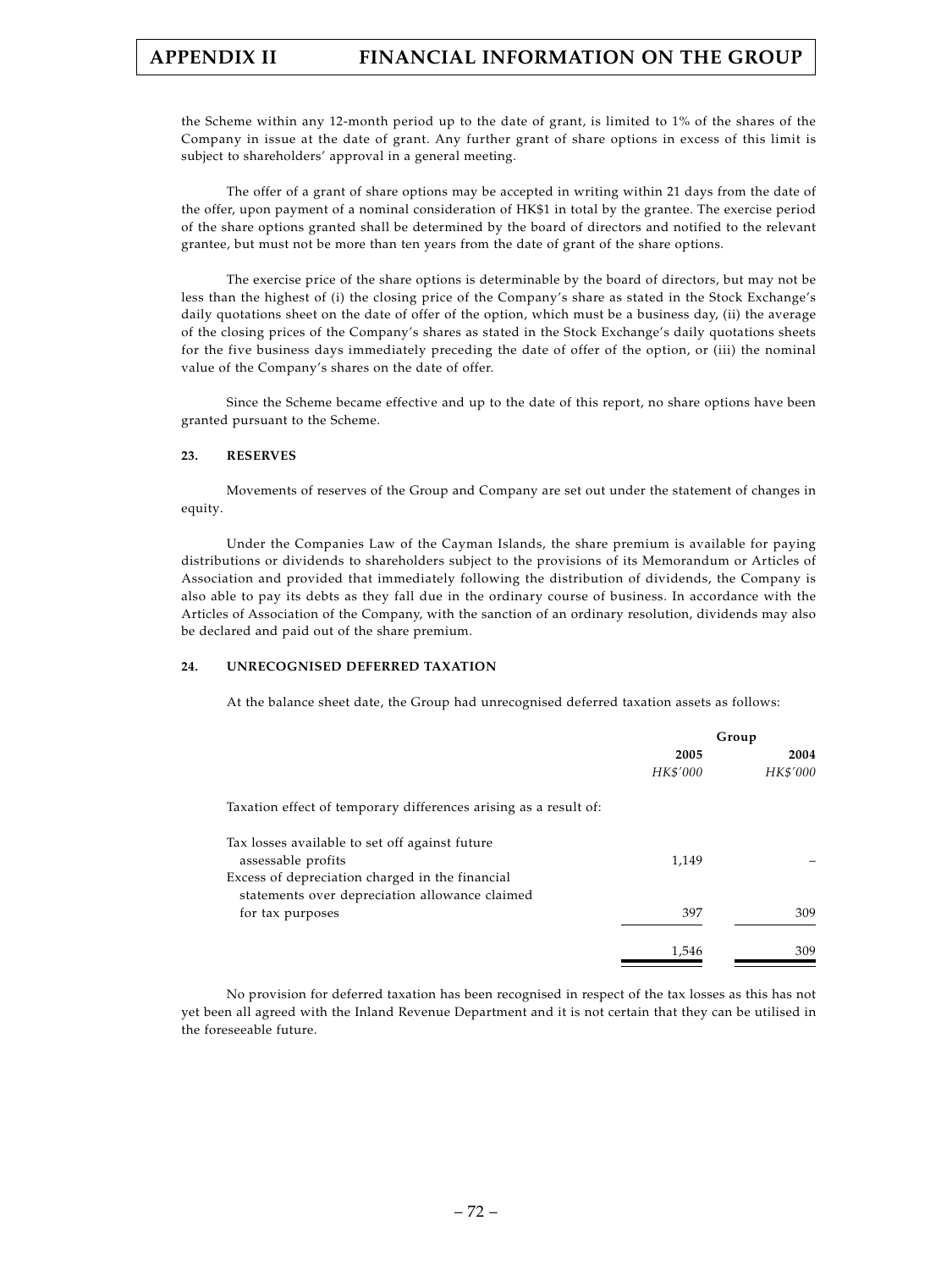No provision for deferred taxation has been recognised as the amount is insignificant. The amount of unrecognised deferred taxation credit for the year is as follows:

|                                                                  | Group    |          |
|------------------------------------------------------------------|----------|----------|
|                                                                  | 2005     | 2004     |
|                                                                  | HK\$'000 | HK\$'000 |
| Taxation effect of temporary differences arising as a result of: |          |          |
| Tax losses available to set off against future                   |          |          |
| assessable profits                                               | 1,149    |          |
| Excess of depreciation charged in the financial                  |          |          |
| statements over depreciation allowance                           |          |          |
| claimed for tax purposes                                         | 88       | 54       |
|                                                                  | 1,237    | 54       |

The Group had no significant unrecognised deferred taxation at the balance sheet date.

#### **25. RELATED PARTY TRANSACTIONS**

In addition to the related party transactions disclosed elsewhere in the financial statements, the following significant related party transactions were carried out in the normal course of the Group's business:

|     |                                  | 2005     | 2004     |
|-----|----------------------------------|----------|----------|
|     |                                  | HK\$'000 | HK\$'000 |
| (a) | Purchases from a related company |          | .774     |

- (b) During the year ended 31 March 2005, there was no (2004: HK\$3,120,000) corporate guarantee given by a related company for the banking facilities granted to a subsidiary of the Group.
- *Note:* The related companies in the transactions (a) and (b) are a subsidiary and an immediate holding company of the minority shareholder of a subsidiary of the Group respectively.

#### **26. CONTINGENT LIABILITIES**

|                                                                    |          | Group    |          | Company  |
|--------------------------------------------------------------------|----------|----------|----------|----------|
|                                                                    | 2005     | 2004     | 2005     | 2004     |
|                                                                    | HK\$'000 | HK\$'000 | HK\$'000 | HK\$'000 |
| Guarantees given on the banking<br>facilities granted and utilised |          |          |          |          |
| by subsidiaries                                                    |          |          | 9,738    | 9,483    |
| Bills discount with recourse                                       | 76       | 100      |          |          |
|                                                                    | 76       | 100      | 9,738    | 9,483    |

#### **27. COMMITMENTS**

#### **(a) Operating lease arrangements**

The Group leases certain of its office premises, warehouses, retail shops and department store counters under non-cancellable operating lease arrangements with lease terms ranging from one to three years.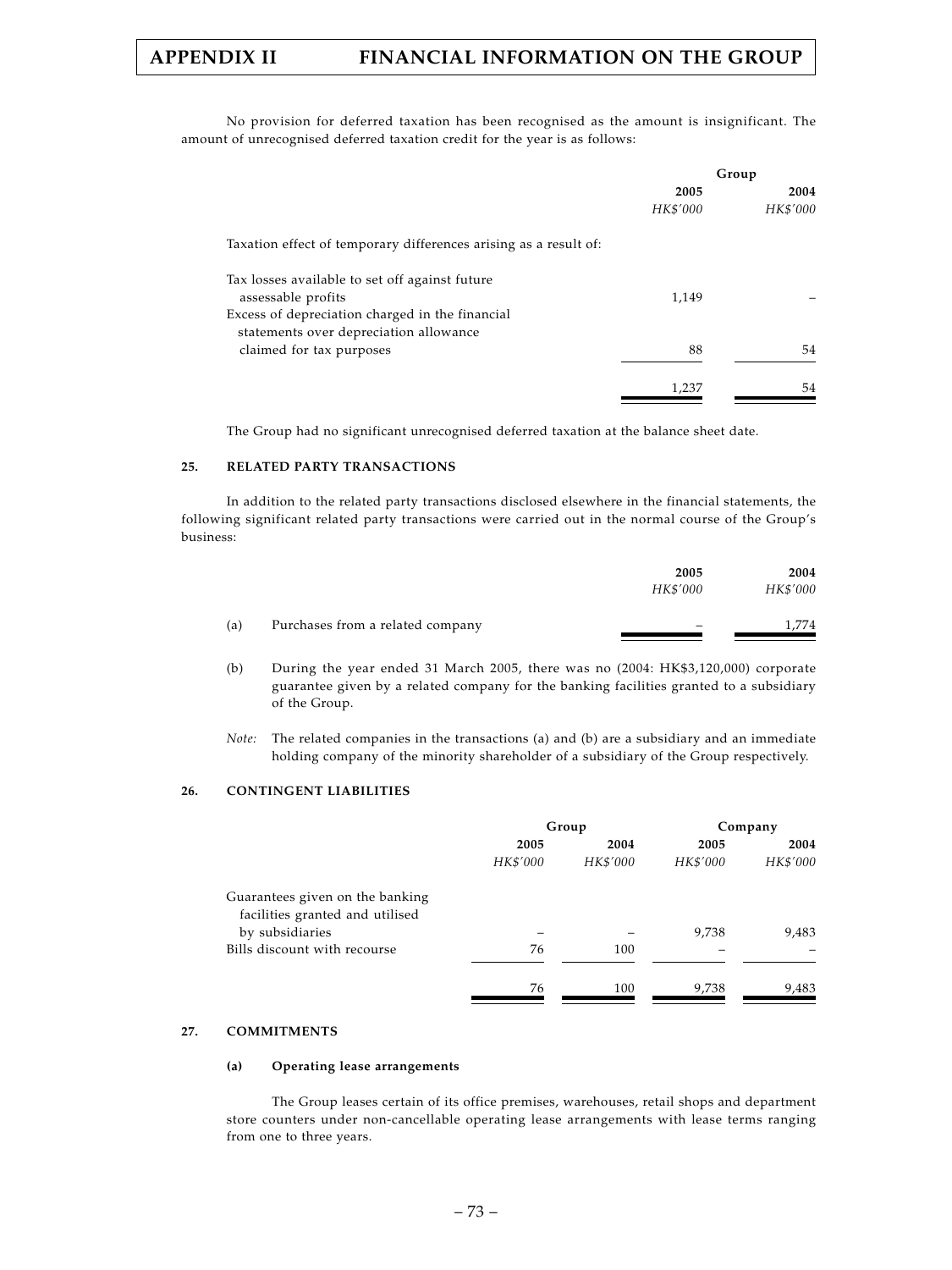At 31 March 2005, the Group had total future minimum lease payments in respect of noncancellable operating leases for land and buildings falling due as follows:

|          | Group    |
|----------|----------|
| 2005     | 2004     |
| HK\$'000 | HK\$'000 |
| 8,498    | 4,068    |
| 3,582    | 2,793    |
| 12,080   | 6,861    |
|          |          |

#### **(b) Capital commitments**

|                                 |          | Group    |
|---------------------------------|----------|----------|
|                                 | 2005     | 2004     |
|                                 | HK\$'000 | HK\$'000 |
| Contracted but not provided for |          | 137      |

Save for the operating lease commitments and capital commitments above, at the balance sheet date, neither the Group, nor the Company had significant commitments.

#### **28. ULTIMATE HOLDING COMPANY**

The directors regard Wise New Management Limited, a company incorporated in the British Virgin Islands, as being the ultimate holding company.

#### **29. COMPARATIVE FIGURES**

Certain comparative figures have been reclassified to conform with the current year's presentation of the financial statements.

## **30. APPROVAL OF THE FINANCIAL STATEMENTS**

The financial statements were approved and authorised for issue by the board of directors on 31 May 2005.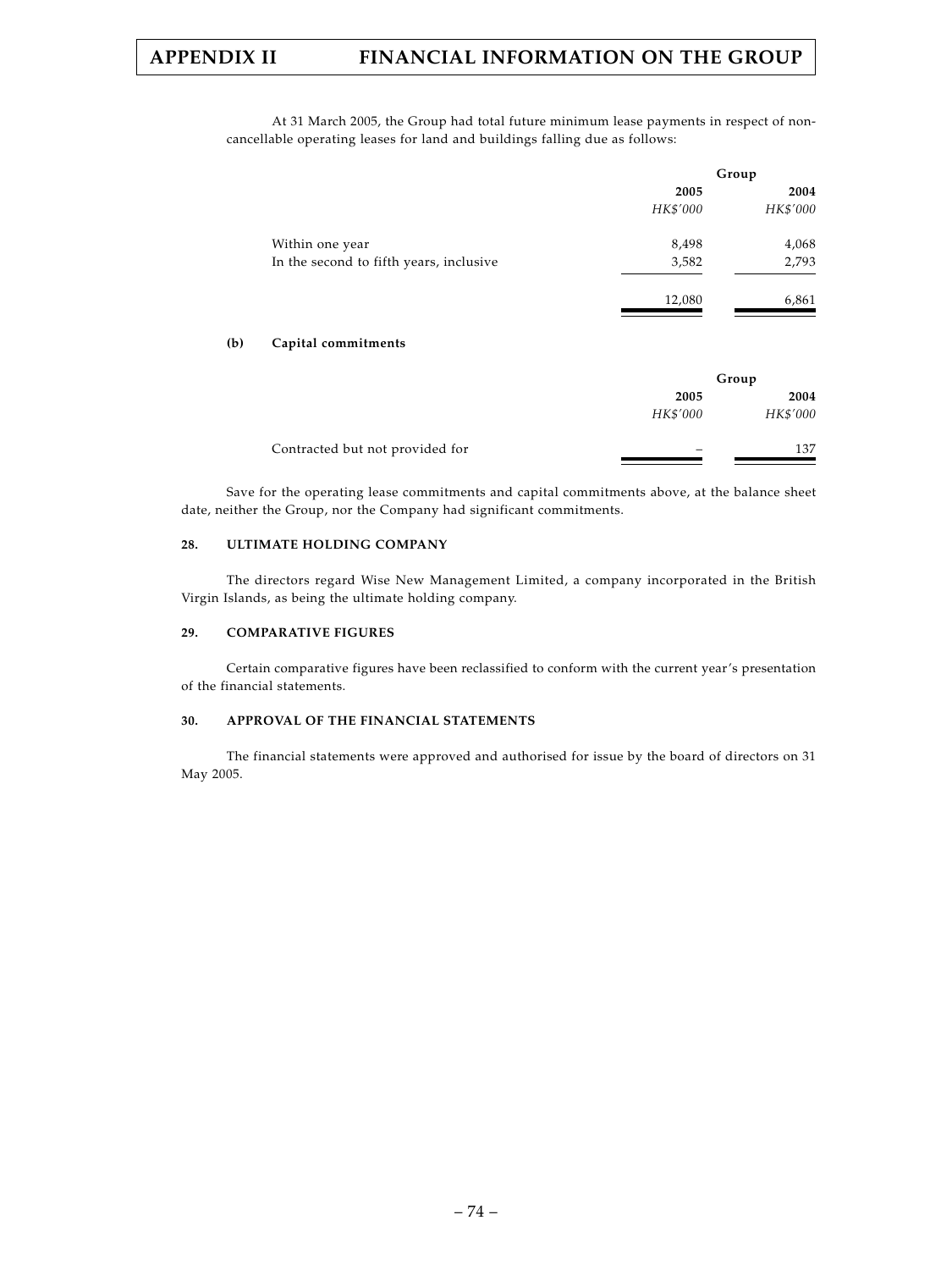## **D. INTERIM AND THIRD QUARTERLY RESULTS**

Set out below are the unaudited consolidated interim financial statements of the Group for the six months ended 30 September 2005 and for the nine months ended 31 December 2005 together with the comparative figures as extracted from the 2005 half yearly report and the 2005 third quarterly report of the Company.

# **Consolidated Income Statement – Unaudited**

*For the six months ended 30 September 2005*

|                                |                | Six months ended<br>30 September |                 | Three months ended<br>30 September |                 |  |
|--------------------------------|----------------|----------------------------------|-----------------|------------------------------------|-----------------|--|
|                                |                | 2005                             | 2004            | 2005                               | 2004            |  |
|                                |                | (Unaudited)                      | (Unaudited)     | (Unaudited)                        | (Unaudited)     |  |
|                                | Notes          | HK\$'000                         | HK\$'000        | HK\$'000                           | HK\$'000        |  |
| <b>TURNOVER</b>                | $\overline{2}$ | 35,780                           | 33,956          | 18,406                             | 17,764          |  |
| Cost of goods sold             |                | (18, 400)                        | (17, 466)       | (9,908)                            | (8, 826)        |  |
| Gross profit                   |                | 17,380                           | 16,490          | 8,498                              | 8,938           |  |
| Other revenue                  |                | 1,187                            | 383             | 928                                |                 |  |
| Selling and distribution costs |                | (12, 227)                        | (10, 401)       | (6,027)                            | (5,700)         |  |
| Administrative expenses        |                | (6, 106)                         | (7,306)         | (3,307)                            | (4,592)         |  |
| PROFIT/(LOSS) FROM             |                |                                  |                 |                                    |                 |  |
| <b>OPERATIONS</b>              |                | 234                              | (834)           | 92                                 | (1, 354)        |  |
| Finance costs                  |                | (291)                            | (280)           | (149)                              | (140)           |  |
| <b>LOSS BEFORE TAX</b>         | $\mathfrak{Z}$ | (57)                             | (1, 114)        | (57)                               | (1, 494)        |  |
| Taxation                       | $\sqrt{4}$     |                                  | (8)             |                                    | 23              |  |
| <b>LOSS BEFORE MINORITY</b>    |                |                                  |                 |                                    |                 |  |
| <b>INTERESTS</b>               |                | (57)                             | (1, 122)        | (57)                               | (1, 471)        |  |
| Minority interests             |                |                                  | (95)            |                                    |                 |  |
| NET LOSS ATTRIBUTABLE          |                |                                  |                 |                                    |                 |  |
| TO SHAREHOLDERS                |                | (57)                             | (1, 217)        | (57)                               | (1, 471)        |  |
| <b>DIVIDEND</b>                | 6              |                                  |                 |                                    |                 |  |
|                                |                |                                  |                 |                                    |                 |  |
| <b>LOSS PER SHARE</b>          | 5              |                                  |                 |                                    |                 |  |
| Basic                          |                | $HK(0.01)$ cent                  | $HK(0.30)$ cent | $HK(0.01)$ cent                    | $HK(0.37)$ cent |  |
| Diluted                        |                | N/A                              | N/A             | N/A                                | N/A             |  |

*Note:* For each of the periods ended 30 September 2004 and 2005, there is no extraordinary or exceptional items noted.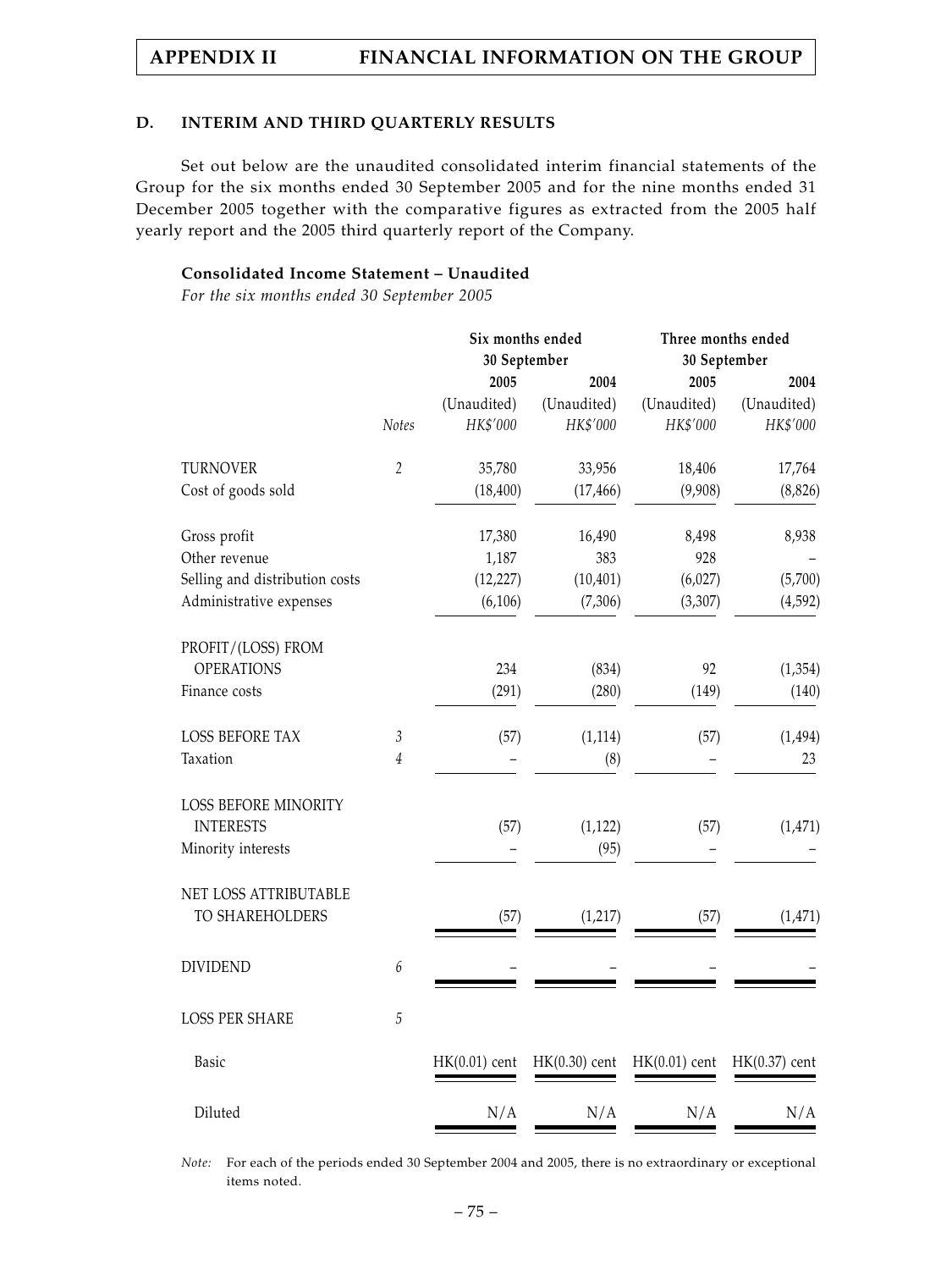# **Condensed Consolidated Balance Sheet – unaudited**

|                                                      | <b>Notes</b> | As at<br>30 September<br>2005<br>(Unaudited)<br>HK\$'000 | As at<br>31 March<br>2005<br>(Audited)<br>HK\$'000 |
|------------------------------------------------------|--------------|----------------------------------------------------------|----------------------------------------------------|
|                                                      |              |                                                          |                                                    |
| NON-CURRENT ASSETS<br>Fixed assets                   |              | 5,360                                                    | 6,166                                              |
| Long-term investments                                |              | 830                                                      | 830                                                |
| Rental and sundry deposits                           |              | 2,392                                                    | 1,723                                              |
|                                                      |              | 8,582                                                    | 8,719                                              |
|                                                      |              |                                                          |                                                    |
| <b>CURRENT ASSETS</b>                                |              |                                                          |                                                    |
| Short-term investments                               | 9            | 934                                                      | 1,434                                              |
| Inventories<br>Accounts receivable                   | 7            | 3,339                                                    | 3,023                                              |
| Prepayments, deposits and other receivables          |              | 7,874<br>1,152                                           | 6,591<br>2,144                                     |
| Due from a minority shareholder                      |              | 360                                                      | 360                                                |
| Taxes refundable                                     |              | 28                                                       | 28                                                 |
| Pledged bank deposits                                |              | 2,770                                                    | 2,742                                              |
| Cash and bank balances                               |              | 532                                                      | 1,527                                              |
|                                                      |              | 16,989                                                   | 17,849                                             |
| <b>CURRENT LIABILITIES</b>                           |              |                                                          |                                                    |
| Accounts payable                                     | 8            | 4,509                                                    | 3,418                                              |
| Accrued expenses and other payables                  |              | 1,253                                                    | 1,317                                              |
| Amount due to ultimate holding company               |              | 88                                                       |                                                    |
| Taxes payable                                        |              | 167                                                      | 167                                                |
| Bill payable - secured                               |              | 2,394                                                    | 4,381                                              |
| Bank overdrafts - secured                            |              | 3,679                                                    | 3,810                                              |
| Short-term bank loans - secured                      |              | 600                                                      | 600                                                |
| Current portion of long-term bank loans<br>- secured |              | 177                                                      | 947                                                |
| Current portion of other loans                       |              | 500                                                      |                                                    |
|                                                      |              | 13,367                                                   | 14,640                                             |
|                                                      |              |                                                          |                                                    |
| NET CURRENT ASSETS                                   |              | 3,622                                                    | 3,209                                              |
| TOTAL ASSETS LESS CURRENT LIABILITIES                |              | 12,204                                                   | 11,928                                             |
| NON-CURRENT LIABILITIES                              |              |                                                          |                                                    |
| Long-term other loans                                |              | 333                                                      |                                                    |
|                                                      |              | 11,871                                                   | 11,928                                             |
| MINORITY INTERESTS                                   |              | (121)                                                    | (121)                                              |
|                                                      |              | 11,750                                                   | 11,807                                             |
| <b>CAPITAL AND RESERVES</b>                          |              |                                                          |                                                    |
| Share capital                                        |              | 4,000                                                    | 4,000                                              |
| Reserves                                             |              | 7,750                                                    | 7,807                                              |
|                                                      |              | 11,750                                                   | 11,807                                             |
|                                                      |              |                                                          |                                                    |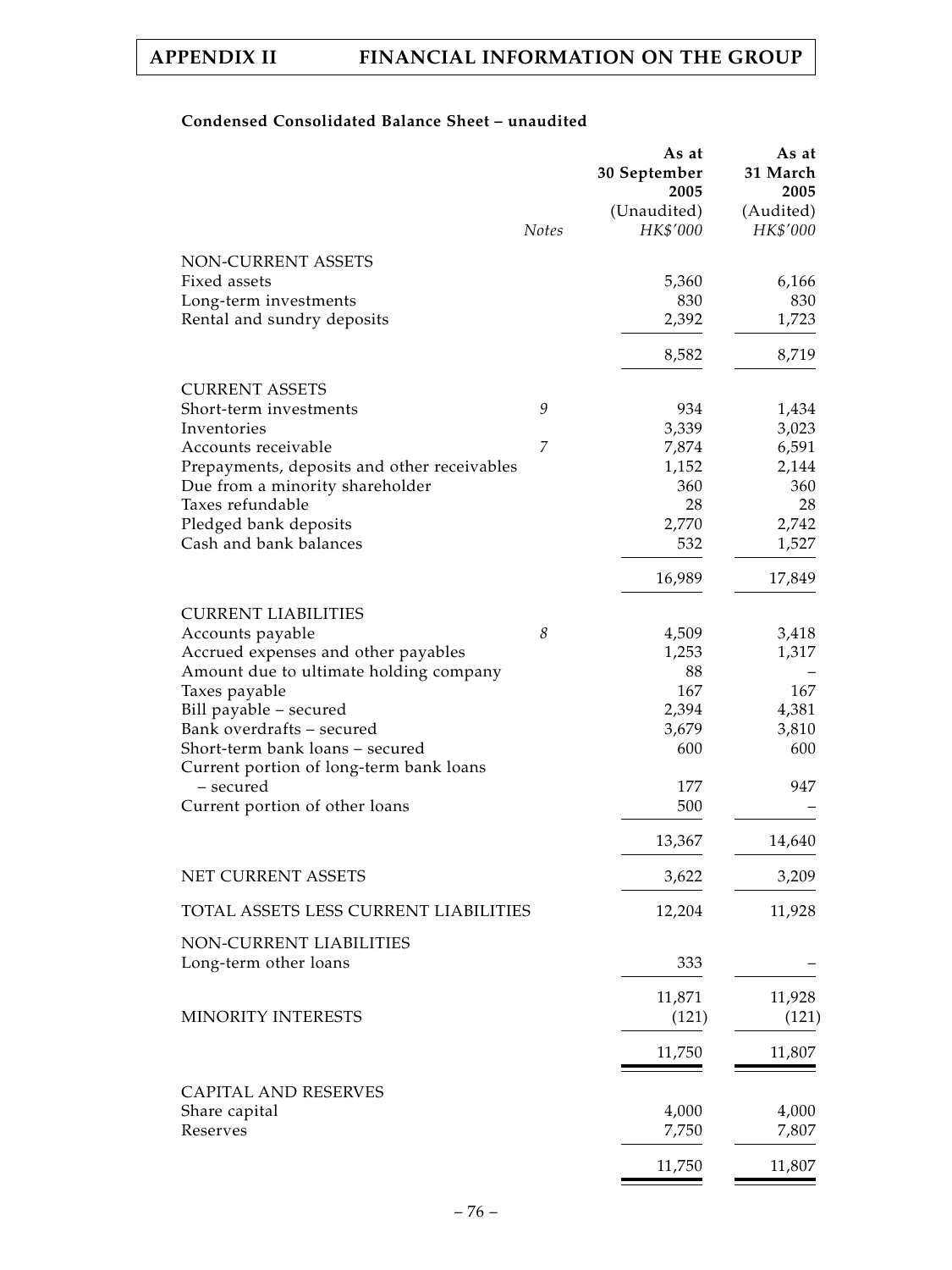# **Consolidated Cash Flow Statement**

|                                                             | Six months<br>ended | Six months<br>ended |
|-------------------------------------------------------------|---------------------|---------------------|
|                                                             | 30 September        | 30 September        |
|                                                             | 2005                | 2004                |
|                                                             | (Unaudited)         | (Unaudited)         |
|                                                             | HK\$'000            | HK\$'000            |
| Net cash (outflow)/inflow from                              |                     |                     |
| operating activities                                        | (393)               | 558                 |
| Net cash outflow from investing activities                  | (534)               | (3,548)             |
| Net cash inflow from financing activities                   | 63                  | 12                  |
| DECREASE IN CASH AND CASH EQUIVALENTS                       | (864)               | (2,978)             |
| Cash and cash equivalents at beginning of period            | (2,283)             | 3,121               |
| CASH AND CASH EQUIVALENTS                                   |                     |                     |
| AT END OF PERIOD                                            | (3, 147)            | 143                 |
| ANALYSIS OF BALANCES OF CASH AND<br><b>CASH EQUIVALENTS</b> |                     |                     |
| Cash and bank balances                                      | 532                 | 3,912               |
| Bank overdrafts                                             | (3,679)             | (3,769)             |
|                                                             | (3, 147)            | 143                 |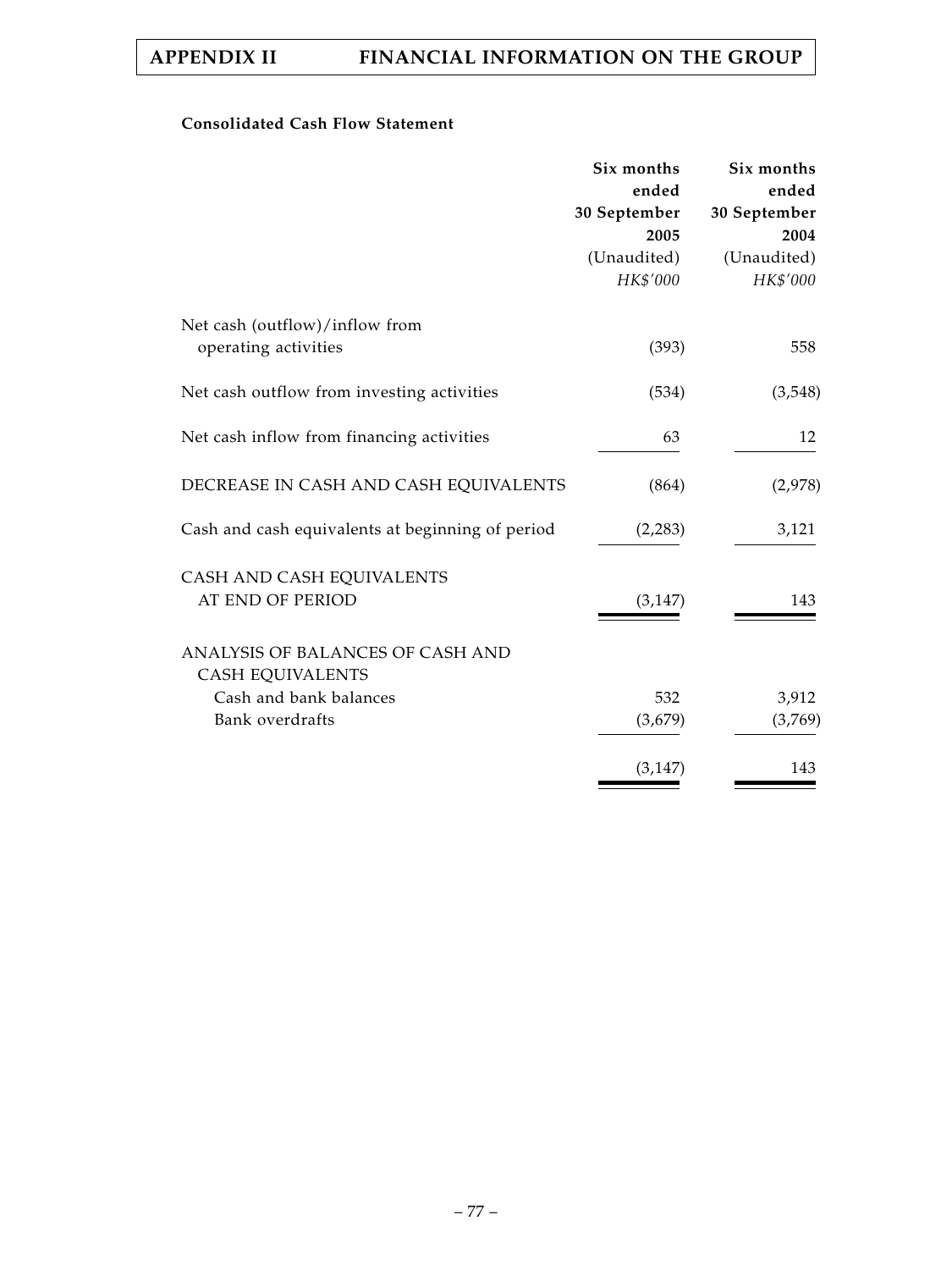# **Consolidated Statement of Changes in Equity – Unaudited**

|                         |              |             | Retained<br>earnings/ |             |
|-------------------------|--------------|-------------|-----------------------|-------------|
|                         | <b>Share</b> | Share       | (Accumulated          |             |
|                         | capital      | premium     | losses)               | Total       |
|                         | (Unaudited)  | (Unaudited) | (Unaudited)           | (Unaudited) |
|                         | HK\$'000     | HK\$'000    | HK\$'000              | HK\$'000    |
| At 1 April 2004         | 4,000        | 13,703      | 4,149                 | 21,852      |
| Net loss for the period |              |             | (1,217)               | (1,217)     |
| At 30 September 2004    | 4,000        | 13,703      | 2,932                 | 20,635      |
| At 1 April 2005         | 4,000        | 13,703      | (5,896)               | 11,807      |
| Net loss for the period |              |             | (57)                  | (57)        |
| At 30 September 2005    | 4,000        | 13,703      | (5,953)               | 11,750      |

*Notes:*

### **1. BASIS OF PREPARATION**

The unaudited consolidated interim accounts have been prepared under the historical cost convention and in accordance with accounting principles generally accepted in Hong Kong, comply with accounting standards issued by the Hong Kong Institute of Certified Public Accountants (the "HKICPA"), the disclosure requirements of the GEM Listing Rules and the Hong Kong Companies Ordinance. The accounting policies adopted are consistent with those set out in the annual financial statements for the year ended 31 March 2005.

In 2004, the HKICPA issued a number of new or revised Hong Kong Accounting Standards and Hong Kong Financial Reporting Standards (the "new HKFRSs") which are effective for accounting periods beginning on or after 1 January 2005. The Group has adopted the new HKFRSs in the preparation of accounts for the period from 1 April 2005 onwards. The adoption of the new HKFRSs had no material impact on the Group's results of operations and financial position.

All significant transactions and balances within the Group have been eliminated on consolidation.

## **2. TURNOVER AND SEGMENT INFORMATION**

Turnover represents the aggregate of the net invoiced value of goods sold, after allowances for returns and trade discounts.

The Group's operating businesses are structured and managed separately, according to the nature of their operations and the products and services they provided. Each of the Group's business segments represents a strategic business unit that offers products and services which are subject to risks and returns that are different from those of other business segments. Details of the business segments are summarised as follows: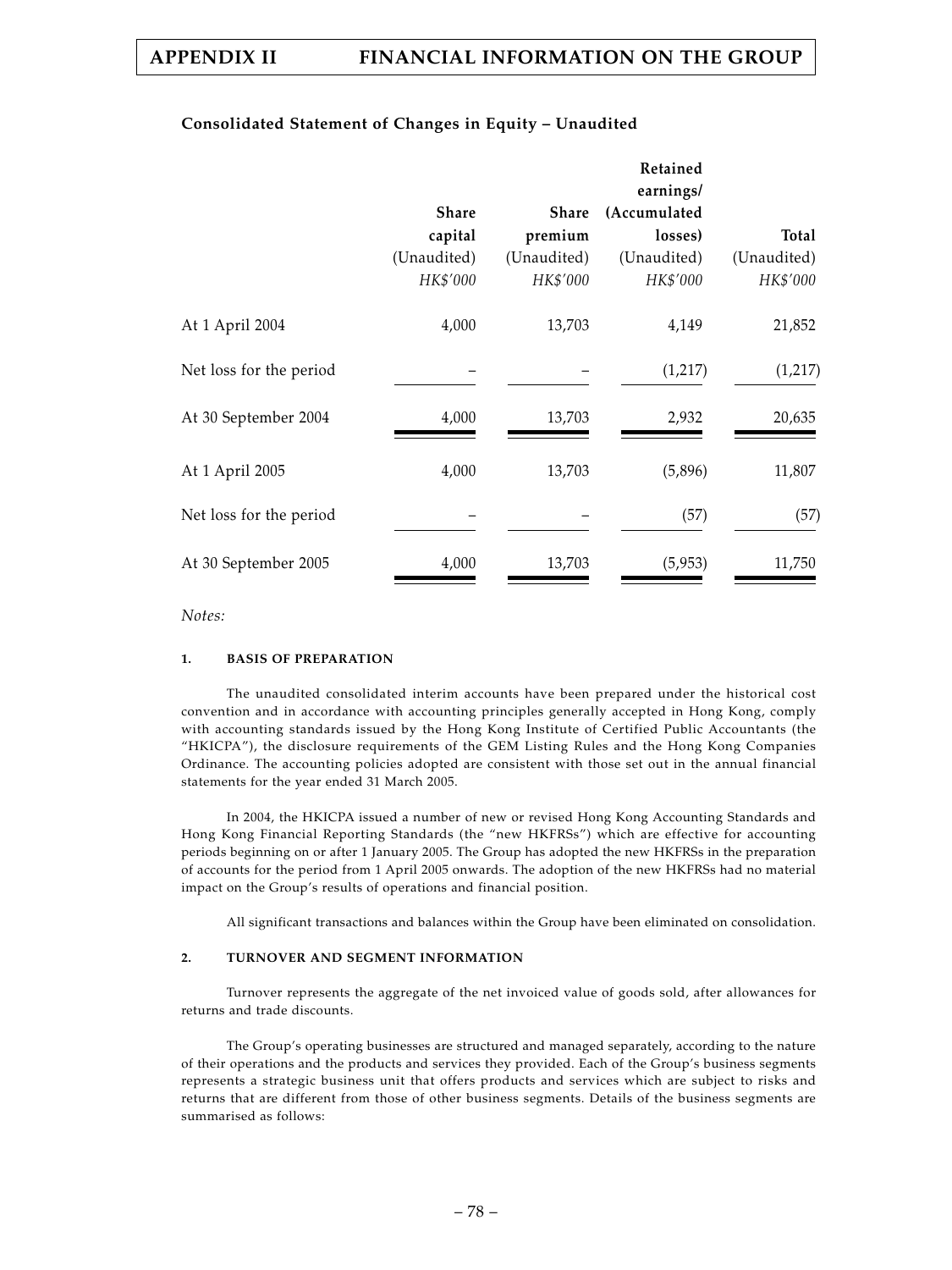- (a) the retail segment represents the selling of bags and accessories via retail shops and department store counters;
- (b) the wholesale segment represents the selling of bags and accessories via agents and distributors; and
- (c) the corporate segment represents investment holding.

#### **(a) Business segments**

The following tables present revenue, results and certain assets, liabilities and expenditure information for the Group's business segments.

|                                                                      | Six months ended 30 September |          |           |          |                                                                                     |          |                                     |          |
|----------------------------------------------------------------------|-------------------------------|----------|-----------|----------|-------------------------------------------------------------------------------------|----------|-------------------------------------|----------|
|                                                                      | Retail                        |          | Wholesale |          | Corporate                                                                           |          | Consolidated                        |          |
|                                                                      | 2005                          | 2004     | 2005      | 2004     | 2005                                                                                | 2004     | 2005                                | 2004     |
|                                                                      | HK\$'000                      | HK\$'000 | HK\$'000  | HK\$'000 | (Unaudited) (Unaudited) (Unaudited) (Unaudited) (Unaudited) (Unaudited)<br>HK\$'000 | HK\$'000 | (Unaudited) (Unaudited)<br>HK\$'000 | HK\$'000 |
| Segment revenue:                                                     |                               |          |           |          |                                                                                     |          |                                     |          |
| Sales to external                                                    |                               |          |           |          |                                                                                     |          |                                     |          |
| customers                                                            | 21,490                        | 19,858   | 14,290    | 14,098   |                                                                                     |          | 35,780                              | 33,956   |
| Segment results                                                      | 3,421                         | 2,487    | 1,649     | 964      | (4,836)                                                                             | (4,285)  | 234                                 | (834)    |
| Finance costs                                                        |                               |          |           |          |                                                                                     |          | (291)                               | (280)    |
| Loss before tax                                                      |                               |          |           |          |                                                                                     |          | (57)                                | (1, 114) |
| Taxation                                                             |                               |          |           |          |                                                                                     |          |                                     | (8)      |
| Loss before minority<br>interests                                    |                               |          |           |          |                                                                                     |          | (57)                                | (1, 122) |
| Minority interests                                                   |                               |          |           |          |                                                                                     |          |                                     | (95)     |
| Net loss from ordinary<br>activities attributable<br>to shareholders |                               |          |           |          |                                                                                     |          | (57)                                | (1, 217) |
| <b>BALANCE SHEET</b>                                                 |                               |          |           |          |                                                                                     |          |                                     |          |
| <b>ASSETS</b>                                                        |                               |          |           |          |                                                                                     |          |                                     |          |
| Segment assets                                                       | 7,381                         | 7,277    | 12,785    | 17,659   | 5,405                                                                               | 12,543   | 25,571                              | 37,479   |
| <b>LIABILITIES</b>                                                   |                               |          |           |          |                                                                                     |          |                                     |          |
| Segment liabilities                                                  | 2,578                         | 3,270    | 1,451     | 2,028    | 9,671                                                                               | 11,424   | 13,700                              | 16,722   |
| Other segment                                                        |                               |          |           |          |                                                                                     |          |                                     |          |
| information:<br>Depreciation                                         | 325                           | 284      | 481       | 359      | 76                                                                                  | 111      | 882                                 | 754      |
| Capital expenditure                                                  | 6                             | 535      |           | 2,606    | 71                                                                                  | 428      | 77                                  | 3,569    |

#### **(b) Geographical segments**

The following table presents revenue, certain assets and expenditure information for the Group's geographical segments.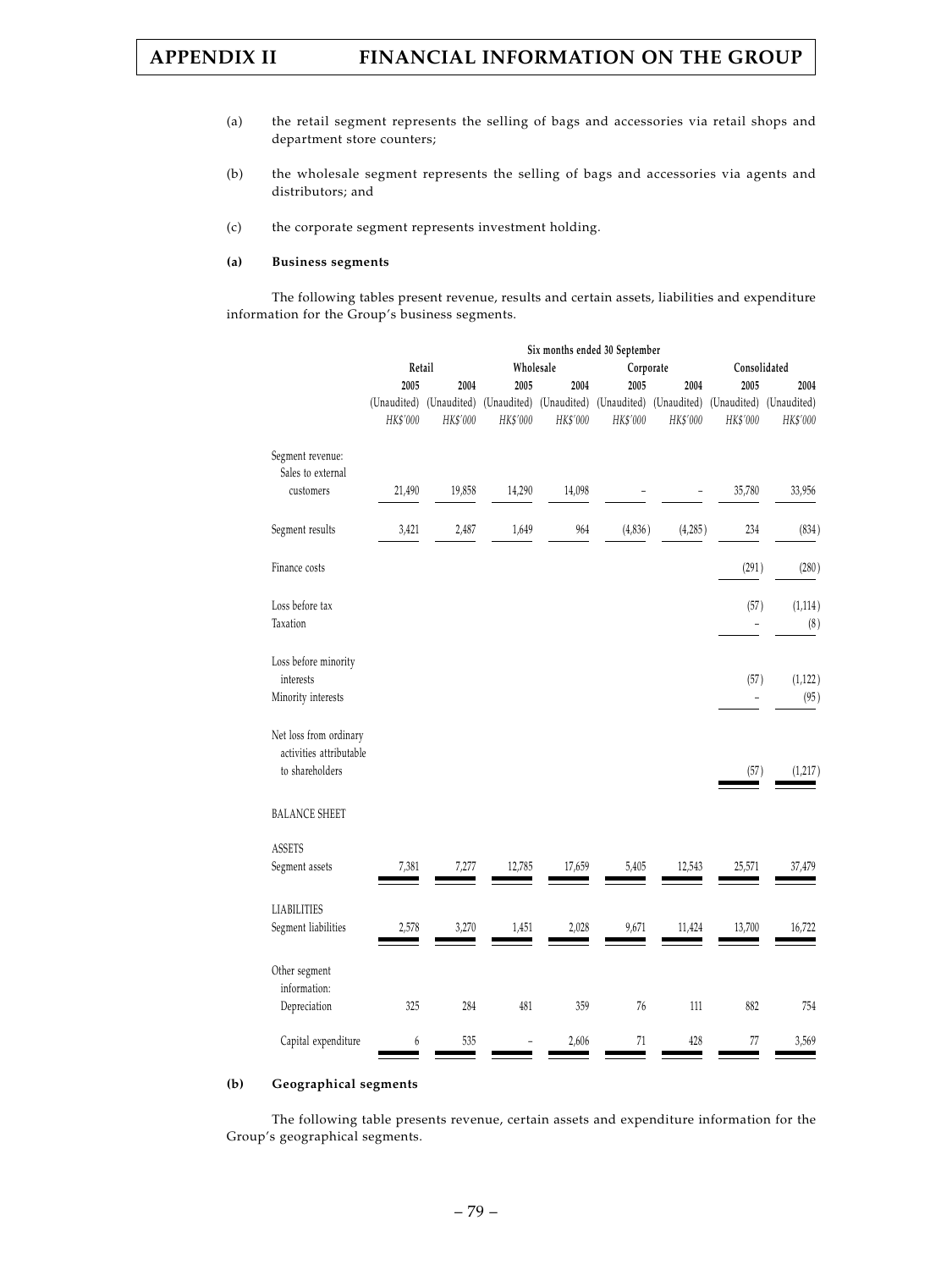|                                                       |                         |           |                                                                                                                                                 |                                                                       |          |          | Six months ended 30 September |          |          |          |              |          |
|-------------------------------------------------------|-------------------------|-----------|-------------------------------------------------------------------------------------------------------------------------------------------------|-----------------------------------------------------------------------|----------|----------|-------------------------------|----------|----------|----------|--------------|----------|
|                                                       |                         | Hong Kong |                                                                                                                                                 | People's Republic<br>of China ("PRC")<br>(not including<br>Hong Kong) |          | Taiwan   | Singapore                     |          |          | Other    | Consolidated |          |
|                                                       | 2005                    | 2004      | 2005                                                                                                                                            | 2004                                                                  | 2005     | 2004     | 2005                          | 2004     | 2005     | 2004     | 2005         | 2004     |
|                                                       | (Unaudited)<br>HK\$'000 | HK\$'000  | (Unaudited) (Unaudited) (Unaudited) (Unaudited) (Unaudited) (Unaudited) (Unaudited) (Unaudited) (Unaudited) (Unaudited) (Unaudited)<br>HK\$'000 | HK\$'000                                                              | HK\$'000 | HK\$'000 | HK\$'000                      | HK\$'000 | HK\$'000 | HK\$'000 | HK\$'000     | HK\$'000 |
| Segment revenue:<br>Sales to<br>external<br>customers | 26,211                  | 25,268    | 2,409                                                                                                                                           | 1,411                                                                 | 5,922    | 5,873    | 1,026                         | 950      | 212      | 454      | 35,780       | 33,956   |
| Other segment<br>information:<br>Segment assets       | 16,329                  | 20,896    | 5,290                                                                                                                                           | 13,110                                                                | 3,918    | 3,244    | 34                            | 229      |          |          | 25,571       | 37,479   |
| Capital<br>expenditure                                | 72                      | 719       |                                                                                                                                                 | 2,606                                                                 | 5        | 244      |                               |          |          |          | 77           | 3,569    |

#### **3. LOSS BEFORE TAX**

The Group's loss before tax is arrived at after charging:

|                            |              | Six months ended | Three months ended |              |  |
|----------------------------|--------------|------------------|--------------------|--------------|--|
|                            |              | 30 September     |                    | 30 September |  |
|                            | 2005<br>2004 |                  | 2005               | 2004         |  |
|                            | (Unaudited)  | (Unaudited)      | (Unaudited)        | (Unaudited)  |  |
|                            | HK\$'000     | HK\$'000         | HK\$'000           | HK\$'000     |  |
| Interest on overdrafts and |              |                  |                    |              |  |
| bank loans                 | 291          | 280              | 149                | 140          |  |
| Depreciation               | 882          | 754              | 456                | 357          |  |

#### **4. TAXATION**

No provision for taxation has been made (three and six months ended 30 September 2004: 17.5%) as the Group has an estimated loss for Hong Kong profits tax purposes in the current periods. Taxes on profits assessable in other jurisdictions have been calculated at the rates of tax prevailing in the places in which the Group operates, based on existing legislation, interpretation and practices in respect thereof.

#### **5. LOSS PER SHARE**

The calculations of basic loss per share for the three and six months ended 30 September 2005 are based on the unaudited consolidated net loss attributable to shareholders for the three and six months ended 30 September 2005 of approximately HK\$57,000 and HK\$57,000 respectively (three and six months ended 30 September 2004: net loss attributable to shareholders of approximately HK\$1,471,000 and HK\$1,217,000 respectively) and on 400,000,000 shares in issue during the three and six months ended 30 September 2005 (three and six months ended 30 September 2004: 400,000,000 shares).

Diluted loss per share for the three and six months ended 30 September 2005 and the corresponding periods in 2004 have not been disclosed as no dilutive events existed during those periods.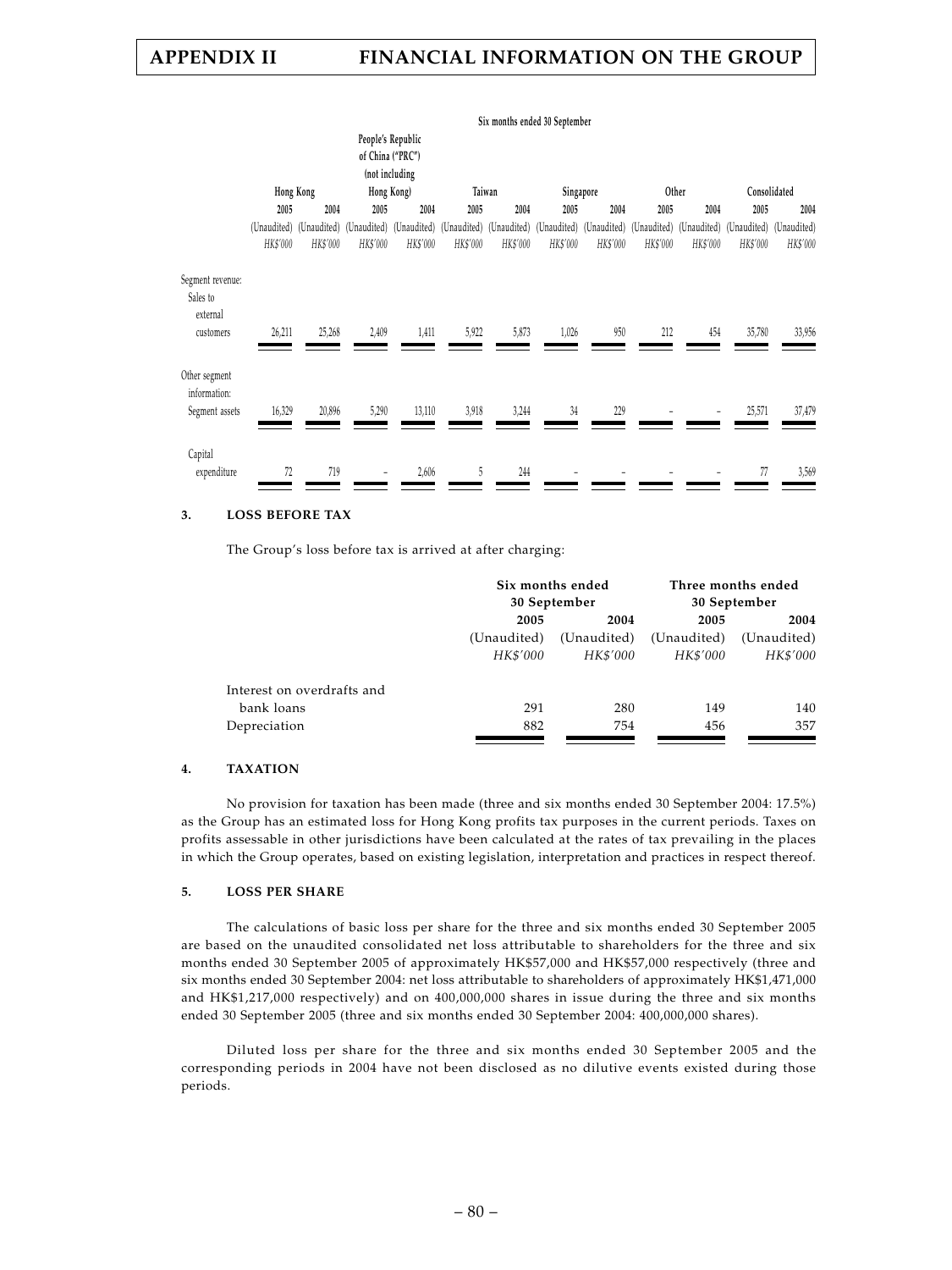#### **6. DIVIDEND**

The Board does not recommend the payment of an interim dividend for the six months ended 30 September 2005 (six months ended 30 September 2004: Nil).

#### **7. ACCOUNTS RECEIVABLE**

The Group's trading terms with its customers are mainly on credit, which generally have credit terms of up to 90 days (six months ended 30 September 2004: 90 days). The Group seeks to maintain strict control over its outstanding receivables to minimise credit risk. Overdue balances are reviewed regularly by senior management.

Aged analysis of the Group's accounts receivable as at the balance sheet dates based on the goods delivery date is as follows:

|                | 30 September<br>2005 | 31 March<br>2005 |
|----------------|----------------------|------------------|
|                | (Unaudited)          | (Audited)        |
|                | HK\$'000             | HK\$'000         |
| Within 90 days | 6,460                | 5,570            |
| 91-180 days    | 1,394                | 1,013            |
| 181-365 days   | 14                   | 4                |
| Over 1 year    | 6                    | 4                |
|                | 7,874                | 6,591            |

#### **8. ACCOUNTS PAYABLE**

Aged analysis of the Group's accounts payable as at the balance sheet dates based on the goods receipt date is as follows:

|                | 30 September | 31 March  |
|----------------|--------------|-----------|
|                | 2005         | 2005      |
|                | (Unaudited)  | (Audited) |
|                | HK\$'000     | HK\$'000  |
| Within 90 days | 2,137        | 2,748     |
| 91-180 days    | 1,892        | 190       |
| 181-365 days   |              | -         |
| Over 1 year    | 480          | 480       |
|                | 4,509        | 3,418     |

## **9. SHORT-TERM INVESTMENTS**

|                                         | 30 September<br>2005 | 31 March<br>2005 |
|-----------------------------------------|----------------------|------------------|
|                                         | (Unaudited)          | (Audited)        |
|                                         | HK\$'000             | HK\$'000         |
| Equity securities – listed in Hong Kong |                      | 500              |
| Unit trusts, unlisted                   | 934                  | 934              |
|                                         | 934                  | 1,434            |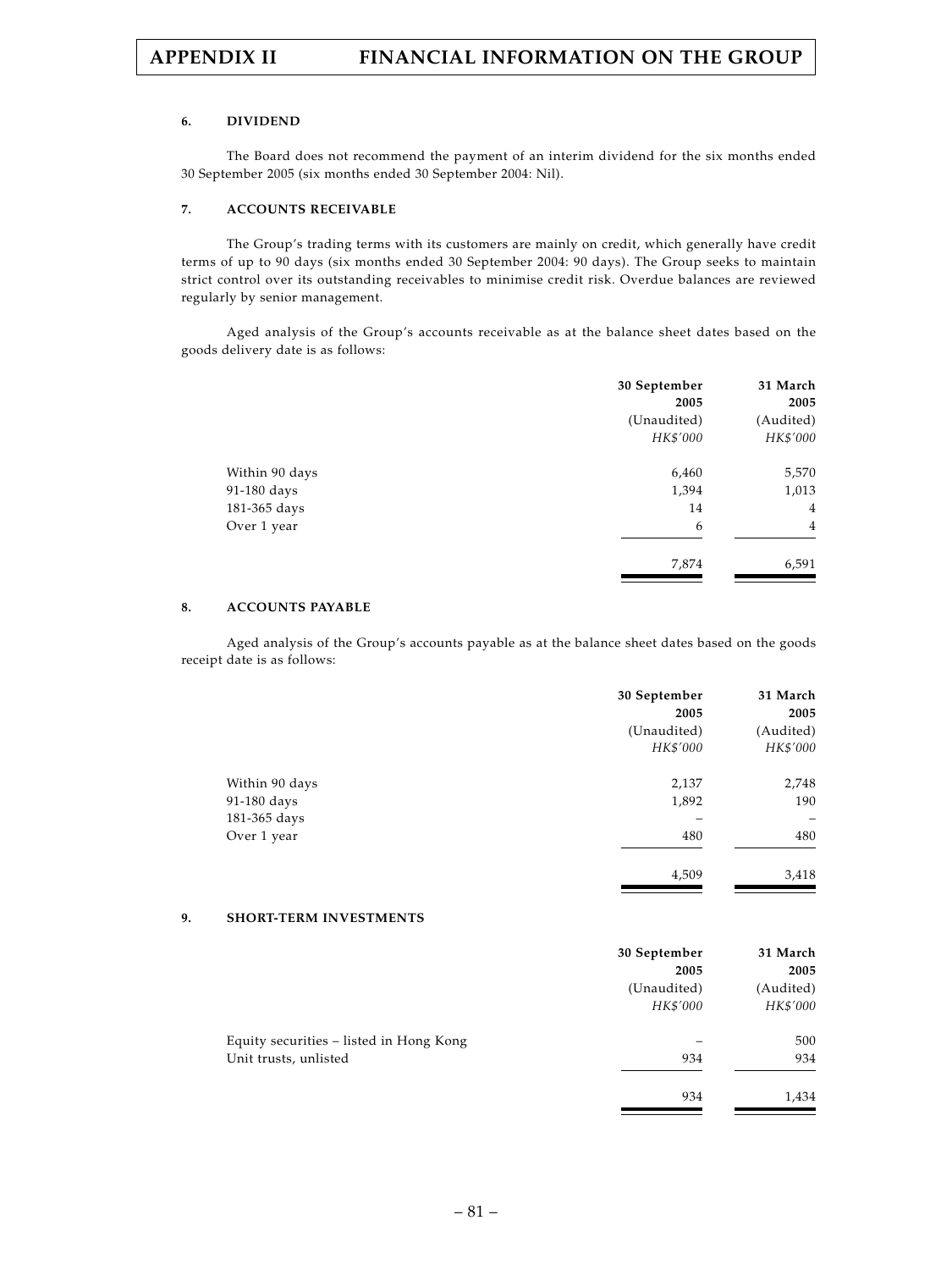# **Consolidated Income Statement – Unaudited**

*For the nine months ended 31 December 2005*

|                                          |                | Nine months ended<br>31 December |                 | Three months ended<br>31 December |                 |
|------------------------------------------|----------------|----------------------------------|-----------------|-----------------------------------|-----------------|
|                                          |                | 2005                             | 2004            | 2005                              | 2004            |
|                                          | Notes          | HK\$'000                         | HK\$'000        | HK\$'000                          | HK\$'000        |
| <b>TURNOVER</b>                          | $\overline{2}$ | 54,154                           | 52,875          | 18,374                            | 18,919          |
| Cost of goods sold                       |                | (28,968)                         | (29, 982)       | (10, 568)                         | (12, 516)       |
| Gross profit                             |                | 25,186                           | 22,893          | 7,806                             | 6,403           |
| Other revenue                            |                | 1,432                            | 476             | 245                               | 93              |
| Selling and distribution costs           |                | (17, 754)                        | (16, 577)       | (5, 527)                          | (6, 175)        |
| Administrative expenses                  |                | (8,710)                          | (11, 773)       | (2,604)                           | (4, 468)        |
| PROFIT/(LOSS) FROM                       |                |                                  |                 |                                   |                 |
| <b>OPERATIONS</b>                        |                | 154                              | (4,981)         | (80)                              | (4, 147)        |
| Finance costs                            |                | (435)                            | (444)           | (144)                             | (164)           |
| LOSS BEFORE TAXATION                     |                | (281)                            | (5, 425)        | (224)                             | (4,311)         |
| Taxation                                 | $\mathfrak{Z}$ | (4)                              | (42)            | (4)                               | (34)            |
| LOSS BEFORE MINORITY<br><b>INTERESTS</b> |                | (285)                            | (5, 467)        | (228)                             | (4,345)         |
| Minority interests                       |                |                                  | (95)            |                                   |                 |
| NET LOSS ATTRIBUTABLE TO                 |                |                                  |                 |                                   |                 |
| <b>SHAREHOLDERS</b>                      |                | (285)                            | (5, 562)        | (228)                             | (4, 345)        |
| <b>DIVIDEND</b>                          | 5              |                                  |                 |                                   |                 |
| <b>LOSS PER SHARE</b>                    | $\it 4$        |                                  |                 |                                   |                 |
| Basic                                    |                | $HK(0.07)$ cent                  | $HK(1.39)$ cent | $HK(0.06)$ cent                   | $HK(1.09)$ cent |
| Diluted                                  |                | N/A                              | N/A             | N/A                               | N/A             |
|                                          |                |                                  |                 |                                   |                 |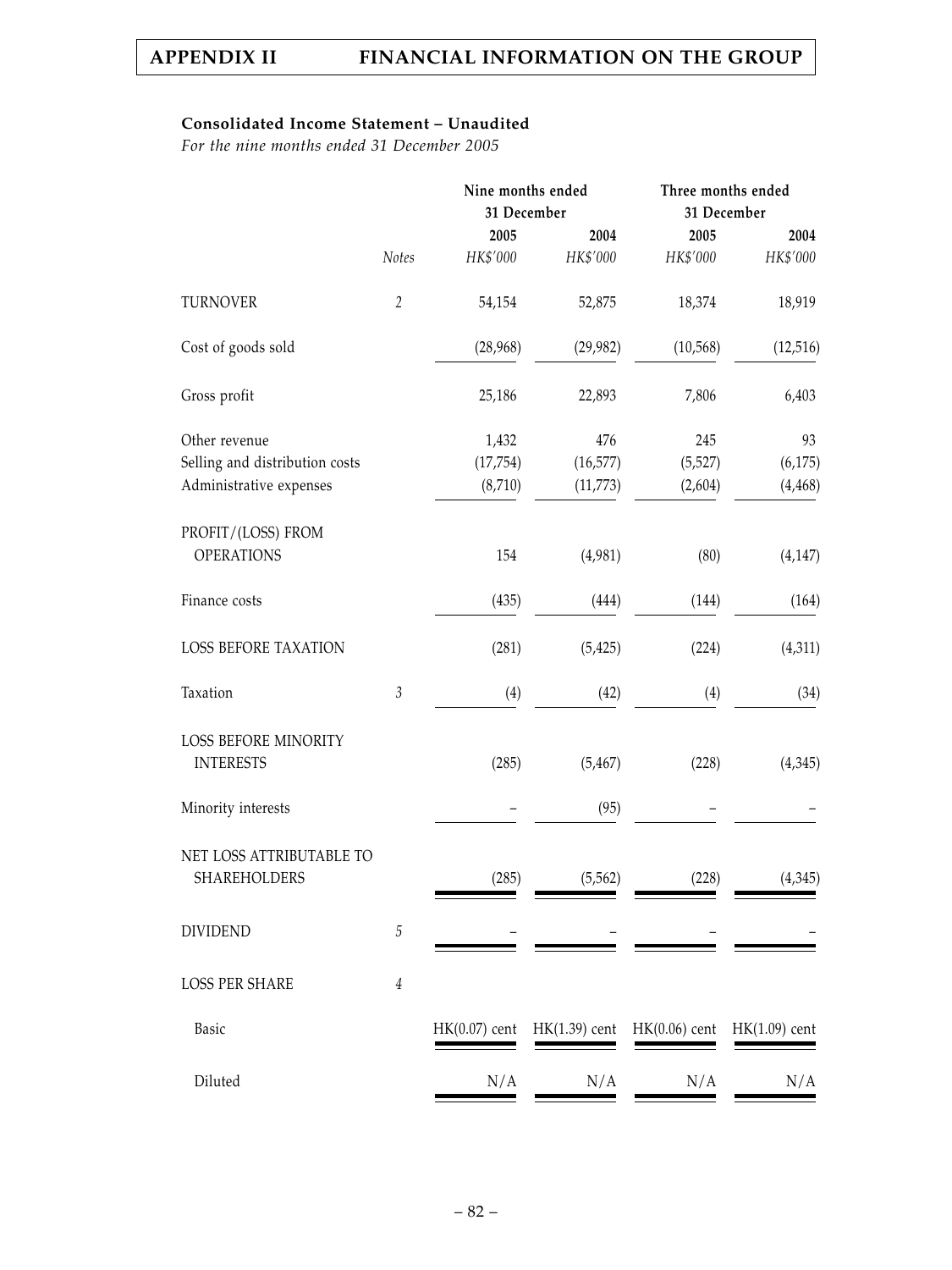*Notes:*

#### **1. BASIS OF PREPARATION**

The unaudited consolidated results have been prepared under the historical cost convention and in accordance with accounting principles generally accepted in Hong Kong, comply with accounting standards issued by the Hong Kong Institute of Certified Public Accountants (the "HKICPA"), the disclosure requirements of the GEM Listing Rules and the Hong Kong Companies Ordinance. The accounting policies adopted are consistent with those set out in the annual financial statements for the year ended 31 March 2005.

The HKICPA has issued a number of new or revised Hong Kong Accounting Standards and Hong Kong Financial Reporting Standards (the "new HKFRSs") which are effective for accounting periods beginning on or after 1 January 2005. The Group has adopted the new HKFRSs in the preparation of accounts for the period from 1 April 2005 onwards. The adoption of the new HKFRSs had no material impact on the Group's results of operations and financial position.

All significant transactions and balances within the Group have been eliminated on consolidation.

#### **2. TURNOVER**

Turnover represents the aggregate of the net invoiced value of goods sold, after allowances for returns and trade discounts.

|          | Nine months ended<br>31 December |          | Three months ended<br>31 December |  |
|----------|----------------------------------|----------|-----------------------------------|--|
| 2005     | 2004                             | 2005     | 2004                              |  |
| HK\$'000 | HK\$'000                         | HK\$'000 | HK\$'000                          |  |
|          |                                  |          |                                   |  |
| 29,638   | 32,358                           | 8,148    | 12,500                            |  |
| 24,516   | 20,517                           | 10,226   | 6,419                             |  |
| 54,154   | 52,875                           | 18,374   | 18,919                            |  |
|          |                                  |          |                                   |  |

#### **3. TAXATION**

Hong Kong Profits Tax for the three months and nine months ended 31 December 2005 has been provided at the rate of 17.5% (three months and nine months ended 31 December 2004: 17.5%) on the estimated assessable profits arising in Hong Kong during the periods. Taxes on profit assessable in other jurisdictions have been calculated at the rates of tax prevailing in the places in which the Group operates, based on existing legislation, interpretation and practices in respect thereof.

#### **4. LOSS PER SHARE**

The calculations of basic loss per share for the three months and nine months ended 31 December 2005 are based on the unaudited consolidated net loss attributable to shareholders for the three months and nine months ended 31 December 2005 of approximately HK\$228,000 and HK\$285,000 respectively (three months and nine months ended 31 December 2004: unaudited consolidated net loss attributable to shareholders of approximately HK\$4,345,000 and HK\$5,562,000 respectively) and the weighted average of 401,265,084 and 405,060,335 shares respectively in issue during the three months and nine months ended 31 December 2005 (three months and nine months ended 31 December 2004: 400,000,000 shares in issue).

Diluted loss per share for the three months and nine months ended 31 December 2004 and 2005 have not been disclosed as no diluting events existed during those periods.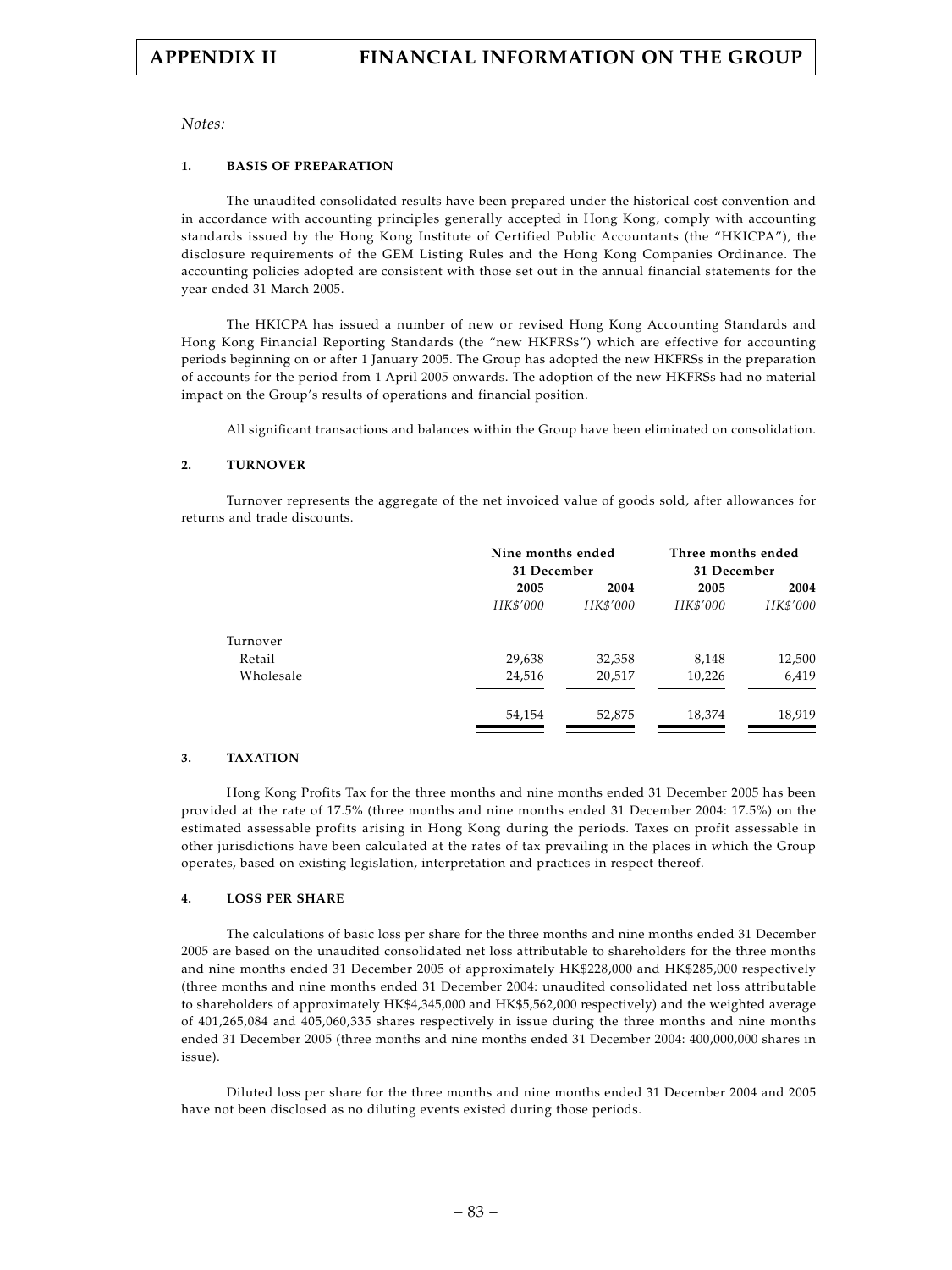#### **5. DIVIDEND**

The Board does not recommend the payment of an interim dividend for the three months and nine months ended 31 December 2005 (three months and nine months ended 31 December 2004: Nil).

#### **6. RESERVES**

|                         | <b>Share</b><br>premium<br>HK\$'000 | Retained<br>earnings<br>HK\$'000 | Total<br>HK\$'000 |
|-------------------------|-------------------------------------|----------------------------------|-------------------|
| At 1 April 2004         | 13,703                              | 4,149                            | 17,852            |
| Net loss for the period |                                     | (1,217)                          | (1,217)           |
| At 30 September 2004    | 13,703                              | 2,932                            | 16,635            |
| Net loss for the period |                                     | (4,345)                          | (4,345)           |
| At 31 December 2004     | 13,703                              | (1, 413)                         | 12,290            |
| At 1 April 2005         | 13,703                              | (5,896)                          | 7,807             |
| Net loss for the period |                                     | (57)                             | (57)              |
| At 30 September 2005    | 13,703                              | (5,953)                          | 7,750             |
| Placing of new shares   | 1,215                               |                                  | 1,215             |
| Net loss for the period |                                     | (228)                            | (228)             |
| At 31 December 2005     | 14,918                              | (6, 181)                         | 8,737             |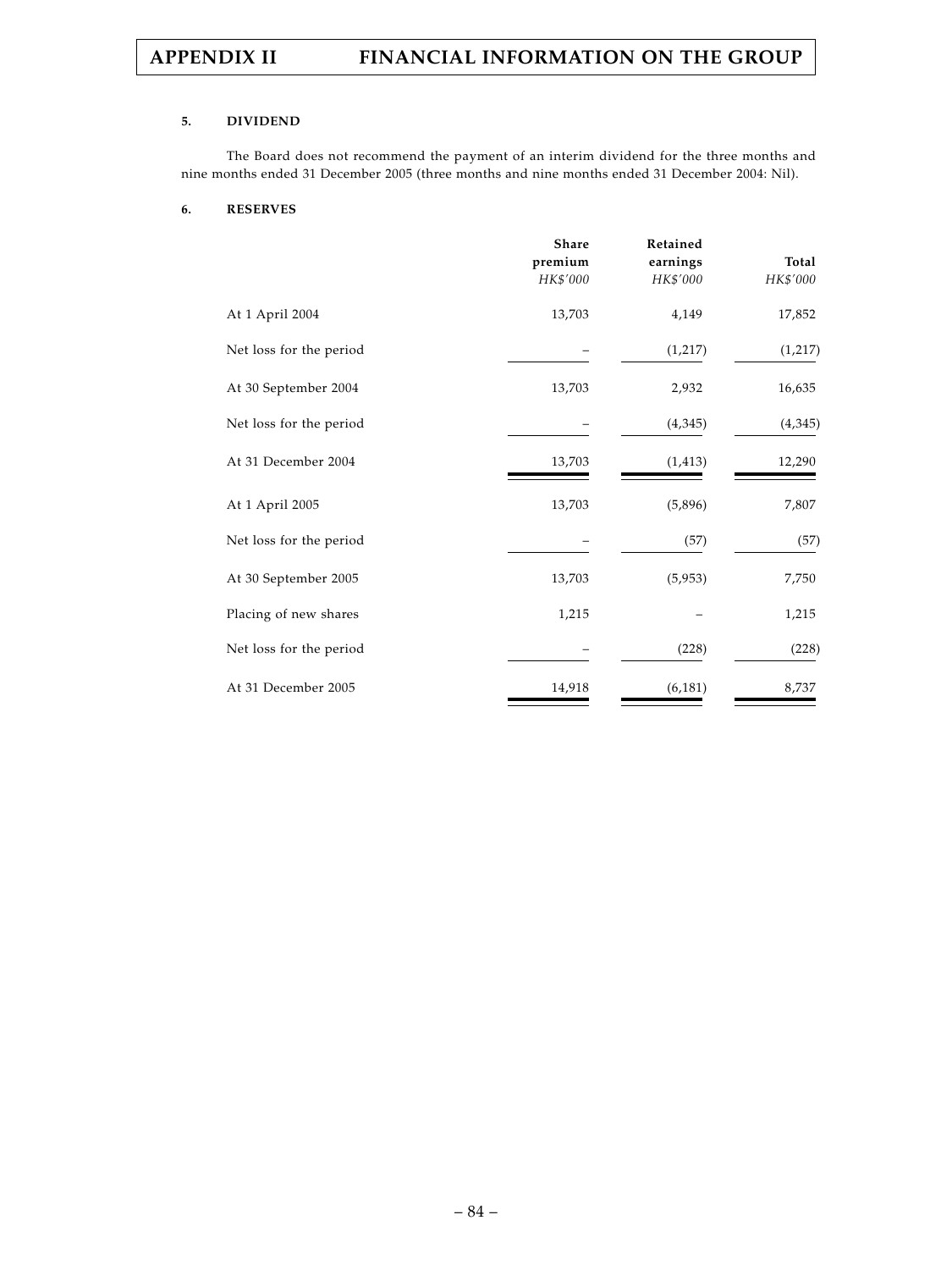### **E. INDEBTEDNESS**

### **Liquidity, financial resources and capital structure**

As at 31 January 2006, (the latest practicable date for this statement of indebtedness prior to printing of this circular), the Group has outstanding bank borrowings of approximately HK\$2.2 million. The bank borrowings comprised secured bills payable of approximately HK\$1.2 million and secured bank loans of approximately HK\$1.0 million. The whole bank borrowings of approximately HK\$2.2 million was repayable within one year. The bank borrowings were secured by a pledge of bank deposits of not less than HK\$2.3 million by an independent third party, a charge on investment products of not less than HK\$2.2 million by an independent third party, personal guarantees executed by a director of the Company and two directors of a subsidiary of the Company.

### **Contingent liabilities**

The Group had no material contingent liabilities as at 31 January 2006.

### **Lease and contracted commitments**

The Group leases certain of its office premises, warehouses, retail shops and department store counters under non-cancellable operating lease arrangements with lease terms ranging from one to three years.

At 31 January 2006, the Group had total future minimum lease payments in respect of non-cancellable operation leases falling due as follows:

|                                         | 31 January 2006 |
|-----------------------------------------|-----------------|
|                                         | (Unaudited)     |
|                                         | <b>HKD'000</b>  |
| Land and buildings expiring:            |                 |
| Within one year                         | 8,755           |
| In the second to fifth years, inclusive | 2,681           |
|                                         | 11,436          |

Save for the above commitments, as at 31 January 2006, the Group had no other significant commitments.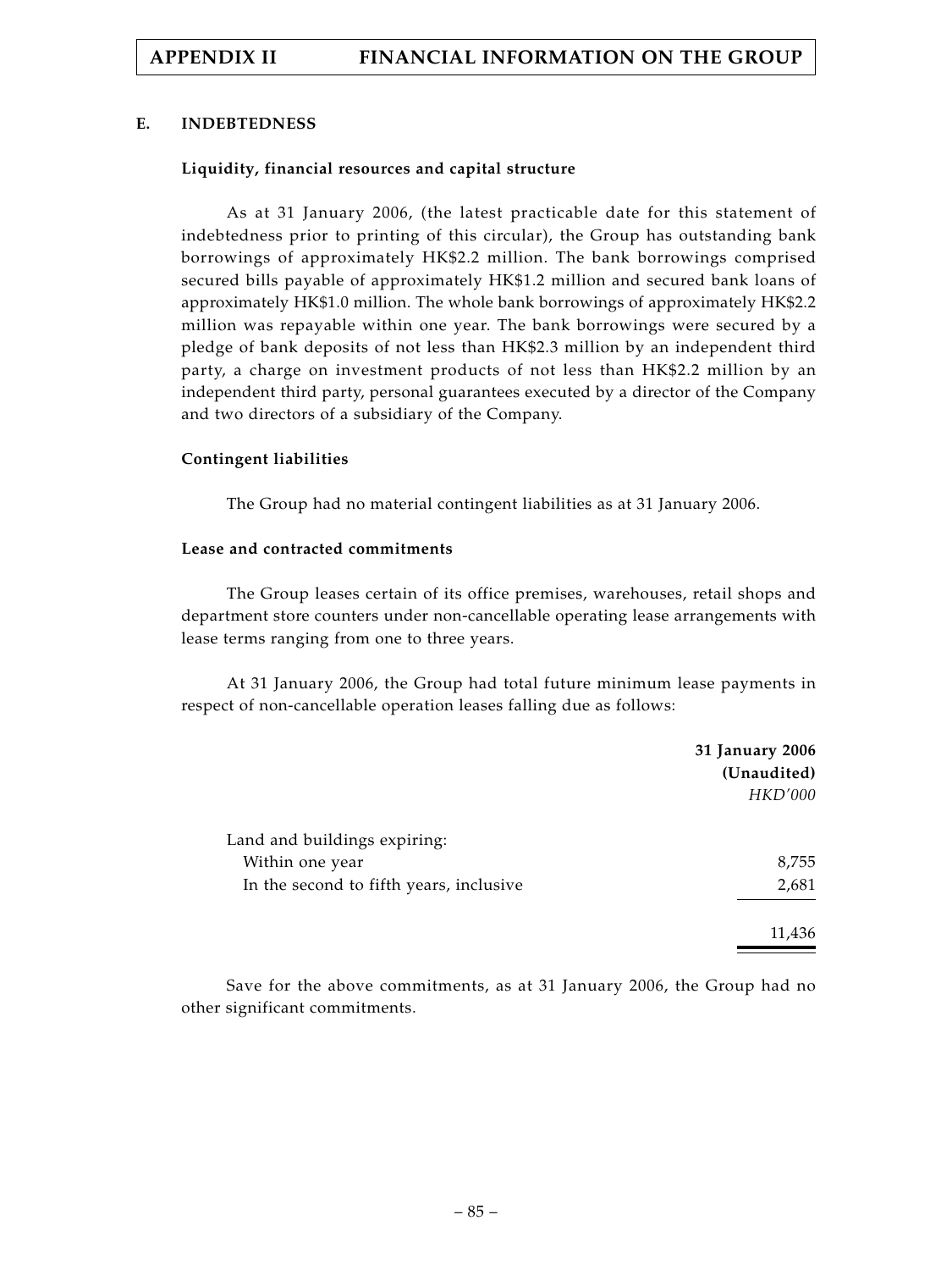# **Disclaimer**

To the best knowledge of the Directors, save as aforesaid or otherwise disclosed herein and apart from intra-group liabilities, none of the companies in the Group has outstanding mortgages, charges, debentures or loan capital, loans or other similar indebtedness or acceptance credits or hire purchase commitments or any other guarantees or other material contingent liabilities as at the close of business at 31 January 2006.

The Directors confirmed that, save as disclosed above, there has not been any material change in indebtedness and contingent liabilities of the Group since 31 January 2006.

# **MATERIAL CHANGE**

The Directors confirm that they are not aware that there has been any material change in the financial or trading position or outlook of the Group since 31 March 2005, being the date to which the latest published audited consolidated financial statements of the Group were made up.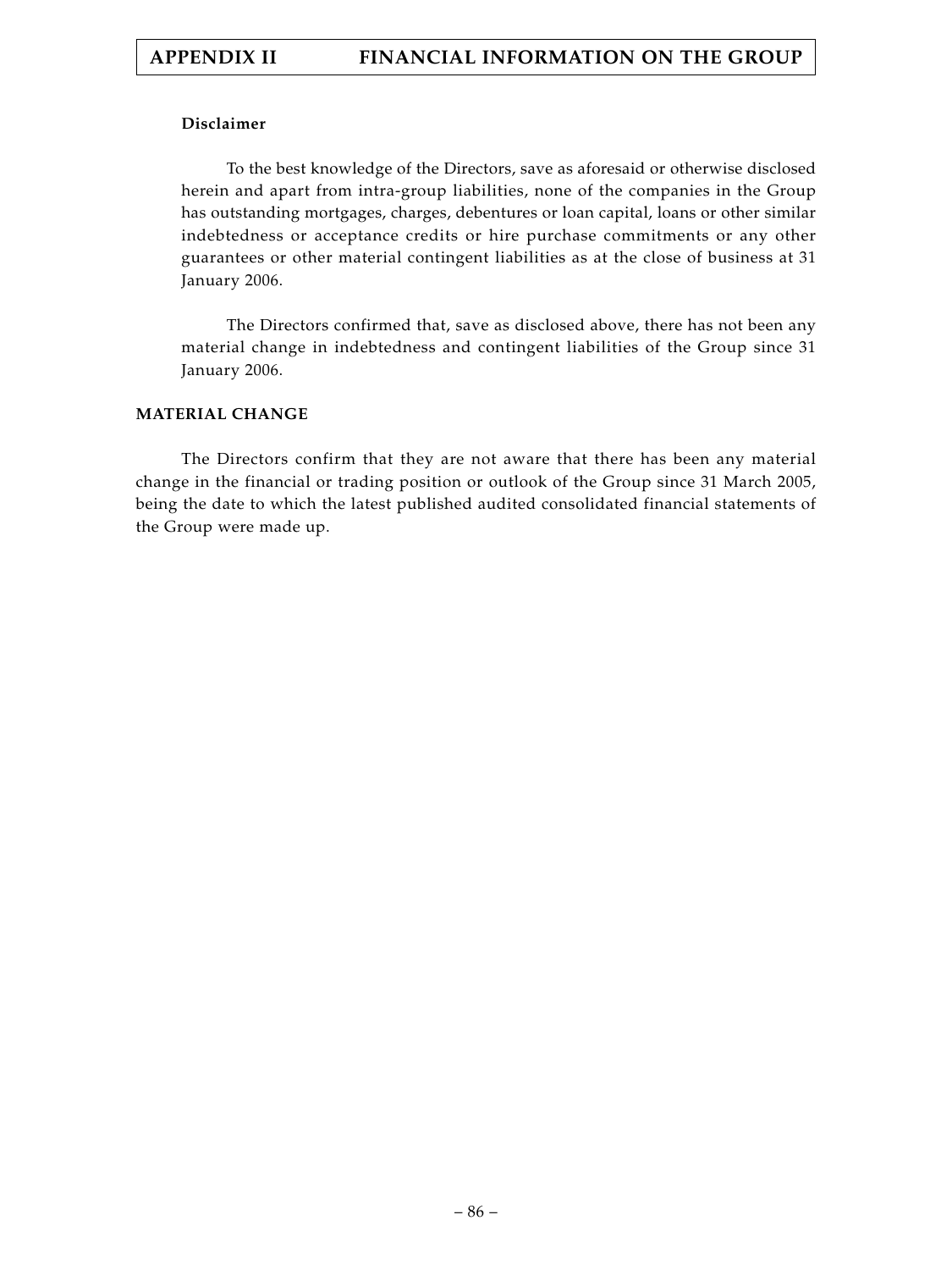## **RESPONSIBILITY STATEMENT**

This Composite Document includes particulars given in compliance with the Takeovers Code for the purpose of giving information with regard to the Company and Flyrich.

The information contained in this Composite Document (other than that relating to Flyrich, the terms and conditions of the Offer and Flyrich's intention regarding the Group) is supplied by the Directors. The Directors jointly and severally accept full responsibility for the accuracy of the information contained in this Composite Document (other than those relating to Flyrich, the terms and conditions of the Offer and Flyrich's intention regarding the Group) and confirm, having made all reasonable enquiries, that to the best of their knowledge, opinions expressed in this Composite Document (other than those relating to Flyrich, the terms and conditions of the Offer and Flyrich's intention regarding the Group) have been arrived at after due and careful consideration and there are no other facts (other than those relating to Flyrich, the terms and conditions of the Offer and Flyrich's intention regarding the Group) not contained in this Composite Document, the omission of which would make any statement in this Composite Document misleading.

The information contained in this Composite Document relating to Flyrich, the terms and conditions of the Offer and Flyrich's intention regarding the Group, is supplied by Flyrich. The sole director of Flyrich accepts full responsibility for the accuracy of the information contained in this Composite Document relating to Flyrich, the terms and conditions of the Offer and Flyrich's intention regarding the Group and confirms, having made all reasonable enquiries, that to the best of his knowledge, opinions expressed in this Composite Document relating to Flyrich, the terms and conditions of the Offer and Flyrich's intention regarding the Group have been arrived at after due and careful consideration and there are no other facts relating to Flyrich, the terms and conditions of the Offer and Flyrich's intention regarding the Group not contained in this Composite Document, the omission of which would make any statement in this Composite Document misleading.

#### **DISCLOSURE OF INTERESTS**

# **(a) Directors' interests or short positions in the shares, underlying shares and debentures of the Company and its associated corporations**

As at the Latest Practicable Date, none of the Directors or chief executive of the Company had any interests or short positions in the Shares, underlying shares and debentures of the Company and its associated corporations (within the meaning of Part XV of the SFO), which were required to be notified to the Company and the Stock Exchange pursuant to the provisions of Divisions 7 and 8 of Part XV of the SFO, including interests or short positions which they were deemed or taken to have under such provisions of the SFO, or which were required, pursuant to section 352 of the SFO, to be entered in the register referred to therein, or which were required, pursuant to the rules 5.46 to 5.67 of the GEM Listing Rules relating to securities transactions by Directors, to be notified to the Company and the Stock Exchange.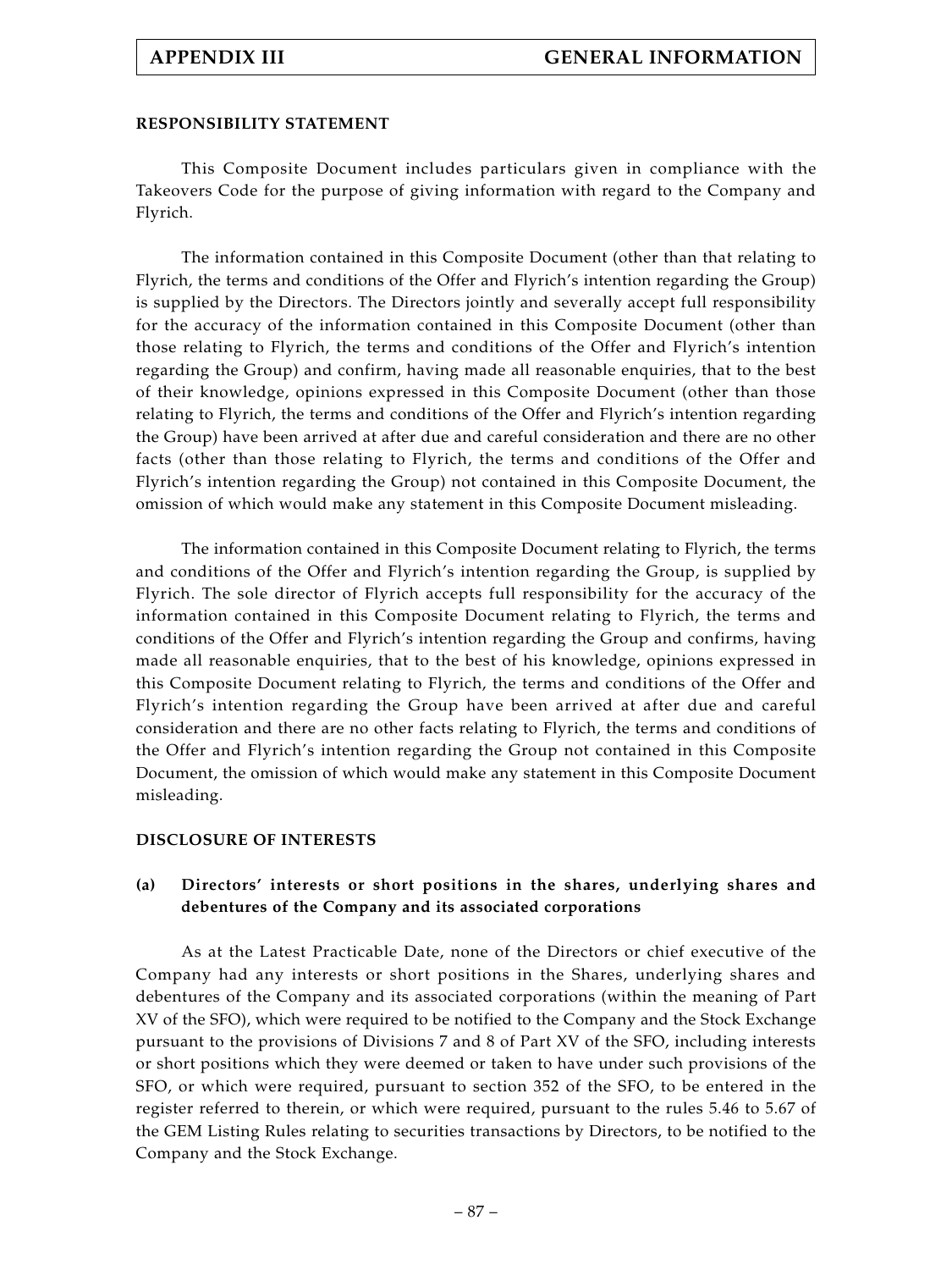# **(b) Persons who have an interest or short position which is discloseable under Divisions 2 and 3 of Part XV of the SFO**

Save as disclosed below, as at the Latest Practicable Date, so far as is known to the Directors or chief executive of the Company, no person, other than a Director or chief executive of the Company, had any interest or short position in the Shares or underlying shares of the Company which would fall to be disclosed to the Company under the provisions of Divisions 2 and 3 of Part XV of the SFO or is expected directly or indirectly to be interested in 10% or more of the nominal value of any class of share capital carrying rights to vote in all circumstances at general meeting of any other members of the Group and the rights of each of such person's interest in such sections, together with particulars of any options, in respect of such capital:

# **Long position in the Shares**

|                   |                                       |             | Approximate<br>percentage of |
|-------------------|---------------------------------------|-------------|------------------------------|
| Name of           |                                       | Number of   | shareholding in              |
| Shareholder       | Capacity                              |             | Shares held the Company (%)  |
| Flyrich           | Beneficial owner                      | 204,000,000 | 44.30                        |
| Mr. Wong (Note 1) | Interest of controlled<br>corporation | 204,000,000 | 44.30                        |
| Top Accurate      | Beneficial owner                      | 76,000,000  | 16.50                        |
| Limited (Note 2)  |                                       |             |                              |

*Notes:*

(1) Flyrich is wholly owned by Mr. Wong.

(2) These Shares are owned by Top Accurate Limited, a company wholly and beneficially owned by Mr. Ma She Shing, Albert, who save for being a substantial Shareholder, is a third party independent of the Company and Flyrich and their connected persons as defined in the GEM Listing Rules and not Parties acting in concert with the Company and Flyrich and Parties acting in concert with them as defined in the Takeovers Code.

## **(c) Other interests in the Company**

- (i) No person had irrevocably committed, in respect of his/her/its own shareholding in the Company, to accept or to reject the Offer as at the Latest Practicable Date.
- (ii) None of the Company's subsidiaries, pension fund of the Company or its subsidiaries or advisers to the Company as specified in class (2) of the definition of associates under the Takeovers Code but excluding exempt principal traders had any interest in the securities, convertible securities, warrants, options and derivatives of the Company as at the Latest Practicable Date nor had any of them dealt for value in such securities, convertible securities, warrants, options and derivatives during the period beginning six months prior to the date of the Announcement and up to the Latest Practicable Date.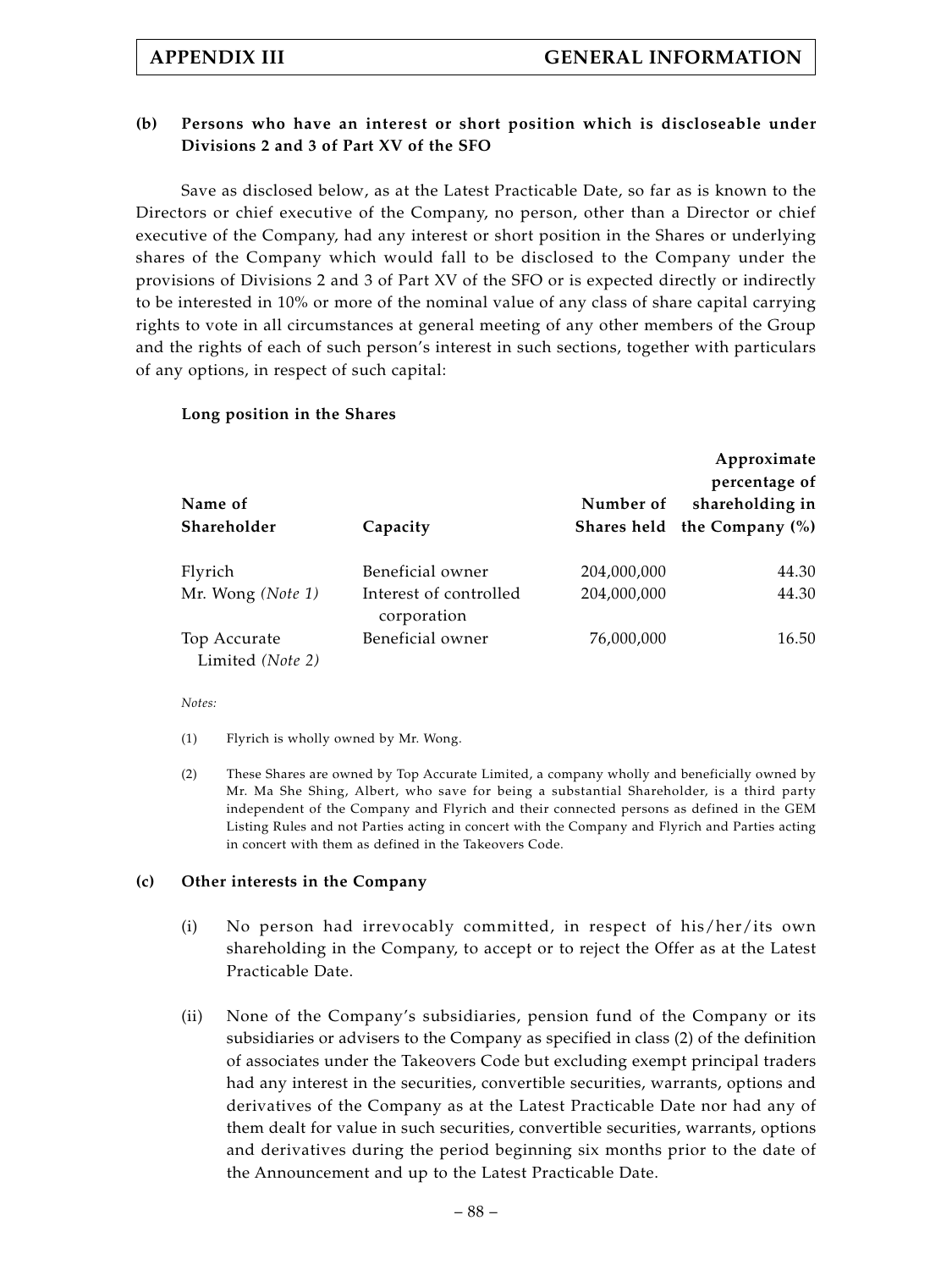(iii) As at the Latest Practicable Date, no shares, convertible securities, warrants, options and derivatives of the Company were managed on a discretionary basis by fund managers connected with the Company.

# **(d) Interests in Flyrich**

Neither the Company nor any of the Directors had any interest in the securities, convertible securities, warrants, options and derivatives of Flyrich as at the Latest Practicable Date nor had any of them dealt for value in such securities, convertible securities, warrants, options and derivatives of Flyrich during the period beginning six months prior to the date of the Announcement and up to the Latest Practicable Date.

# **DEALINGS IN SECURITIES**

The following table sets out the dealings in the Shares by Flyrich during the sixmonth period prior to the date of the Announcement and up to the Latest Practicable Date.

| Date         | Purchaser | Vendor   | No. of Shares<br>transacted | Type of<br>transaction per Share                                                | Price<br>(HK\$) |
|--------------|-----------|----------|-----------------------------|---------------------------------------------------------------------------------|-----------------|
| 8 March 2006 | Flyrich   | Wise New | 204,000,000<br>(Note 1)     | Purchase of<br>204,000,000<br>Shares from<br>Wise New<br>(Note 1)<br>by Flyrich | 0.03            |

## *Note:*

1. These Shares were owned by Wise New, a company beneficially owned as to 45% by Cashtram, as to 30% by FXHI and as to 25% by Forge Smart. Mr. Ng, holds 40% and 100% equity interest in Cashtram and Forge Smart respectively. Mr. Ho Kai Chung, David, Madam Ho Pui Lai and Mr. Tan Yu, Wally respectively hold 30%, 20% and 10% equity interest in Cashtram. Mr. Wong Wai Shan holds 100% equity interest in FXHI.

On 20 June 2005, the 204,000,000 Shares held by Wise New were pledged in favour of Corkwood Enterprises Limited, a company incorporated in the British Virgin Islands and wholly and beneficially owned by Mr. Lau Kim Hung, Jack, who accordingly, had a long position in these 204,000,000 Shares under the SFO. The 204,000,000 Shares being pledged have been released upon completion of the Share Purchase.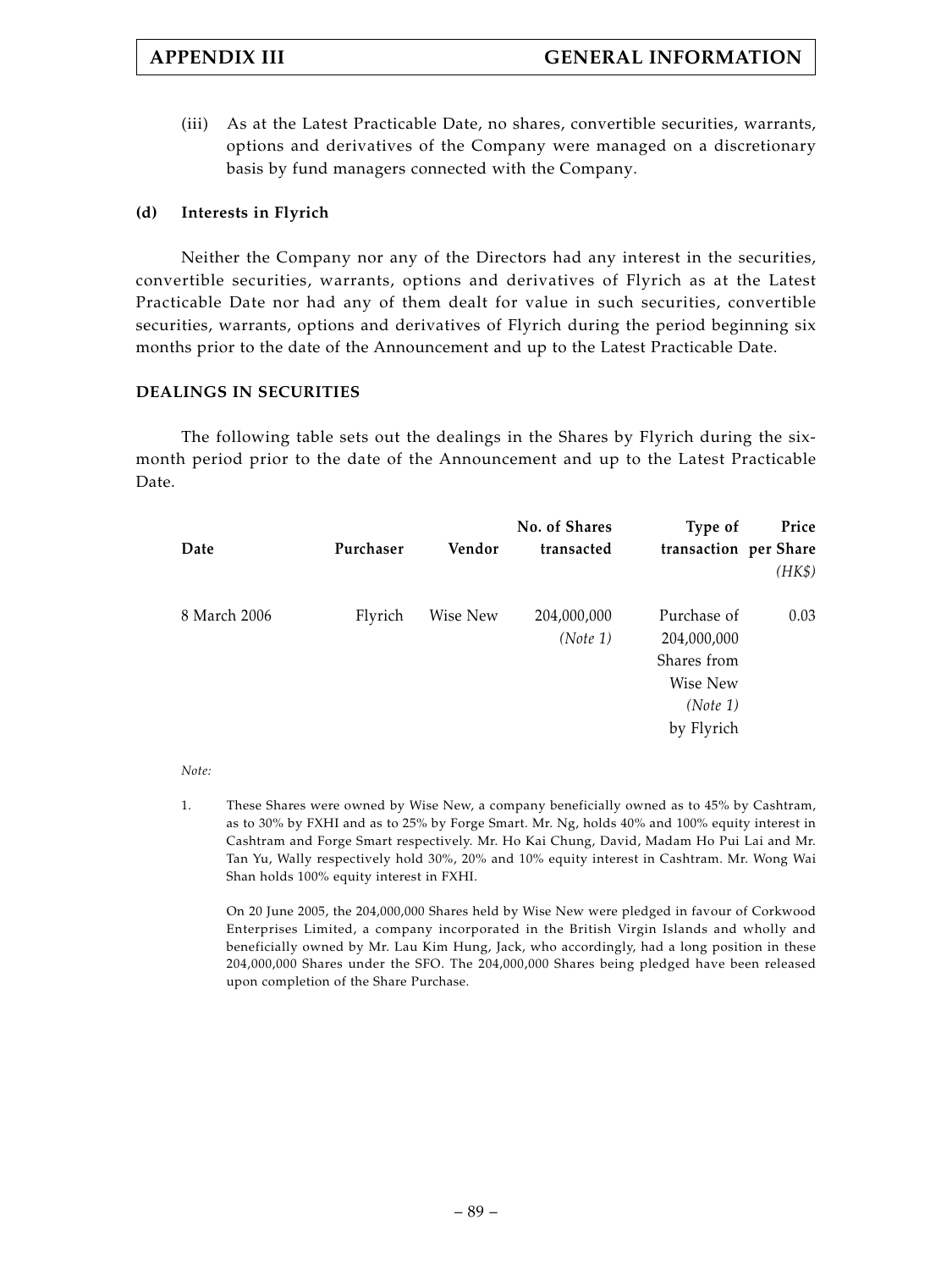# **APPENDIX III GENERAL INFORMATION**

Pursuant to the Takeovers Code, as the Offer is made through Kingston Securities, and INCU and Kingston Corporate Finance which are the financial advisors to Flyrich, each of Kingston Securities, INCU and Kingston Corporate Finance is deemed to be acting in concert with Flyrich for the purpose of the Offer. Neither Kingston Securities nor INCU nor Kingston Corporate Finance has dealt for value in Shares and other securities of the Company in the six-month period prior to the date of the Announcement and up to the Latest Practicable Date.

Save as disclosed above in this section headed "DEALING IN SECURITIES", Flyrich, the sole director of Flyrich and Parties acting in concert with Flyrich had no other dealings in the Shares and other securities of the Company in the six-month period prior to the date of the Announcement and up to the Latest Practicable Date.

Save for Mr. Ng who was involved in the Share Purchase, none of the Directors had dealt for value in Shares or other securities of the Company in the six-month period prior to the date of the Announcement and up to the Latest Practicable Date.

No fund managers connected with the Company had dealt for value in any securities, convertible securities, warrants, options and derivatives of the Company during the period beginning six months prior to the date of the Announcement and ending with the Latest Practicable Date.

# **MARKET PRICES**

The table below shows the closing prices of the Shares as quoted on GEM on the last day on which trading took place in each of the six calendar months immediately preceding 8 March 2006, being the date of the Announcement, on 7 March 2006, being the Last Trading Day, and on the Latest Practicable Date:

# **HK\$ per Share**

| 30 September 2005                                 | 0.036 |
|---------------------------------------------------|-------|
| 31 October 2005                                   | 0.024 |
| 30 November 2005                                  | 0.07  |
| 30 December 2005                                  | 0.114 |
| 27 January 2006                                   | 0.122 |
| 28 February 2006                                  | 0.160 |
| 7 March 2006 (being the Last Trading Day)         | 0.168 |
| 24 March 2006 (being the Latest Practicable Date) | 0.11  |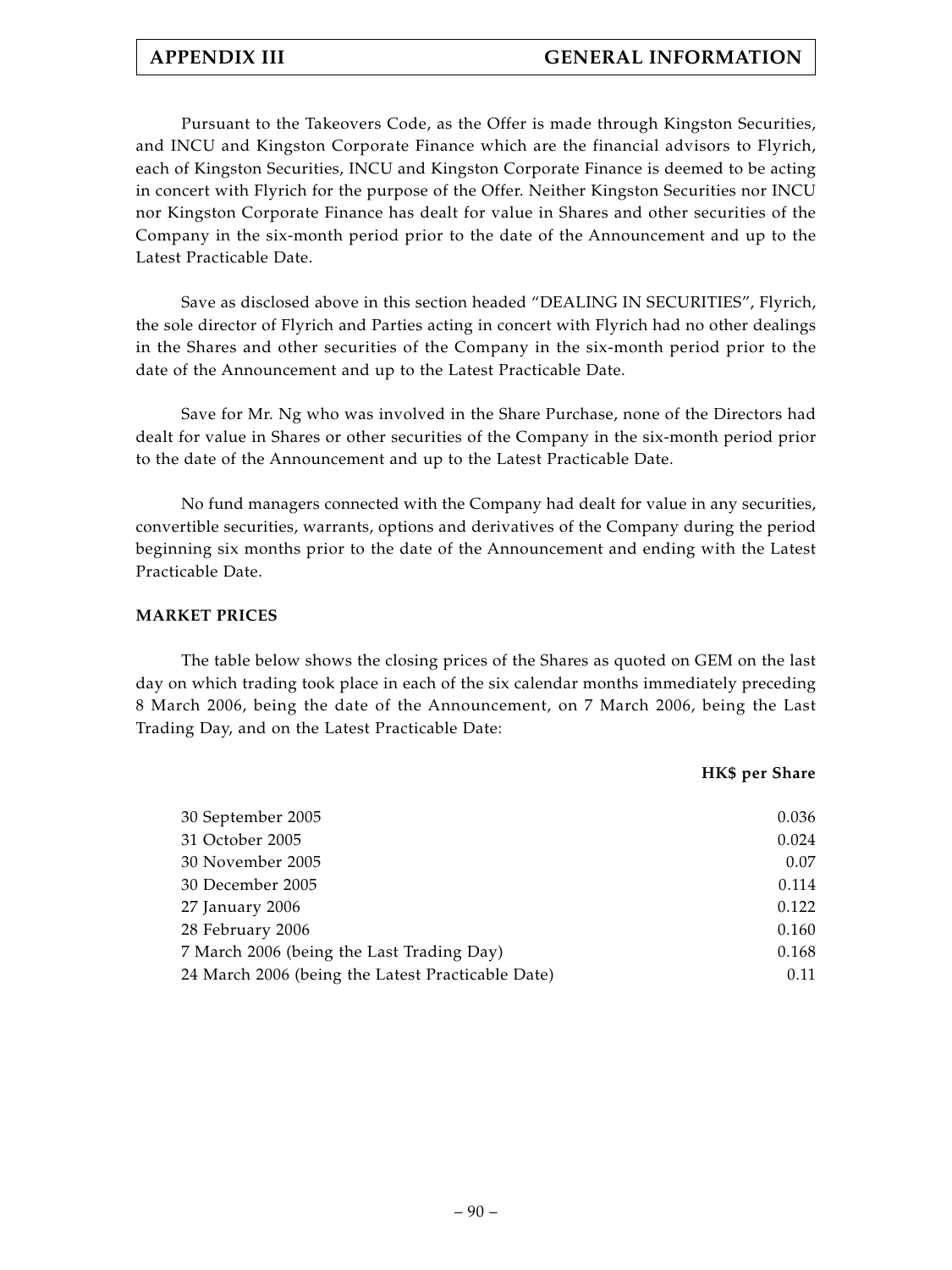The highest and lowest closing prices of the Shares as quoted on GEM during the period between 8 September 2005, being the date six months preceding the date of the Announcement, and the Latest Practicable Date are listed as below:

| Periods with trading of Shares |
|--------------------------------|
| as quoted on GEM               |

| Highest closing price | HK\$0.188 | on 7 December 2005                                                        |
|-----------------------|-----------|---------------------------------------------------------------------------|
| Lowest closing price  | HK\$0.020 | on 4 October 2005, 5 October 2005,<br>10 October 2005 and 27 October 2005 |

# **ARRANGEMENTS IN CONNECTION WITH THE OFFER**

- (a) As at the Latest Practicable Date, there was no agreement, arrangement or understanding existing whereby any securities to be acquired pursuant to the Offer will be transferred, charged or pledged to any other persons, save for under the loan facility by Kingston Securities for the Offer, the Offer Shares to be acquired by Flyrich will be deposited to Kingston Securities from time to time as collateral for the loan facility.
- (b) As at the Latest Practicable Date, there was no agreement, arrangement or understanding existing between Flyrich or any Parties acting in concert with it and any of the Directors, recent Directors, Shareholders or recent Shareholders which has connection with, is conditional on or dependent upon the outcome of the Offer.
- (c) As at the Latest Practicable Date, no person had any arrangement of the kind referred to in note 8 to Rule 22 of the Takeovers Code with (i) the Company; (ii) any person who is an associate of the Company by virtue of classes  $(1)$ ,  $(2)$ ,  $(3)$  and  $(4)$  of the definition of associate under the Takeovers Code; (iii) Flyrich; or (iv) any Parties acting in concert with Flyrich.
- (d) As at the Latest Practicable Date, no agreements or arrangements to which Flyrich is a party which relate to the circumstances in which it may or may not invoke or seek to invoke a condition to the Offer.

# **ARRANGEMENTS AFFECTING DIRECTORS**

There is no benefit (other than statutory compensation) to be given to any Director as compensation for loss of office or otherwise in connection with the Offer.

There is no agreement or arrangement between any Director and any other person which is conditional on or dependent upon the outcome of the Offer or is otherwise connected with the Offer.

There is no material contract entered into by the Offeror in which any Director has a material personal interest.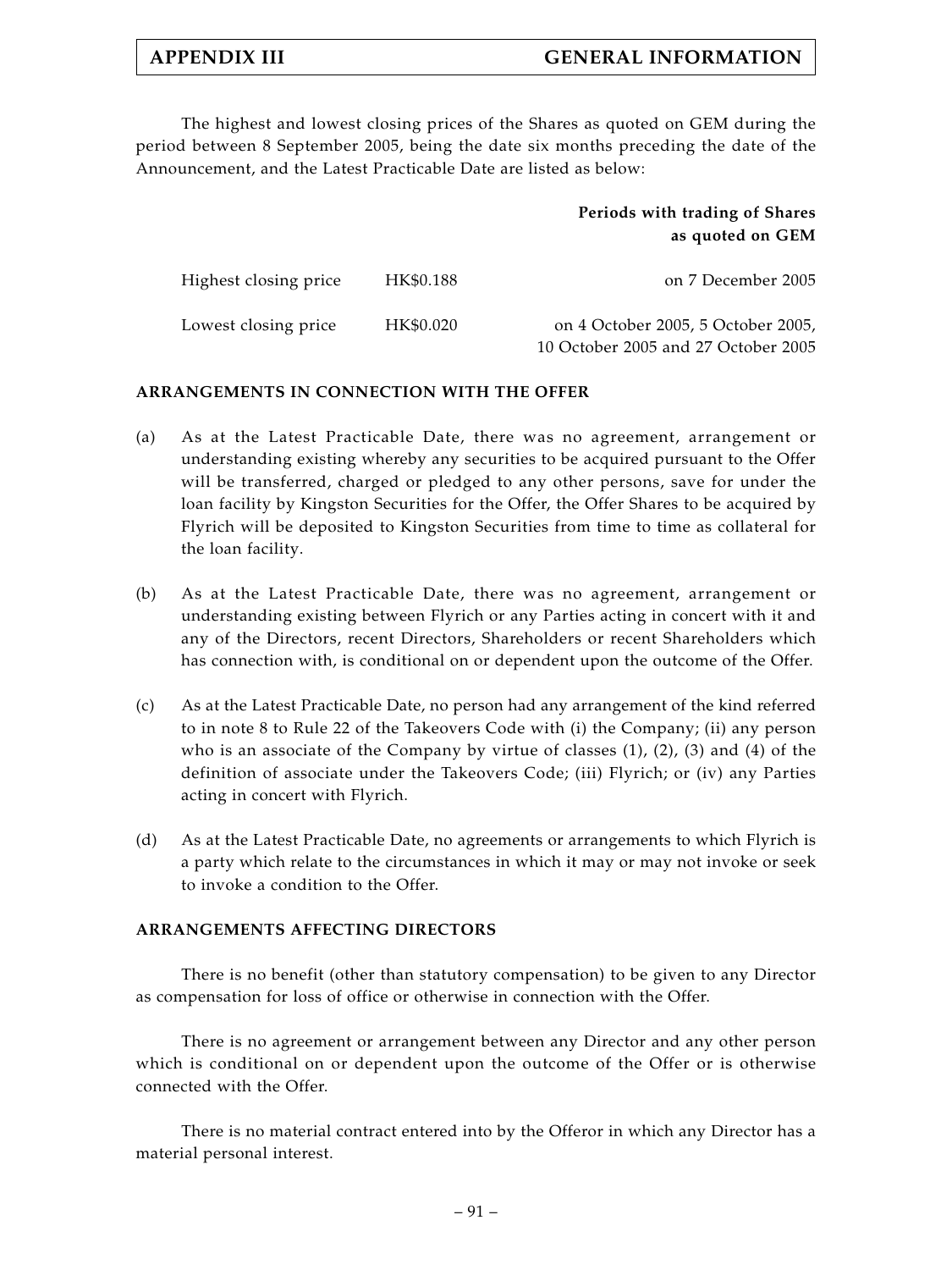## **SERVICE CONTRACTS**

Mr. Ng entered into service contracts with FX Creations International Limited, a subsidiary of the Company, for an initial term of three years commencing from 21 May 2002, which will continue thereafter until terminated by either party giving not less than three months' notice in writing. Mr. Ng was entitled to an annual salary of HK\$576,000 and an end of year bonus of HK\$17,500 for the year ended 31 March 2005.

Mr. Chan Francis Ping Kuen has entered into a letter of appointment with the Company for one year commencing from 1 February 2006, which may be terminated by either party giving not less than one month's notice in writing. Mr. Chan Francis Ping Kuen is entitled to a fixed emolument of HK\$120,000 per annum and a year-end discretionary bonus to be determined by the Board from time to time.

Save as disclosed above, none of the Directors has entered into any services contracts with the Company or any of its subsidiaries or associated companies in force.

- (i) which (including both continuous and fixed term contracts) have been entered into or amended within 6 months before the commencement of the offer period;
- (ii) which are continuous contracts with a notices period of 12 months or more; or
- (iii) which are fixed term contracts with more than 12 months to run irrespective of the notices period.

## **DIRECTORS' INTERESTS IN CONTRACTS AND ASSETS**

No contract or arrangement of significance in relation to the Group's business to which the Company or any of its subsidiaries was a party and in which any of the Directors had a material interest, whether directly or indirectly, subsisted as at the Latest Practicable Date.

None of the Directors has any direct or indirect interest in any assets which have been, since 31 March 2005 (the date to which the latest published audited accounts of the Group were made up), acquired or disposed of by or leased to any member of the Group, or are proposed to be acquired or disposed of by or leased to any member of the Group.

## **DIRECTORS' INTERESTS IN COMPETING BUSINESS**

None of the Directors or the management Shareholders and their respective associates has any interest in a business which competes or may compete with the business of the Group or has any other conflict of interests which any such person has or may have with the Group pursuant to Rule 11.04 of the GEM Listing Rules.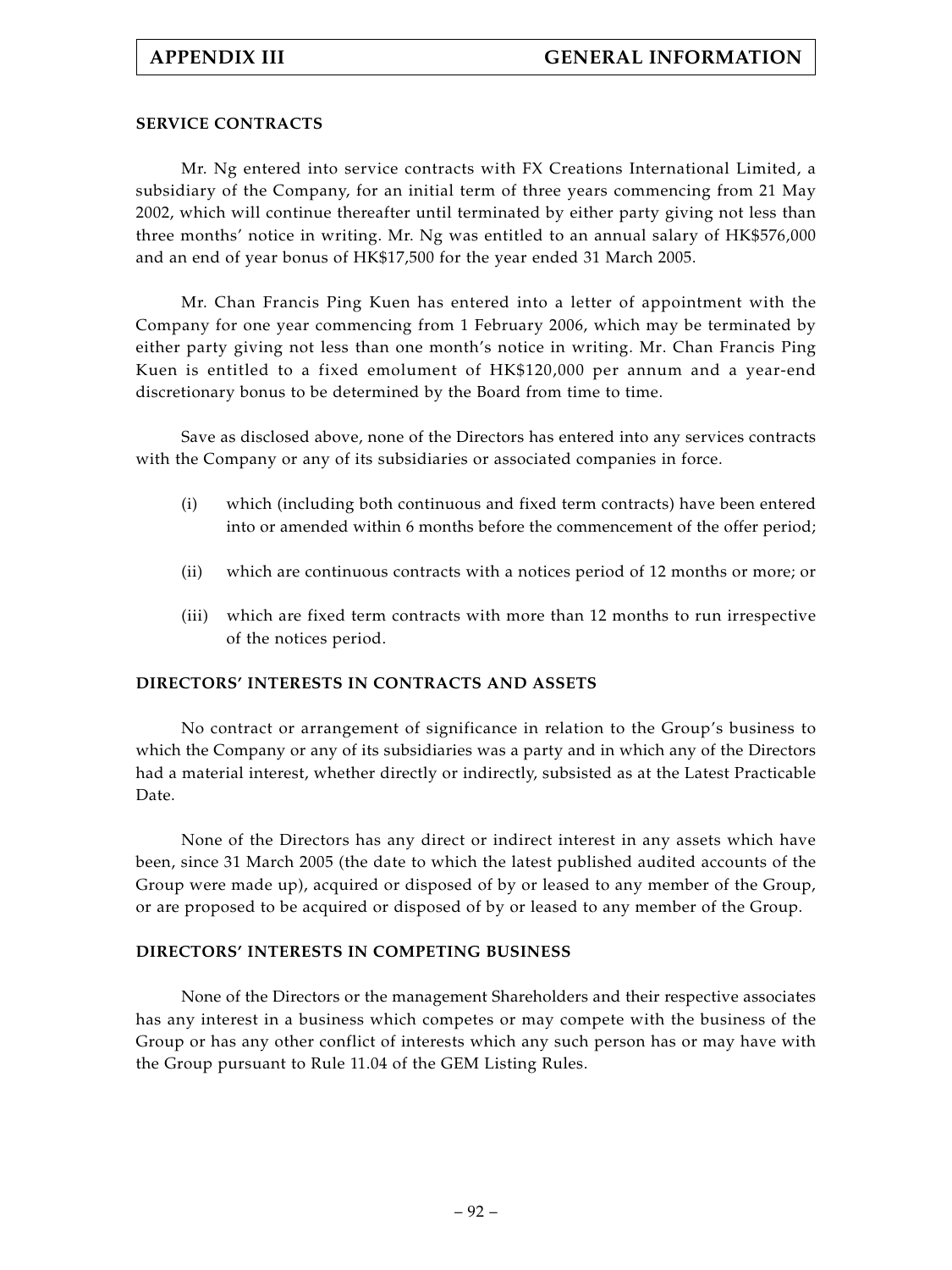# **EXPERTS AND CONSENTS**

The following are the qualifications of the experts whose letters and reports (as the case may be) are contained in this Composite Document:

| Name                       | Qualifications                                                                                                                                                               |
|----------------------------|------------------------------------------------------------------------------------------------------------------------------------------------------------------------------|
| <b>INCU</b>                | a licensed corporation permitted to carry on<br>business in type 6 (advising on corporate<br>finance) regulated activity under the SFO                                       |
| Kingston Corporate Finance | a licensed corporation permitted to carry on<br>business in type 6 (advising on corporate<br>finance) regulated activity under the SFO                                       |
| Kingston Securities        | a licensed corporation permitted to carry on<br>business in type 1 (dealing in securities)<br>regulated activity under the SFO                                               |
| Partners Capital           | a licensed corporation permitted to carry on<br>business in types 1 and 6 (dealing in securities<br>and advising on corporate finance) regulated<br>activities under the SFO |

Each of INCU, Kingston Corporate Finance, Kingston Securities and Partners Capital has given and has not withdrawn their written consents to the issue of this Composite Document with the inclusion of their respective expert's statements and the references to their respective names in the form and context in which they respectively appear.

As at the Latest Practicable Date, each of INCU, Kingston Corporate Finance, Kingston Securities and Partners Capital was not interested beneficially or otherwise in any Shares or other securities in the Company or in any of the Company's subsidiaries or associated companies and did not have any right, whether legally enforceable or not, or option to subscribe for or to nominate persons to subscribe for any Shares or other securities in the Company or in any of the Company's subsidiaries or associated companies nor did they have any interest, either direct or indirect, in any assets which have been, since 31 March 2005 (the date to which the latest published audited accounts of the Group were made up) acquired or disposed of by or leased to or are proposed to be acquired or disposed of by or leased to any member of the Group.

# **LITIGATION**

As at the Latest Practicable Date, no member of the Group is engaged in any litigation or arbitration of material importance and no litigation of claim of material importance is known to the Directors to be pending or threatened by or against any member of the Group.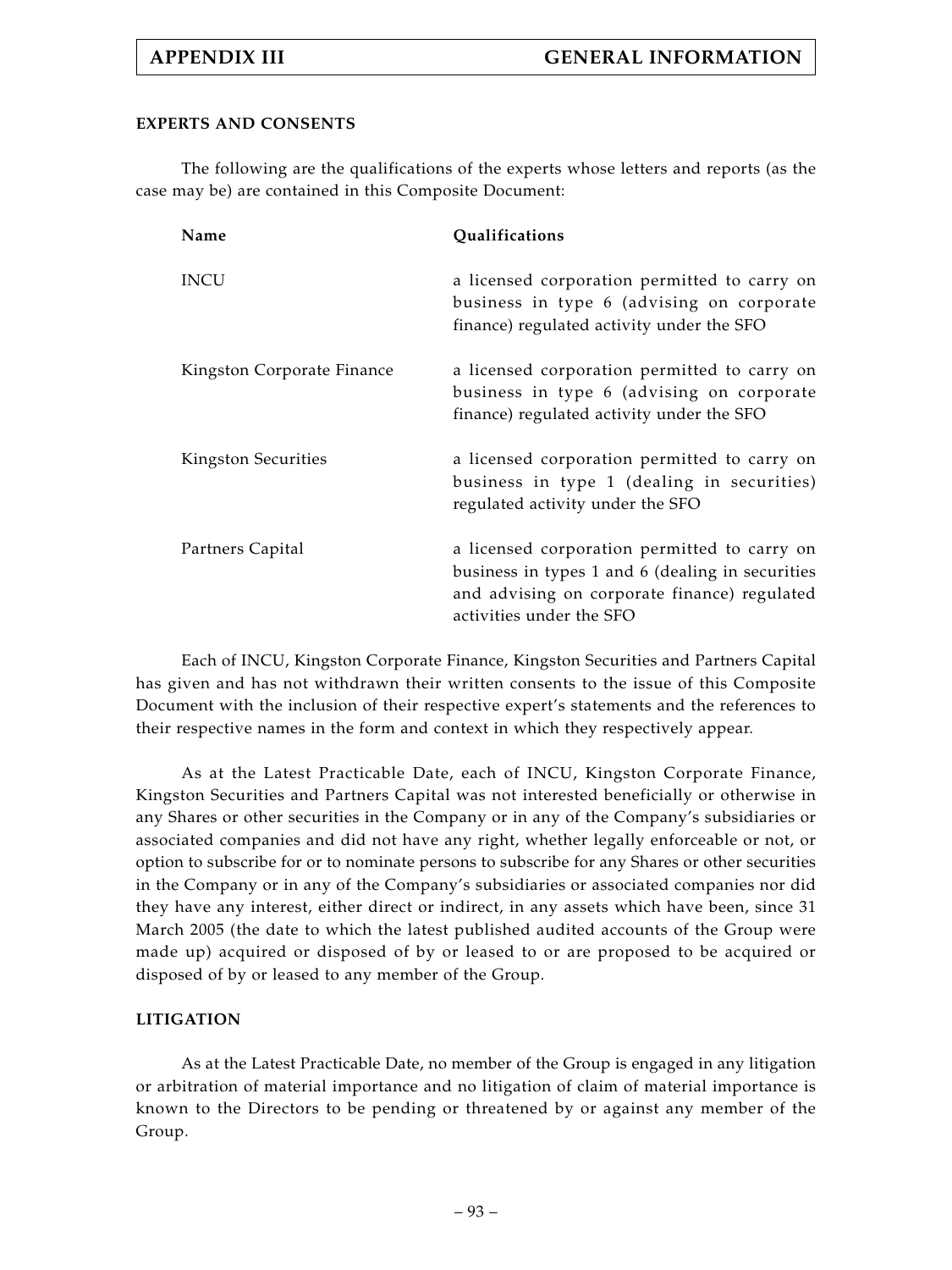# **MATERIAL CONTRACT(S)**

On 21 November 2005, the Company has entered into a conditional placing agreement with Phoenix Capital Securities Limited in respect of the placing of 60,504,000 new Shares of the Company to not fewer than six placees at the placing price of HK\$0.033 per placing share.

Save as disclosed above, no contract, not being a contract entered into in the ordinary course of business carried on by the Company or any of its subsidiaries, has been entered into by any member of the Group after the date two years prior to the date of Announcement and up to the Latest Practicable Date which is, or may be, material.

# **MISCELLANEOUS**

- (a) The branch share registrar and transfer office of the Company in Hong Kong is Tengis Limited at 26/F., Tesbury Centre, 28 Queen's Road East, Wanchai, Hong Kong.
- (b) The registered office of the Company is at Century Yard, Cricket Square, Hutchins Drive, P.O. Box 2681GT, George Town, Grand Cayman, Cayman Islands, British West Indies.
- (c) The head office and principal place of business of the Company in Hong Kong is at Workshop A6, 12/F., Block A, Hong Kong Industrial Centre, 489-491 Castle Peak Road, Kowloon, Hong Kong.
- (d) The compliance officer of the Company is Mr. Ng. Mr. Ng is the executive Director and chairman of the Company.
- (e) The company secretary and qualified accountant of the Company is Mr. Chan Francis Ping Kuen. Mr. Chan is a member of the Hong Kong Institute of Certified Public Accountants and also a member of the Institute of Chartered Accountants in Australia.
- (f) The Company has established an audit committee with written terms of reference in compliance with the GEM Listing Rules. The primary duties of the audit committee are to review and supervise the financial reporting process and internal control system of the Group. The audit committee comprises three independent non-executive Directors, namely, Mr. Lee Kun Hung, Mr. Wong Hon Yan, Norman and Mr. Cheung Chi Hwa, Justin.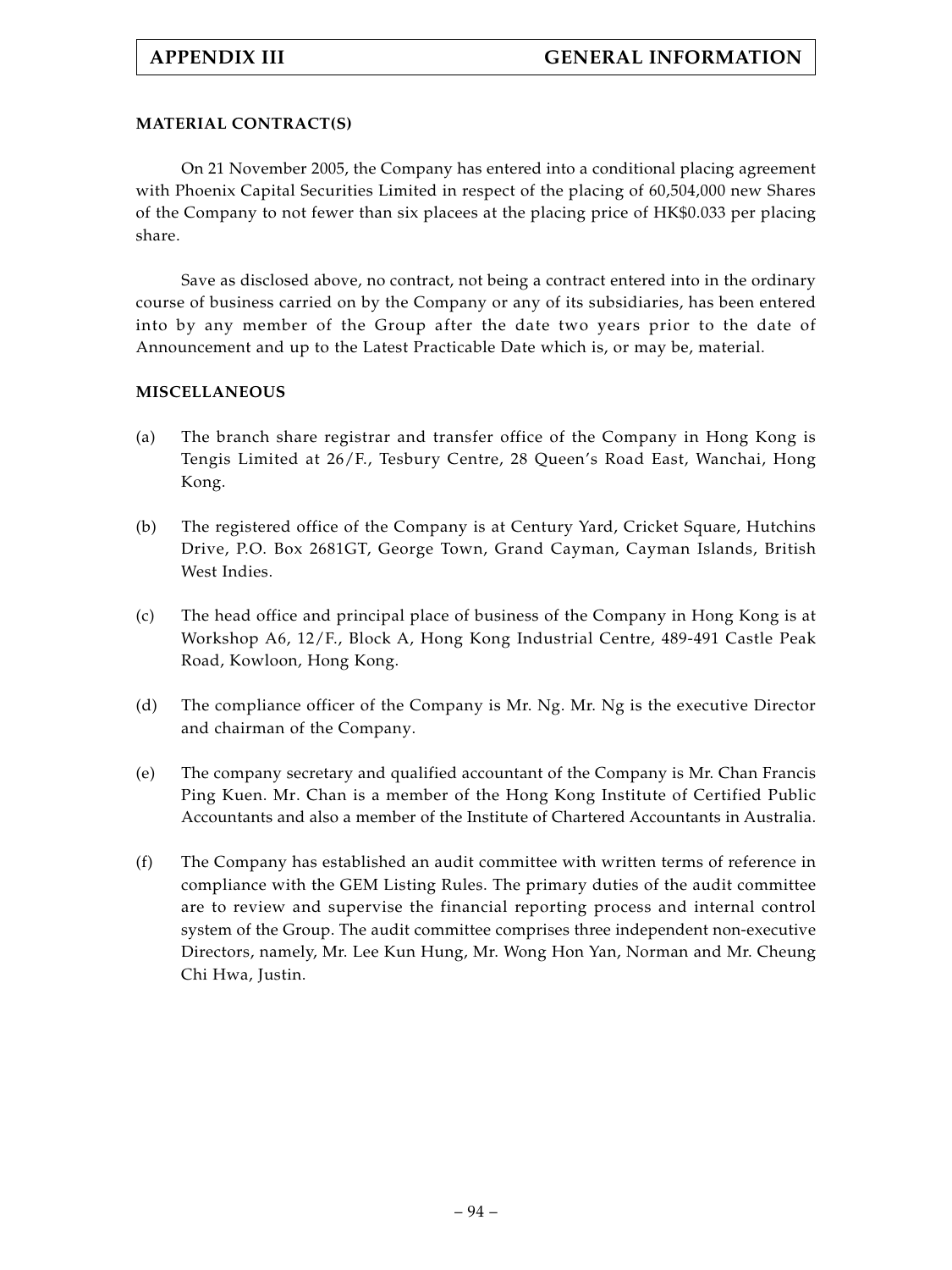(g) Details of the Directors are as follows:

### **Executive Directors**

Ng Pak To, Petto, aged 44, is the chairman, managing Director and one of the founders of the Group. Mr. Ng is responsible for the overall strategic planning, marketing and management functions of the Group. He holds a Higher Certificate in Business Study from the Hong Kong Polytechnic University and Graduate Diploma in Management Studies awarded by the Institute of Commercial Management United Kingdom. Mr. Ng has over ten years of experience in the sales and production functions for bags and has in-depth knowledge and experience of the bags industry. Prior to founding the Group, Mr. Ng worked as an executive sales director for a garment company. Mr. Ng is the husband of Madam Ho Pui Lai and the brother-inlaw of Mr. Ho Kai Chung, David. Both of them are the senior management of the Group. Mr. Ng was appointed as a director of the Company in January 2002.

Ong Chor Wei, aged 36, is an executive Director. Mr. Ong is responsible for the financial management and finance functions of the Group. He graduated from London School of Economics and Political Science, University of London with a Bachelor of Laws Degree. He also holds a Master Degree in Business Administration jointly awarded by the University of Wales and University of Manchester. He is an associate member of the Institute of Chartered Accountants in England and Wales and a member of the Hong Kong Institute of Certified Public Accountants. Prior to joining the Group in January 2002, he worked as a finance director for a manufacturer of bags and luggages. Mr. Ong is currently a non-executive director of MP Logistics International Holdings Limited, a company listed on GEM and Jets Technics International Holdings Limited, a company listed on the Singapore Exchange Securities Trading Limited. In addition, Mr. Ong was a non-executive director of Eagle Nice (International) Holdings Limited, a company listed on main board of the Stock Exchange, during the period from 2002 to 2005. Mr. Ong was appointed as a director of the Company in January 2002. He is also a director of various members of the Group.

Chan Man Yin, aged 48, was appointed as an executive Director with effect from 1 June 2005. He has over 20 years' experience in accounting, auditing, taxation and consulting. Mr. Chan holds a Master Degree of Business Administration from Columbia Southern University. He is a fellow member of the Association of Chartered Certified Accountants, a fellow member (Practising) of Hong Kong Institute of Certified Public Accountants, an associate member of the Institute of Chartered Accountants in England and Wales and a fellow member of Taxation Institute of Hong Kong.

Chan Francis Ping Kuen, aged 47, is a member of The Institute of Chartered Accountants in Australia and also a member of the Hong Kong Institute of Certified Public Accountants. Mr. Chan holds a bachelor degree in economics from the University of Sydney. Mr. Chan has over 20 years of experience in auditing, accounting and financial management and previously worked for an international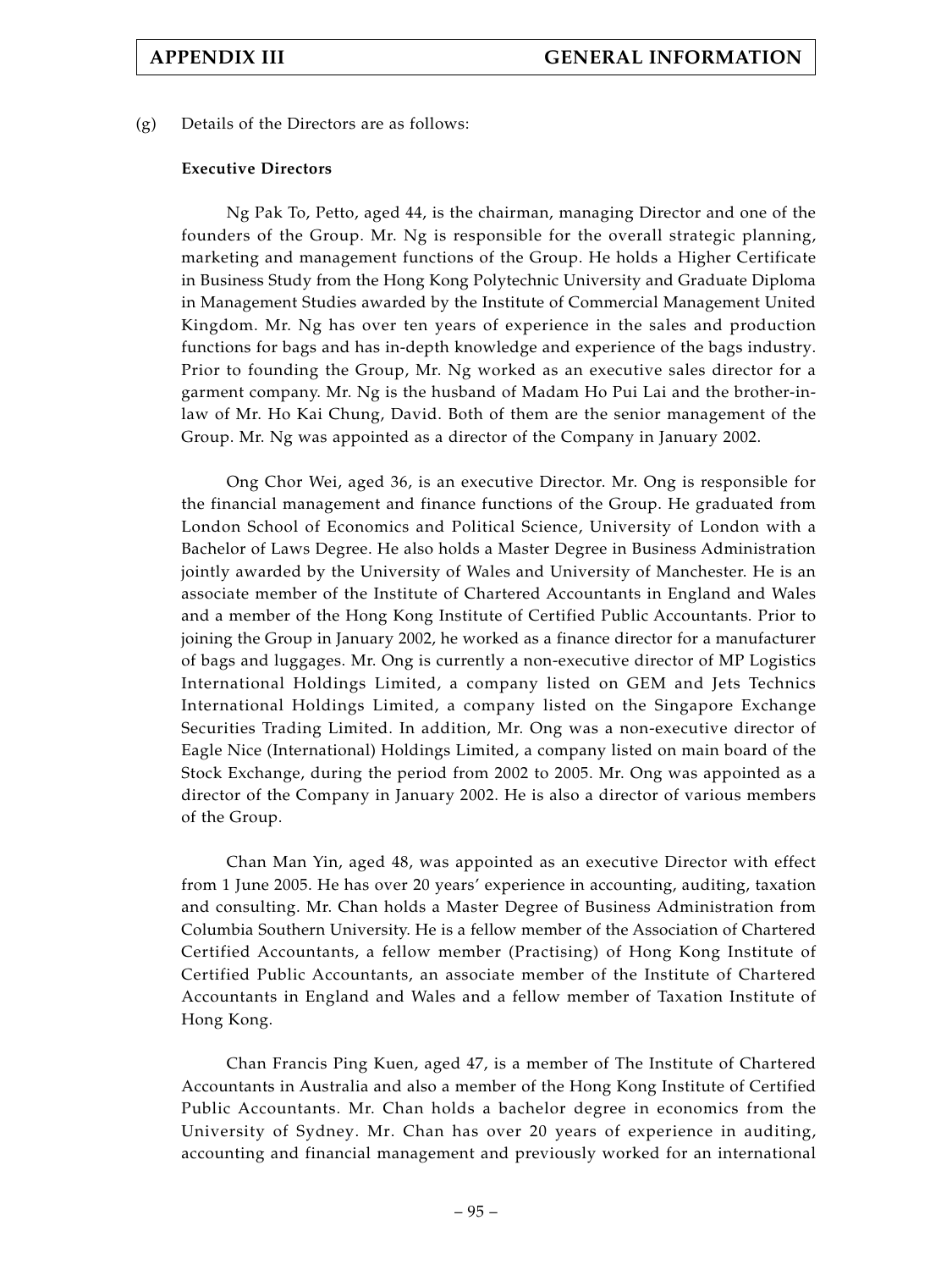accounting firm and a number of companies listed in Hong Kong and in the United States of America. Mr. Chan was previously an independent non-executive director of Global Solution Engineering Limited (formerly named as AGL MediaTech Holdings Limited) and Kinetana International Biotech Pharma Limited, both of which are companies listed on GEM. Mr. Chan is currently appointed as the independent nonexecutive director of China Elegance (Holdings) Limited and Earnest Investments Holdings Limited respectively, both of which are companies listed on the main board of the Stock Exchange and he is also the independent non-executive director of Grandy Corporation which is a company listed on GEM.

# **Independent non-executive Directors**

Lee Kun Hung, aged 39, was appointed as an independent non-executive Director with effect from 20 June 2005. He holds a Bachelor's Degree in Arts from the Boston College, Massachusetts in the United States. He has over 15 years of manufacturing experience in the watch industry. Mr. Lee is currently an independent non-executive director of KanHan Technologies Group Limited which is a company listed on GEM.

Wong Hou Yan, Norman, aged 52, was appointed as an independent non-executive Director with effect from 20 June 2005. He has over 28 years of experience in the fields of information technology, project management, sales and support and quality assurance. Mr. Wong is now a managing director of a computing services company where he takes charge of overall management in business expansion, customer relations and daily operation and compliance. Mr. Wong obtained a Bachelor's Degree of Arts in Business Data Processing from the University of Wisconsin in the United States. Mr. Wong is currently an independent nonexecutive director of IA International Holdings Limited.

Mr. Cheung Chi Hwa, Justin, aged 51, was appointed as an independent nonexecutive Director with effect from 4 July 2005. He holds a Bachelors Degree of Laws from Manchester Metropolitan University in the United Kingdom and a Master of Business Administration Degree from California State University in the United States. Mr. Cheung is a member of the American Institute of Certified Public Accountants and has over 20 years of banking, accounting and company secretarial experiences.

(h) The registered office of Flyrich is at P.O. Box 957, Offshore Incorporations Centre, Road Town, Tortola, British Virgin Islands.

The principal members of the Flyrich's concert group include Flyrich and Mr. Wong who is the sole director and shareholder of Flyrich.

- (i) The registered office of Kingston Corporate Finance is at Suite 2801, 28th Floor, One International Finance Centre, 1 Harbour View Street, Central, Hong Kong.
- (j) The registered office of INCU is at Unit 1602, Ruttonjee House, Ruttonjee Centre, 11 Duddell Street, Central, Hong Kong.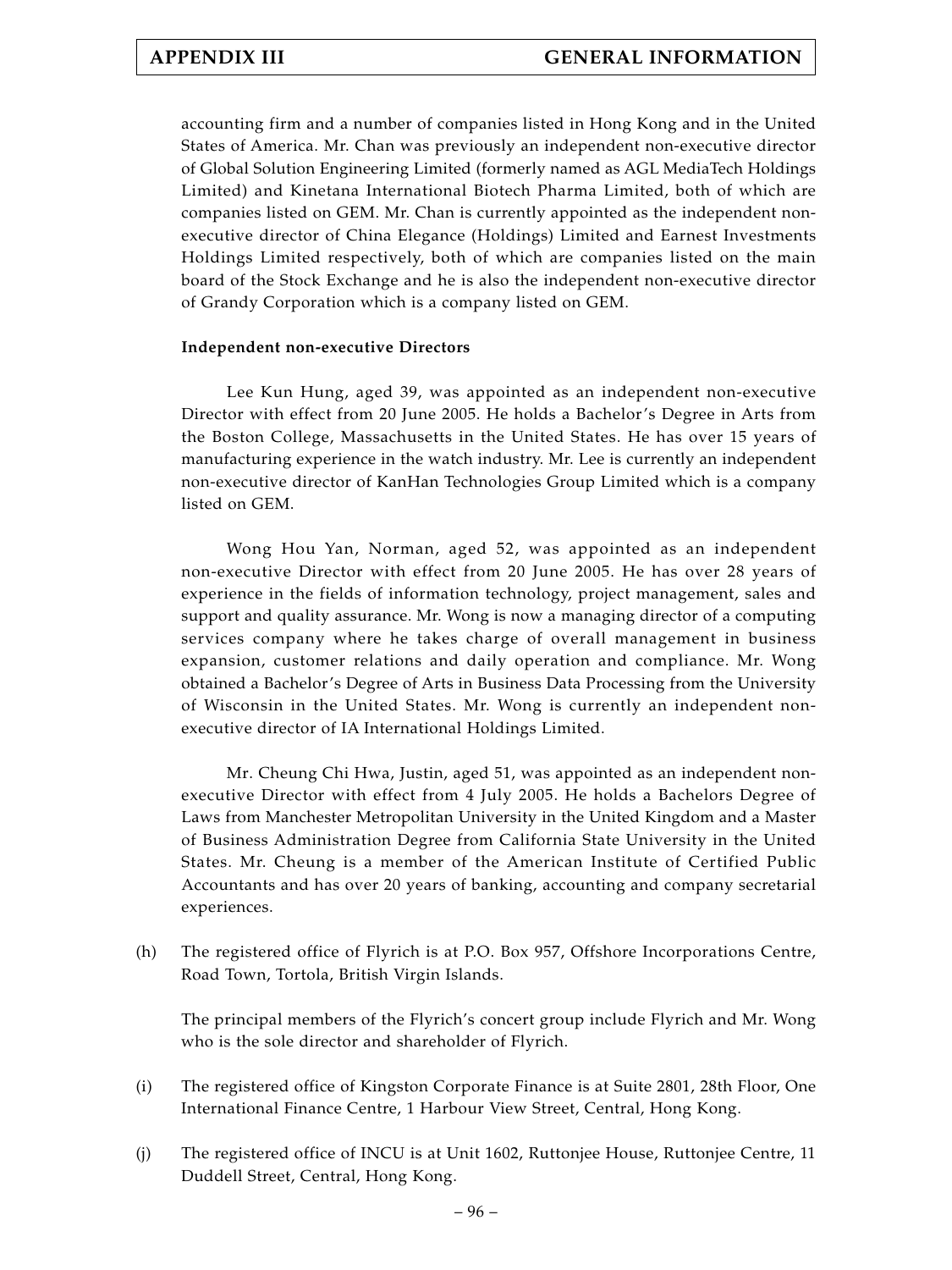- (k) The registered office of Kingston Securities is at Suite 2801, 28th Floor, One International Finance Centre, 1 Harbour View Street, Central, Hong Kong.
- (l) The registered office of Partners Capital is at Room 1305, 13th Floor, 9 Queen's Road Central, Hong Kong.
- (m) The English texts of this Composite Document and the accompanying form of acceptance and transfer shall prevail over their respective Chinese texts.

# **DOCUMENTS AVAILABLE FOR INSPECTION**

Copies of the following documents will be available for inspection (i) during 9:00 a.m. to 5:00 p.m. at the head office and principal place of business in Hong Kong of the Company at Workshop A6, 12/F., Block A, Hong Kong Industrial Centre, 489-491 Castle Peak Road, Kowloon, Hong Kong (ii) on the Company's website www.fxcreations.com and (iii) the website of the Securities and Futures Commission (www.sfc.hk) from the date of this Composite Document up to and including the closing date of the Offer:

- (a) the memorandum and articles of association of the Company;
- (b) the letter from the Independent Board Committee to the Independent Shareholders, the text of which is set out on page 22 of this Composite Document;
- (c) the letter of advice from Partners Capital to the Independent Board Committee, the text of which is set out on pages 23 to 41 of this Composite Document;
- (d) the letter from Kingston Securities, the text of which is set out on pages 13 to 21 of this Composite Document;
- (e) the letters of consent referred to in the paragraph headed "Experts and consents" in this Appendix;
- (f) the annual reports of the Company for the two years ended 31 March 2005;
- (g) the interim report of the Company for the six months ended 30 September 2005;
- (h) the third quarterly report of the Company for the nine months ended 31 December 2005;
- (i) the agreement dated 21 November 2005 between the Company and Phoenix Capital Securities Limited in respect of placing new shares as disclosed under the paragraph headed "Material Contracts" in this Appendix;
- (j) the Form of Acceptance;